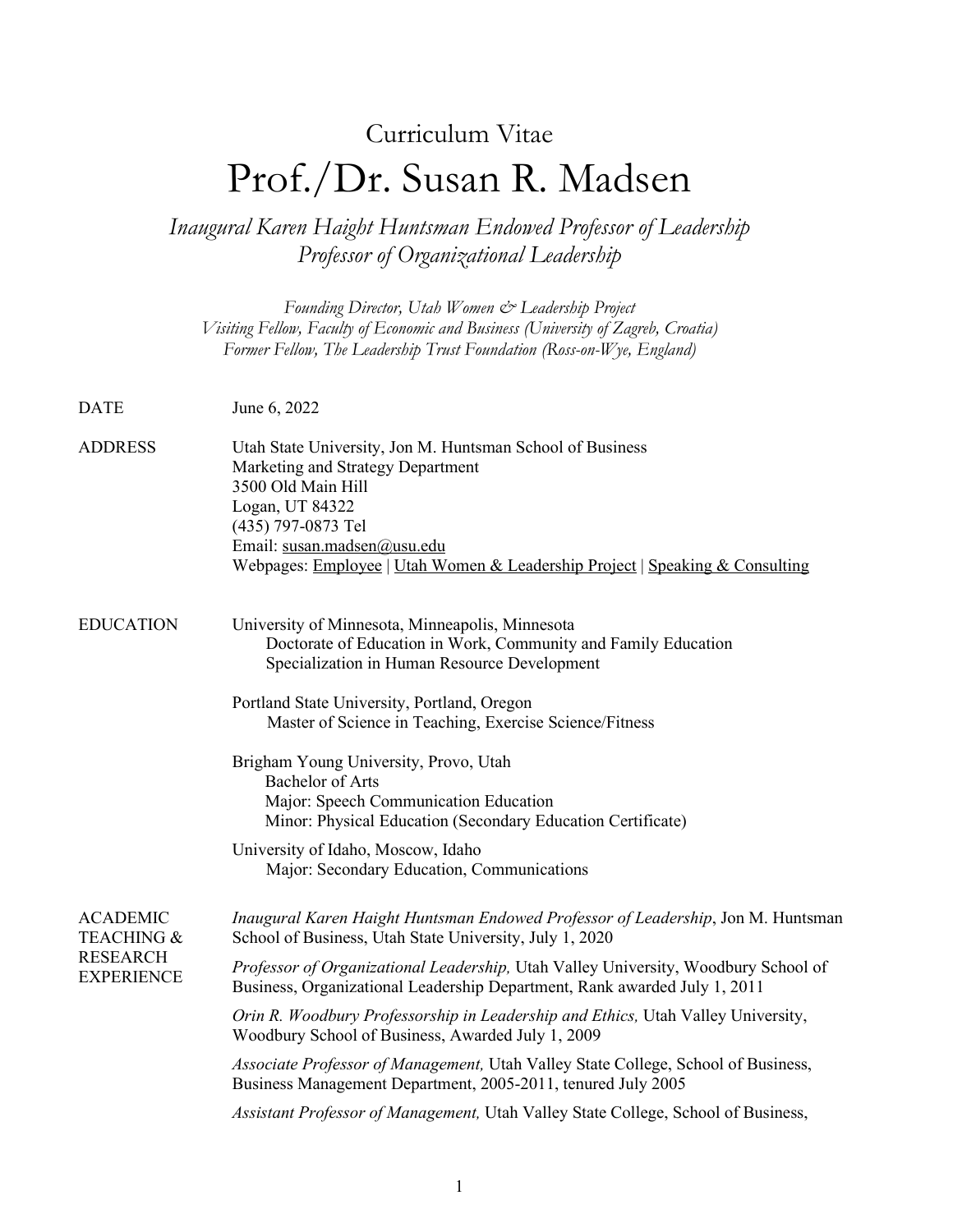Business Management Department (tenure-track), 2002-2005

*Part-time Faculty*, Brigham Young University, Organizational Leadership and Strategy Department, 2001-2002

*Adjunct Faculty,* Brigham Young University, Educational Leadership and Foundations Department, 2001-2002

*Adjunct Faculty,* University of Minnesota, 1999 - 2001

*Adjunct Faculty,* Anoka-Ramsey Community College, Minnesota, 1998-1999

*Part-time Faculty,* Crafton Hills Community College, California, 1995-1996

*Teaching Associate,* Non-Credit Courses, Loma Linda Medical University, California, 1993-1994

*Adjunct Faculty,* Portland Community College, Oregon, 1991-1992

*Communication, Speech, Drama, and Physical Education Teacher,* Hillcrest Junior High School, Utah, 1985-1987

CURRENT SERVICE POSITIONS

**Advisory Board Member,** Better Days 2020 **Board Member**, Women's E-Learning in Leadership (WELL) **Co-Lead,** Equality and Opportunity, One Utah Roadmap (Utah Governor/Lt. Governor) **Co-Lead,** Utah Women's Advisory Committee, One Utah Roadmap **Community Advisory Board,** Utah Council on Financial and Economic Education **Director,** Envision Utah, Board of Directors **Director,** Utah Women Run, Board of Directors **Director,** Utah Financial Empowerment Coalition, Board of Directors **Editorial Advisory Board Member**, Gender in Management: An International Journal **Editorial Board Member,** Advances in Developing Human Resource, Sage Publishers **Editorial Board Member,** Advances in Global Leadership, Emerald Publishers **Editorial Board Member**, Journal of Education for Business **Editorial Board Member**, SquareTwo Journal **Editorial Board Member,** Utah Women's Health Review (UWHR) **Founding Director,** Utah Women & Leadership Project **Member,** Aspire Alliance's IChange Network, Utah State University **Member,** Domestic Violence Coalition—Higher Education Advisory Committee **Member,** Gender-Based Violence Consortium, Awareness Committee Member, University of Utah **Member,** KUER Advisory Board **Member,** Jon M. Huntsman Business School, Dean's Leadership Council (2021-Present) **Member,** Policy Subcommittee, Utah Women in the Economy Commission **Member,** South Davis County, Communities that Care, Key Leader **Member,** Utah Tech University College of Humanities and Social Sciences Leadership Board **Member,** Utah Women's Health Coalition, University of Utah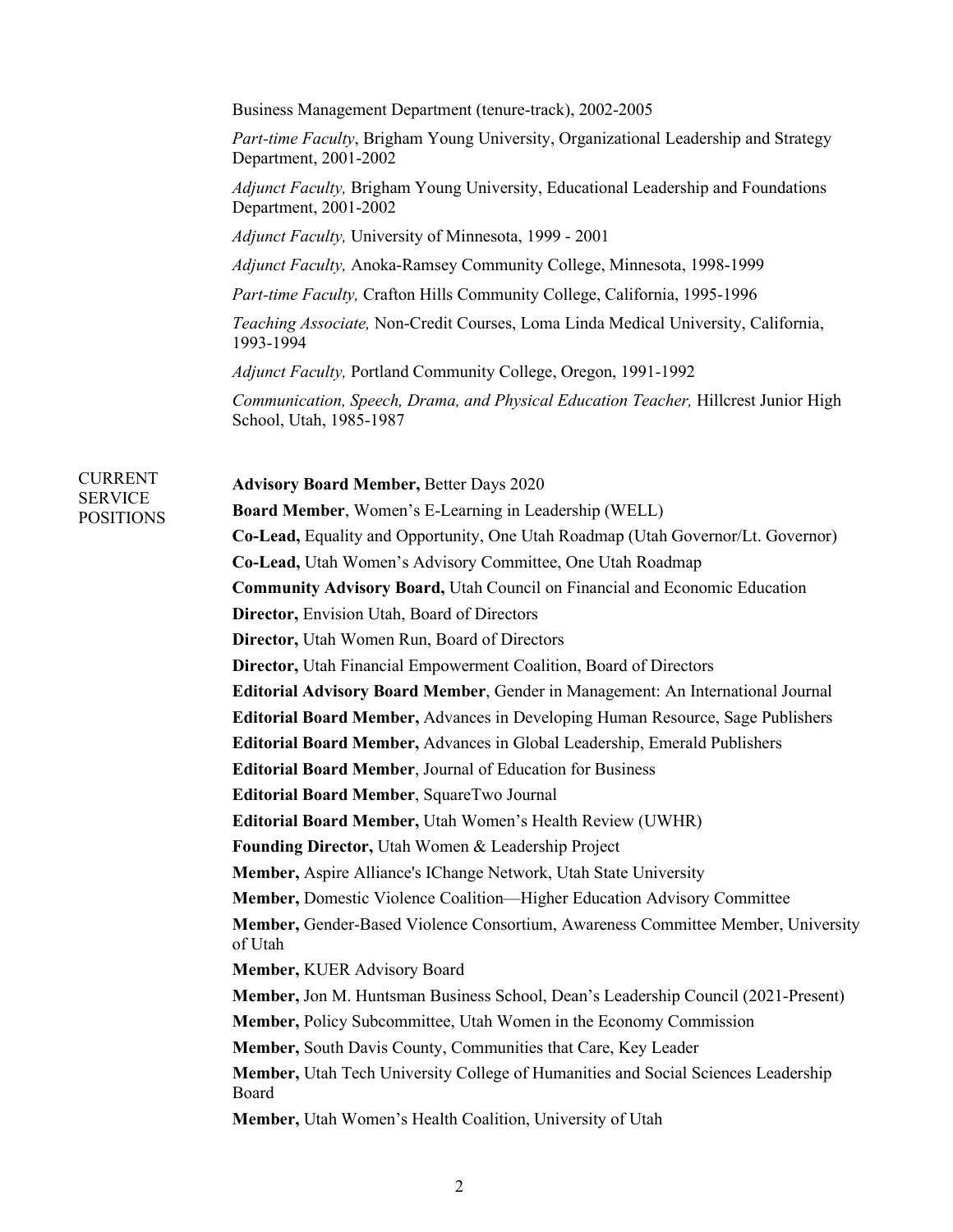**Member,** Utah Well Woman Coalition, Utah State Government **Member,** Women and Leadership Affinity Group Executive Leadership Team, Emerita, International Leadership Association **Member,** Women Who Succeed Scholarship Committee **Policy Advisor,** United Way of Utah County **Senior Advisor,** Women's Leadership Institute of Utah **Senior Research Advisor**, Parity.org

#### OTHER RELATED EMPLOYMENT *Women's Leadership Speaker & Consultant (2005-present)* Women and leadership thought leader, author, speaker, executive coach, and consultant Website: [www.susanrmadsen.com](http://www.susanrmadsen.com/)

## *Leadership and Change Consultant (1995-2016)*

Various profit and non-profit organizations; specializations include leadership development, organization development and change, strategic planning, training and development, executive/manager coaching, HR staff development, organizational behavior, and communication.

### *Wellness Consultant/Presenter* (1990-1998)

Corporations, hospitals, colleges, clubs, ACE, and religious and community groups. Design and present fitness, nutrition, incentive, and other wellness programs, workshops, and training. Presenter for the American Council on Exercise on a variety of wellness topics.

# *Project Coordinator/Human Resources/Marketing/Sales,* Plana Manufacturing Inc. (1993- 97)

Developed systems/processes for sales and office staff; developed marketing strategies and advertising materials; interviewed, hired, training, safety planning, and hazard chemical specialist; started the marketing/sales of a new steel wear part product line.

| PROFESSIONAL<br>ASSOCIATIONS/<br><b>MEMBERSHIPS</b> | Academy of Human Resource Development (since 1999)           |
|-----------------------------------------------------|--------------------------------------------------------------|
|                                                     | Academy of Management (since 2002)                           |
|                                                     | American Association of University Women (since 2006)        |
|                                                     | American Council on Exercise (1990-2000)                     |
|                                                     | Beta Gamma Sigma (Inducted April 14, 2007)                   |
|                                                     | BYU Management Society (since 2016)                          |
|                                                     | International Leadership Association (since 2009)            |
|                                                     | International Management Development Association (2000-2004) |
|                                                     | LDS International Association (since 2018)                   |
|                                                     | Utah Public Health Association (2001-2003)                   |
|                                                     | Utah Women's Tech Council (since 2010)                       |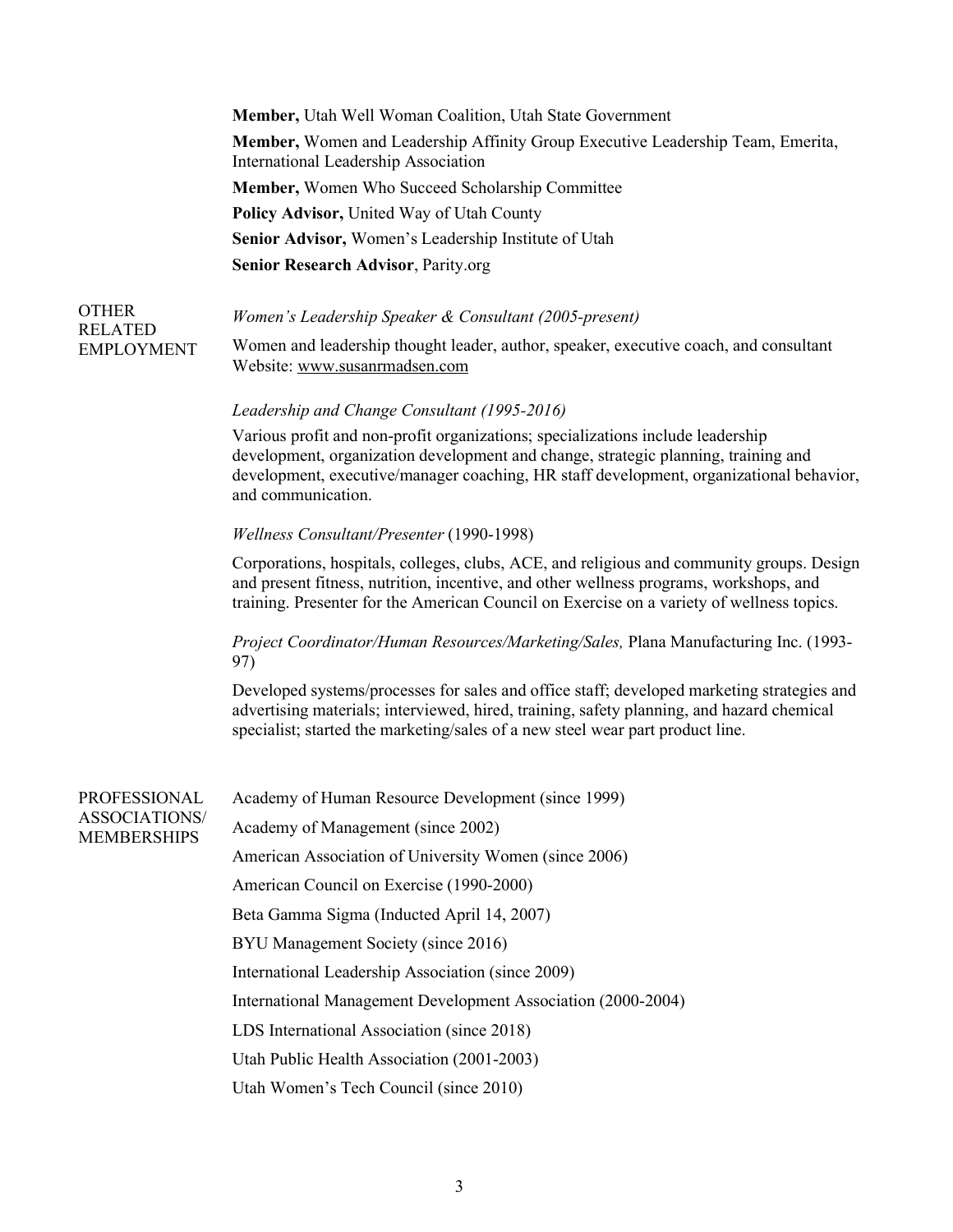Utah Women's Forum (since 2018) Western Academy of Management (2002-2011) Women Who Succeed (since 2021) Worldwide Organization for Women (since 2010)

PEER-REVIEWED Bartlett, K., Madsen, S., Valesano, M., & Feng, Y. (in press). Asilomar: A historical study JOURNAL **ARTICLES** of the role of the YWCA in women's leadership development as an absent narrative in the history of HRD. *Human Resource Development Review*. <https://doi.org/10.1177/15344843221086189>

> Hansen, J., Hansen, J., & Madsen, S. R. (2022). Improving how we lead and manage during a market crisis: The importance of perceived status, certainty, autonomy, relatedness, and fairness. *Journal of Business and Industrial Marketing*. <https://doi.org/10.1108/JBIM-01-2021-0073>

Madsen, S. R., Barnes, A., & Scribner, R. T. (2022, April). Sexist comments in Latter-day Saint contexts. *Square Two*, *15*(1). <https://squaretwo.org/Sq2ArticleMadsenScribnerBarnesSexism.html>

Buesser, K., Myrer, R., & Madsen, S. R. (2022, April 18). Utah girls, young women, and physical activity. *Utah Women's Health Review.* [https://uwhr.utah.edu/utah-girls-young](https://uwhr.utah.edu/utah-girls-young-women-and-physical-activity/)[women-and-physical-activity/](https://uwhr.utah.edu/utah-girls-young-women-and-physical-activity/)

Madsen, S. R. (2022). Rise and run: Latter-day Saint women and good government. *BYU Studies Quarterly, 61*(1), 105-116.<https://byustudies.byu.edu/article/rise-and-run/>

Christensen, M., Madsen, S. R., Dyckman, J., & McAdams-Jones, D. (2022, January 19). The impact of COVID-19 on Utah women and work: Health impacts. *Utah Women's Health Review.*  <https://uwhr.utah.edu/the-impact-of-covid-19-on-utah-women-and-work-health-impacts/>

Lafkas, S. M., Fox-Kirk, W., Madsen, S. R., & Scribner, R. T. (2021). Strengthening sisters: How Latter-day Saint missionary service prepares women for leadership. *Journal of Leadership Studies*.<https://doi.org/10.1002/jls.21777>

Scribner, R. T., Madsen, S. R., & Vargas, M. (2021). Flexible and family-friendly policies at Utah's "Best Places to Work." *SquareTwo, 14*(2). <https://www.squaretwo.org/Sq2ArticleUtahBestWorkplaces.html>

Madsen, S. R., Fox-Kirk, W., Lafkas, S. M., & Scribner, R. T. (2020). Leadership development perspectives and recommendations from sisters who served full-time missions during young adulthood. *SquareTwo, 13(*3). <http://squaretwo.org/Sq2ArticleMadsenKirkLafkasScribner.html>

Madsen, S. R., & Longman, K. A. (2020). Women's leadership in higher education: Status, barriers, and motivators. *Journal of Higher Education Management, 35*(1), 13-24. Retrieved from https://issuu.com/aaua10/docs/final\_jhem\_35\_1\_\_2020

Madsen, S. R., Townsend, A., & Scribner, R. T. (2019). Strategies that male allies use to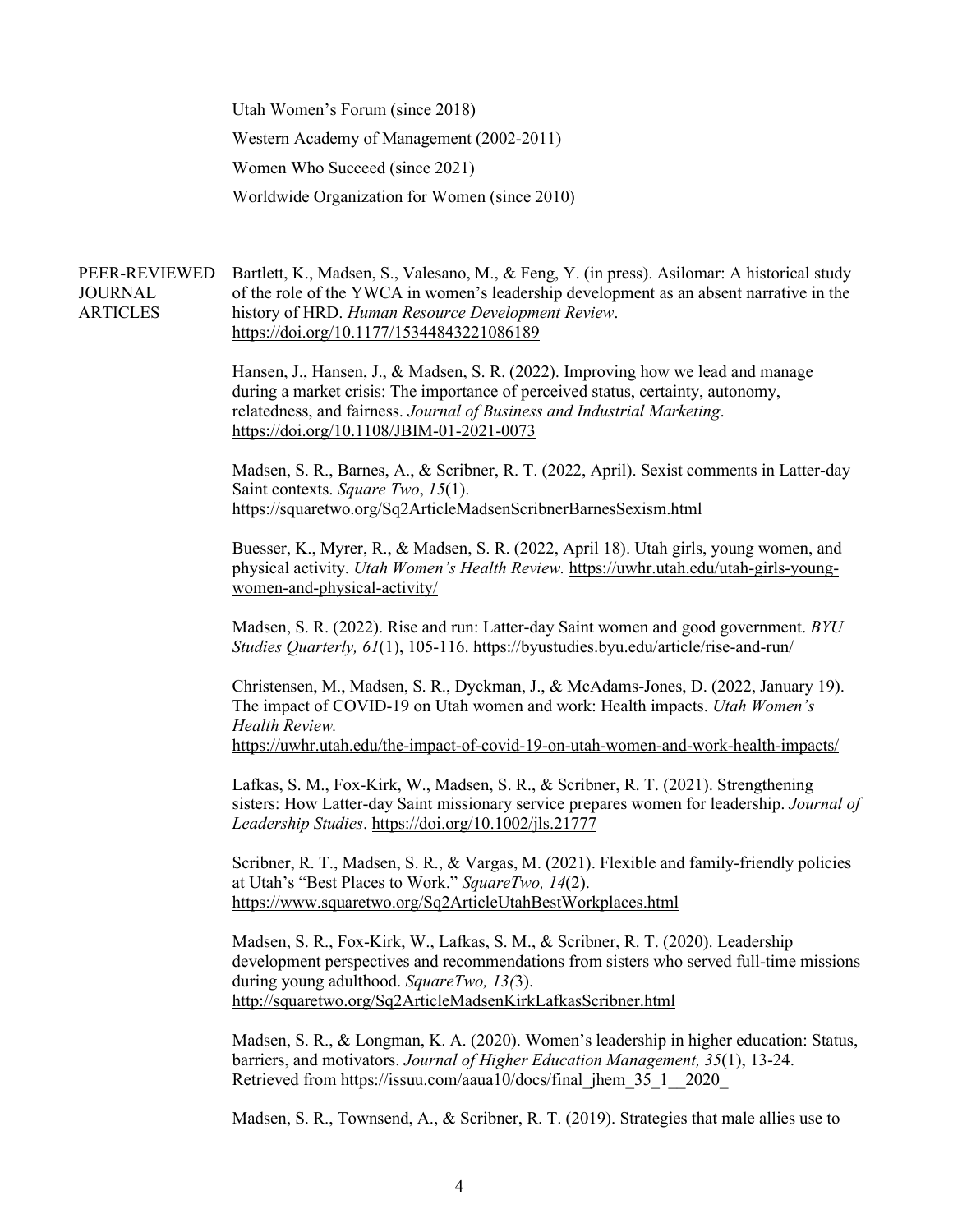advance women in the workplace. *Journal of Men's Studies*. doi: 10.1177/1060826519883239

Madsen, S. R., & Scribner, R. T. (2019). Voting and civic engagement among Utah women. *The Utah Women's Health Review, 1*(1), 111-114. <https://indd.adobe.com/view/82fe27f0-e884-41c2-8ee6-adb5af5df04c>

Madsen, S. R., & Scribner, R. T. (2019). Labor force participation among Utah women. *The Utah Women's Health Review, 1*(1), 137-144. [https://indd.adobe.com/view/82fe27f0](https://indd.adobe.com/view/82fe27f0-e884-41c2-8ee6-adb5af5df04c) [e884-41c2-8ee6-adb5af5df04c](https://indd.adobe.com/view/82fe27f0-e884-41c2-8ee6-adb5af5df04c)

Madsen, S. R., Goryunova, E., & Scribner, R. (2019). Utah women and STEM. *Utah's The Utah Women's Health Review, 1*(1),115-119. [https://indd.adobe.com/view/82fe27f0-e884-](https://indd.adobe.com/view/82fe27f0-e884-41c2-8ee6-adb5af5df04c) [41c2-8ee6-adb5af5df04c](https://indd.adobe.com/view/82fe27f0-e884-41c2-8ee6-adb5af5df04c)

Madsen, S. R., & D. Candice Pierucci (2019). The status of women in Utah politics: Congress, statewide executive offices, and the state legislature. *The Utah Women's Health Review, 1*(1), 120-127. [https://indd.adobe.com/view/82fe27f0-e884-41c2-8ee6](https://indd.adobe.com/view/82fe27f0-e884-41c2-8ee6-adb5af5df04c) [adb5af5df04c](https://indd.adobe.com/view/82fe27f0-e884-41c2-8ee6-adb5af5df04c)

Madsen, S. R., & Pierucci, D. C. (2019). The status of women in Utah politics: Counties, mayors, city councils, and boards of education. *The Utah Women's Health Review, 1*(1), 128-136. <https://indd.adobe.com/view/82fe27f0-e884-41c2-8ee6-adb5af5df04c>

Madsen, S. R. & Andrade, M. S. (2018). Unconscious gender bias: Implications for women's leadership development. *Journal of Leadership Studies, 11*(5). <https://onlinelibrary.wiley.com/doi/full/10.1002/jls.21566>

Madsen, S. R. (2018, August). Navigating transitions for women: Finding new calling and purpose. *Square Two Journal, 11*(2). <http://squaretwo.org/Sq2ArticleMadsenTransitions.html>

Madsen, S. R. (2018, August). Utah women and mental health. *Square Two Journal, 11*(2). <http://squaretwo.org/Sq2ArticleMadsenMentalHealth.html>

Madsen, S. R., Scribner, R., & Dillion, J. (2017). The gender wage gap and unpaid care work in Utah. *Square Two, 10*(2). <http://squaretwo.org/Sq2ArticleMadsenGenderWageGap.html>

Madsen, S. R., & Scribner, R. (2017). A perspective on gender in management: The need for strategic cross-cultural scholarship on women in management and leadership. *Cross Cultural & Strategic Management, 24*(2), 231-250. doi: [10.1108/CCSM-05-2016-0101](https://doi.org/10.1108/CCSM-05-2016-0101) 

Madsen, S. R. (2016). Latter-day saint women and leadership: The influence of their religious worldview. *Journal of Leadership Education, 15*(2), 58-73. [http://www.journalofleadershiped.org/index.php/volume-15-issue-2/435-latter-day-saint](http://www.journalofleadershiped.org/index.php/volume-15-issue-2/435-latter-day-saint-women-and-leadership-the-influence-of-their-religious-worldview)[women-and-leadership-the-influence-of-their-religious-worldview](http://www.journalofleadershiped.org/index.php/volume-15-issue-2/435-latter-day-saint-women-and-leadership-the-influence-of-their-religious-worldview) 

Kemp, L., Madsen, S. R, & Davis, J. (2015). Women in business leadership: A comparative study of countries in the Gulf Arab States. *International Journal of Cross Cultural Management*, *15*(2), 215-233.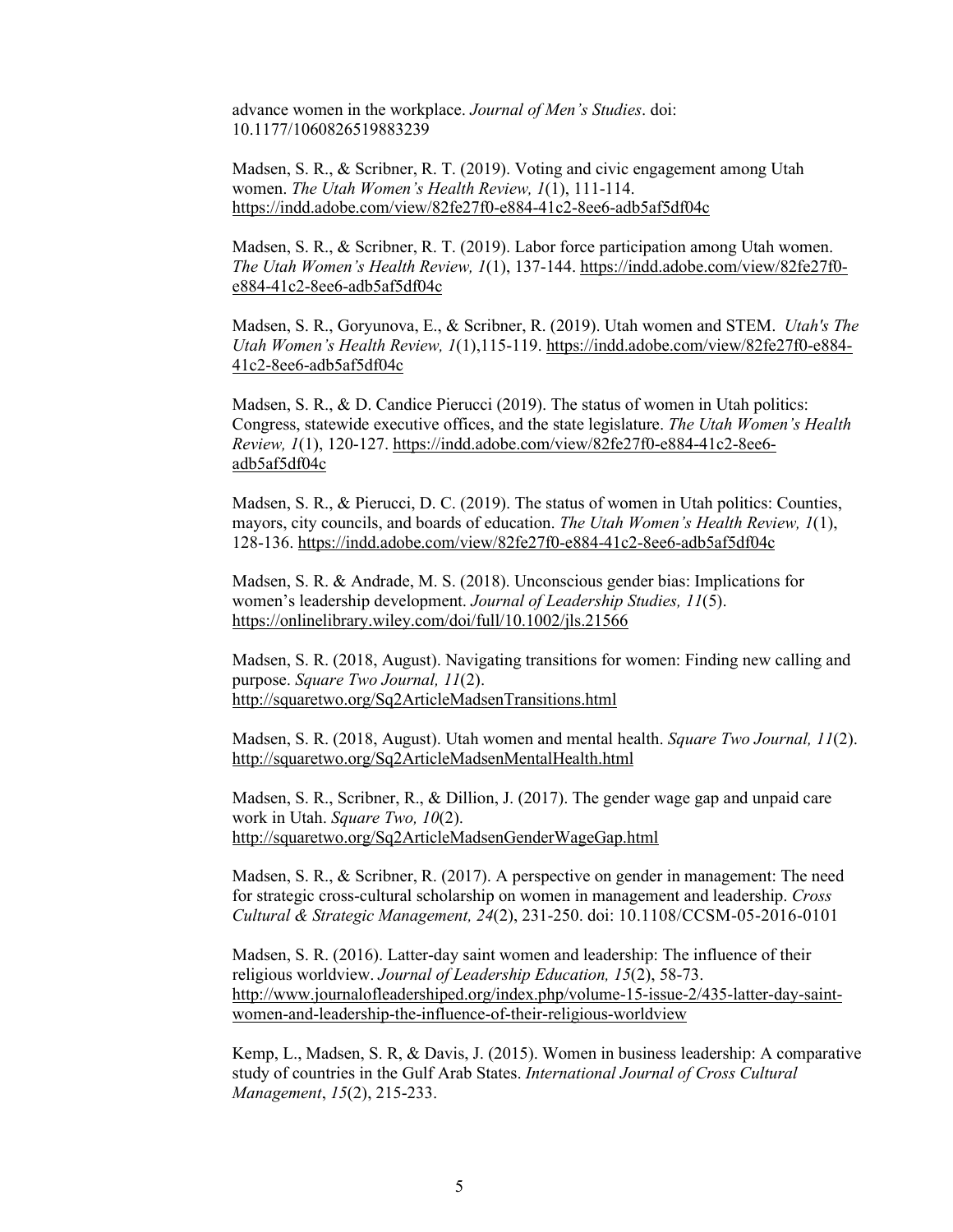Kemp, L., & Madsen, S. R. (2014). Oman's labour force: An analysis of gender in management. *Equality, Diversity and Inclusion: An International Journal, 33*(8), 789-805. doi:10.1108/EDI-10-2013-0084.

Kemp, L., Madsen, S. R., & El-Saidi, M. A. (2013). The current state of female leadership in the United Arab Emirates. *Journal of Global Responsibly, 4*(1), 99-112. doi:10.1108/20412561311324096.

Madsen, S. R. (2012). Women and leadership in higher education: Current realities, challenges, and future directions. *Advances in Developing Human Resources, 14*(2), 131- 139. doi:10.1177/1523422311436299.

Madsen, S. R. (2012). Women and leadership in higher education: Learning and advancement in leadership programs. *Advances in Developing Human Resources, 14*(1), 3- 10. [DOI 10.1177/1523422311429668.](http://dx.doi.org/10.1177/1523422311429668)

Madsen, S. R., Longman, K. A., & Daniels, J. R. (2012). Women's leadership development in higher education: Conclusion and implications for HRD. *Advances in Developing Human Resources, 14*(1), 113-128. [DOI 10.1177/1523422311429734.](http://dx.doi.org/10.1177/1523422311429734)

Madsen, S. R., Shaw, K., & Westover, J. (2011, Summer). The influence of religion and gender on Utah employee perceptions of business ethics and corporate social responsibility. *Square Two, 4*(2)*.* [http://squaretwo.org/Sq2ArticleMadsenEthics.html.](http://squaretwo.org/Sq2ArticleMadsenEthics.html)

Madsen, S. R. (2010). The experiences of UAE women in developing leadership early in life. *Feminist Formations, 22*(3), 75-95.

Madsen, S. R., Hanewicz, C., Thackeray, S., & King, A. D. (2010, Fall). A glimpse at women and higher education in Utah. *Square Two, 3*(3). <http://squaretwo.org/Sq2ArticleMadsenEducation.html>

Madsen, S. R., & Cook, B. J. (2010). Transformative learning: UAE, women, and higher education. *Journal of Global Responsibility, 1*(1), 127-148*.* 

Madsen, S. R. (2010, April 19). Chinese women administrators in higher education: Developing leadership throughout life. *Academic Leadership, 8*(2).

Madsen, S. R. (2010). Leadership development in the United Arab Emirates: The transformational learning experiences of women. *Journal of Leadership and Organizational Studies, 17*(1), 100-110*.* DOI: 10.1177/1548051809345254.

Madsen, S. R. (2009). Transformational learning experiences of female UAE college students. *Education, Business and Society: Contemporary Middle Eastern Issues, 2*(1), 20- 31*.* 

Madsen, S. R., & Vance, C. M. (2009). Unlearned lessons from the past: An insider's view of Enron's downfall. *Corporate Governance, 9*(2), 216-227*.* 

Madsen, S. R., Gygi, J., Plowman, S., & Hammond S. C. (2009). Forgiveness as a workplace intervention: The literature and a proposed framework. *Journal of Applied and Behavioral Management, 10*(2), 246-262*.*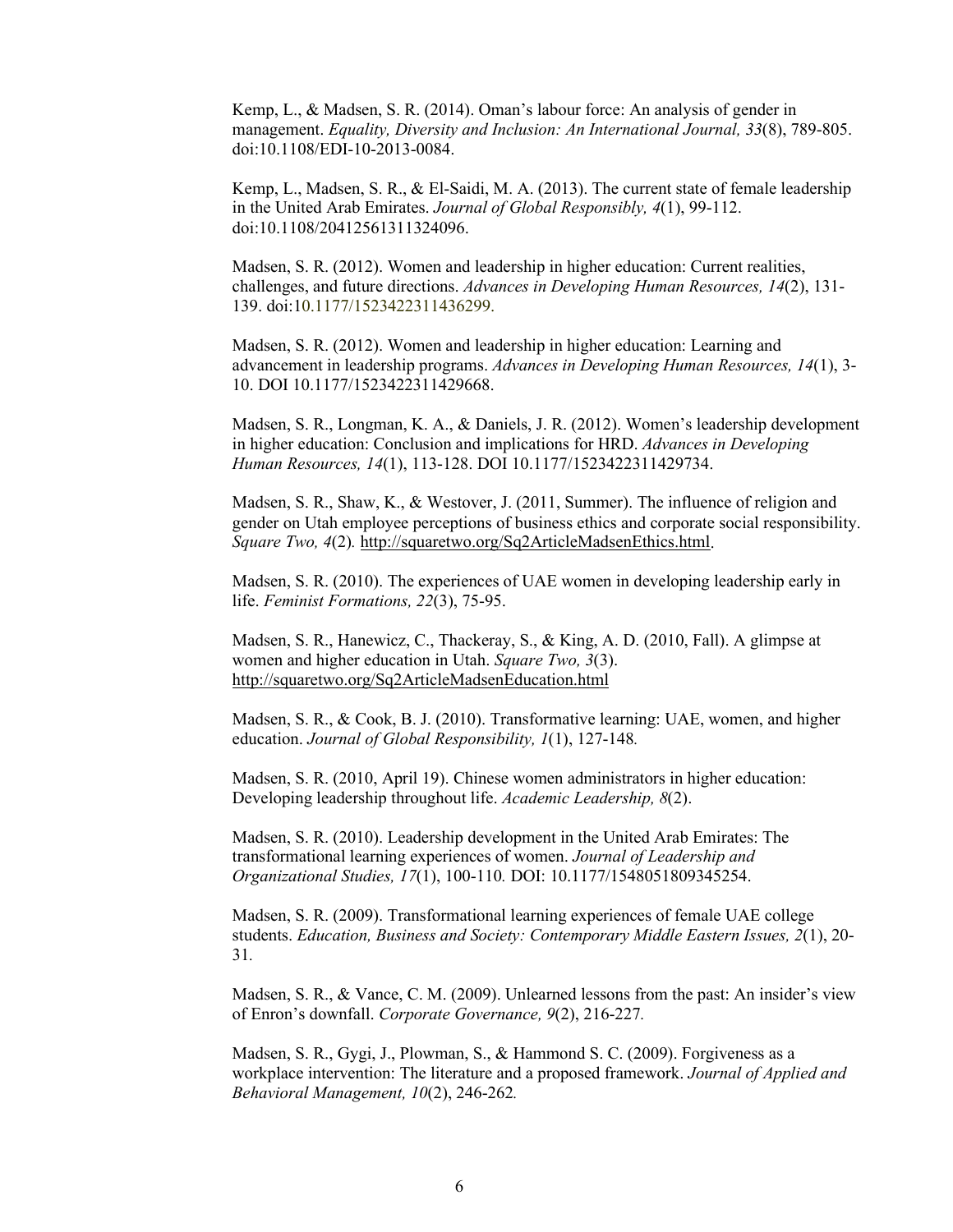Hoyt, J. E., Madsen, S. R., Hammond, S. C., & Fenton, J. W. (2008). Tracking faculty research productivity: Analysis of a survey instrument. *International Journal of Applied Management Education and Development.*

Wilson, I., & Madsen, S. R. (2008). The influence of Maslow's humanistic views on an employee's motivation to learn. *Journal of Applied Management and Entrepreneurship, 12*(2), 46-62.

Hayden, J. & Madsen, S. R. (2008). The influence of value perspectives on prior plans, job satisfaction, and turnover intentions in nonprofit agencies. *The Journal of Business Inquiry: Research, Education, and Application, 7*(1), 33-40.

Madsen, S. R. (2008, January). Preparing faculty and staff for change. *Academic Leadership: The Online Journal 6*(1)*.* Retrieved from http://www.academicleadership.org/emprical\_research/246.shtml.

Morris, M. L, & Madsen, S. R. (2007). Advancing work-life integration in individuals, organizations, and communities. *Advances in Developing Human Resources, 9*(4), 439- 454.

Madsen, S. R. (2007). Action learning unveiled: Finding depth through understanding related constructs*. Journal of Excellence in College Teaching,* 18(2), 5-25.

Madsen, S. R. (2007). Developing leadership: Exploring childhoods of women university presidents. *Journal of Educational Administration, 45*(1), 99-118.

Madsen, S. R. (2007). Learning to lead in higher education: Insights into the family backgrounds of women university presidents. *The Journal of Women in Educational Leadership, 5*(3), 183-200*.*

Madsen, S. R. (2007). Women university presidents: Career paths and educational backgrounds. *Academic Leadership: The Online Journal, 5*(1). Retrieved from http://www.academicleadership.org/emprical\_research/.

Madsen, S. R. (2007). Leadership styles and philosophies of women university presidents. *Advancing Women in Leadership Journal,* 25(1). Retrieved from http://www.advancingwomen.com/awl/summer2007/madsen.htm.

Stoddard, M. & Madsen, S. R. (2007). Toward an understanding of the link between workfamily enrichment and individual health. *Journal of Behavioral and Applied Management, 9*(1), 2-15.

Teeter, S., Madsen, S. R., Hughes, J., & Eagar, B. (2007). The perceptions and experiences of students in a paperless accounting class. *Journal of Effective Teaching, 7*(1), 15-30.

Madsen, S. R., John, C., & Miller, D. (2006). Influential factors in individual readiness for change. *Journal of Business and Management, 12*(2), 93-110.

Madsen, S. R., & Hammond, S. C. (2006). The complexification of work-family conflict theory: A critical analysis. *TAMARA: Journal of Critical Postmodern Organization Science, 4*(1/2), 151-179.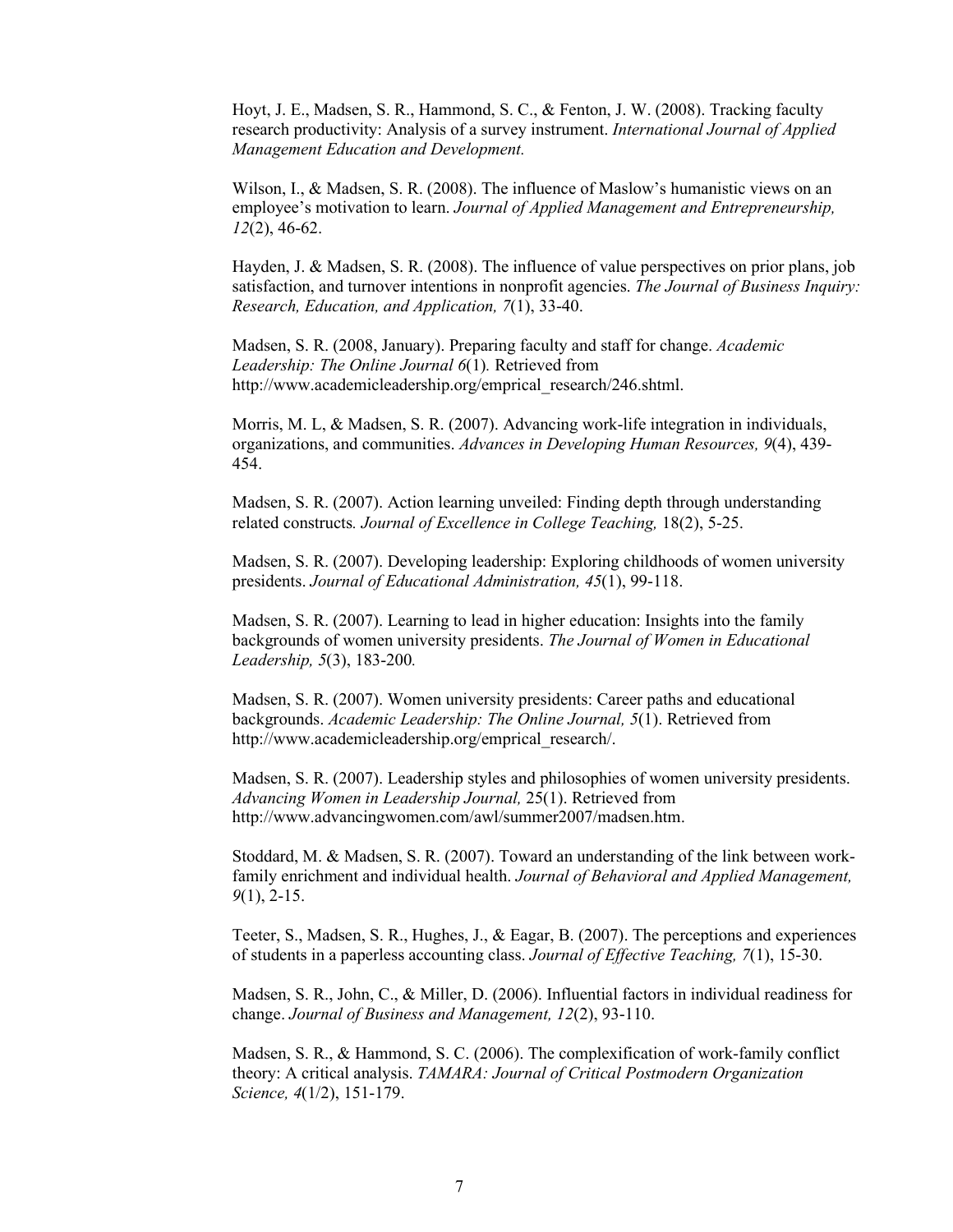Madsen, S. R. (2006). Work and family conflict: Can home-based telework make a difference? *International Journal of Organizational Theory and Behavior, 9*(3), 307-350.

Madsen, S. R. & Turnbull, O. (2006). Academic service-learning experiences of compensation and benefit course students. *Journal of Management Education 30*(5), 724- 742.

Nielson, T., Madsen, S. R., & Hammond, S. C. (2006). Worldviews of adult learning in the workplace through the Mormonism lens. *Advances in Developing Human Resources, 8*(3), 382-390.

Gygi, J. & Madsen, S. R. (2006). Collateral learning through service-learning: Developing competent business professionals. *International Journal of Management Education and Development, 2*(1), 1-16.

Madsen, S. R. (2006). Content-linked service-learning experiences in human resource management: Lessons learned. *Organizational Management Journal, 3*(1), 14-33*.*

Miller, D., Madsen, S., John, C. (2006). Readiness for change: Implications on employees' relationship with management, job knowledge and skills, and job demands. *Journal of Applied Management and Entrepreneurship, 11*(1), 3-16*.*

Turnbull, O. & Madsen, S. R. (2006). Beyond the classroom: Implementing academic service-learning. *Journal of Business Inquiry: Research, Education, and Application, 5*(1), 65-71

Madsen, S. R. & Hammond, S. (2005). Where have all the leaders gone? An interview with Margaret J. Wheatley about life-affirming leadership. *Journal of Management Inquiry, 14*(1), 71-77*.*

Madsen, S. R., Miller, D., & John, C. (2005). Readiness for organizational change: Does organizational commitment and social relationships in the workplace make a difference? *Human Resource Development Quarterly, 15*(2), 213-233*.* 

Jackson, B. & Madsen, S. R. (2005). Common factors of high performance teams. *Journal of Contemporary Issues in Business and Government, 11*(2), 35-49.

Madsen, S. R., John, C. R., & Miller, D. (2005). Work-family conflict and health: A study of the workplace, psychological, and behavioral correlates. *Journal of Behavioral and Applied Management, 6*(3), 225-247*.* **Editor's Choice for Year's Best Journal Paper Award.**

Madsen, S. R., & Gygi, J. (2005). An interview with John H. Zenger on extraordinary leadership. *Journal of Leadership and Organization Studies, 11*(3), 119-125.

Jackson, B. & Madsen, S. R. (2005). High performance teams: What makes the difference? *International Journal of Applied Management 2*(3), 1-7*.*

Madsen, S. R. & Turnbull, O. (2005). Teaching citizenship through service-learning. *Academic Exchange Quarterly, 9*(1), 11-15*.* 

Madsen, S. R., & Gygi, J. (2005). A conversation with John H. Zenger: Leadership and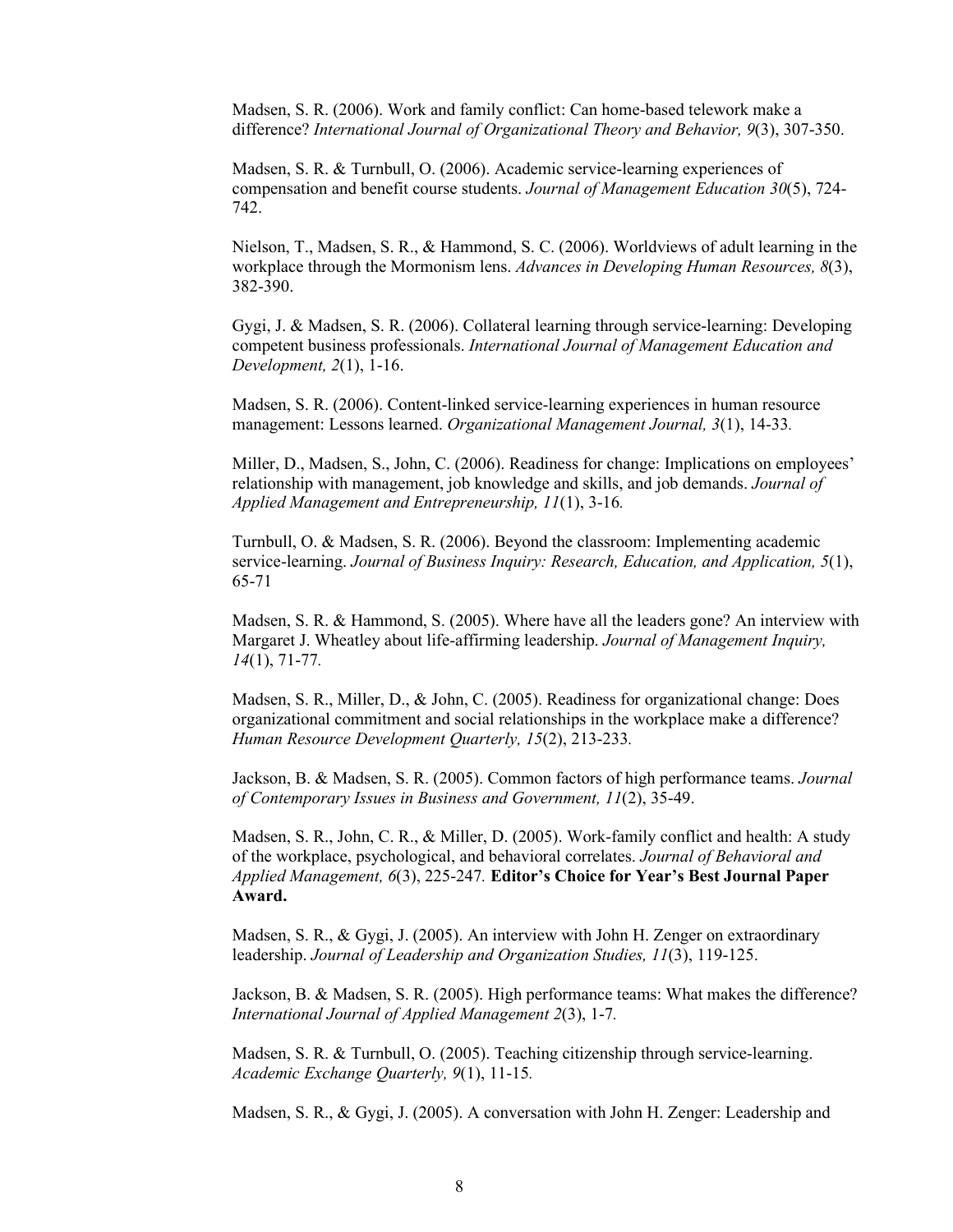change. *The Organization Development Journal, 23*(3), 89-98*.*

Hammond, S., Madsen, S. R., & Fenton, J. (2004). Strategically increasing faculty productivity. *Academic Exchange Quarterly, 8*(4), 152-156.

Madsen, S. R. (2004). Academic service-learning in human resource management education. *Journal of Education for Business, 79*(6), 328-338*.*

Madsen, S. R. (2004). A scholarly writing course for faculty. *Academic Exchange Quarterly, 8*(3), 177-185.

Madsen, S. R. & Musto, A. L. (2004). Traits, skills, and knowledge required of successful human resource leaders. *Journal of Applied Management and Entrepreneurship, 9*(3), 56- 73*.* 

Madsen, S. R. (2004). Viewing corporate wellness programs as systems. *Journal of Contemporary Issues in Business and Government, 4*(2), 61-79.

Turnbull, O., & Madsen, S. R. (2004). Academic service-learning in the human resource development curriculum. *Journal of Business Inquiry: Research, Education, and Application, 3*(3), 25-35.

Madsen, S. R., & Musto, A. L. (2004). Important knowledge and competence for successful human resource leadership. *Journal of Behavioral and Applied Management, 5*(3), 228-244.

Madsen, S. R. (2004). Corporate responsibility to provide work-family programs. *Mountain Plains Journal of Business and Economics, 5*(1), 1-14.

Miller, D. G. & Madsen, S. R. (2003). The development of an instrument to address the negative perception of hospitality jobs: A pilot study. *Journal of Human Resources in Hospitality and Tourism, 2*(2), 75-92.

Madsen, S. R. (2003). A model of individual change: Exploring its application to human resource development. *Human Resource Development Review, 2*(3), 229-251. **Top 25 Most-Frequently Read Articles in HRDR (2006)**

Madsen, S. R. (2003). The effects of home-based teleworking on work-family conflict. *Human Resource Development Quarterly, 14*(1), 35-58.

Madsen, S. R. (2003). Wellness in the workplace: Preparing employees for change. *The Organization Development Journal, 20*(1), 46-55.

Madsen, S. R., Musto, A. L., & Hall, T. S. (2003). The development of a human resource curriculum for institutions experiencing rapid growth. *Journal of Business Inquiry: Research, Education, and Application, 2*(1), 15-20.

Madsen, S. R. (2003). The benefits, challenges, and implications of teleworking: A literature review. *Journal of Business for Entrepreneurs, 4,* 138-151.

Madsen, S. R. (2003). Work and family conflict: A review of the theory and literature. *Insights for a Changing World, 2,* 303-315.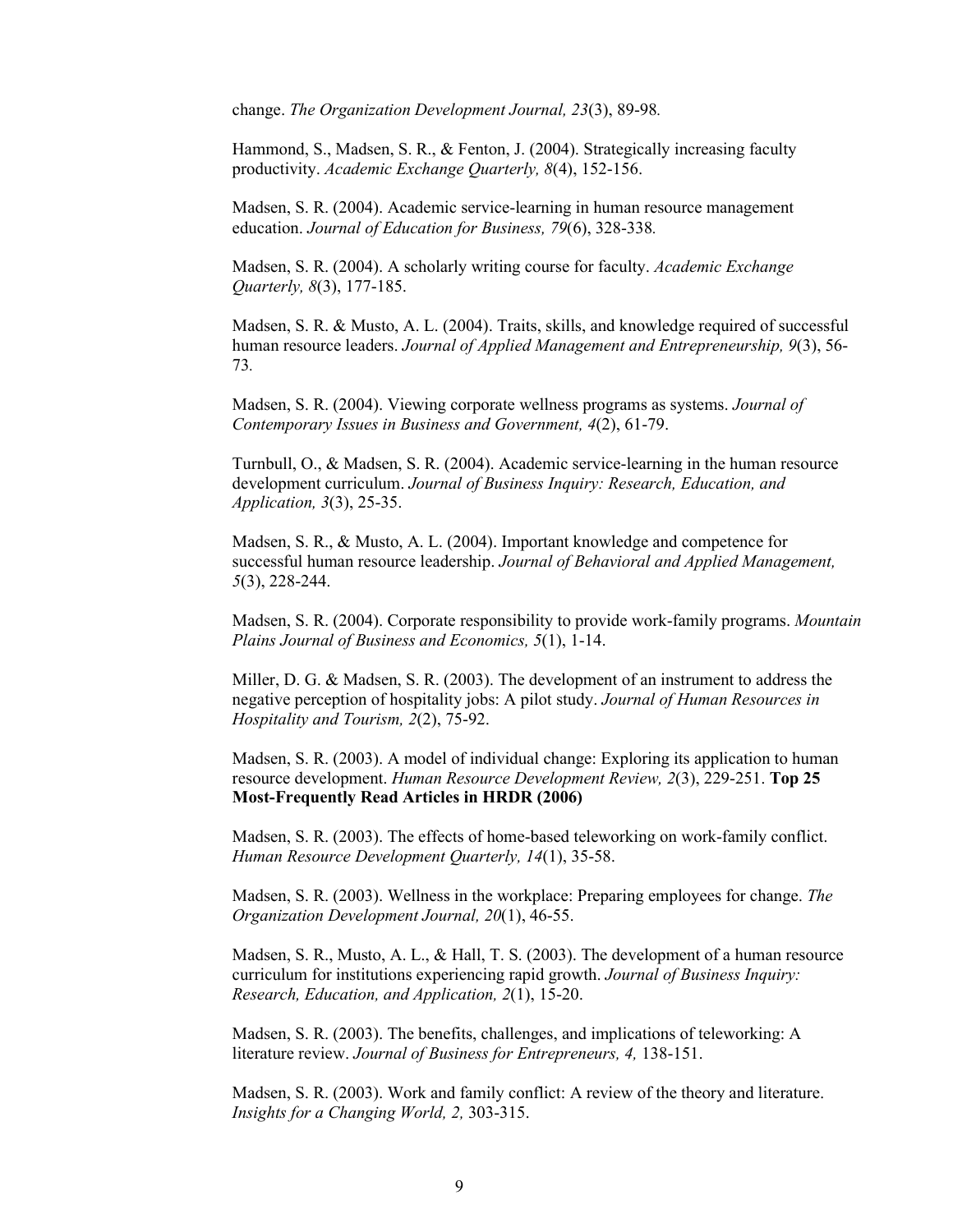Madsen, S. R. (2001). Intellectual capital: Comparison and contrast. *Performance Improvement Journal, 40*(4), 17-23.

# **SCHOLARLY** CONFERENCE PROCEEDINGS & PRESENTATIONS

Madsen, S. R. (2022, August). Engaging with media as academics. Professional Development Workshop. *Annual Meeting of the Academy of Management*. Seattle, Washington.

Madsen, S. R. (2022, August). Advancing women's leadership through social change initiatives (caucus). *Annual Meeting of the Academy of Management*. Seattle, Washington.

Madsen, S. R. (2022, June). The Utah Women & Leadership Project: Moving mountains for Utah women. In *Gaining momentum: Creating multiple supports to lift and engage female students in higher education* (symposium)*.* Women and Leadership Conference, International Leadership Association.

Madsen, S. R. (2022, June). Engaging with media as women academics and practitioners (workshop). *Women and Leadership Conference, International Leadership Association*.

Madsen, S. R. & Christensen, M. (2022, February 25). The impact of COVID-19 on women and work: Career advancement challenges. *International Conference of the Academy of Human Resource Development*, Arlington, VA.

Madsen, S. R. (2022, February 26). Engaging with the media as academics. *International Conference of the Academy of Human Resource Development*, Arlington, VA.

Madsen, S. R. (2021, October 22). Leader identity development for women: A spiritual pathway to empowerment. *International Leadership Association Annual Global Conference*. Geneva, Switzerland.

Madsen, S. R. (panelist). (2021, October 23). Hive or thrive mindset: Research and life experiences on women leading together in solidarity. *International Leadership Association Annual Global Conference*. Geneva, Switzerland. [Chang, H., Longman, K. A., Schreiner, L., Egan, C.]

Madsen, S. R. (2021, June 3). Bringing research & practice together: Civic engagement and dialog (keynote). *International Leadership Association Women and Leadership Academic Colloquium: From Intent to Action.* Virtual.

Madsen, S. R., & Townsend, A. (2021, February 18). The status of women leaders in Utah state government. *International Conference of the Academy of Human Resources Development*, Virtual.

Hutchins, H., Byrd, M., Scott, C., Bierema, L., Callahan, J., Elliott, C., Gedro, J., Madsen, S., Ruona, W., & Storberg-Walker, J. (2021, February 19). Decentering whiteness, confronting complicity, and taking action to dismantle systemic racism. *International Conference of the Academy of Human Resource Development*, Virtual.

Madsen, S. R., Lafkus, S., Fox-Kirk, W., & Scribner, R. (2020, November 7). The leadership development gained by women serving full-time missions. *International Leadership Association Annual Global Conference*. Virtual.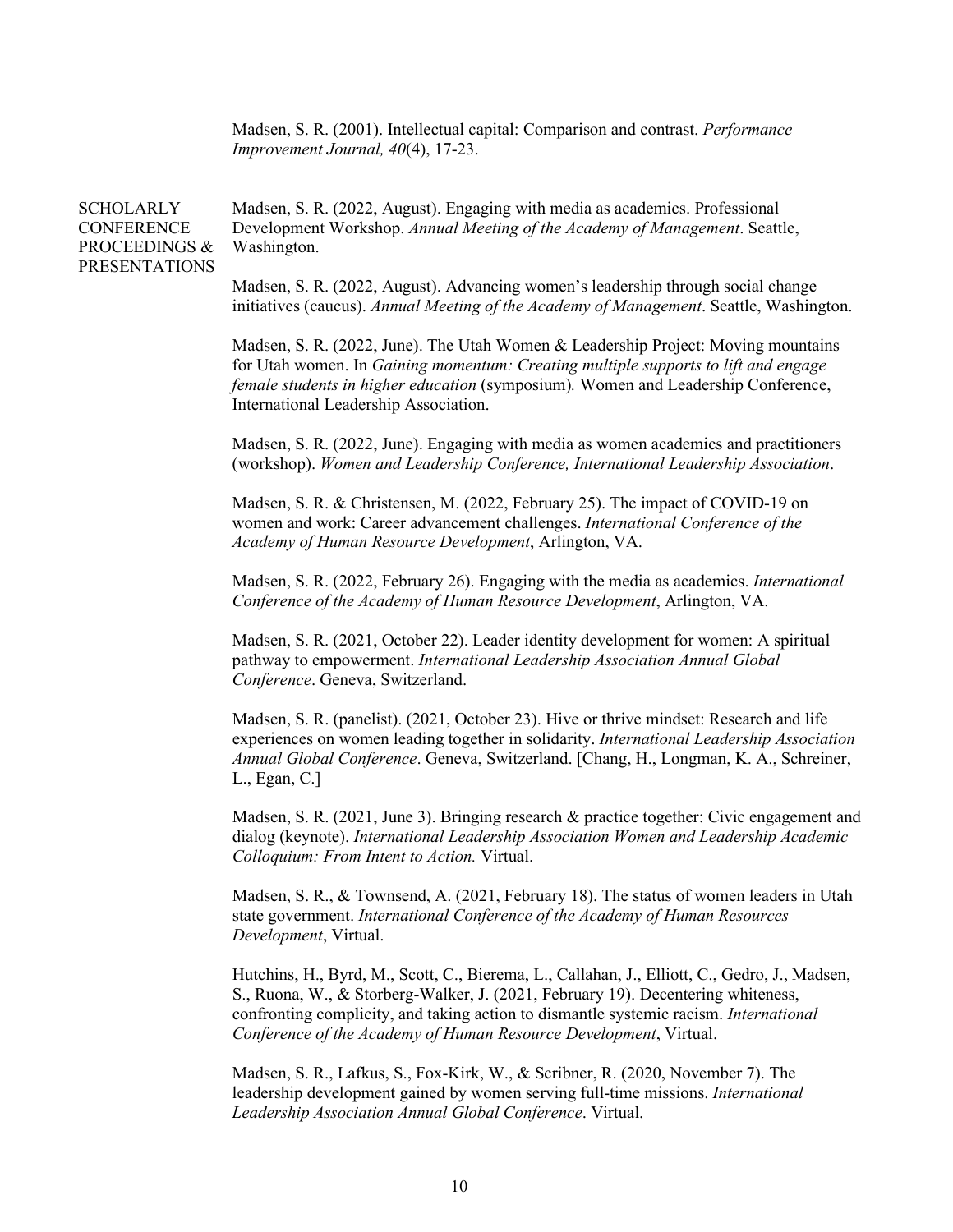Madsen S. R. (panelist) (2020, November 7). Pushing the edges of spiritual worldviews to enhance women's leadership advancement. *International Leadership Association Annual Global Conference*. Virtual. [Egan, C., Arora, A., Ngunjiri, F. W., Longman, K. A., & Castellon, A.]

Madsen, S. R. (2019, October 25). The need for strategic cross-cultural scholarship on women in management and leadership. *International Leadership Association Annual Global Conference*. Ottawa, Canada.

Madsen, S. R. (panelist) (2019, October 26). Women leading with courage through calling. *International Leadership Association Annual Global Conference*. Ottawa, Canada.

Madsen, S. R., & Fox Kirk, W. (2019, August 12). Advancing public policy change through women and leadership scholarship (Caucus). *Annual Meeting of the Academy of Management*, Boston, Massachusetts.

Madsen, S. R., & Townsend, A. (2019, June 13). Strengthening male allyship by investigating gender differences in views about female leadership. *Women and leadership conference, International Leadership Association*, Santa Cruz, California.

Townsend, A. & Madsen, S. R. (2019, June 13). The strategies that male allies use to advance women in workplace settings. *Women and leadership conference, International Leadership Association*, Santa Cruz, California.

Madsen, S. R. (panelist). (2018, Oct. 25). Women and leadership research: Leading public policy change for progress and peace (symposium). *International Leadership Association Annual Conference*, West Palm Beach, Florida.

Madsen, S. R. (moderator). (2018, Oct. 25). Men's support of women's leadership advancement in the workplace (panel discussion). *International Leadership Association Annual Conference*, West Palm Beach, Florida.

Storberg-Walker, J., Madsen, S. R., Crosby, B., & Kirk Fox, W. (2018, Oct. 24). Leading public policy change for progress, peace, and prosperity through women and leadership research (preconference). *International Leadership Association Annual Conference*, West Palm Beach, Florida.

Storberg-Walker, J., Madsen, S. R., Crosby, B., & Kirk Fox, W. (2018, Aug. 11). The power of words: Women and leadership scholars leading public policy change (preconference). *Annual Meeting of the Academy of Management*, Chicago, Illinois.

Madsen, S. R. (2018, Apr. 3). The status of women in leadership worldwide: Women and leadership in global governance (preconference). *International Studies Association*, San Francisco, California.

Madsen, S. R. (2018, Feb. 16). Designing effective leadership development interventions for women (Food N Thought Session). *2018 AHRD International Conference in the Americas.* Richmond, Virginia.

Madsen, S. R. (2018, Feb. 16). Improving HRD practice through understanding women's negative interactions with each other (Professional Development Workshop). *2018 AHRD*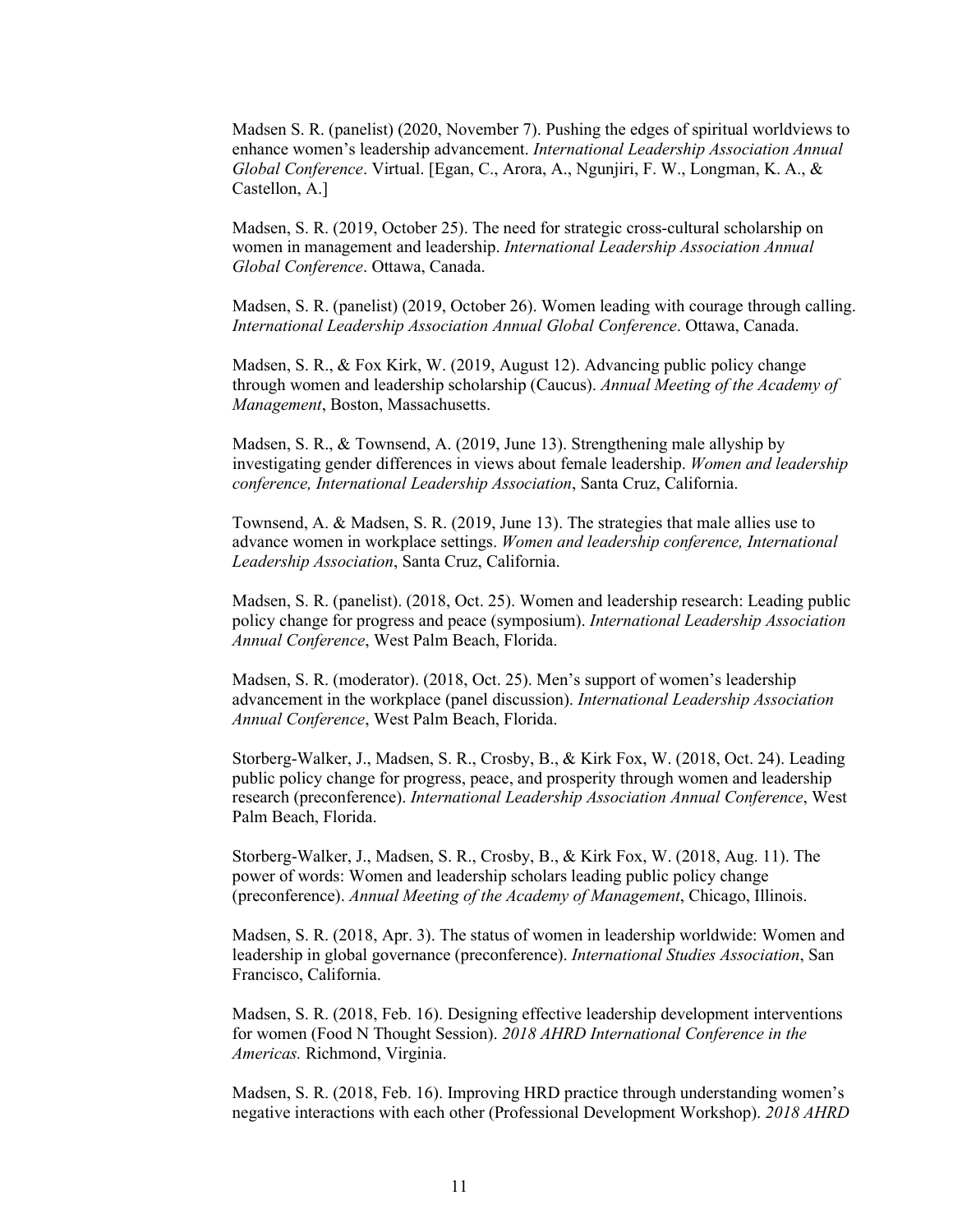*International Conference in the Americas*. Richmond, Virginia

Madsen, S. R. (2017, Nov. 8). Preparing women to lead: Key elements in women leadership development. *Proceedings of the International Conference, Women Leaders, Agents of Change in Africa*, Cape Town, South Africa (pp. 31-36).

Madsen, S. R. (2017, Nov. 7). Building, bridging, and blazing pathways for women and leadership. *Proceedings of the International Conference, Women Leaders, Agents of Change in Africa*, Cape Town, South Africa (pp. 72-82).

Calderinha, C., Madsen, S. R., de Ugarte, A., C., Pace, C. R., Koch-Mehrin, S. (2017, October 13). Tips from the top: How remarkable women lead in times of crisis (panel). *International Leadership Association Annual Conference*, Brussels, Belgium.

Madsen, S. R. (2017, October 14). Sustainable peace: The importance of high ranking women in peace-building. *International Leadership Association Annual Conference*, Brussels, Belgium.

Storberg-Walker, J., & Madsen, S. R. (2017, October 13). Women and leadership theory think tank report: Update and next steps (roundtable). *International Leadership Association Annual Conference*, Brussels, Belgium.

Martineau, J., Alharbi, A. A., Clerkin, C. E., Eckert, R., & Madsen, S. R. (2017, October 13). Overcoming institutional challenges to building the pipeline of women and girl leaders (panel). *International Leadership Association Annual Conference*, Brussels, Belgium.

Buller, J. L., Gigliiott, R. A., Longman, K. A., Madsen, S. R., Schockman, E., Stefani, L., Wright, N., & Yannuzzi, T. (2017, October 12). Leading with impact in higher education: Strategies for current and aspiring leaders (preconference panel). *International Leadership Association Annual Conference*, Brussels, Belgium.

Goryunova, E., Scribner, R. T., & Madsen, S. R. (2017, June 11). The current status of women leaders worldwide. *Women and leadership conference, International Leadership Association*, Omega Conference Grounds, New York.

Madsen, S. R. (chair/moderator). (2017, June 11). Symposium: Gender and leadership research: Aspirations, identity, status, and developmental experiences. Omega Conference Grounds, New York.

Madsen. S. R. (moderator). (2017, June 13). Women, power, and influence (plenary panel). General Session Panel. *Women and leadership conference, International Leadership Association*, Omega Conference Grounds, New York.

Madsen, S. R. (commentator) with Barbara Kellerman, Tuajuanda C. Jofdan, and Caludia de Castro Caldeirinha (2017, June 12). From grief to grit—The Asilomar Declaration and Call to Action: Personal, political, policy. Women and leadership conference, *International Leadership Association*, Omega Conference Grounds, New York.

Madsen, S. R. (host/performer) (2017, June 10). Women's leadership and the arts. [Fireside Chat]. Women and leadership conference, *International Leadership Association*, Omega Conference Grounds, New York.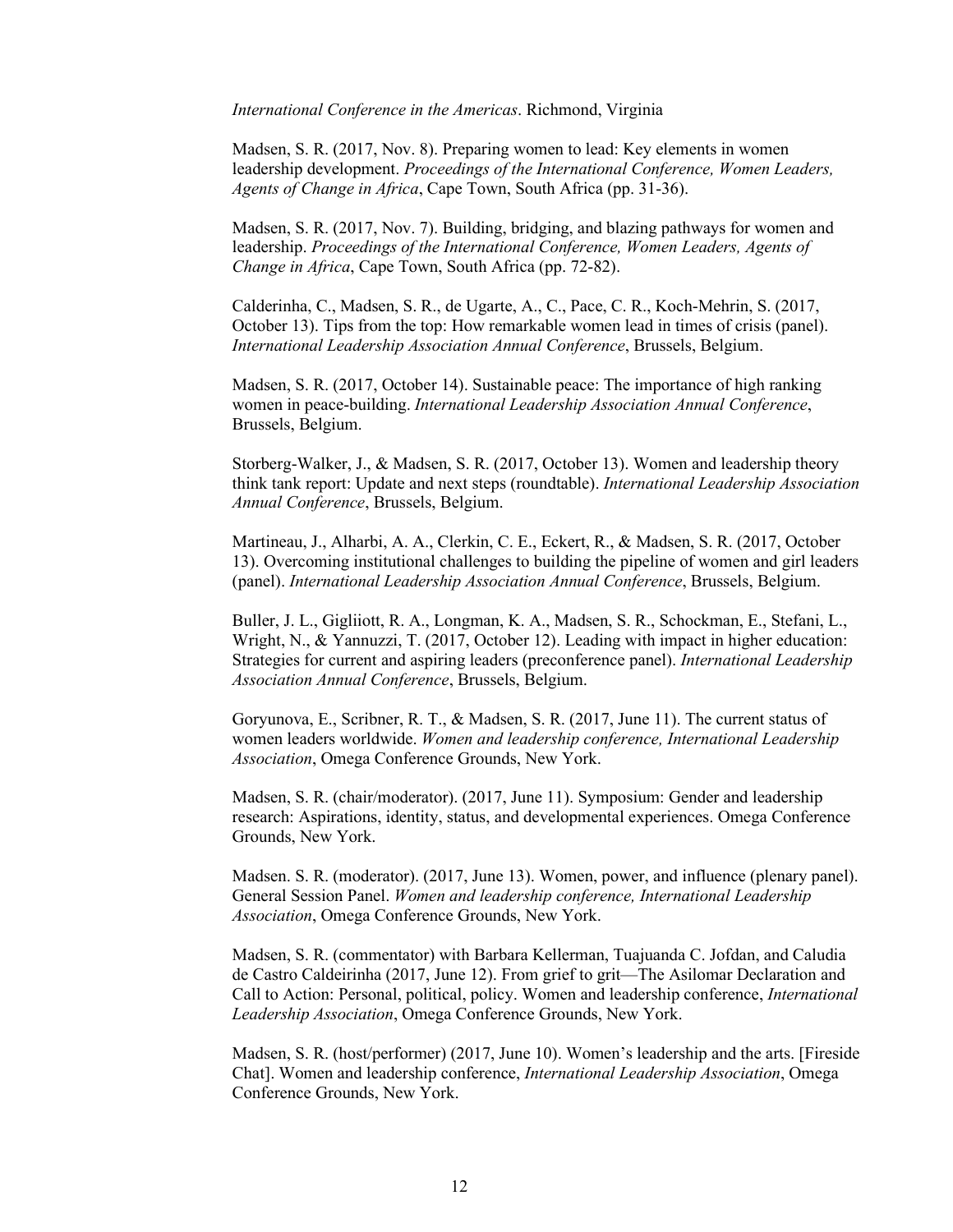Dahlvig, J., Madsen, S. R., Longman, K., & Storberg-Walker, J. (2016, November 5). Women and leadership scholarship: A scoping review project that tracks findings of qualitative research and theory. *International Leadership Association Annual Conference,* Atlanta, Georgia, USA.

Madsen, S. R. & Storberg-Walker, J. (2016, November 5). Women and leadership theorizing: Creating new knowledge for and by women leaders. *International Leadership Association Annual Conference,* Atlanta, Georgia, USA.

Madsen, S. R. & Tunheim, K. A. (2016, August 6). Innovative reflection tools for management development and education (professional development workshop). *Academy of Management Annual Meeting*, Anaheim, California.

Storberg-Walker, J. & Madsen, S. R. (2016, August 5). Applied theory building for women and leadership theory: Integrating practice and research (professional development workshop). *Academy of Management Annual Meeting*, Anaheim, California.

Madsen, S. R. (2016, May 26). Advancing women and leadership theory: Moving forward. *Developing Women's Leadership Theorizing for Policy and Practice Gathering.* University of Roehampton.

Madsen, S. R. (2016, May 25). Advancing women and leadership theory: Historical perspectives on the movement. *Developing Women's Leadership Theorizing for Policy and Practice Gathering.* University of Roehampton.

Madsen, S. R., Ellinger, A. D., Anderson, V., Werner, J. M. (2016, February 20). Publication ethics and the Academy of Human Resource Development. *Academy of Human Resource Development International Conference in the Americas*, Jacksonville, FL.

Bartlett, K. R., & Madsen, S. R. (2016, February 19). Asilomar: A historical study of the intersection of place-based learning and women's leadership development. *Academy of Human Resource Development International Conference in the Americas*, Jacksonville, FL.

Storberg-Walker, J. & Madsen, S. R. (2016, February 18). Theorizing, knowledge, and community: Exploring the hidden connections (Town Hall Forum). *Academy of Human Resource Development International Conference in the Americas*, Jacksonville, FL.

Madsen, S. R., Taylor, M., & Backus, B. C. (2015, October 17). Danica Purg: The leadership development journey of one of Slovenia's most influential women. *International Leadership Association Annual Conference,* Barcelona, Spain.

Longman, K. A., & Madsen, S. R. (2015, October 16). Women and leadership around the world: Transformational insights as editors. *International Leadership Association Annual Conference,* Barcelona, Spain.

Storberg-Walker, J. & Madsen, S. R. (2015, October 14). Advancing women and leadership theory into diverse contexts (Preconference). *International Leadership Association Annual Conference,* Barcelona, Spain.

Madsen, S. R. & Williams, J. (2015, Aug 10). Advancing theories of women and leadership: Challenges and opportunities (Caucus). Academy of Management Annual Meeting, Vancouver, Canada.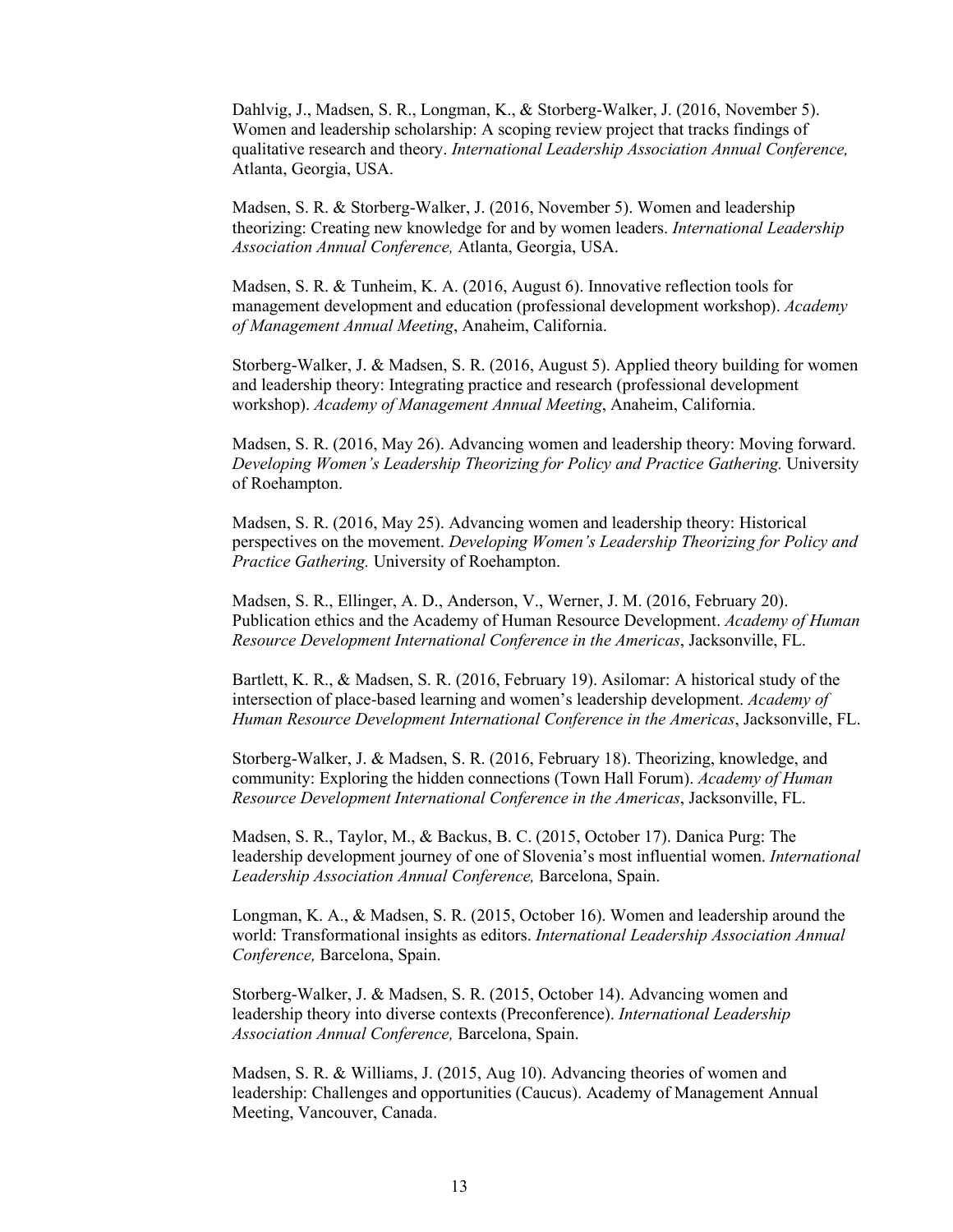Storberg-Walker, J. & Madsen, S. R. (2015, July 26-28). Women and leadership theory think tank. Global Women's Institute, *George Washington University,* Washington, DC.

Storberg-Walker, J. & Madsen, S. R. (2015, June 10). Advancing women and leadership theory: Moving the needle through applied theory building. Post-conference workshop. *Women and leadership conference, International Leadership Association*, Asilomar Conference Grounds, Pacific Grove, CA.

Madsen. S. R. (moderator). (2015, June 9). Women and leadership around the world (plenary panel). General Session Panel. *Women and leadership conference, International Leadership Association*, Asilomar Conference Grounds, Pacific Grove, CA.

Madsen, S. R. (2015, February). Leadership and calling: The role of calling in a woman's choice to lead. *Academy of Human Resource Development International Conference in the Americas*, St. Louis, MO.

Storberg-Walker, J., & Madsen, S. R (2015, Febuary). Advancing women and leadership theory through applied theory building (Workshop). *Academy of Human Resource Development International Conference in the Americas*, St. Louis, MO.

Madsen, S. R. (2014, November 1). Lessons learned from women university presidents [moderator; three presidents]. *International Leadership Association Annual Conference,* San Diego, CA.

Madsen, S. R. (2014, October 31). Advancing theories of women and leadership. In "The Role of Applied Theory for Women and Leadership Research and Practice." *International Leadership Association Annual Conference,* San Diego, CA.

Storberg-Walker, J., & Madsen, S. R. (2014, October 30). Advancing theories of women and leadership (preconference). *International Leadership Association Annual Conference,* San Diego, CA.

Madsen, S. R., Stead, V., & Elliott, C. (July 7, 2014). Collaborative theory-building: An exercise to responsible leadership. Preconference roundtable. *). 6th Developing Leadership Capacity Conference. Lancaster University Management School*, Lancaster, England.

Madsen, S. R., Kemp, L., & Davis, J. (2014, February). Women in business leadership: A comparative study of countries in the Gulf Arab States. *Academy of Human Resource Development International Conference in the Americas*, Houston, TX.

Madsen, S. R., Storberg-Walker, & Natt och Dag, K. (2014, February). Advancing research on women and leadership: Developing an HRD scholarly agenda. *Academy of Human Resource Development International Conference in the Americas*, Houston, TX.

Madsen, S. R., & Kemp, L. J. (2013, November). Progress for women and leadership in Qatar. *International Leadership Association Annual Conference,* Montréal, Québec, Canada.

Madsen, S. R., Tunheim, K. & Wright, N. (2013, November). Innovative reflection tools for developing leadership: Additional ideas for educators and practitioners. *International Leadership Association Annual Conference,* Montréal, Québec, Canada.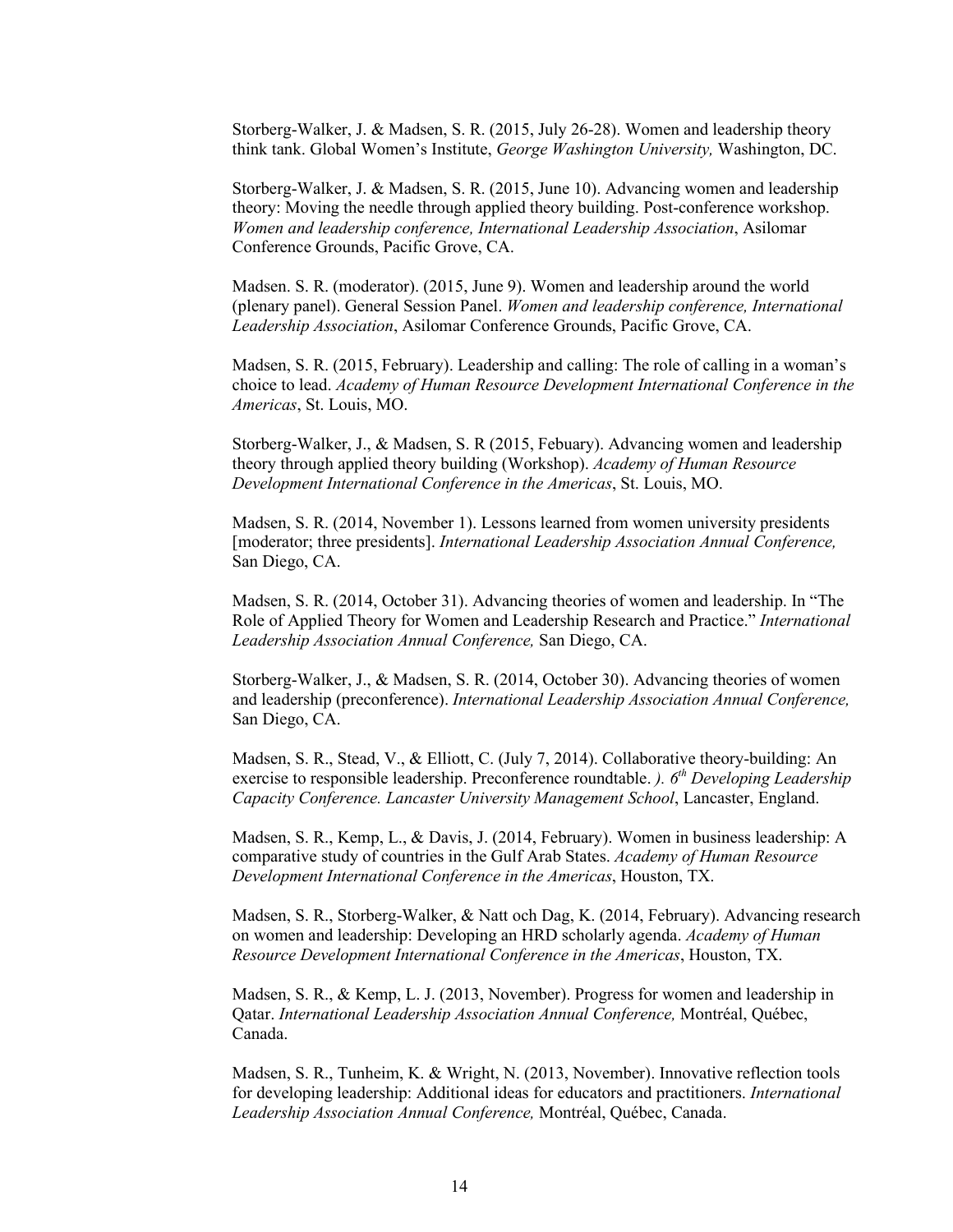Kemp, L. J., & Madsen, S. R. (2013, September). The W in Oman's labour force: An analysis of gender in management roles. *British Academy of Management Annual Conference*, Liverpool, UK (Kemp presented).

Kemp, L. J., & Madsen, S. R. (2013, August). Opportunities for women's employment in the Kingdom of Saudi Arabia: The presence and future of women in human resource management (Symposium #11923 titled "Indigenous HR policy development in the Arab Middle East: Putting gender on the agenda"). *Academy of Management Annual Meeting*, Lake Buena Vista (Orlando), FL.

Madsen, S. R. (2013, June). Raising daughters to become leaders. *ILA Women and Leadership Conference*, Pacific Grove, CA.

Madsen, S. R., & Kemp, L. J. (2013, February). Women and leadership in Bahrain. *Academy of Human Resource Development International Conference in the Americas*, Arlington, VA.

Madsen, S. R., & Wong, C.S. (2012, December). Innovative resources for teaching professional ethics. *Asian Academy of Management Conference,* Seoul, Korea.

Madsen, S. R., & Wong, C. S. (2012, December). Ethics in publishing. Workshop provided to the doctoral consortia of the *Asian Academy of Management*, Korea University, Seoul, Korea.

Madsen, S. R., Kemp, L. J., & El-Saidi, M. A. (2012, October). Female leadership of today in the United Arab Emirates. *International Leadership Association Annual Conference,* Denver, CO.

Madsen, S. R. (2012, October). Opportunities and challenges of shifting identities for women leaders in higher education. *International Leadership Association Annual Conference,* Denver, CO.

Madsen, S. R., Davis, J., & Allen, M. (2012, August). Ethics in publishing. One hour workshops presented to the following divisions at their doctoral consortia during the Academy of Management (non-referred scholarly workshops):

- Entrepreneurship (ENT)
- Human Resource Management (HRM)
- Managerial & Organizational Cognition (MOC)
- Organization Development & Change (ODC)
- Organizational Behavior (OB)
- Public & Nonprofit (PNP)
- Technology and Innovation Management (TIM)

Madsen, S. R., Longman, K., & Daniels, J. R. (2012, March 2). Leadership programs for women in higher education. *2012 AHRD Research Conference of the Americas* Denver, CO.

Madsen, S. R., Hanewicz, C., Johnson, N., & Burnham, J. (2012, March 2). Understanding the value of education: A critical component of a major social change effort. *2012 AHRD Research Conference of the Americas,* Denver, CO.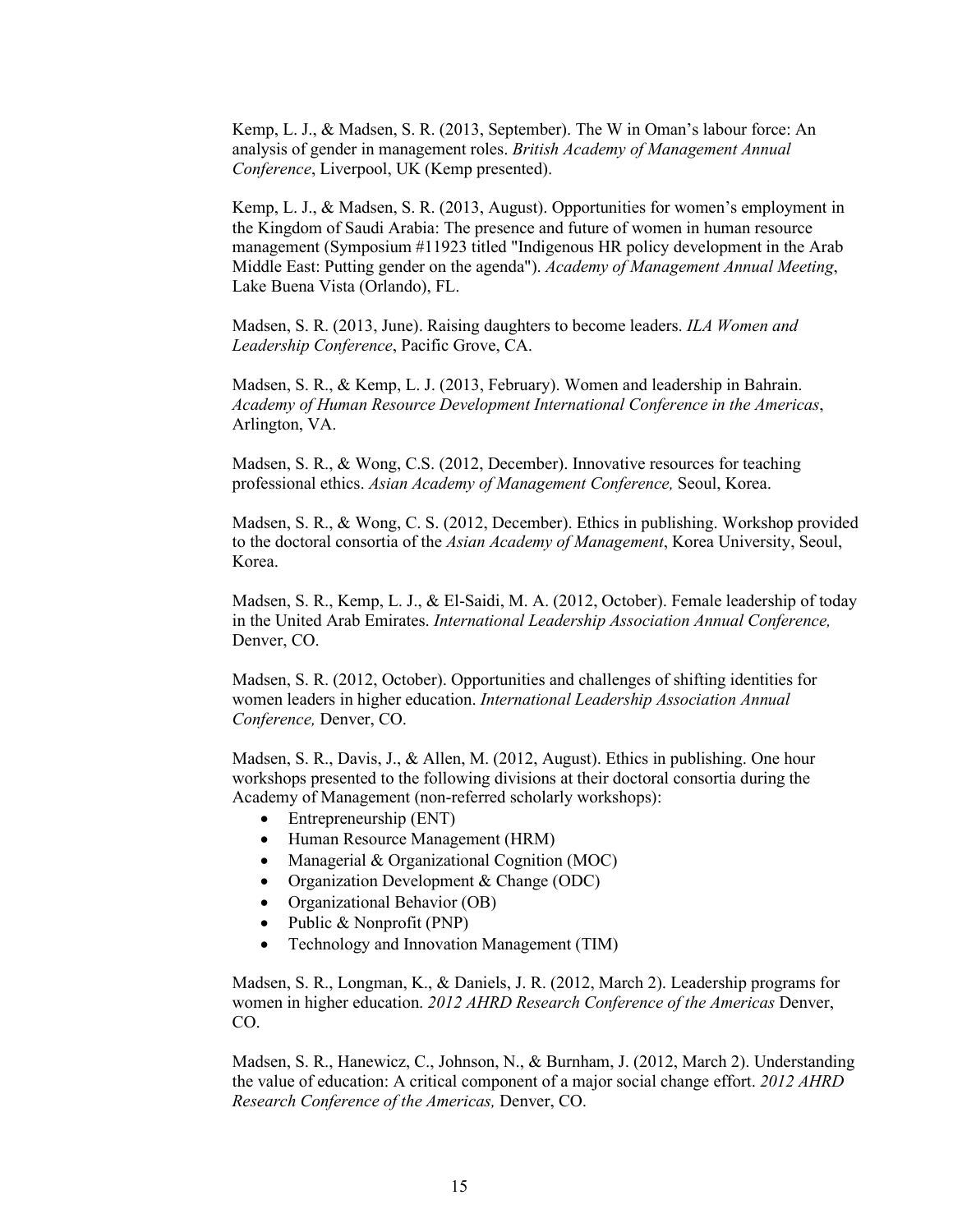Madsen, S. R., Tunheim, K. A., & Burnham, J. (2012, March 3). Teaching team leadership: Experiential activities for educators and trainers. *2012 AHRD Research Conference of the Americas,* Denver, CO.

Madsen, S. R., Hanewicz, C., & Gardner, D. (2011, October 27). Leading large-scale social change: Women and higher education in Utah. *International Leadership Association Annual Conference,* London, England.

Madsen, S. R & Hudson, V. (2011, October 28). Mormon women in leadership: The influence of their religious worldview. *International Leadership Association Annual Conference,* London, England.

Madsen, S. R. (August 16, 2011). Work-life issues and strategies for women leaders across the globe. *Academy of Management Annual Conference,* San Antonio, TX.

Madsen, S. R., Davis, J., & Allen, M. (August 12-13, 2011). Ethics in publishing. One hour workshops presented to the following divisions at their doctoral consortia during the Academy of Management (non-referred scholarly workshops):

- Business Policy & Strategy (BPS)
- Entrepreneurship (ENT)
- International Management (IMD)
- Managerial & Organizational Cognition (MOC)
- Organization & Management Theory (OMT)
- Organization Development & Change (ODC)
- Organizational Behavior (OB)
- Public & Nonprofit (PNP)
- Social Issues in Management (SIM)
- Technology and Innovation Management (TIM)

Madsen, S. R. (June 2, 2011). Empowering women across the globe: Advocacy, education, and leadership development, *EURAM*, Tallinn, Estonia.

Davis, J. H., & Madsen, S. R. (June 1, 2011). Ethics in publishing: Doctoral colloquium, *EURAM*, Tallinn, Estonia.

Gnan, L., Davis, J. H., & Madsen, S. R. (June 3, 2011). Ethics in the research and publication process: Panel, *EURAM*, Tallinn, Estonia.

Madsen, S. R., Hanewicz, C., Thackeray, S., & King, A. D. (March 8, 2011). Women and higher education in Utah: A glimpse at the past and present. *Second women of the Mountains Conference,* Utah Valley University, Orem, UT.

Madsen, S. R., Hanewicz, C., & Thackeray, S. (February 26, 2011). Using organization development for a major social change effort with women and education in Utah. *2011 AHRD Research Conference of the Americas,* Chicago, IL.

Johnson, N., & Madsen, S. R. (February 25, 2011). Preparing more Hispanic women for effective workplace learning. *2011 AHRD Research Conference of the Americas,* Chicago, IL.

Madsen, S. R., & Tunheim, K. (February 26, 2011). Teaching HRD theory with toys: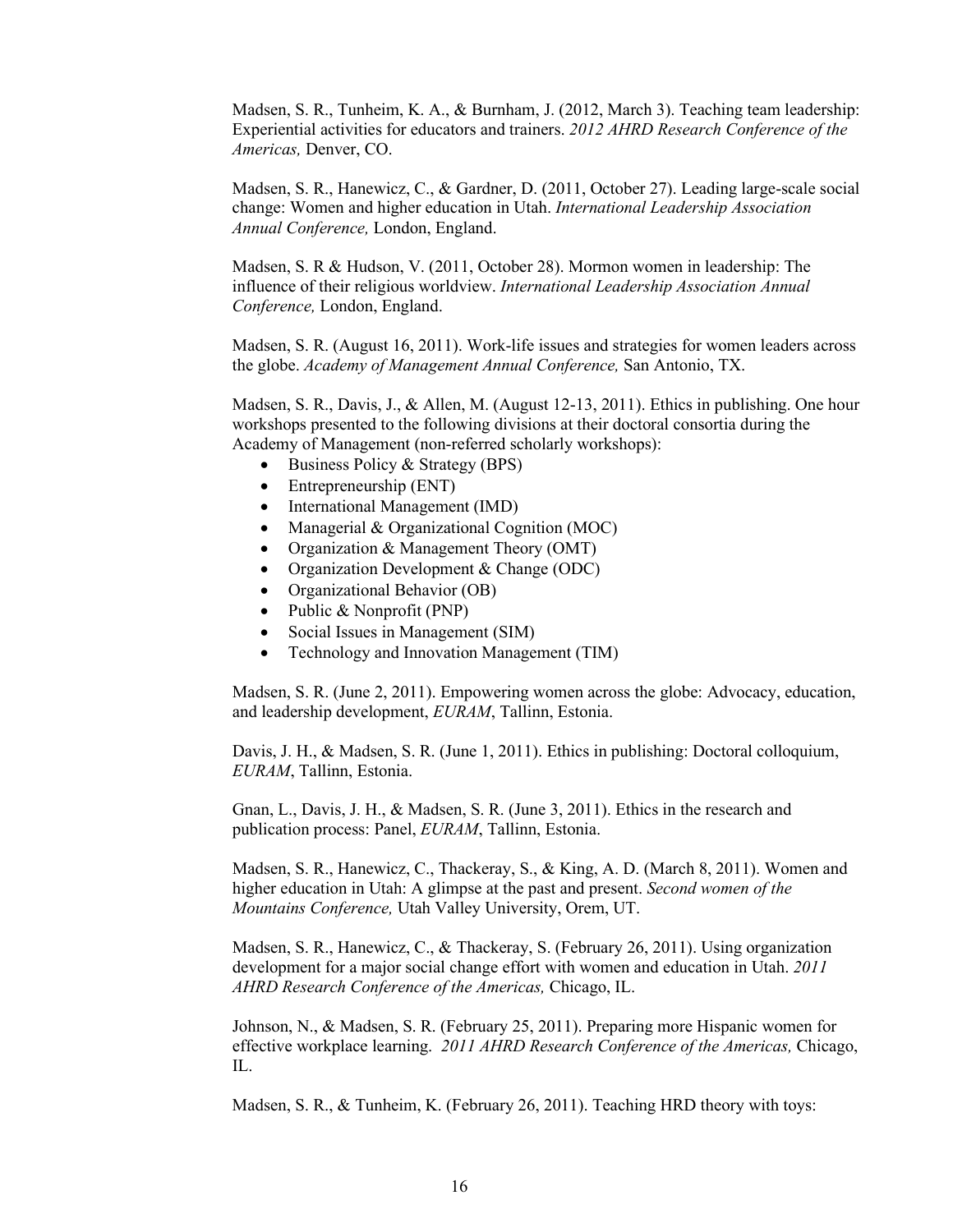Creative tools for educators and trainers. *2011 AHRD Research Conference of the Americas,* Chicago, IL.

Madsen, S. R., Gardner, D., & Thackeray, S. (October 29, 2010). The influence of background characteristics on the lifetime development of leadership for women: A conceptual model. *International Leadership Association Conference*, Boston, MA Madsen, S. R., & Tunheim, K. A. (October 29, 2010). Teaching leadership with toys: Innovative tools for educators and trainers. *International Leadership Association Conference*, Boston, MA.

Davis, J., & Madsen, S. R. (August 7, 2010). Ethics in publishing. One hour workshops presented to the following divisions at their doctoral consortia during the Academy of Management (non-referred scholarly workshops):

- Conflict Management (CM)
- International Management (IMD)
- Organization Development & Change (ODC)
- Organizational Behavior (OB)
- Public & Nonprofit (PNP)
- Technology and Innovation Management (TIM)

Madsen, S. R., & Tunheim, K. A. (February 26, 2010). Innovative reflection tools for HRD training, development, and education. *2010 AHRD Research Conference of the Americas,* Knoxville, TN.

Madsen, S. R. (February 26, 2010). Chinese women developing leadership: Case studies in higher education. *2010 AHRD Research Conference of the Americas,* Knoxville, TN.

Madsen, S. R., & Tunheim, K. A. (November 14, 2009). Innovative reflection tools for developing leadership for transformation. *International Leadership Association Conference*, Prague, Czech Republic.

Madsen, S. R. (November 13, 2009). The experiences of Arab women leaders in learning to lead. *International Leadership Association Conference*, Prague, Czech Republic.

Madsen, S. R., & Davis, J. (September 29, 2009). Faculty ethics unveiled: Scholarship—Et tu, brute? *Asia-Pacific Conference on Educational Integrity: Creating a Culture of Integrity,* Wollongong, Australia.

Madsen, S. R. (August 11, 2009). The first steps toward developing leadership programs for women in the United Arab Emirates: A survey study exploring the transformation of Emirati college students. *Academy of Management,* Chicago, IL. Part of the "Developing Women Leadership in the Middle East: Generating Local Knowledge" session chosen for the **MED Division Best Symposium in Management Education and Development**.

Davis, J., & Madsen, S. R. (August 6-8, 2009). Ethics in publishing. One hour workshops presented to the following divisions at their doctoral consortia during the Academy of Management (non-referred scholarly workshops):

- Business Policy & Strategy (BPS)
- International Management (IMD)
- Management Consulting (MCD)
- Managerial & Organizational Cognition (MOC)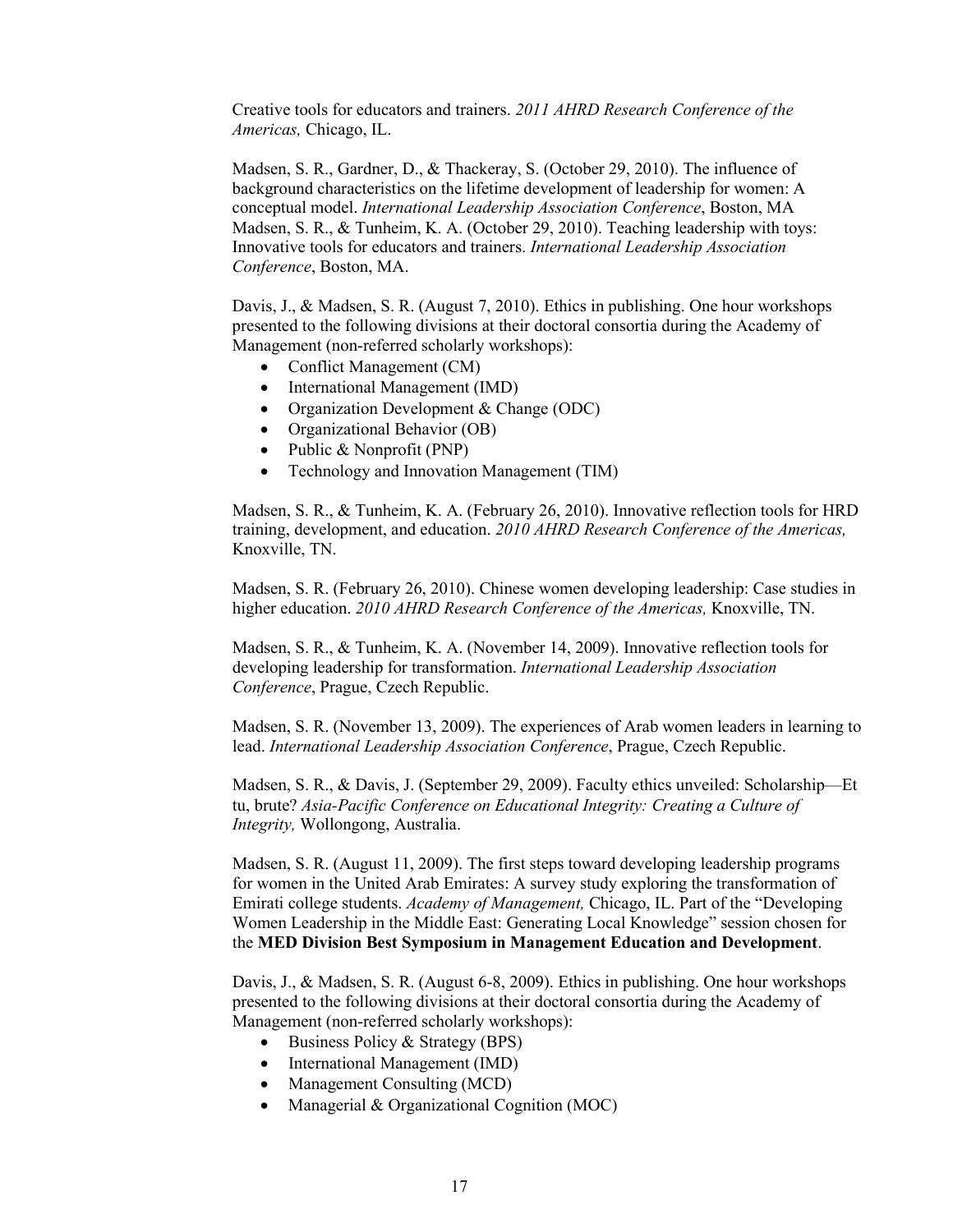- Organization & Management Theory (OMT)
- Organization Development & Change (ODC)
- Organizational Behavior (OB)
- Organizational Communication & Information Systems (ODIS)
- Public & Nonprofit (PNP)
- Social Issues in Management (SIM)
- Technology and Innovation Management (TIM)

Madsen, S. R. (May 6, 2009). Using the worldly leadership lens to approach the task of developing women leaders. *The Worldly Leadership Symposium*, The Leadership Trust, England.

Hammond, S., Madsen, S. R., & Jensen, J. (May 6, 2009). Feminism, globalism, and leadership: How women make a "worldly" world. *The Worldly Leadership Symposium*, The Leadership Trust, England.

Madsen, S. R., & Swasey, M. (March 21, 2009). The recruitment and retention of nonprofit employees. *Western Academy of Management,* Midway, UT.

Madsen, S. R. (February 20, 2009). Developing leadership through life: The experiences of Emirati women leaders in the United Arab Emirates. Refereed Abstract. *Academy of Human Resource Development Research Conference of the Americas,* Washington, D.C.

Madsen, S. R. (February 21, 2009). Ethics in publishing. Refereed innovative session proposal. *Academy of Human Resource Development Research Conference of the Americas,* Washington, D.C.

Madsen, S. R. (February 20, 2009). Preparing for future leadership development efforts in the United Arab Emirates: Studying the transformational learning experiences of women students in Abu Dhabi. *Academy of Human Resource Development Research Conference of the Americas,* Washington, D.C.

Gibson, S.W., Madsen, S. R., Jackson, D., & Holmberg, T. (January 21, 2009). The social and moral responsibility of U.S. Americans to assist in building human capacity throughout the world. *Conference By Faculty, Utah Valley University, Center for Ethics*, Orem, UT.

Madsen, S. R. (organizer/facilitator) (August 11, 2008). Leadership development for women: The opportunities and challenges of research and practice in international settings (Caucus). *Academy of Management Conference, 2008,* Anaheim, CA*.*

Davis, J. H., & Madsen, S. R. (August 9, 2008). Ethics in publishing. Professional Development Workshop. *Academy of Management Conference, 2008,* Anaheim, CA.

Madsen, S. R., Davis, J. H., Vance, C., Hammond, S., Bartlett, K., & Foster, R. (August 9, 2008). Innovative teaching ideas for management educators. Professional Development Workshop. *Academy of Management Conference, 2008,* Anaheim, CA.

Hammond, S. C., & Madsen, S. R. (March 28, 2008). Forgiveness as an individual, group, and organizational competency: A literature review and comments. *Western Academy of Management,* Oakland, CA.

Madsen, S. R., Gygi, J., Hammond, S., & Plowman, S. (February 23, 2008). Forgiveness as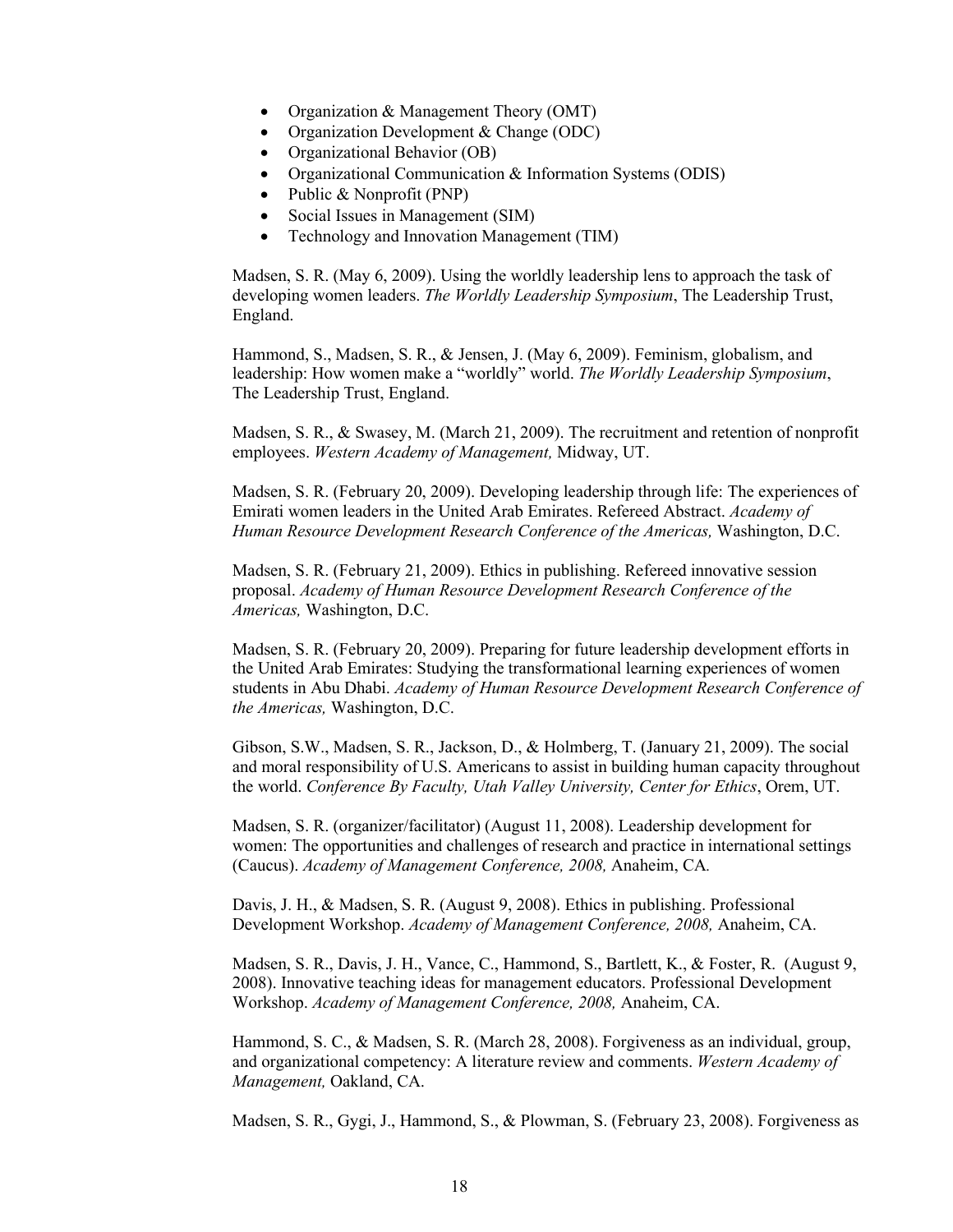an HRD intervention: Literature and proposed framework. *International Academy of Human Resource Development Research Conference,* Panama City, FL.

Madsen, S. R., Ruona, W. E. A., and colleagues. (February 23, 2008). Innovative teaching ideas for HRD educators (2008). *International Academy of Human Resource Development Research Conference,* Panama City, FL.

Wang, G. (facilitator) (2008, February 23). Worldviews and the impact on HRD research and practice: Women's perspectives (Madsen, S. R., panelist on the Mormonism viewpoint). *International Research Conference of the Academy of Human Resource Development,* Panama City, FL.

Madsen, S. R. (August, 2007). So you want to be a leader in higher education? Developing leadership as women. Professional Development Workshop. *Academy of Management Conference, 2007,* Philadelphia, PA.

Madsen, S. R., & Davis, J. (August, 2007). Ethical codes and practices in higher education. Professional Development Workshop. *Academy of Management Conference, 2007,* Philadelphia, PA.

Madsen, S. R., Davis, J. H., Hammond, S. C., Ritchie, B., Williams, O. F., & Keele, R. (March 23, 2007). We teach it, but do we practice it? Challenging our own ethics in higher education [Innovative Session: Panel]. *Western Academy of Management Conference,*  Missoula, MT.

Madsen, S. R. (March 9, 2007). Developing leadership during adolescence: The experiences of university presidents (presenter/panelist). *International Women in the Mountains Conference,* Orem, UT.

Madsen, S. R., Ruona, W. E. A., Bartlett, K. R., Nielson, T. R., & Morris, L. M. (March 2, 2007). Innovative teaching ideas for HRD educators. *International Academy of Human Resource Development Research Conference,* Indianapolis, IN.

Stoddard, M., & Madsen, S. R. (March 2, 2007). Toward an understanding of the link between work-family enrichment and health. *International Academy of Human Resource Development Research Conference,* Indianapolis, IN.

Hammond, S. C., & Madsen, S. R. (January 25, 2007). The ethics of entitlement in higher education: Greater good versus self interest in the academy. *Eighth Annual Conference by Faculty: Utah Valley State College, Center for the Study of Ethics,* Orem, UT.

Madsen, S. R., Turnbull, O., Nielson, T., & Hartman, L. (January 25, 2007). Teaching ethics and honesty in business classrooms: A study of changes in student perceptions. *Eighth Annual Conference by Faculty: Utah Valley State College, Center for the Study of Ethics,* Orem, UT.

Madsen, S. R. (November 10, 2006). Learning to lead: The college experiences of women university presidents and governors. *NASPA Western Regional Conference (National Association of Student Affairs Leaders),* San Francisco, CA.

Teeter, S., Madsen, S. R., Hughes, J., & Eagar, B. (October 18, 2006). The paperless accounting classroom: The perceptions and experiences of students in a newly designed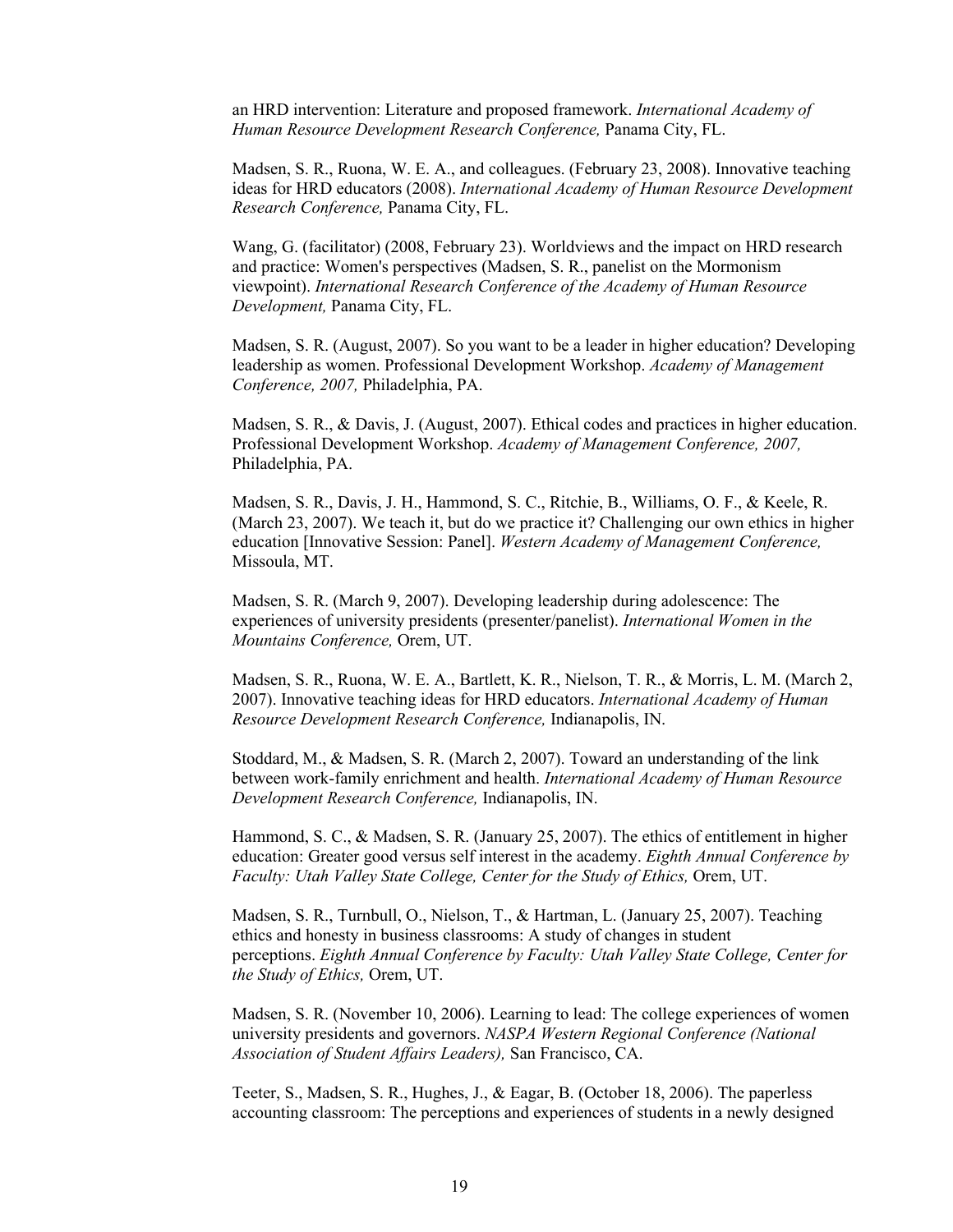course. *Mountain Plains Management Conference,* Orem, UT.

Madsen, S. R., & Wilson, I. (October 18, 2006). The influence of Maslow's humanistic views on an employee's motivation to learn. *Mountain Plains Management Conference,* Orem, UT.

Madsen, S. R. (August 2006). Developing leadership: Exploring the childhoods of women university presidents. *Academy of Management Conference,* Atlanta, GA.

Madsen, S. R., & Davis, J. (August 2006). Faculty ethics: Issues, challenges, and solutions. Professional Development Workshop. *Academy of Management Conference,* Atlanta, GA.

Keele, R., & Madsen, S. R. (August 2006). Leadership in higher education: Do you have the interest, skills, and commitment? Professional Development Workshop. *Academy of Management Conference,* Atlanta, GA.

Madsen, S. R. (May 2006). Women university presidents: Career paths and educational backgrounds. *European Academy of Management Conference,* Oslo, Norway.

Madsen, S. R. (February 2006). Learning to lead in higher education: Insights into the family backgrounds of women university presidents' family backgrounds and influences. *International Academy of Human Resource Development,* Columbus, OH.

Madsen, S. R., & Ruona, W. E. A. (February 27, 2006). Innovative teaching in HRD graduate and undergraduate education. Food N' Thought Session at the *International Conference of Human Resource Development Research,* Columbus, OH.

Madsen, S. R. (August 2005). Work and family conflict: Can home-based telework make a difference? *Academy of Management Conference,* Honolulu, HI.

Gygi, J., & Madsen, S. R. (August 2005). Collateral learning though service-learning: Developing competent business professionals. *Academy of Management Conference,*  Honolulu, HI.

Hammond, S., & Madsen, S. R. (August 2005). Strategic faculty development. Professional Development Workshop. *Academy of Management Conference,* Honolulu, HI.

Madsen, S. R., Miller, D., & John, C. (April 2005). Readiness for organizational change: Do organizational commitment and social relationships in the workplace make a difference? *Western Academy of Management Conference,* Las Vegas, NV.

Turnbull, O., & Madsen, S. R. (April 2005). Thinking beyond the classroom in management education: Implementing academic service-learning for a comprehensive learning experience. *Western Academy of Management Conference,* Las Vegas, NV; **Best Paper Award Nomination.**

Jackson, B., & Madsen, S. R. (April 2005). High performance teams: What makes the difference? *Western Academy of Management Conference,* Las Vegas, NV.

Madsen, S. R., John, C. R., & Miller, D. (February 2005). Work-family conflict and health: A study of the workplace, psychological, and behavioral correlates. *Academy of Human Resource Development International Research Conference,* Estes Park, CO.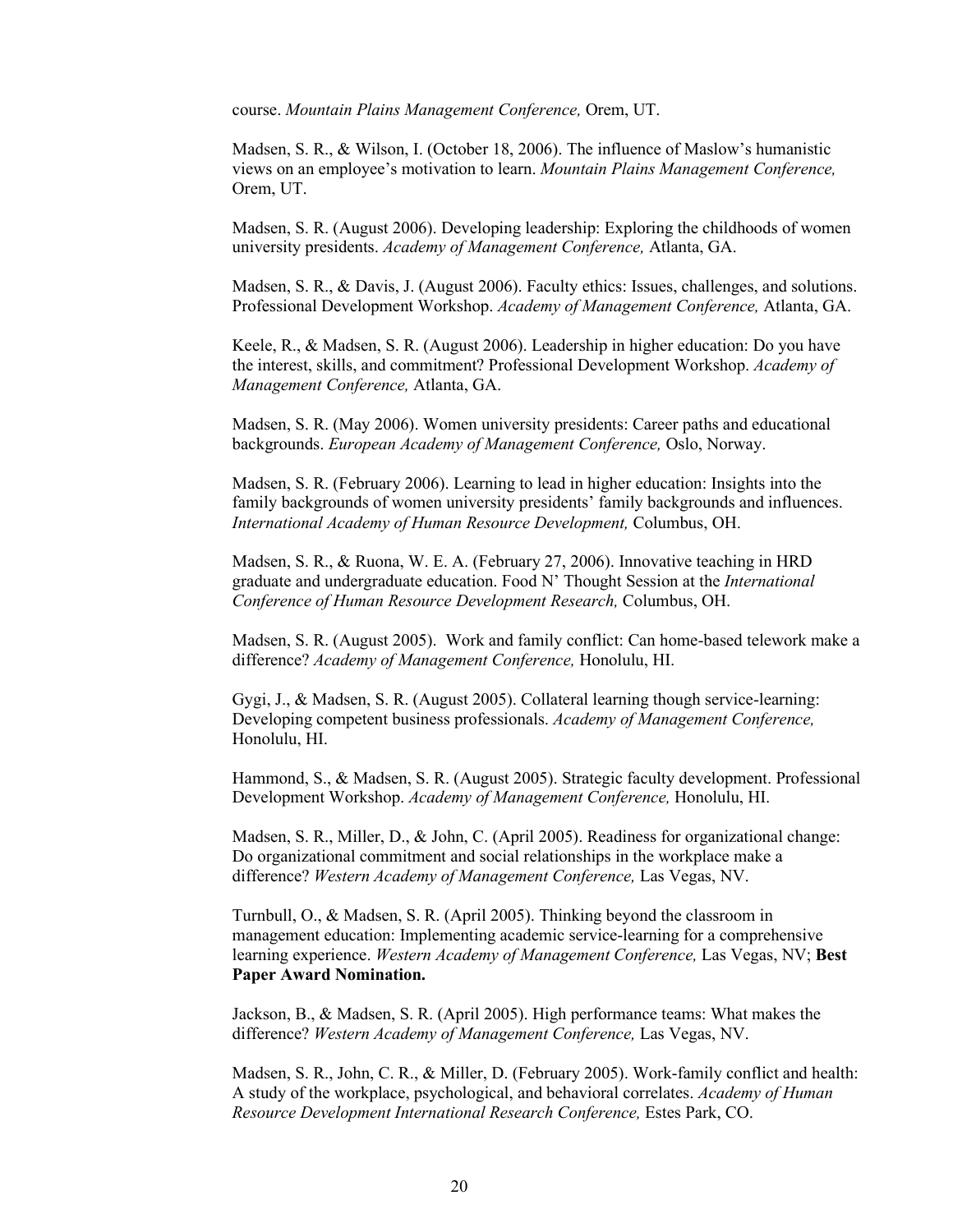Jackson, B., & Madsen, S. R. (February 2005). Common factors of high performance teams. *Academy of Human Resource Development International Research Conference,*  Estes Park, CO.

Madsen, S. R., Morris, L., & Stout, V. (February 2005). The integration of human resource development and work-life research. *Food N' Thought Session at the International Conference of Human Resource Development Research,* Estes Park, CO.

Madsen, S. R. (September 2004). Engaging in excellence through academic servicelearning: A way to teach and learn citizenship and justice in any college course. *Sixth Annual Conference by Faculty, Utah Valley State College, Center for the Study of Ethics,*  Orem, UT.

Madsen, S. R., & Turnbull, O. (August 2004). The academic service-learning experiences of students in a compensation and benefit course. *National Academy of Management Conference,* New Orleans, LA.

Madsen, S. R. (August 2004). Action learning unveiled: Understanding depth through exploring related constructs. *National Academy of Management Conference,* New Orleans, LA.

Hammond, S. C., Madsen, S. R., & Fenton, J. (2004, June). Strategic faculty development. *Organizational Behavior Teachers Conference,* Redlands, CA (Scott presented).

Madsen, S. R., & Musto, A. L. (2004). Important knowledge and competence for successful human resource leadership. *Western Academy of Management Conference,* Anchorage, AK.

Hoyt, J. E., Madsen, S. R., Hammond, S., & Fenton, J. W. (2004). Tracking faculty research productivity: Analysis of a survey instrument. *Western Academy of Management Conference,* Anchorage, AK.

Hammond, S., Madsen, S. R., & Fenton, J. W. (2004). Going from zero to ninety in faculty research productivity: Strategies for change towards accreditation. *Western Academy of Management Conference,* Anchorage, AK.

Madsen, S. R., John, C., Miller, D., & Warren, E. (2004). The relationship between an individual's margin in life and readiness for change. In T. Egan, *Academy of Human Resource Development Conference Proceedings*, Austin, TX.

Turnbull, O., & Madsen, S. R. (2004). Academic service-learning in the HRD curriculum. In T. Egan (Ed.) *Academy of Human Resource Development Conference Proceedings,* Austin, TX.

Hammond, S., & Madsen, S. R. (2003). Ready to change? Social networks and sustainable organizations. *Fifth Annual Utah Valley State College Conference by Faculty: Sustainability in Theory and Practice, Utah Valley State College, Center for the Study of Ethics,* Orem, UT.

Madsen, S. R. (2003). A content analysis of telework theory and literature. *Proceedings of the 2003 World Business Congress of the International Management Development*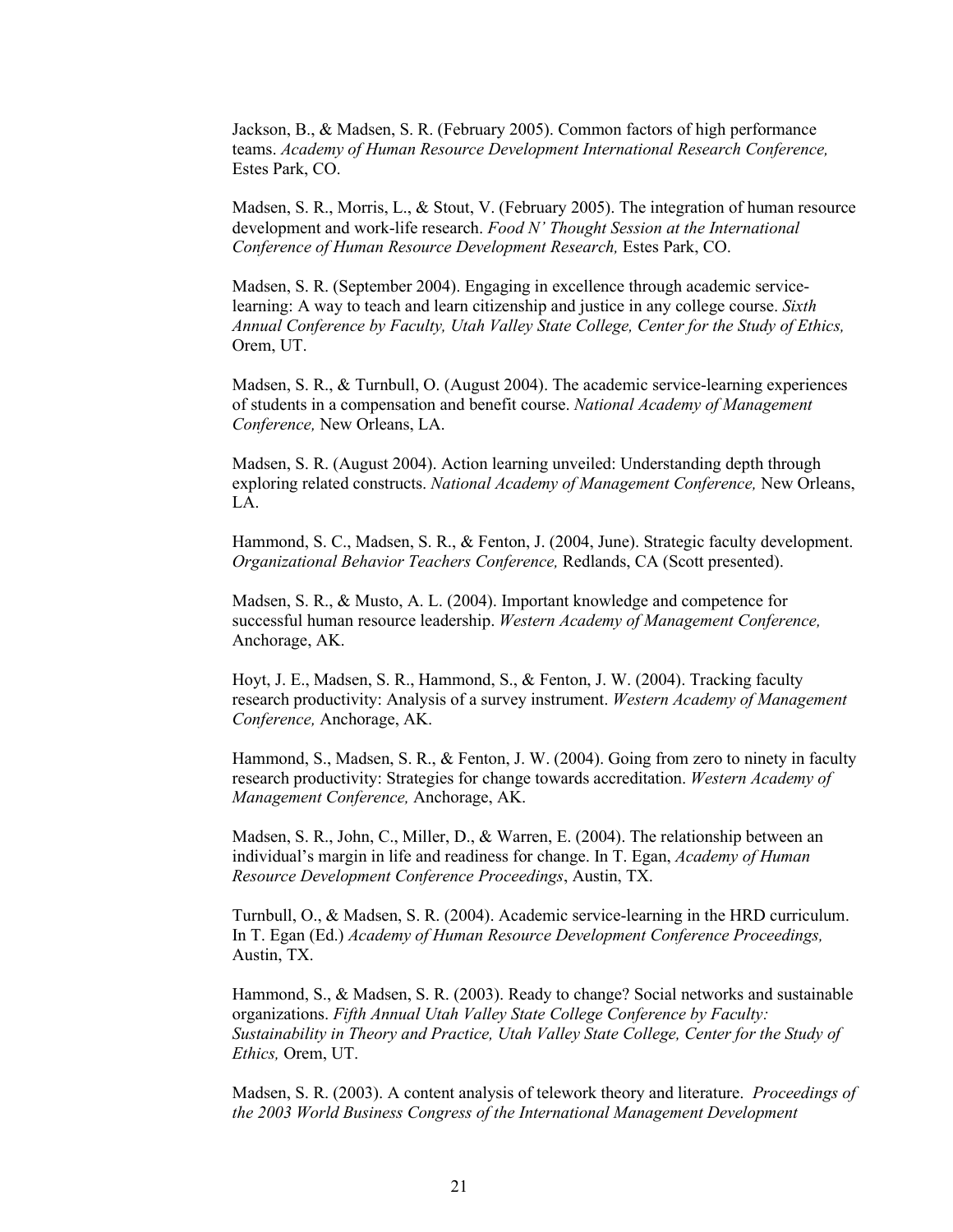*Association,* Vancouver, British Columbia.

Madsen, S. R. (2003). Viewing corporate wellness programs as systems. *Proceedings of the 2003 World Business Congress of the International Management Development Association,* Vancouver, British Columbia.

Madsen, S. R. (2003). An Evaluation of the Transtheoretical Model of Individual Change and its Implications for Human Resource Development. In the *Academy of Human Resource Development 2003 Conference Proceedings,* Minneapolis, MN.

Madsen, S. R., Musto, A. L., & Hall, T. S. (2003). What HRD curriculum is being taught within HR programs within U.S. business schools? In the *Academy of Human Resource Development 2003 Conference Proceedings,* Minneapolis, MN.

Miller, D. G., & Madsen, S. R. (2003). Job Esteem: Definition and Instrument Development. In the *Academy of Human Resource Development 2003 Conference Proceedings,* Minneapolis, MN.

Madsen, S. R. (2001). The benefits, challenges, and implications of teleworking: A literature review. In O. Aliaga (Ed.), *Academy of Human Resource Development 2001 Conference Proceedings,* (pp. 591-598). Tulsa, OK.

Madsen, S. R. (2001). Work and family conflict: A review of the theory and literature. In O. Aliaga (Ed.), *Academy of Human Resource Development 2001 Conference Proceedings,* (pp. 522-529) Tulsa, OK.

Irlbeck, S., Madsen, S. R., & Nash, S. (2000). Should the federal government mandate family medical leave policy for companies with 25-49 employees? In G. McLean (Ed.), *Proceedings of the World Business Congress of the International Management Development Association,* (pp. 165-172). San Jose, Costa Rica.

Madsen, S. R. (2000). An organization's responsibility to provide work-family programs. In G. McLean (Ed*.)*, *Proceedings of the World Business Congress of the International Management Development Association,* (pp. 254-260). San Jose, Costa Rica.

Madsen, S. R. (2022, June 6). The complexity of childcare in Utah. *Morgan Country News*.

Madsen, S. R. (2022, May 30). Where does Utah rank of 2022's 'Best & Worst States for Working Mom's? *The Salt Lake Tribune.*  <https://www.sltrib.com/opinion/commentary/2022/05/30/susan-r-madsen-where-does/>

Madsen, S. R. (2022, May 30). An innovative strategy to increase women in leadership: Finding purpose. *LinkedIn*. [https://www.linkedin.com/pulse/innovative-strategy-increase](https://www.linkedin.com/pulse/innovative-strategy-increase-women-leadership-finding-susan-r-madsen/)[women-leadership-finding-susan-r-madsen/](https://www.linkedin.com/pulse/innovative-strategy-increase-women-leadership-finding-susan-r-madsen/) 

Madsen, S. R. (2022, May 28). Guest opinion: A great resume tip for moms returning to the workforce. *Daily Herald*. [https://www.heraldextra.com/news/opinion/local-guest](https://www.heraldextra.com/news/opinion/local-guest-opinions/2022/may/28/guest-opinion-a-great-resume-tip-for-moms-returning-to-the-workforce/)[opinions/2022/may/28/guest-opinion-a-great-resume-tip-for-moms-returning-to-the](https://www.heraldextra.com/news/opinion/local-guest-opinions/2022/may/28/guest-opinion-a-great-resume-tip-for-moms-returning-to-the-workforce/)[workforce/](https://www.heraldextra.com/news/opinion/local-guest-opinions/2022/may/28/guest-opinion-a-great-resume-tip-for-moms-returning-to-the-workforce/) 

Madsen, S. R. (2022, May 25). Ways to help Cache girls, women thrive. *HJNews.*

TRADE & EDITORIAL ARTICLES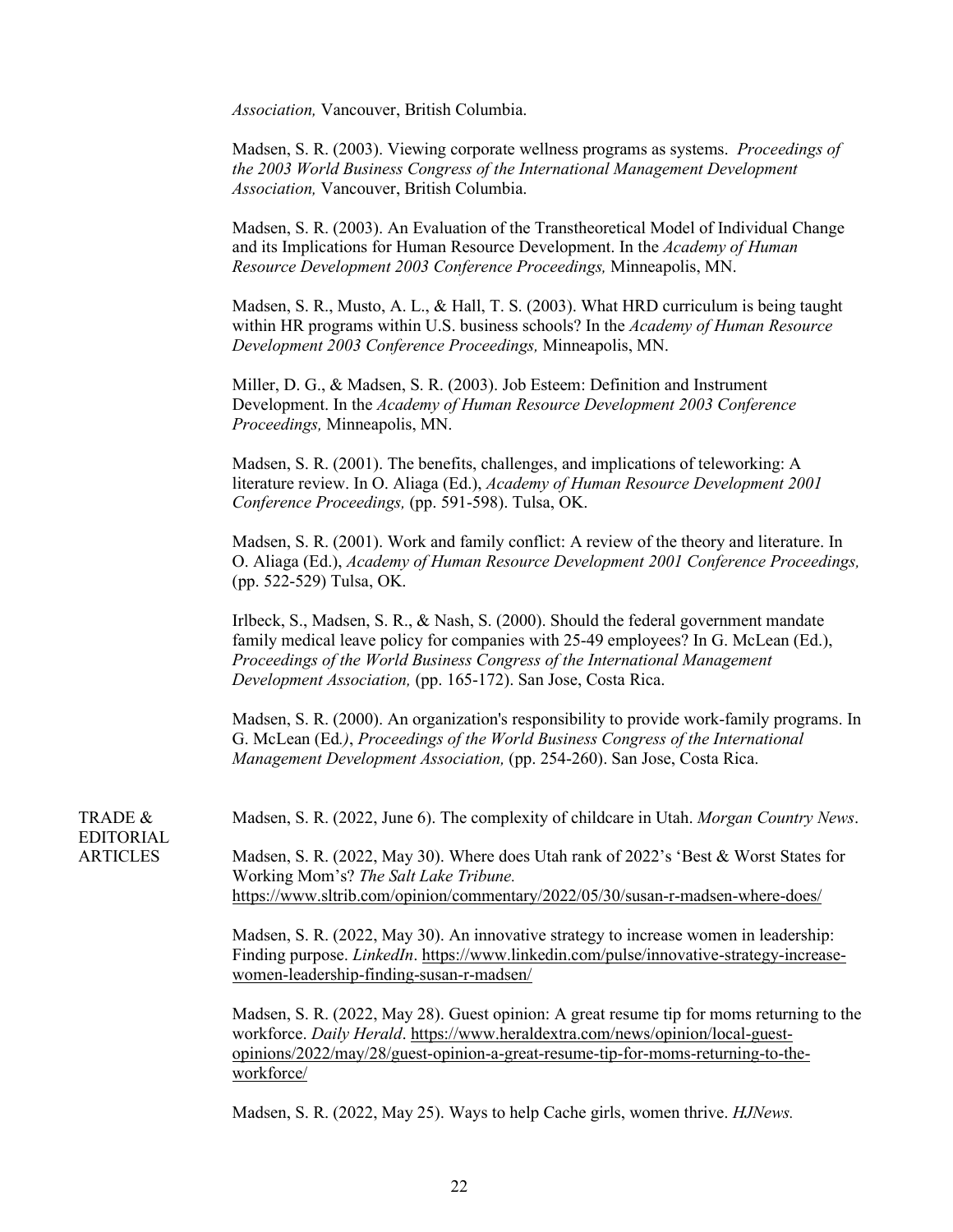[https://www.hjnews.com/opinion/columns/ways-to-help-cache-girls-women](https://www.hjnews.com/opinion/columns/ways-to-help-cache-girls-women-thrive/article_17c5d2a9-3d9d-5228-9b99-5fe8ad66b656.html)[thrive/article\\_17c5d2a9-3d9d-5228-9b99-5fe8ad66b656.html](https://www.hjnews.com/opinion/columns/ways-to-help-cache-girls-women-thrive/article_17c5d2a9-3d9d-5228-9b99-5fe8ad66b656.html) 

Madsen, S. R. (2022, May 24). Opinion: Shirking families and the state of motherhood – What do moms need? *Deseret News*. [https://www.deseret.com/opinion/2022/5/24/23137994/opinion-working-moms-want](https://www.deseret.com/opinion/2022/5/24/23137994/opinion-working-moms-want-smaller-families-affordable-childcare-household-labor-emotional-burden)[smaller-families-affordable-childcare-household-labor-emotional-burden](https://www.deseret.com/opinion/2022/5/24/23137994/opinion-working-moms-want-smaller-families-affordable-childcare-household-labor-emotional-burden)

Madsen, S. R. (2022, May 12). Let's talk about mental health for women. *Moab Times Independent*. [https://www.moabtimes.com/articles/lets-talk-about-mental-health-for-utah](https://www.moabtimes.com/articles/lets-talk-about-mental-health-for-utah-women/)[women/](https://www.moabtimes.com/articles/lets-talk-about-mental-health-for-utah-women/) 

Madsen, S. R. (2022, May 12). Utah's childcare landscape. *Beaver County Journal.* [subscription only]

Madsen, S. R. (2022, May 10). Since Utah is changing, should our leave laws follow suit? *LinkedIn*. [https://www.linkedin.com/pulse/since-utah-changing-should-our-leave-laws](https://www.linkedin.com/pulse/since-utah-changing-should-our-leave-laws-follow-suit-susan-r-madsen/)[follow-suit-susan-r-madsen/](https://www.linkedin.com/pulse/since-utah-changing-should-our-leave-laws-follow-suit-susan-r-madsen/) 

Madsen, S. R. (2022, May 9). Mental Health Awareness Month: 1 in 5 Utah women regularly suffer from poor mental health. *St. George News*. [https://www.stgeorgeutah.com/news/archive/2022/05/09/prc-mental-health-awareness](https://www.stgeorgeutah.com/news/archive/2022/05/09/prc-mental-health-awareness-month-1-in-5-utah-women-regularly-suffer-from-poor-mental-health/#.YppowtbMJeZ)[month-1-in-5-utah-women-regularly-suffer-from-poor-mental-health/#.YppowtbMJeZ](https://www.stgeorgeutah.com/news/archive/2022/05/09/prc-mental-health-awareness-month-1-in-5-utah-women-regularly-suffer-from-poor-mental-health/#.YppowtbMJeZ) 

Madsen, S. R. (2022, May 4). Honoring our mothers by seeking higher education. *Millard Country Chronicle Progress*. [https://www.millardccp.com/opinion/6531-guest-column](https://www.millardccp.com/opinion/6531-guest-column-honoring-our-mothers-through-education)[honoring-our-mothers-through-education](https://www.millardccp.com/opinion/6531-guest-column-honoring-our-mothers-through-education) 

Madsen, S. R. (2022, May 3). Honoring our mothers by seeking higher education. *The City Journals: Bountiful, Cottonwood Heights, Draper, Harriman, Holladay, Davis, Midvale, Millcreek, Murray, Riverton, Sandy, and South Jordon:* [https://www.rivertonjournal.com/2022/05/03/399395/honoring-our-mothers-by-seeking](https://www.rivertonjournal.com/2022/05/03/399395/honoring-our-mothers-by-seeking-higher-education)[higher-education](https://www.rivertonjournal.com/2022/05/03/399395/honoring-our-mothers-by-seeking-higher-education) 

Madsen, S. R. (2022, April 29). Gender matters in government—We need women. *Deseret News*. [https://www.deseret.com/opinion/2022/4/29/23048452/opinion-gender-we-need-to](https://www.deseret.com/opinion/2022/4/29/23048452/opinion-gender-we-need-to-vote-women-in-government-election-representation)[vote-women-in-government-election-representation](https://www.deseret.com/opinion/2022/4/29/23048452/opinion-gender-we-need-to-vote-women-in-government-election-representation) 

Scribner, R. T., Townsend, A., & Madsen, S. R. (2022, Spring). We can all do better at recognizing and reducting sexism in Silicon Slopes. *Silicon Slopes Magazine*. https://newsroom.siliconslopes.com/magazine/silicon-slopes-women-in-business-3/

Madsen, S. R. (2022, April 19). What to do if you're being sexually harassed in the workplace. *Daily Herald*. [https://www.heraldextra.com/news/opinion/local-guest](https://www.heraldextra.com/news/opinion/local-guest-opinions/2022/apr/19/guest-opinion-what-to-do-if-youre-being-sexually-harassed-in-the-workplace/)[opinions/2022/apr/19/guest-opinion-what-to-do-if-youre-being-sexually-harassed-in-the](https://www.heraldextra.com/news/opinion/local-guest-opinions/2022/apr/19/guest-opinion-what-to-do-if-youre-being-sexually-harassed-in-the-workplace/)[workplace/](https://www.heraldextra.com/news/opinion/local-guest-opinions/2022/apr/19/guest-opinion-what-to-do-if-youre-being-sexually-harassed-in-the-workplace/) 

Madsen, S. R. (2022, April 14). More than 200,000 Utah women have been raped. Join me in speaking out, Susan Madsen writes. *Salt Lake Tribune.* <https://www.sltrib.com/opinion/commentary/2022/04/14/more-than-utah-women-have/>

Madsen, S. R. (2022, April 13). Why Utah is ranked as the worst state for women's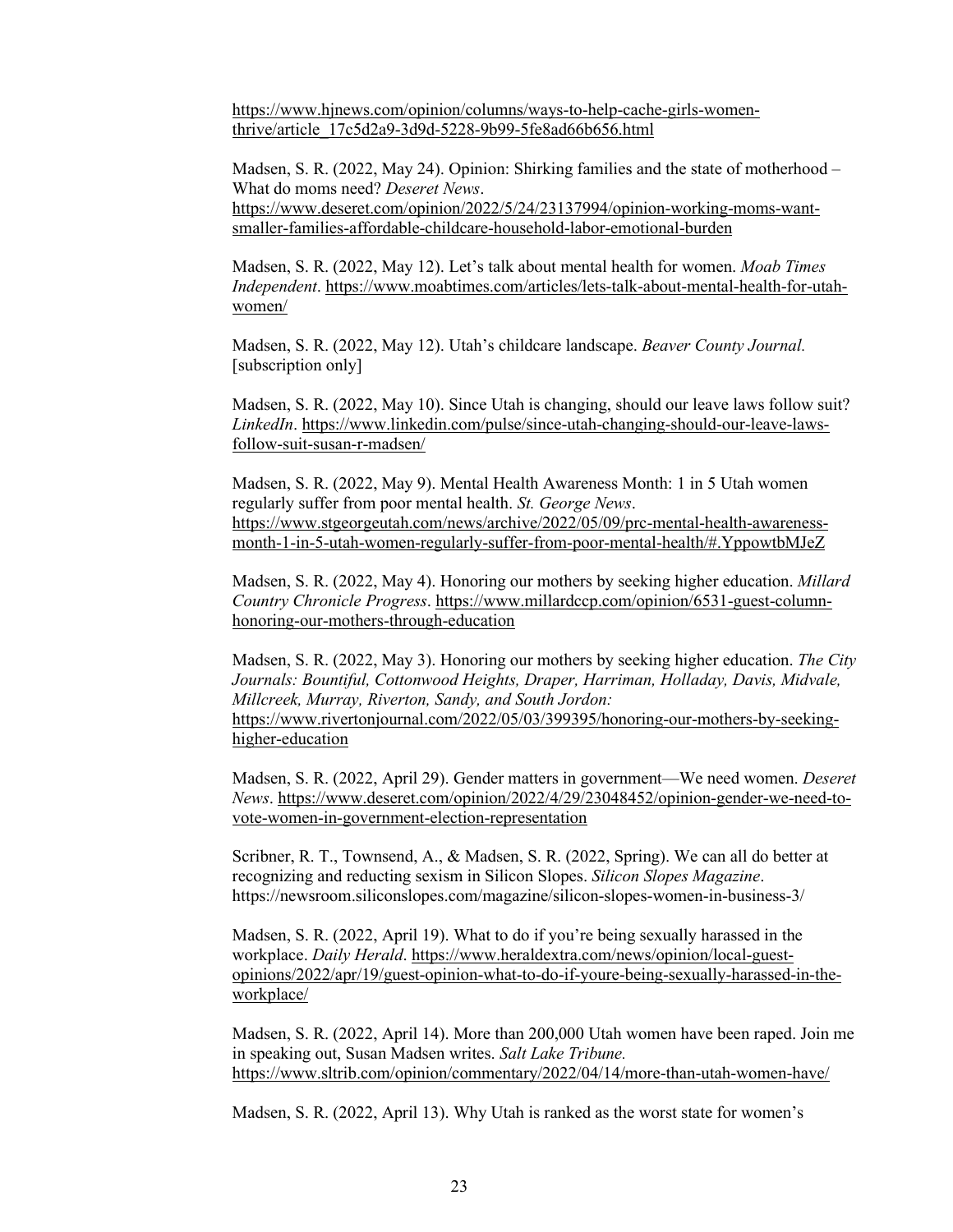equality, and what can be done. *LinkedIn*[. https://www.linkedin.com/pulse/why-utah](https://www.linkedin.com/pulse/why-utah-ranked-worst-state-womens-equality-what-can-done-madsen/?published=t)[ranked-worst-state-womens-equality-what-can-done-madsen/?published=t](https://www.linkedin.com/pulse/why-utah-ranked-worst-state-womens-equality-what-can-done-madsen/?published=t) 

Madsen, S. R. (2022, March 23). Opinion: The interesting origins of Women's History Month. *Deseret News.* [https://www.deseret.com/opinion/2022/3/23/22993017/utah](https://www.deseret.com/opinion/2022/3/23/22993017/utah-womens-history-month-origins-socialism-titleix-jimmy-carter)[womens-history-month-origins-socialism-titleix-jimmy-carter](https://www.deseret.com/opinion/2022/3/23/22993017/utah-womens-history-month-origins-socialism-titleix-jimmy-carter)

Madsen, S. R. (2022, March 22). Public policy solutions for the complex childcare landscape. *LinkedIn.* [https://www.linkedin.com/pulse/public-policy-solutions-complex](https://www.linkedin.com/pulse/public-policy-solutions-complex-childcare-landscape-susan-r-madsen/?published=t)[childcare-landscape-susan-r-madsen/?published=t](https://www.linkedin.com/pulse/public-policy-solutions-complex-childcare-landscape-susan-r-madsen/?published=t)

Madsen, S. R. (2022, March 15). Why getting rid of sexism in the workplace is so challenging. *Forbes.* [https://www.forbes.com/sites/forbescoachescouncil/2022/03/15/why](https://www.forbes.com/sites/forbescoachescouncil/2022/03/15/why-getting-rid-of-sexism-in-the-workplace-is-so-challenging/?sh=5a429c094241)[getting-rid-of-sexism-in-the-workplace-is-so-challenging/?sh=5a429c094241](https://www.forbes.com/sites/forbescoachescouncil/2022/03/15/why-getting-rid-of-sexism-in-the-workplace-is-so-challenging/?sh=5a429c094241)

Madsen, S. R. (2022, March 4). Susan R. Madsen: Graduate degrees can go a long way in advancing women. *The Salt Lake Tribune.*  <https://www.sltrib.com/opinion/commentary/2022/03/04/susan-r-madsen-graduate/>

Madsen, S. R. (2022, February 28). Opinion: Yes, Utah, the gender pay gap is real. *Deseret News.* [https://www.deseret.com/opinion/2022/2/28/22950908/utah-gender-wage-gap](https://www.deseret.com/opinion/2022/2/28/22950908/utah-gender-wage-gap-women-paid-less-than-men-for-equal-work)[women-paid-less-than-men-for-equal-work](https://www.deseret.com/opinion/2022/2/28/22950908/utah-gender-wage-gap-women-paid-less-than-men-for-equal-work)

Madsen, S. R. (2022, February 28). Poverty among Utah women. *LinkedIn.*  <https://www.linkedin.com/pulse/poverty-among-utah-women-susan-r-madsen/?published=t>

Madsen, S. R. (2022, February 23). Guest opinion: Relaunching your careers as Utah women. *Standard-Examiner.* [https://www.standard.net/opinion/guest](https://www.standard.net/opinion/guest-commentary/2022/feb/23/guest-opinion-relaunching-your-careers-as-utah-women/)[commentary/2022/feb/23/guest-opinion-relaunching-your-careers-as-utah-women/](https://www.standard.net/opinion/guest-commentary/2022/feb/23/guest-opinion-relaunching-your-careers-as-utah-women/)

Madsen, S. R. (2022, February 23). Guest opinion: Relaunching your careers as Utah women. *Daily Herald.* [https://www.heraldextra.com/news/opinion/local-guest](https://www.heraldextra.com/news/opinion/local-guest-opinions/2022/feb/23/guest-opinion-relaunching-your-careers-as-utah-women/)[opinions/2022/feb/23/guest-opinion-relaunching-your-careers-as-utah-women/](https://www.heraldextra.com/news/opinion/local-guest-opinions/2022/feb/23/guest-opinion-relaunching-your-careers-as-utah-women/)

Madsen, S. R. (2022, February 17). By investing in girls' sports today, businesses help create the leaders of tomorrow. *Forbes.*  [https://www.forbes.com/sites/forbescoachescouncil/2022/02/17/by-investing-in-girls](https://www.forbes.com/sites/forbescoachescouncil/2022/02/17/by-investing-in-girls-sports-today-businesses-help-create-the-leaders-of-tomorrow/?sh=6868017869dd)[sports-today-businesses-help-create-the-leaders-of-tomorrow/?sh=6868017869dd](https://www.forbes.com/sites/forbescoachescouncil/2022/02/17/by-investing-in-girls-sports-today-businesses-help-create-the-leaders-of-tomorrow/?sh=6868017869dd)

Madsen, S. R. (2022, February 14). Closing the gender wage gap in Utah: Solutions. *LinkedIn.* [https://www.linkedin.com/pulse/closing-gender-wage-gap-utah-solutions-susan](https://www.linkedin.com/pulse/closing-gender-wage-gap-utah-solutions-susan-r-madsen/?published=t)[r-madsen/?published=t](https://www.linkedin.com/pulse/closing-gender-wage-gap-utah-solutions-susan-r-madsen/?published=t)

Madsen, S. R. (2022, February 2). We must confront child sexual abuse. *Deseret News.*  [https://www.deseret.com/opinion/2022/2/2/22912770/utah-child-sexual-abuse-stop](https://www.deseret.com/opinion/2022/2/2/22912770/utah-child-sexual-abuse-stop-whispering-affects-many-people)[whispering-affects-many-people](https://www.deseret.com/opinion/2022/2/2/22912770/utah-child-sexual-abuse-stop-whispering-affects-many-people)

Madsen, S. R. (2022, January 31). Susan R. Madsen: Utah is finally addressing the crisis of unaffordable quality childcare. *The Salt Lake Tribune.*  <https://www.sltrib.com/opinion/commentary/2022/01/31/susan-r-madsen-utah-is/>

Madsen, S. R. (2022, January 27). The Utah gender pay gap. *LinkedIn.*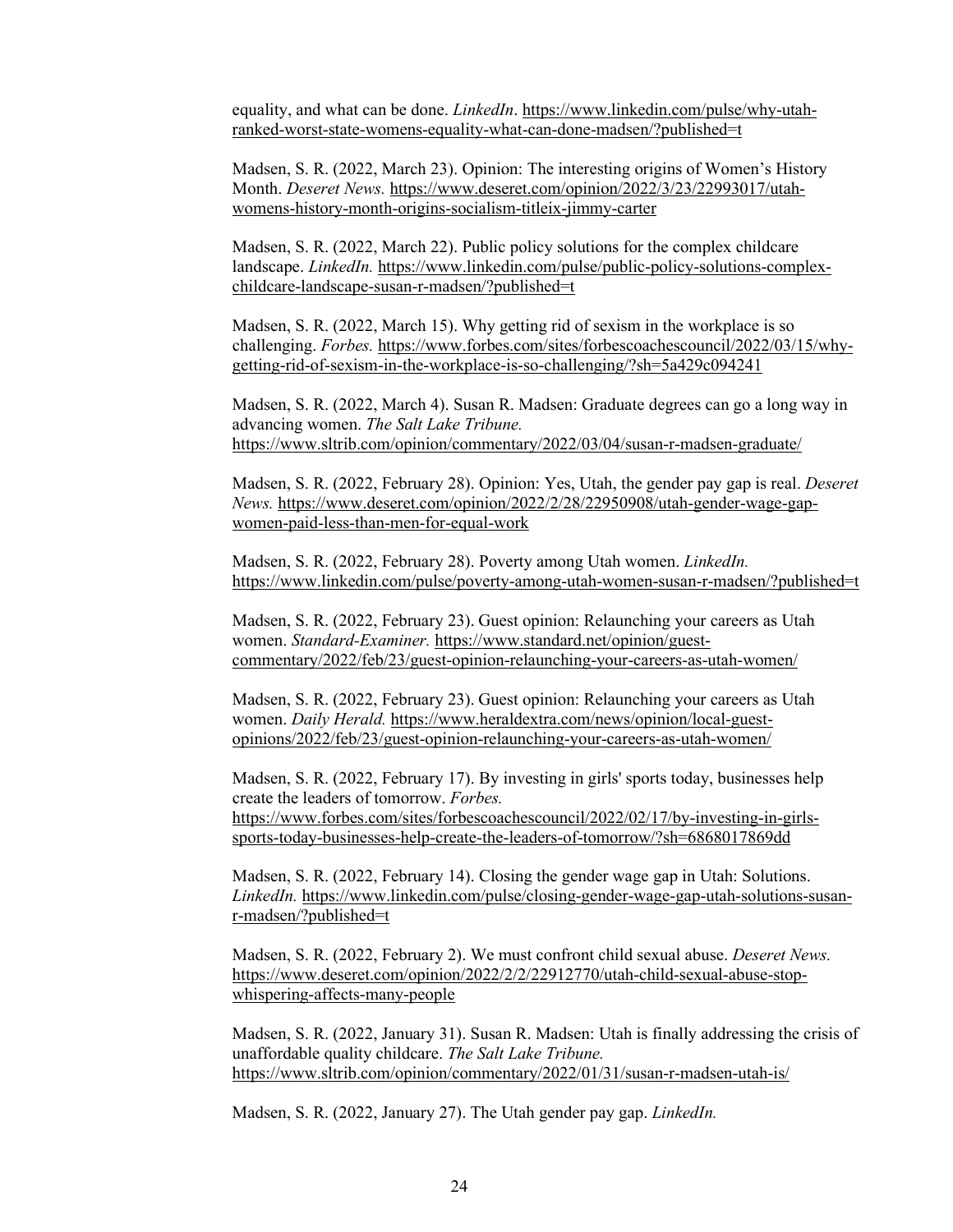<https://www.linkedin.com/pulse/utah-gender-pay-gap-susan-r-madsen/?published=t>

Madsen, S. R. (2022, January 25). Understanding women's negative interactions with each other in the workplace. *Forbes.*  [https://www.forbes.com/sites/forbescoachescouncil/2022/01/25/understanding-womens-](https://www.forbes.com/sites/forbescoachescouncil/2022/01/25/understanding-womens-negative-interactions-with-each-other-in-the-workplace/?sh=2c2a16d72be4)

[negative-interactions-with-each-other-in-the-workplace/?sh=2c2a16d72be4](https://www.forbes.com/sites/forbescoachescouncil/2022/01/25/understanding-womens-negative-interactions-with-each-other-in-the-workplace/?sh=2c2a16d72be4)

Madsen, S. R. (2022, January 13). Understanding the gender pay gap. *LinkedIn.*  [https://www.linkedin.com/pulse/understanding-gender-pay-gap-susan-r](https://www.linkedin.com/pulse/understanding-gender-pay-gap-susan-r-madsen/?trackingId=dyzpj4VVQQCIFIDHXTeOdg%3D%3D)[madsen/?trackingId=dyzpj4VVQQCIFIDHXTeOdg%3D%3D](https://www.linkedin.com/pulse/understanding-gender-pay-gap-susan-r-madsen/?trackingId=dyzpj4VVQQCIFIDHXTeOdg%3D%3D)

Madsen, S. R. (2022, January 7). One reason the gender pay gap continues in Utah. *The Spectrum.* [https://www.thespectrum.com/story/opinion/2022/01/07/your-turn-one-reason](https://www.thespectrum.com/story/opinion/2022/01/07/your-turn-one-reason-gender-pay-gap-continues-utah/9129477002/)[gender-pay-gap-continues-utah/9129477002/](https://www.thespectrum.com/story/opinion/2022/01/07/your-turn-one-reason-gender-pay-gap-continues-utah/9129477002/)

Madsen, S. R. (2022, January 7). Opinion: As Utah wrestles over school curricula, don't forget the purpose of education. *Deseret News.*  [https://www.deseret.com/opinion/2022/1/7/22872148/utah-schools-cirriculum-debates](https://www.deseret.com/opinion/2022/1/7/22872148/utah-schools-cirriculum-debates-purpose-of-education-morals-character-martin-luther-king)[purpose-of-education-morals-character-martin-luther-king](https://www.deseret.com/opinion/2022/1/7/22872148/utah-schools-cirriculum-debates-purpose-of-education-morals-character-martin-luther-king)

Madsen, S. R. (2022, January 5). Guest op-ed: Child care resources for working parents. *Standard-Examiner.* [https://www.standard.net/opinion/guest](https://www.standard.net/opinion/guest-commentary/2022/jan/05/guest-op-ed-child-care-resources-for-working-parents/)[commentary/2022/jan/05/guest-op-ed-child-care-resources-for-working-parents/](https://www.standard.net/opinion/guest-commentary/2022/jan/05/guest-op-ed-child-care-resources-for-working-parents/)

Madsen, S. R. (2021, December 31). Susan Madsen: It's time to break the silence about rape in Utah. *The Salt Lake Tribune.*  <https://www.sltrib.com/opinion/commentary/2021/12/31/susan-madsen-its-time/>

Madsen, S. R. (2021, December 30). Guest op-ed: Childcare solutions for Utah employers. *Standard-Examiner.* [https://www.standard.net/opinion/guest](https://www.standard.net/opinion/guest-commentary/2021/dec/30/guest-op-ed-childcare-solutions-for-utah-employers/)[commentary/2021/dec/30/guest-op-ed-childcare-solutions-for-utah-employers/](https://www.standard.net/opinion/guest-commentary/2021/dec/30/guest-op-ed-childcare-solutions-for-utah-employers/)

Madsen, S. R. (2021, December 30). Guest op-ed: Childcare solutions for Utah employers. *Daily Herald.* [https://www.heraldextra.com/news/opinion/local-guest](https://www.heraldextra.com/news/opinion/local-guest-opinions/2021/dec/30/guest-op-ed-childcare-solutions-for-utah-employers/)[opinions/2021/dec/30/guest-op-ed-childcare-solutions-for-utah-employers/](https://www.heraldextra.com/news/opinion/local-guest-opinions/2021/dec/30/guest-op-ed-childcare-solutions-for-utah-employers/)

Madsen, S. R. (2021, December 20). Opinion: This is the greatest gift you can give a child. *Deseret News.* [https://www.deseret.com/opinion/2021/12/20/22846648/utah-christmas-gift](https://www.deseret.com/opinion/2021/12/20/22846648/utah-christmas-gift-of-college-education-means-most-to-children-grandchildren)[of-college-education-means-most-to-children-grandchildren](https://www.deseret.com/opinion/2021/12/20/22846648/utah-christmas-gift-of-college-education-means-most-to-children-grandchildren)

Madsen, S. R. (2021, December 13). Utah women, volunteerism, and civic engagement. *LinkedIn.* [https://www.linkedin.com/pulse/utah-women-volunteerism-civic-engagement](https://www.linkedin.com/pulse/utah-women-volunteerism-civic-engagement-susan-r-madsen/?published=t)[susan-r-madsen/?published=t](https://www.linkedin.com/pulse/utah-women-volunteerism-civic-engagement-susan-r-madsen/?published=t) 

Madsen, S. R. (2021, December 6). Susan R. Madsen: Utah women shine in volunteerism. *The Salt Lake Tribune*. [https://www.sltrib.com/opinion/commentary/2021/12/06/susan-r](https://www.sltrib.com/opinion/commentary/2021/12/06/susan-r-madsen-utah-women/)[madsen-utah-women/](https://www.sltrib.com/opinion/commentary/2021/12/06/susan-r-madsen-utah-women/)

Madsen, S. R. (2021, December 6). Job sharing may be the solution to the talent shortage. *Forbes*. [https://www.forbes.com/sites/forbescoachescouncil/2021/12/06/job-sharing-may](https://www.forbes.com/sites/forbescoachescouncil/2021/12/06/job-sharing-may-be-the-solution-to-the-talent-shortage/?sh=547939c04f94)[be-the-solution-to-the-talent-shortage/?sh=547939c04f94](https://www.forbes.com/sites/forbescoachescouncil/2021/12/06/job-sharing-may-be-the-solution-to-the-talent-shortage/?sh=547939c04f94)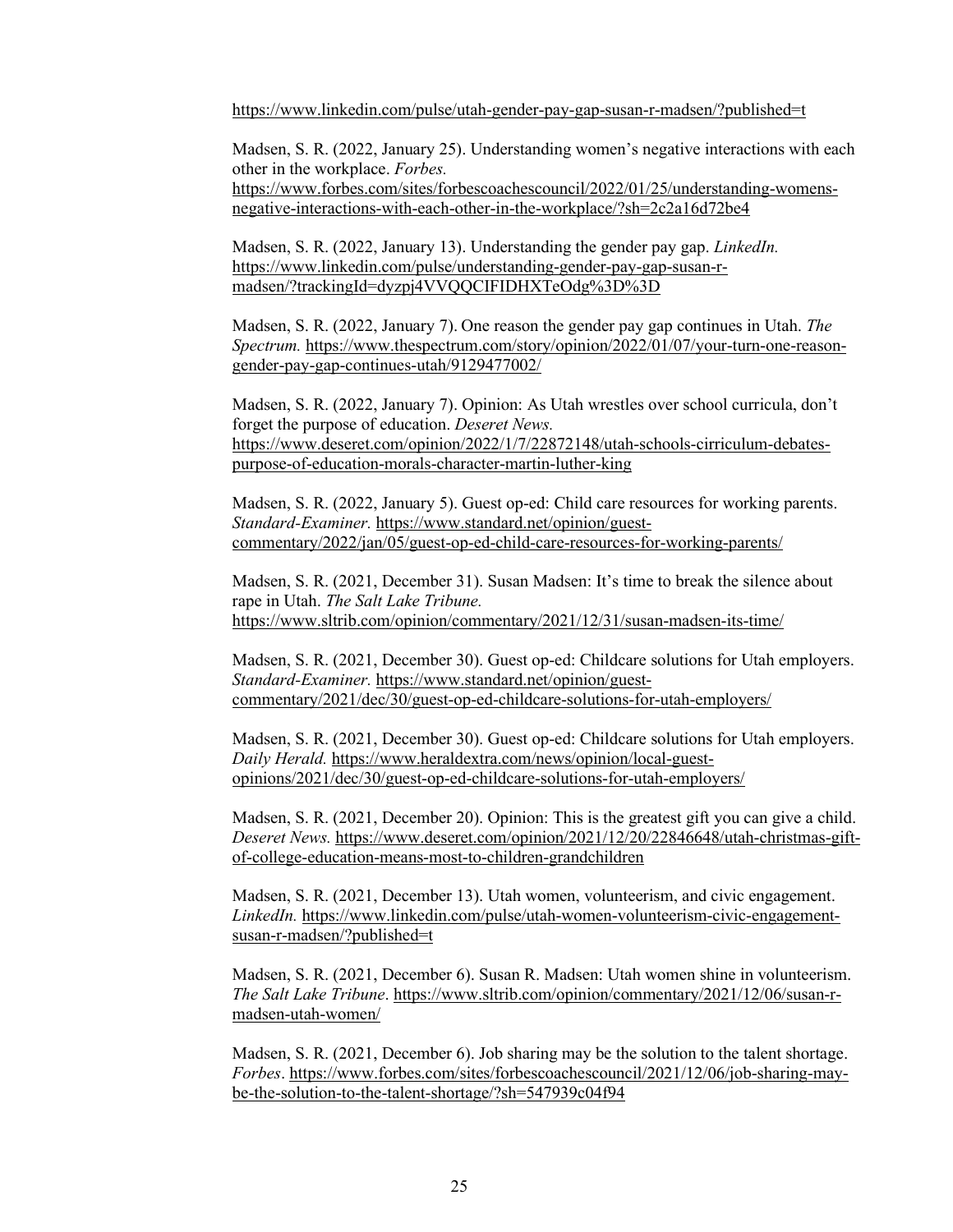Madsen, S. R. (2021, November 29). Utah women and voting. *LinkedIn*. <https://www.linkedin.com/pulse/utah-women-voting-susan-r-madsen/?published=t>

Madsen, S. R. (2021, November 15). Girls, young women, and physical activity. *LinkedIn*. [https://www.linkedin.com/pulse/girls-young-women-physical-activity-susan-r](https://www.linkedin.com/pulse/girls-young-women-physical-activity-susan-r-madsen/?published=t)[madsen/?published=t](https://www.linkedin.com/pulse/girls-young-women-physical-activity-susan-r-madsen/?published=t) 

Madsen, S. R. (2021, October 22). Opinion: Tackling 5 myths about domestic violence. *Deseret News*[. https://www.deseret.com/opinion/2021/10/22/22739287/utah-domestic](https://www.deseret.com/opinion/2021/10/22/22739287/utah-domestic-violence-myths-families-confidential-hotline)[violence-myths-families-confidential-hotline](https://www.deseret.com/opinion/2021/10/22/22739287/utah-domestic-violence-myths-families-confidential-hotline) 

Madsen, S. R. (2021, October 15). The impact of COVID-19 on Utah women and work: Resilient mindset and wellbeing. *LinkedIn.* [https://www.linkedin.com/pulse/impact-covid-](https://www.linkedin.com/pulse/impact-covid-19-utah-women-work-resilient-mindset-wellbeing-madsen/?published=t)[19-utah-women-work-resilient-mindset-wellbeing-madsen/?published=t](https://www.linkedin.com/pulse/impact-covid-19-utah-women-work-resilient-mindset-wellbeing-madsen/?published=t) 

Madsen, S. R. (2021, October 8). Susan R. Madsen: Everything can change in one generation—with education. *The Salt Lake Tribune*. <https://www.sltrib.com/opinion/commentary/2021/10/08/susan-r-madsen-everything/>

Madsen, S. R. (2021, October 5). Utah women, COVID, and work: What companies can do to help women thrive. *Silicon Slopes Magazine.*  <https://newsroom.siliconslopes.com/magazine/women-in-business-2/>

Madsen, S. R. (2021, October 1). Opinion: Feeling burned out and stressed? You're not alone. *The Deseret News*. [https://www.deseret.com/opinion/2021/10/1/22697333/utah](https://www.deseret.com/opinion/2021/10/1/22697333/utah-covid-19-mental-health-coping-skills-depression-burnout-lack-of-sleep)[covid-19-mental-health-coping-skills-depression-burnout-lack-of-sleep](https://www.deseret.com/opinion/2021/10/1/22697333/utah-covid-19-mental-health-coping-skills-depression-burnout-lack-of-sleep) 

Madsen, S. R. (2021, September 17). COVID-19 impacts on working mothers: Caregiving experiences. *LinkedIn*. [https://www.linkedin.com/pulse/covid-19-impacts-working](https://www.linkedin.com/pulse/covid-19-impacts-working-mothers-caregiver-susan-r-madsen/?trackingId=hj%2FQr5fWTrmqk%2BawX0Nh8A%3D%3D)[mothers-caregiver-susan-r](https://www.linkedin.com/pulse/covid-19-impacts-working-mothers-caregiver-susan-r-madsen/?trackingId=hj%2FQr5fWTrmqk%2BawX0Nh8A%3D%3D)[madsen/?trackingId=hj%2FQr5fWTrmqk%2BawX0Nh8A%3D%3D](https://www.linkedin.com/pulse/covid-19-impacts-working-mothers-caregiver-susan-r-madsen/?trackingId=hj%2FQr5fWTrmqk%2BawX0Nh8A%3D%3D) 

Madsen, S. R. (2021, August 23). Susan Madsen: Elevating women elevates all of us. *The Salt Lake Tribune*. [https://www.sltrib.com/opinion/commentary/2021/08/23/susan-madsen](https://www.sltrib.com/opinion/commentary/2021/08/23/susan-madsen-elevating/)[elevating/](https://www.sltrib.com/opinion/commentary/2021/08/23/susan-madsen-elevating/) 

Madsen, S. R. (2021, August 17). Lost or relinquished opportunities: Career advancement challenges for women during the pandemic. *LinkedIn*. [https://www.linkedin.com/pulse/lost-relinquished-opportunities-career-advancement](https://www.linkedin.com/pulse/lost-relinquished-opportunities-career-advancement-women-madsen/?trackingId=Te1KWcI9S7as%2B4l8XByAYw%3D%3D)[women-madsen/?trackingId=Te1KWcI9S7as%2B4l8XByAYw%3D%3D](https://www.linkedin.com/pulse/lost-relinquished-opportunities-career-advancement-women-madsen/?trackingId=Te1KWcI9S7as%2B4l8XByAYw%3D%3D) 

Madsen, S. R. (2021, August 9). Why calling women 'girls' is a bigger deal than you may think. *Forbes*. [https://www.forbes.com/sites/forbescoachescouncil/2021/08/09/why-calling](https://www.forbes.com/sites/forbescoachescouncil/2021/08/09/why-calling-women-girls-is-a-bigger-deal-than-you-may-think/?sh=d71b0372fda5)[women-girls-is-a-bigger-deal-than-you-may-think/?sh=d71b0372fda5](https://www.forbes.com/sites/forbescoachescouncil/2021/08/09/why-calling-women-girls-is-a-bigger-deal-than-you-may-think/?sh=d71b0372fda5) 

Madsen, S. R. (2021, August 5). "Everything is on hold": Career advancement challenges for women during COVID-19. *LinkedIn*. [https://www.linkedin.com/pulse/everything-hold](https://www.linkedin.com/pulse/everything-hold-career-advancement-challenges-women-during-madsen/?published=t)[career-advancement-challenges-women-during-madsen/?published=t](https://www.linkedin.com/pulse/everything-hold-career-advancement-challenges-women-during-madsen/?published=t) 

Madsen, S. R. (2021, July 29). Opinion: Why just talking about diversity won't help Utah move forward. *Deseret News*. [https://www.deseret.com/opinion/2021/7/29/22600138/diversity-inclusion-belonging-](https://www.deseret.com/opinion/2021/7/29/22600138/diversity-inclusion-belonging-equality-equity-are-words-utahns-need-to-understand)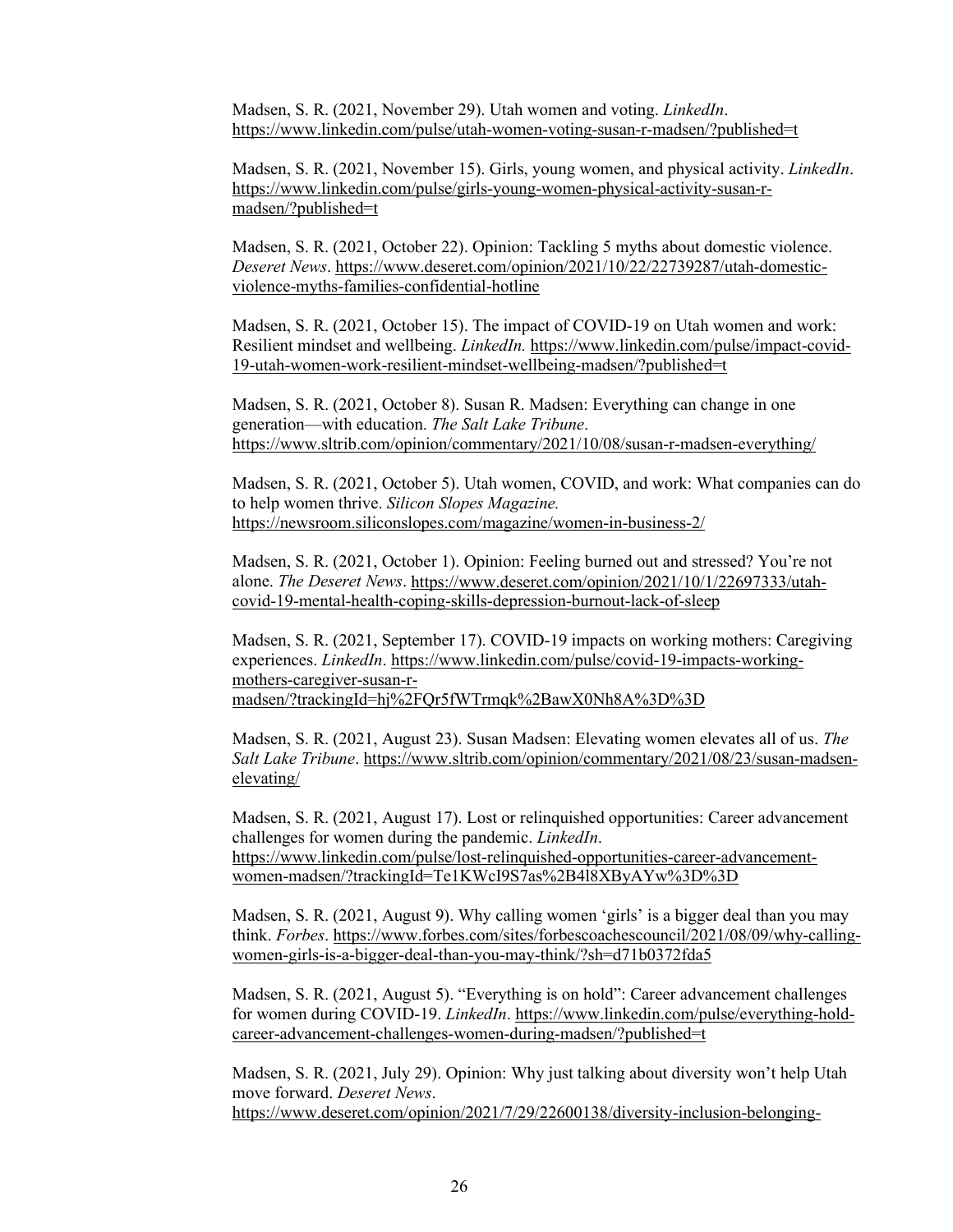[equality-equity-are-words-utahns-need-to-understand](https://www.deseret.com/opinion/2021/7/29/22600138/diversity-inclusion-belonging-equality-equity-are-words-utahns-need-to-understand)

Madsen. S. R. (2021, July 28). Guest opinion: The impact of COVID-19 on women caregivers. *The Daily Herald*. [https://www.heraldextra.com/news/opinion/local-guest](https://www.heraldextra.com/news/opinion/local-guest-opinions/guest-opinion-the-impact-of-covid-19-on-women-caregivers/article_6510cb62-8816-511b-83b3-17b098c42e80.html)[opinions/guest-opinion-the-impact-of-covid-19-on-women-caregivers/article\\_6510cb62-](https://www.heraldextra.com/news/opinion/local-guest-opinions/guest-opinion-the-impact-of-covid-19-on-women-caregivers/article_6510cb62-8816-511b-83b3-17b098c42e80.html) [8816-511b-83b3-17b098c42e80.html](https://www.heraldextra.com/news/opinion/local-guest-opinions/guest-opinion-the-impact-of-covid-19-on-women-caregivers/article_6510cb62-8816-511b-83b3-17b098c42e80.html) 

Madsen, S. R. (2021, July 23). Susan Madsen: Understanding 'benevolent sexism' can help us be better Utahns. *The Salt Lake Tribune*. <https://www.sltrib.com/opinion/commentary/2021/07/23/susan-madsen/>

Madsen, S. R. (2021, July 9). COVID-19, employment changes, and organizational support for women at work. *LinkedIn*. [https://www.linkedin.com/pulse/covid-19-employment](https://www.linkedin.com/pulse/covid-19-employment-changes-organizational-support-women-madsen/?trackingId=5z50un9cQgiie9DH5yFdUg%3D%3D)[changes-organizational-support-women](https://www.linkedin.com/pulse/covid-19-employment-changes-organizational-support-women-madsen/?trackingId=5z50un9cQgiie9DH5yFdUg%3D%3D)[madsen/?trackingId=5z50un9cQgiie9DH5yFdUg%3D%3D](https://www.linkedin.com/pulse/covid-19-employment-changes-organizational-support-women-madsen/?trackingId=5z50un9cQgiie9DH5yFdUg%3D%3D) 

Madsen, S. R. (2021, June 23). Susan R. Madsen: Utah women making economic progress. *The Salt Lake Tribune*. [https://www.sltrib.com/opinion/commentary/2021/06/23/susan-r](https://www.sltrib.com/opinion/commentary/2021/06/23/susan-r-madsen-utah-women/)[madsen-utah-women/](https://www.sltrib.com/opinion/commentary/2021/06/23/susan-r-madsen-utah-women/) 

Madsen, S. R. (2021, June 18). Opinion: The best dads don't see things in pink and blue. *Deseret News*[. https://www.deseret.com/opinion/2021/6/18/22530010/best-dads-fathers](https://www.deseret.com/opinion/2021/6/18/22530010/best-dads-fathers-day-role-model-for-girls)[day-role-model-for-girls](https://www.deseret.com/opinion/2021/6/18/22530010/best-dads-fathers-day-role-model-for-girls) 

Madsen, S. R. (2021, June 15). COVID-19 and the effects on mental health, violence, and education for women. *LinkedIn*. [https://www.linkedin.com/pulse/covid-19-effects-mental](https://www.linkedin.com/pulse/covid-19-effects-mental-health-violence-education-women-madsen/)[health-violence-education-women-madsen/](https://www.linkedin.com/pulse/covid-19-effects-mental-health-violence-education-women-madsen/) 

Madsen, S. R. (2021, May 20). Susan Madsen: Childcare controversy falls into the either/or trap. *The Salt Lake Tribune.*  <https://www.sltrib.com/opinion/commentary/2021/05/20/susan-madsen-childcare/>

Madsen, S. R. (2021, May 17). Advice from women who have served in public elected office. *LinkedIn.* [https://www.linkedin.com/pulse/advice-from-women-who-have-served](https://www.linkedin.com/pulse/advice-from-women-who-have-served-public-elected-office-madsen/)[public-elected-office-madsen/](https://www.linkedin.com/pulse/advice-from-women-who-have-served-public-elected-office-madsen/)

Madsen, S. R. (2021, May 10). Why is sexism a wicked problem? *Forbes.*  [https://www.forbes.com/sites/forbescoachescouncil/2021/05/10/why-is-sexism-a-wicked](https://www.forbes.com/sites/forbescoachescouncil/2021/05/10/why-is-sexism-a-wicked-problem/?sh=469e43a074f4)[problem/?sh=469e43a074f4](https://www.forbes.com/sites/forbescoachescouncil/2021/05/10/why-is-sexism-a-wicked-problem/?sh=469e43a074f4)

Madsen, S. R. (2021, May 6). White, Republican, Latter-day Saint? Helping families means moving past Utah stereotypes. *Deseret News.*  [https://www.deseret.com/opinion/2021/5/6/22412713/white-republican-latter-day-saint](https://www.deseret.com/opinion/2021/5/6/22412713/white-republican-latter-day-saint-helping-families-means-moving-past-utah-stereotypes)[helping-families-means-moving-past-utah-stereotypes](https://www.deseret.com/opinion/2021/5/6/22412713/white-republican-latter-day-saint-helping-families-means-moving-past-utah-stereotypes)

Madsen, S. R. (2021, May 1). Guest op-ed: The power of coaches. *Daily Herald.*  [https://www.heraldextra.com/news/opinion/local-guest-opinions/guest-op-ed-the-power-of](https://www.heraldextra.com/news/opinion/local-guest-opinions/guest-op-ed-the-power-of-coaches/article_469ca2ca-683f-5eff-a3ce-ef9588e8e6a0.html)[coaches/article\\_469ca2ca-683f-5eff-a3ce-ef9588e8e6a0.html](https://www.heraldextra.com/news/opinion/local-guest-opinions/guest-op-ed-the-power-of-coaches/article_469ca2ca-683f-5eff-a3ce-ef9588e8e6a0.html) 

Madsen, S. R. (2021, May 1). Guest op-ed: The power of coaches. *Standard-Examiner.*  [https://www.standard.net/opinion/guest-commentary/guest-op-ed-the-power-of](https://www.standard.net/opinion/guest-commentary/guest-op-ed-the-power-of-coaches/article_7d626241-a5bb-545d-b718-a6a6198ac9ba.html)[coaches/article\\_7d626241-a5bb-545d-b718-a6a6198ac9ba.html](https://www.standard.net/opinion/guest-commentary/guest-op-ed-the-power-of-coaches/article_7d626241-a5bb-545d-b718-a6a6198ac9ba.html)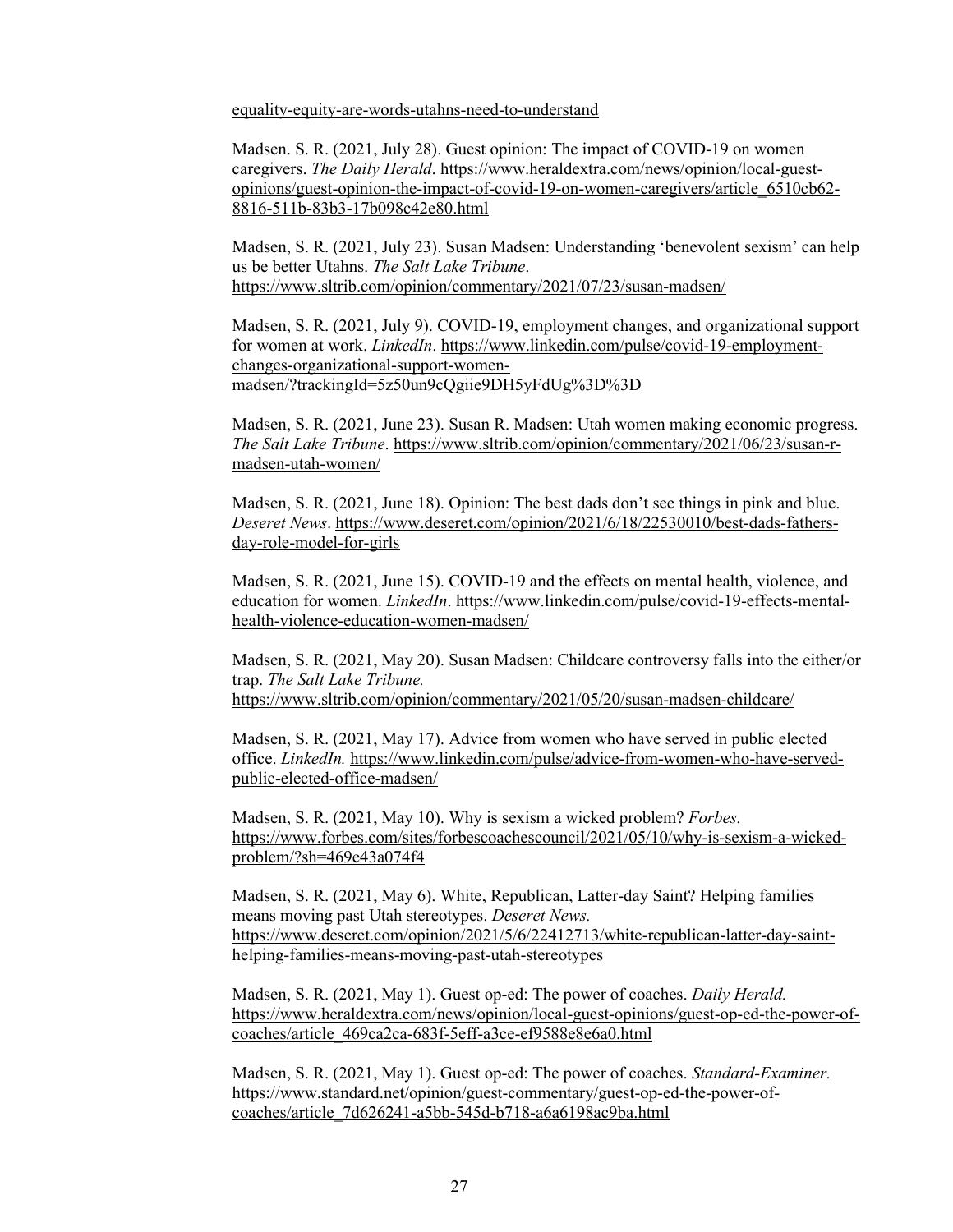Madsen, S. R. (2021, April 28). The challenges and barriers of being a woman in politics. *LinkedIn.* [https://www.linkedin.com/pulse/challenges-barriers-being-woman-politics](https://www.linkedin.com/pulse/challenges-barriers-being-woman-politics-susan-r-madsen/?published=t)[susan-r-madsen/?published=t](https://www.linkedin.com/pulse/challenges-barriers-being-woman-politics-susan-r-madsen/?published=t)

Madsen, S. R. (2021, April 15). Guest op-ed: The power of hope and the resilience of women. *Standard-Examiner.* [https://www.standard.net/opinion/guest-commentary/guest](https://www.standard.net/opinion/guest-commentary/guest-op-ed-the-power-of-hope-and-the-resilience-of-women/article_5ae881cf-129c-592b-9f8a-da0158b1499c.html)[op-ed-the-power-of-hope-and-the-resilience-of-women/article\\_5ae881cf-129c-592b-9f8a](https://www.standard.net/opinion/guest-commentary/guest-op-ed-the-power-of-hope-and-the-resilience-of-women/article_5ae881cf-129c-592b-9f8a-da0158b1499c.html)[da0158b1499c.html](https://www.standard.net/opinion/guest-commentary/guest-op-ed-the-power-of-hope-and-the-resilience-of-women/article_5ae881cf-129c-592b-9f8a-da0158b1499c.html)

Madsen, S. R. (2021, April 13). Benefits for women who run and serve in public elected office. *LinkedIn.* [https://www.linkedin.com/pulse/benefits-women-who-run-serve-public](https://www.linkedin.com/pulse/benefits-women-who-run-serve-public-elected-office-susan-r-madsen/?published=t)[elected-office-susan-r-madsen/?published=t](https://www.linkedin.com/pulse/benefits-women-who-run-serve-public-elected-office-susan-r-madsen/?published=t)

Madsen, S. R. (2021, April 9). Susan R. Madsen: More empowered women empower more women. *The Salt Lake Tribune.*  <https://www.sltrib.com/opinion/commentary/2021/04/09/susan-r-madsen-more/>

Madsen, S. R. (2021, April 5). Turn your camera on! Deep vs. shallow learning in a virtual world. *Forbes.* [https://www.forbes.com/sites/forbescoachescouncil/2021/04/05/turn-your](https://www.forbes.com/sites/forbescoachescouncil/2021/04/05/turn-your-camera-on-deep-vs-shallow-learning-in-a-virtual-world/?sh=2d1f83f14cf7)[camera-on-deep-vs-shallow-learning-in-a-virtual-world/?sh=2d1f83f14cf7](https://www.forbes.com/sites/forbescoachescouncil/2021/04/05/turn-your-camera-on-deep-vs-shallow-learning-in-a-virtual-world/?sh=2d1f83f14cf7)

Madsen, S. R. (2021, April 2). What inspires women to run for public office? *LinkedIn.*  [https://www.linkedin.com/pulse/what-inspires-women-run-public-office-susan-r](https://www.linkedin.com/pulse/what-inspires-women-run-public-office-susan-r-madsen/?published=t&trackingId=44NzMpJzT%2BerrRKziRvWLg%3D%3D)[madsen/?published=t&trackingId=44NzMpJzT%2BerrRKziRvWLg%3D%3D](https://www.linkedin.com/pulse/what-inspires-women-run-public-office-susan-r-madsen/?published=t&trackingId=44NzMpJzT%2BerrRKziRvWLg%3D%3D)

Madsen, S. R. (2021, March 24). The child care single story is not helping Utah. *Deseret News.* [https://www.deseret.com/opinion/2021/3/24/22336149/utah-child-care-covid-19](https://www.deseret.com/opinion/2021/3/24/22336149/utah-child-care-covid-19-pandemic-working-parents-mothers) [pandemic-working-parents-mothers](https://www.deseret.com/opinion/2021/3/24/22336149/utah-child-care-covid-19-pandemic-working-parents-mothers)

Madsen, S. R. (2021, March 8). International women's day: Let's do more than just celebrate. *Public Square Magazine.* [https://publicsquaremag.org/editorials/international](https://publicsquaremag.org/editorials/international-womens-day-lets-do-more-than-just-celebrate/)[womens-day-lets-do-more-than-just-celebrate/](https://publicsquaremag.org/editorials/international-womens-day-lets-do-more-than-just-celebrate/)

Madsen, S. R. (2021, March 8). Challenges with implementing flexibility and familyfriendly policies. *LinkedIn.* [https://www.linkedin.com/pulse/challenges-implementing](https://www.linkedin.com/pulse/challenges-implementing-flexibility-family-friendly-policies-madsen/)[flexibility-family-friendly-policies-madsen/](https://www.linkedin.com/pulse/challenges-implementing-flexibility-family-friendly-policies-madsen/)

Madsen, S. R. (2021, March 4). Guest opinion: There's no excuse in 2021 for the lack of gender diversity in boardrooms. *The Salt Lake Tribune.*  <https://www.sltrib.com/opinion/commentary/2021/03/04/susan-r-madsen-theres-no/>

Madsen, S. R. (2021, February 24). Gender parity pledges: Do they make a difference? *Forbes.* [https://www.forbes.com/sites/forbescoachescouncil/2021/02/24/gender-parity](https://www.forbes.com/sites/forbescoachescouncil/2021/02/24/gender-parity-pledges-do-they-make-a-difference/?sh=23eaed874416)[pledges-do-they-make-a-difference/?sh=23eaed874416](https://www.forbes.com/sites/forbescoachescouncil/2021/02/24/gender-parity-pledges-do-they-make-a-difference/?sh=23eaed874416)

Madsen, S. R. (2021, February 22). Benefits for companies that implement flexibility and family-friendly policies. *LinkedIn.* [https://www.linkedin.com/pulse/benefits-companies](https://www.linkedin.com/pulse/benefits-companies-implement-flexibility-policies-susan-r-madsen/)[implement-flexibility-policies-susan-r-madsen/](https://www.linkedin.com/pulse/benefits-companies-implement-flexibility-policies-susan-r-madsen/)

Madsen, S. R. (2021, February 19). The benefits of having more women in politics. *Deseret News.* [https://www.deseret.com/opinion/2021/2/19/22276611/we-need-more-](https://www.deseret.com/opinion/2021/2/19/22276611/we-need-more-women-in-utah-politics-that-starts-with-all-of-us-government-females-public-office)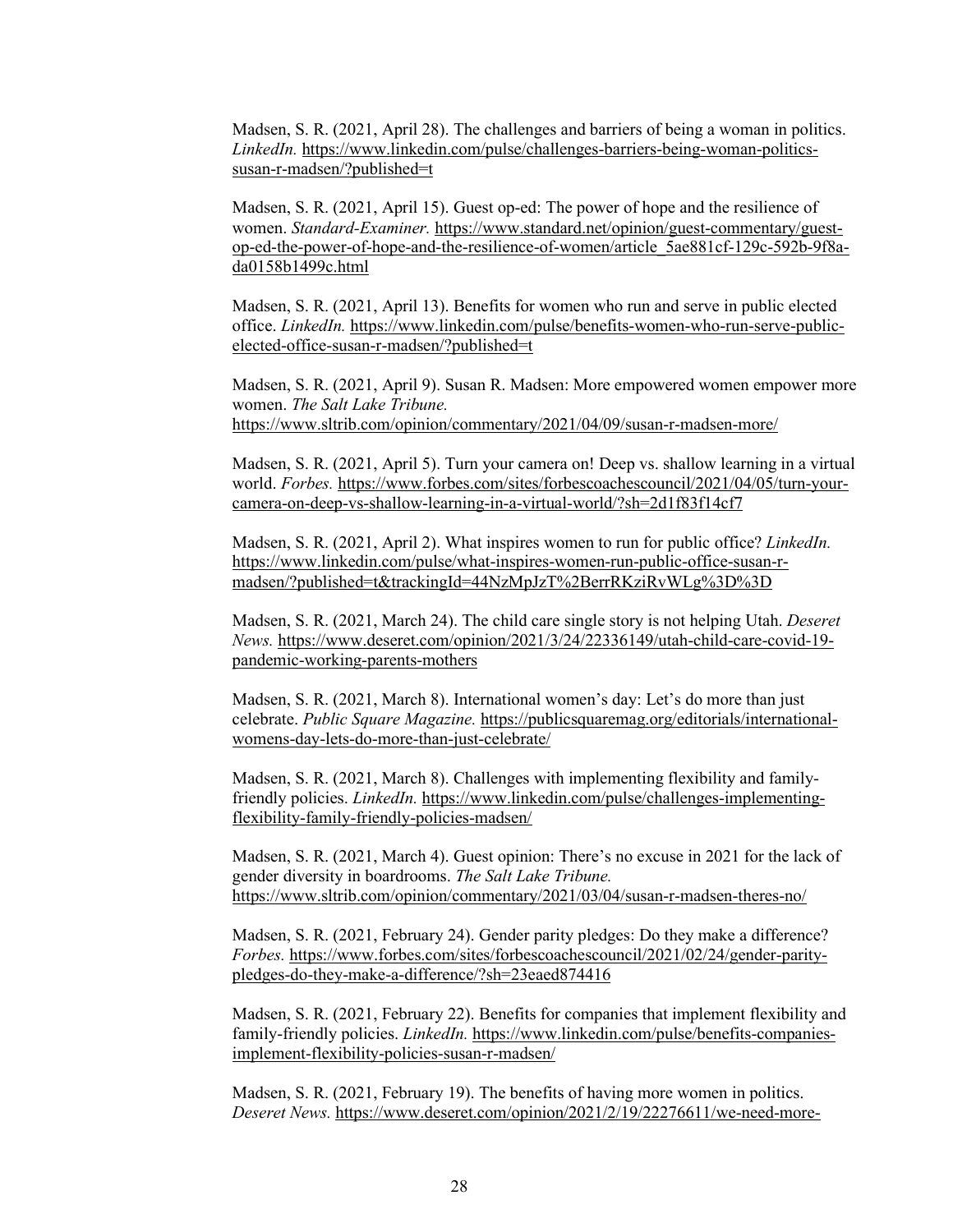[women-in-utah-politics-that-starts-with-all-of-us-government-females-public-office](https://www.deseret.com/opinion/2021/2/19/22276611/we-need-more-women-in-utah-politics-that-starts-with-all-of-us-government-females-public-office)

Madsen, S. R. (2021, February 8). The flexibility and family-friendly policies of top companies. *LinkedIn.* [https://www.linkedin.com/pulse/flexibility-family-friendly-policies](https://www.linkedin.com/pulse/flexibility-family-friendly-policies-top-companies-susan-r-madsen/?published=t)[top-companies-susan-r-madsen/?published=t](https://www.linkedin.com/pulse/flexibility-family-friendly-policies-top-companies-susan-r-madsen/?published=t)

Madsen, S. R. (2021, February 3). It's here to stay: Teleworking benefits and recommendations. *Forbes.*  [https://www.forbes.com/sites/forbescoachescouncil/2021/02/03/its-here-to-stay](https://www.forbes.com/sites/forbescoachescouncil/2021/02/03/its-here-to-stay-teleworking-benefits-and-recommendations/?sh=7bf13e1d42ab)[teleworking-benefits-and-recommendations/?sh=7bf13e1d42ab](https://www.forbes.com/sites/forbescoachescouncil/2021/02/03/its-here-to-stay-teleworking-benefits-and-recommendations/?sh=7bf13e1d42ab) 

Madsen, S. R. (2021, January 18). Do women need higher confidence or do organizations need to change? *LinkedIn.* [https://www.linkedin.com/pulse/do-women-need-higher](https://www.linkedin.com/pulse/do-women-need-higher-confidence-organizations-change-susan-r-madsen/?published=t)[confidence-organizations-change-susan-r-madsen/?published=t](https://www.linkedin.com/pulse/do-women-need-higher-confidence-organizations-change-susan-r-madsen/?published=t)

Madsen, S. R. (2021, January 16). Guest opinion: Why we need more women to run for office in Utah. *The Spectrum.* [https://www.thespectrum.com/story/opinion/2021/01/16/my](https://www.thespectrum.com/story/opinion/2021/01/16/my-turn-why-we-need-more-women-run-office-utah/4190341001/)[turn-why-we-need-more-women-run-office-utah/4190341001/](https://www.thespectrum.com/story/opinion/2021/01/16/my-turn-why-we-need-more-women-run-office-utah/4190341001/)

Madsen, S. R. (2021, January 15). Guest op-ed: Why Utah women run for elected public office. *Standard-Examiner.* [https://www.standard.net/opinion/guest-commentary/guest-op](https://www.standard.net/opinion/guest-commentary/guest-op-ed-why-utah-women-run-for-elected-public-office/article_ae801d64-8e1a-5904-ba0d-a23bdd35ce31.html)[ed-why-utah-women-run-for-elected-public-office/article\\_ae801d64-8e1a-5904-ba0d](https://www.standard.net/opinion/guest-commentary/guest-op-ed-why-utah-women-run-for-elected-public-office/article_ae801d64-8e1a-5904-ba0d-a23bdd35ce31.html)[a23bdd35ce31.html](https://www.standard.net/opinion/guest-commentary/guest-op-ed-why-utah-women-run-for-elected-public-office/article_ae801d64-8e1a-5904-ba0d-a23bdd35ce31.html) 

Madsen, S. R. (2021, January 14). Guest opinion: Our political dialogue ignores nuance. Truth requires more than that. *Deseret News.*  [https://www.deseret.com/opinion/2021/1/14/22225685/political-dialogue-polarity-nuance](https://www.deseret.com/opinion/2021/1/14/22225685/political-dialogue-polarity-nuance-truth-labels-understanding)[truth-labels-understanding](https://www.deseret.com/opinion/2021/1/14/22225685/political-dialogue-polarity-nuance-truth-labels-understanding)

Madsen, S. R. (2021, January 11). Where have all the women gone? *Forbes.*  [https://www.forbes.com/sites/forbescoachescouncil/2021/01/11/where-have-all-the](https://www.forbes.com/sites/forbescoachescouncil/2021/01/11/where-have-all-the-women-gone/?sh=292a35a26b02)[women-gone/?sh=292a35a26b02](https://www.forbes.com/sites/forbescoachescouncil/2021/01/11/where-have-all-the-women-gone/?sh=292a35a26b02)

Madsen, S. R. (2021, January 10). Susan R. Madsen: Help close the gap with a salary history ban. *The Salt Lake Tribune.*  <https://www.sltrib.com/opinion/commentary/2021/01/10/susan-r-madsen-help-close/>

Madsen, S. R. (2020, December 23). Guest opinion: The gift of forgiveness. *Daily Herald*. [https://www.heraldextra.com/news/opinion/local-guest-opinions/guest-opinion-the-gift-of](https://www.heraldextra.com/news/opinion/local-guest-opinions/guest-opinion-the-gift-of-forgiveness/article_e09eff42-51c8-503d-b59e-dcab2e05c002.html)[forgiveness/article\\_e09eff42-51c8-503d-b59e-dcab2e05c002.html](https://www.heraldextra.com/news/opinion/local-guest-opinions/guest-opinion-the-gift-of-forgiveness/article_e09eff42-51c8-503d-b59e-dcab2e05c002.html) 

Madsen, S. R. (2020, December 21). Guest op-ed: The gift of forgiveness. *Standard-Examiner*. [https://www.standard.net/opinion/guest-commentary/guest-op-ed-the-gift-of](https://www.standard.net/opinion/guest-commentary/guest-op-ed-the-gift-of-forgiveness/article_bd2ba4b3-f428-5a08-97e6-118855a684c5.html)[forgiveness/article\\_bd2ba4b3-f428-5a08-97e6-118855a684c5.html](https://www.standard.net/opinion/guest-commentary/guest-op-ed-the-gift-of-forgiveness/article_bd2ba4b3-f428-5a08-97e6-118855a684c5.html) 

Madsen, S. R. (2020, December 18). Three strategies women leaders in government can use to get ahead. *Forbes*.

[https://www.forbes.com/sites/forbescoachescouncil/2020/12/18/three-strategies-women](https://www.forbes.com/sites/forbescoachescouncil/2020/12/18/three-strategies-women-leaders-in-government-can-use-to-get-ahead/?sh=3785df9b37e8)[leaders-in-government-can-use-to-get-ahead/?sh=3785df9b37e8](https://www.forbes.com/sites/forbescoachescouncil/2020/12/18/three-strategies-women-leaders-in-government-can-use-to-get-ahead/?sh=3785df9b37e8) 

Madsen, S.R. (2020, December 14). COVID-19 and women in the workplace. *LinkedIn*. <https://www.linkedin.com/pulse/covid-19-women-workplace-susan-r-madsen/?published=t>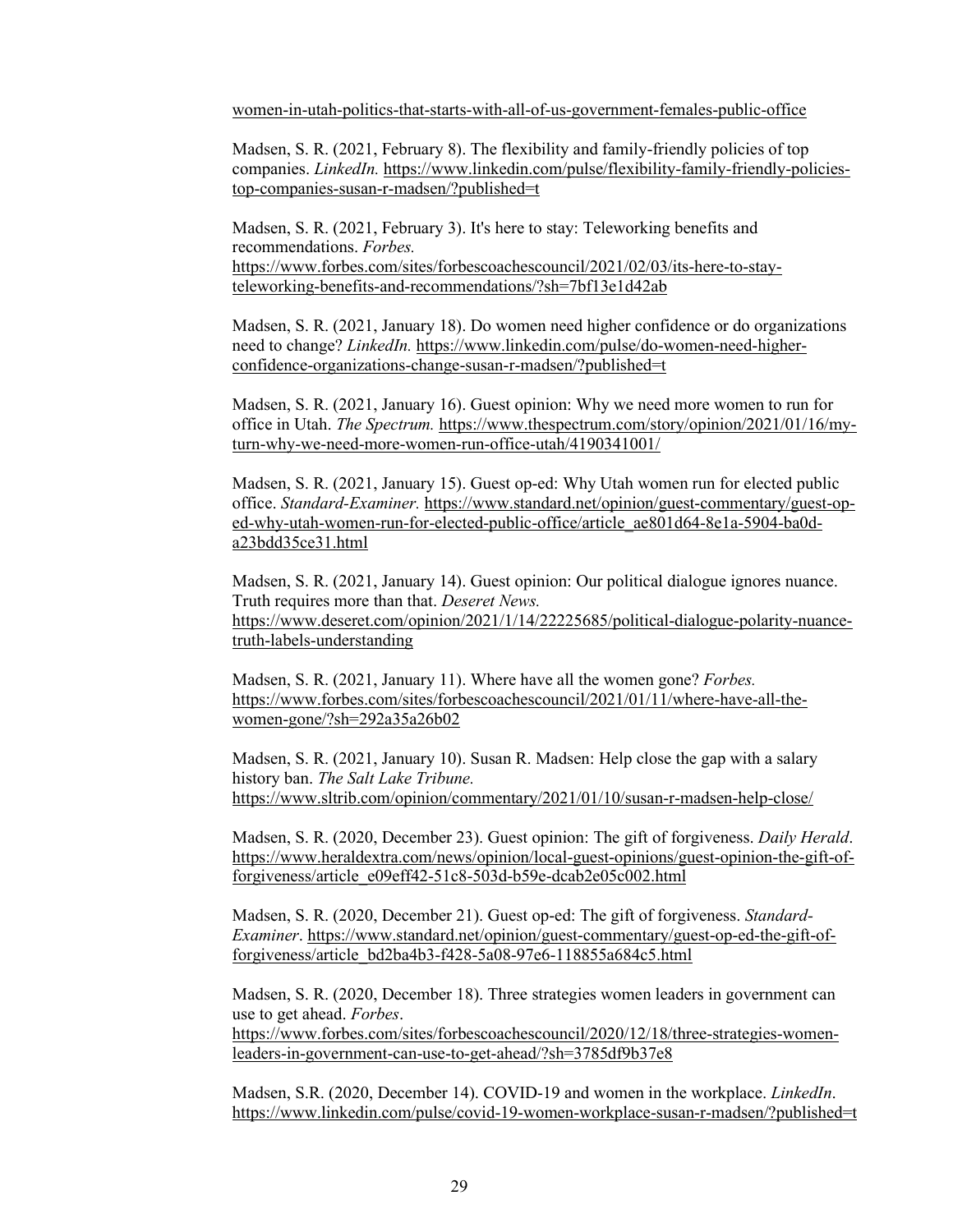Madsen, S. R. (2020, December 14). Female-empowering movies to watch this holiday season. *The Deseret News*.

[https://www.deseret.com/opinion/2020/12/14/22169736/holiday-season-movies-female](https://www.deseret.com/opinion/2020/12/14/22169736/holiday-season-movies-female-empowering-role-models-family-time-films)[empowering-role-models-family-time-films](https://www.deseret.com/opinion/2020/12/14/22169736/holiday-season-movies-female-empowering-role-models-family-time-films) 

Madsen, S. R. (2020, November 25). Susan Madsen: There is nothing pretty about the "pink recession." *The Salt Lake Tribune*. <https://www.sltrib.com/opinion/commentary/2020/11/25/susan-madsen-there-is/>

Madsen, S.R. (2020, November 17). Workplace anger for women. *LinkedIn*. <https://www.linkedin.com/pulse/workplace-anger-women-susan-r-madsen/?published=t>

Madsen, S. R. (2020, November 16). This Thanksgiving, give thanks for public school teachers. *Deseret News*. [https://www.deseret.com/opinion/2020/11/16/21562636/guest](https://www.deseret.com/opinion/2020/11/16/21562636/guest-opinion-thanksgiving-public-school-teachers-elementary-middle-high-school-covid-19-adjustments)[opinion-thanksgiving-public-school-teachers-elementary-middle-high-school-covid-19](https://www.deseret.com/opinion/2020/11/16/21562636/guest-opinion-thanksgiving-public-school-teachers-elementary-middle-high-school-covid-19-adjustments) [adjustments](https://www.deseret.com/opinion/2020/11/16/21562636/guest-opinion-thanksgiving-public-school-teachers-elementary-middle-high-school-covid-19-adjustments) 

Madsen, S. R. (2020, October 25). Susan R. Madsen: Show support for victims of domestic violence. *The Salt Lake Tribune*.

<https://www.sltrib.com/opinion/commentary/2020/10/25/susan-r-madsen-show/>

Madsen, S. R. (2020, October 13). The importance of female role models on choice of major. *LinkedIn*. [https://www.linkedin.com/pulse/importance-female-role-models-choice](https://www.linkedin.com/pulse/importance-female-role-models-choice-major-susan-r-madsen/?published=t&trackingId=%2Fy7uem9NQEmcqx5GMFtmwg%3D%3D)[major-susan-r-](https://www.linkedin.com/pulse/importance-female-role-models-choice-major-susan-r-madsen/?published=t&trackingId=%2Fy7uem9NQEmcqx5GMFtmwg%3D%3D)

[madsen/?published=t&trackingId=%2Fy7uem9NQEmcqx5GMFtmwg%3D%3D](https://www.linkedin.com/pulse/importance-female-role-models-choice-major-susan-r-madsen/?published=t&trackingId=%2Fy7uem9NQEmcqx5GMFtmwg%3D%3D) 

Madsen, S. R. (2020, October 9). 1 in 5 Utah girls were sexually assaulted last year. That has to stop. *Deseret News*. [https://www.deseret.com/opinion/2020/10/9/21506571/guest](https://www.deseret.com/opinion/2020/10/9/21506571/guest-opinion-utah-sexual-assault-young-girls-victims-parental-guidance)[opinion-utah-sexual-assault-young-girls-victims-parental-guidance](https://www.deseret.com/opinion/2020/10/9/21506571/guest-opinion-utah-sexual-assault-young-girls-victims-parental-guidance) 

Madsen, S. R. (2020, September 25). Guest op-ed: The gendered pros and cons of working from home. *Standard-Examiner*[. https://www.standard.net/opinion/guest](https://www.standard.net/opinion/guest-commentary/guest-op-ed-the-gendered-pros-and-cons-of-working-from-home/article_038d6d71-653f-5187-b03f-d0e1c48ae9cb.html)[commentary/guest-op-ed-the-gendered-pros-and-cons-of-working-from](https://www.standard.net/opinion/guest-commentary/guest-op-ed-the-gendered-pros-and-cons-of-working-from-home/article_038d6d71-653f-5187-b03f-d0e1c48ae9cb.html)[home/article\\_038d6d71-653f-5187-b03f-d0e1c48ae9cb.html](https://www.standard.net/opinion/guest-commentary/guest-op-ed-the-gendered-pros-and-cons-of-working-from-home/article_038d6d71-653f-5187-b03f-d0e1c48ae9cb.html) 

Madsen, S. R. (2020, September 24). Susan R. Madsen: There can be an inclusive face to conservatism. *The Salt Lake Tribune*. <https://www.sltrib.com/opinion/commentary/2020/09/24/susan-r-madsen-there-can/>

Madsen, S. R. (2020, September 21). Understanding leadership identity through our own stories. *LinkedIn*. [https://www.linkedin.com/pulse/understanding-leadership-identity](https://www.linkedin.com/pulse/understanding-leadership-identity-through-our-own-stories-madsen/?published=t)[through-our-own-stories-madsen/?published=t](https://www.linkedin.com/pulse/understanding-leadership-identity-through-our-own-stories-madsen/?published=t) 

Madsen, S. R. (2020, September 11). Understanding the gender pay gap: A framework that may help. *Forbes*.

[https://www.forbes.com/sites/forbescoachescouncil/2020/09/11/understanding-the-gender](https://www.forbes.com/sites/forbescoachescouncil/2020/09/11/understanding-the-gender-pay-gap-a-framework-that-may-help/?sh=712ab14724e2)[pay-gap-a-framework-that-may-help/?sh=712ab14724e2](https://www.forbes.com/sites/forbescoachescouncil/2020/09/11/understanding-the-gender-pay-gap-a-framework-that-may-help/?sh=712ab14724e2) 

Madsen, S. R. (2020, September 9). Students, this year's distance learning does not have to be passive learning. *Deseret News*. [https://www.deseret.com/opinion/2020/9/9/21427495/guest-opinion-distance-learning-](https://www.deseret.com/opinion/2020/9/9/21427495/guest-opinion-distance-learning-university-accountability-study-fall-semester-participation)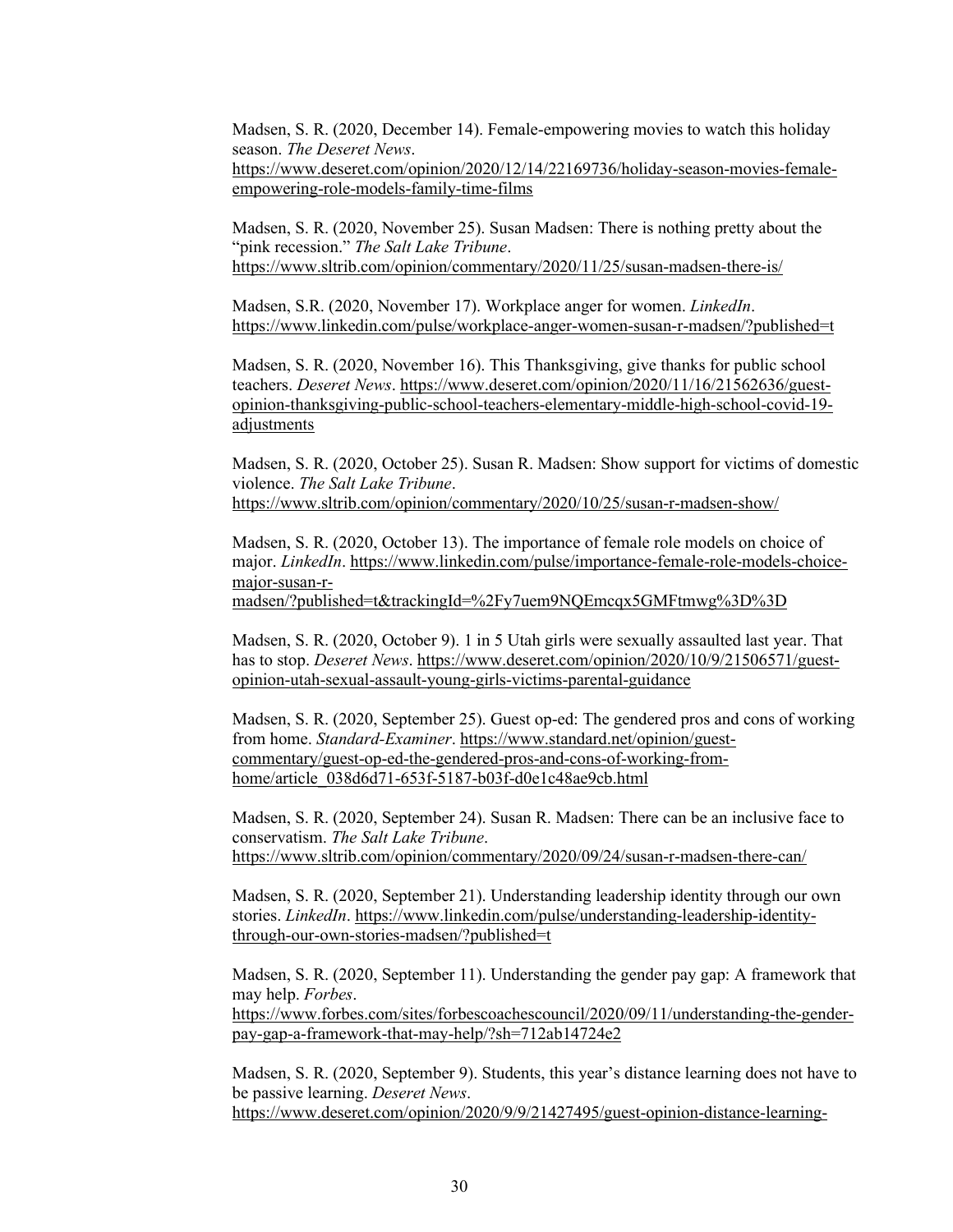[university-accountability-study-fall-semester-participation](https://www.deseret.com/opinion/2020/9/9/21427495/guest-opinion-distance-learning-university-accountability-study-fall-semester-participation)

Madsen, S. R. (2020, August 24). Susan R. Madsen: Utah still takes steps on the path to equality. *The Salt Lake Tribune*. <https://www.sltrib.com/opinion/commentary/2020/08/24/susan-r-madsen-utah-still/>

Madsen, S. R. (2020, August 18). Do people trust women leaders more in times of crisis? *LinkedIn*. [https://www.linkedin.com/pulse/do-people-trust-women-leaders-more-times](https://www.linkedin.com/pulse/do-people-trust-women-leaders-more-times-crisis-susan-r-madsen/?trackingId=1%2FRHUcL9SgqG5GynefOPzw%3D%3D)[crisis-susan-r-madsen/?trackingId=1%2FRHUcL9SgqG5GynefOPzw%3D%3D](https://www.linkedin.com/pulse/do-people-trust-women-leaders-more-times-crisis-susan-r-madsen/?trackingId=1%2FRHUcL9SgqG5GynefOPzw%3D%3D) 

Madsen, S. R. (2020, July 30). Guest opinion: A father's influence on daughters. *Daily Herald*. [https://www.heraldextra.com/news/opinion/local-guest-opinions/guest-opinion-a](https://www.heraldextra.com/news/opinion/local-guest-opinions/guest-opinion-a-father-s-influence-on-daughters/article_c75fa97e-0b10-5dad-9be9-316c299441e2.html)[father-s-influence-on-daughters/article\\_c75fa97e-0b10-5dad-9be9-316c299441e2.html](https://www.heraldextra.com/news/opinion/local-guest-opinions/guest-opinion-a-father-s-influence-on-daughters/article_c75fa97e-0b10-5dad-9be9-316c299441e2.html) 

Madsen, S. R. (2020, July 28). All unconscious bias training is not equal. *Forbes*. [https://www.forbes.com/sites/forbescoachescouncil/2020/07/28/all-unconscious-bias](https://www.forbes.com/sites/forbescoachescouncil/2020/07/28/all-unconscious-bias-training-is-not-equal/?sh=a64a63f1fd5c)[training-is-not-equal/?sh=a64a63f1fd5c](https://www.forbes.com/sites/forbescoachescouncil/2020/07/28/all-unconscious-bias-training-is-not-equal/?sh=a64a63f1fd5c) 

Madsen, S. R. (2020, July 23). Utah can be the place for the pioneering women of today. *Deseret News*. [https://www.deseret.com/opinion/2020/7/23/21336186/utah-pioneers](https://www.deseret.com/opinion/2020/7/23/21336186/utah-pioneers-women-rosie-rivera-leadership-this-is-her-place)[women-rosie-rivera-leadership-this-is-her-place](https://www.deseret.com/opinion/2020/7/23/21336186/utah-pioneers-women-rosie-rivera-leadership-this-is-her-place) 

Madsen, S. R. (2020, July 6). Takeaways from "Diversity wins: How inclusion matters" by McKinsey & Company. *LinkedIn*. [https://www.linkedin.com/pulse/takeaways-from](https://www.linkedin.com/pulse/takeaways-from-diversity-wins-how-inclusion-matters-mckinsey-madsen/?trackingId=qbL6TgXkSFyTXQN1dPwEGw%3D%3D)[diversity-wins-how-inclusion-matters-mckinsey](https://www.linkedin.com/pulse/takeaways-from-diversity-wins-how-inclusion-matters-mckinsey-madsen/?trackingId=qbL6TgXkSFyTXQN1dPwEGw%3D%3D)[madsen/?trackingId=qbL6TgXkSFyTXQN1dPwEGw%3D%3D](https://www.linkedin.com/pulse/takeaways-from-diversity-wins-how-inclusion-matters-mckinsey-madsen/?trackingId=qbL6TgXkSFyTXQN1dPwEGw%3D%3D) 

Madsen, S. R. (2020, June 26). Use your vote. Use your voice. *The Salt Lake Tribune*. from <https://www.sltrib.com/opinion/commentary/2020/06/26/susan-r-madsen-use-your/>

Madsen, S. R. (2020, June 18). Guest opinion: Advocate for expanding definition of an 'ideal leader." *Daily Herald*. [https://www.heraldextra.com/news/opinion/local-guest](https://www.heraldextra.com/news/opinion/local-guest-opinions/guest-opinion-advocate-for-expanding-definition-of-an-ideal-leader/article_a7d2f3be-1a83-5f57-9da9-b4b97e4843bf.html)[opinions/guest-opinion-advocate-for-expanding-definition-of-an-ideal](https://www.heraldextra.com/news/opinion/local-guest-opinions/guest-opinion-advocate-for-expanding-definition-of-an-ideal-leader/article_a7d2f3be-1a83-5f57-9da9-b4b97e4843bf.html)[leader/article\\_a7d2f3be-1a83-5f57-9da9-b4b97e4843bf.html](https://www.heraldextra.com/news/opinion/local-guest-opinions/guest-opinion-advocate-for-expanding-definition-of-an-ideal-leader/article_a7d2f3be-1a83-5f57-9da9-b4b97e4843bf.html) 

Madsen, S. R. (2020, June 15). Women collaborating with men. *LinkedIn*. <https://www.linkedin.com/pulse/women-collaborating-men-susan-r-madsen/?published=t>

Madsen, S. R. (2020, May 28). Raising girls to become leaders. *LinkedIn*. <https://www.linkedin.com/pulse/raising-girls-become-leaders-susan-r-madsen/>

Madsen, S. R. (2020, May 27). Susan R. Madsen: When worry becomes a web of anxiety and depression. *The Salt Lake Tribune.* <https://www.sltrib.com/opinion/commentary/2020/05/27/susan-r-madsen-when-worry/>

Madsen, S. R. (2020, May 26). The key to leadership development is critical reflection. *Forbes.* [https://www.forbes.com/sites/forbescoachescouncil/2020/05/26/the-key-to](https://www.forbes.com/sites/forbescoachescouncil/2020/05/26/the-key-to-leadership-development-is-critical-reflection/#441854733d7d)[leadership-development-is-critical-reflection/#441854733d7d](https://www.forbes.com/sites/forbescoachescouncil/2020/05/26/the-key-to-leadership-development-is-critical-reflection/#441854733d7d) 

Madsen, S. R. (2020, May 24). As we continue to reopen, don't forget the vulnerable. *Deseret News.* [https://www.deseret.com/opinion/2020/5/24/21263778/reopen-business](https://www.deseret.com/opinion/2020/5/24/21263778/reopen-business-covid-19-pandemic-economy-vulnerable-social-distancing)[covid-19-pandemic-economy-vulnerable-social-distancing](https://www.deseret.com/opinion/2020/5/24/21263778/reopen-business-covid-19-pandemic-economy-vulnerable-social-distancing)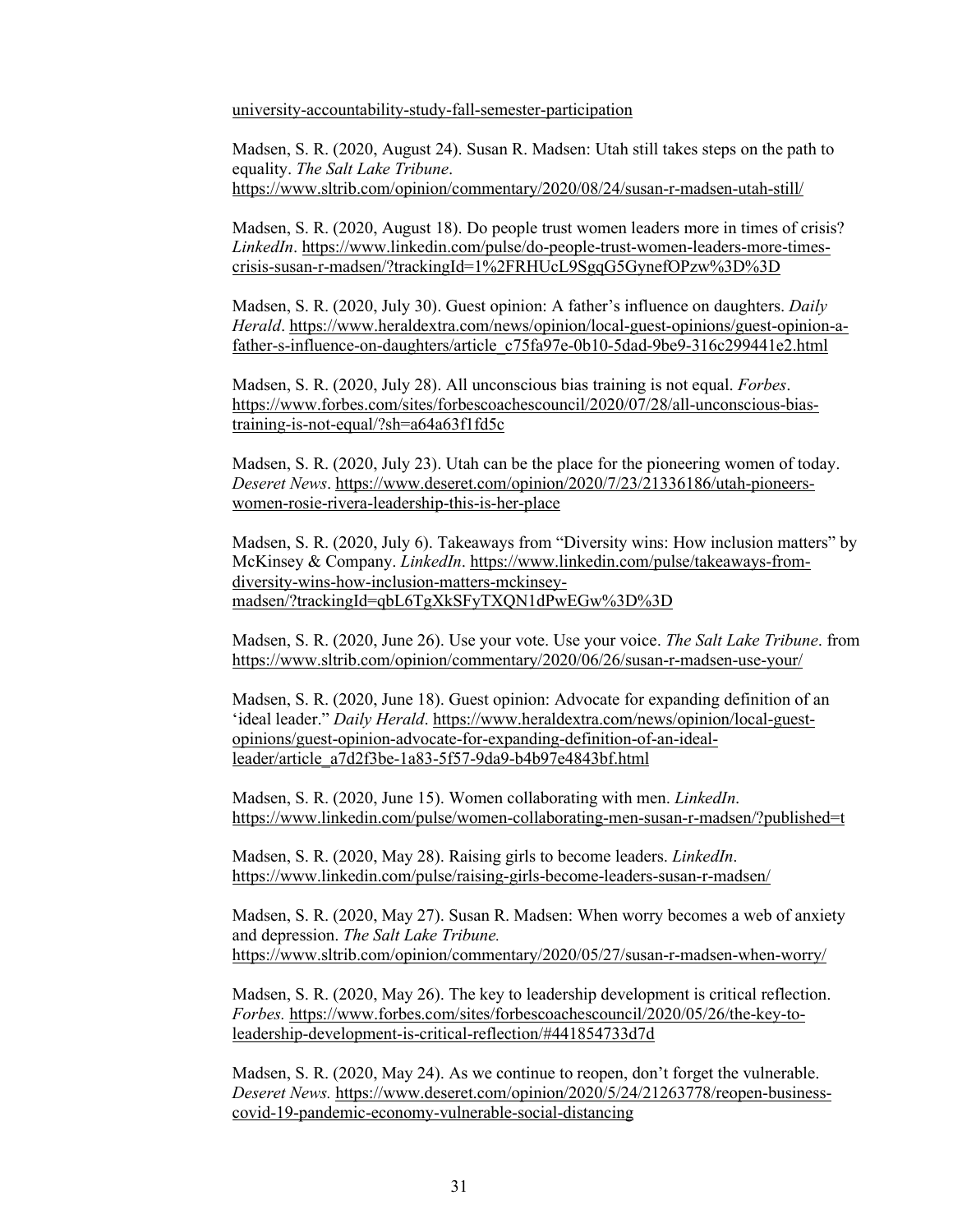Madsen, S. R. (2020, May 6). Guest Opinion: Moves to watch with your daughters (and sons). The Daily Herald. [https://www.heraldextra.com/news/opinion/local-guest](https://www.heraldextra.com/news/opinion/local-guest-opinions/guest-opinion-movies-to-watch-with-your-daughters-and-sons/article_a3648c0a-4243-5624-b911-42c05774a36f.html)[opinions/guest-opinion-movies-to-watch-with-your-daughters-and-sons/article\\_a3648c0a-](https://www.heraldextra.com/news/opinion/local-guest-opinions/guest-opinion-movies-to-watch-with-your-daughters-and-sons/article_a3648c0a-4243-5624-b911-42c05774a36f.html)[4243-5624-b911-42c05774a36f.html](https://www.heraldextra.com/news/opinion/local-guest-opinions/guest-opinion-movies-to-watch-with-your-daughters-and-sons/article_a3648c0a-4243-5624-b911-42c05774a36f.html)

Madsen, S. R. (2020, May 6). Keep the right people at the table and don't just settle for "good" decisions. *Forbes.*

[https://www.forbes.com/sites/forbescoachescouncil/2020/05/06/keep-the-right-people-at](https://www.forbes.com/sites/forbescoachescouncil/2020/05/06/keep-the-right-people-at-the-table-and-dont-just-settle-for-good-decisions/#45542a58340b)[the-table-and-dont-just-settle-for-good-decisions/#45542a58340b](https://www.forbes.com/sites/forbescoachescouncil/2020/05/06/keep-the-right-people-at-the-table-and-dont-just-settle-for-good-decisions/#45542a58340b) 

Madsen, S. R. (2020, April 27). Guest Editorial: Each of us has a chance to be the helper. The *Salt Lake Tribune.* [https://www.sltrib.com/opinion/commentary/2020/04/27/susan-r](https://www.sltrib.com/opinion/commentary/2020/04/27/susan-r-madsen-each-us/)[madsen-each-us/](https://www.sltrib.com/opinion/commentary/2020/04/27/susan-r-madsen-each-us/) 

Madsen, S. R. (2020, April 26). Guest opinion: Working from home is a disruption worth embracing. *Deseret News.* [https://www.deseret.com/opinion/2020/4/26/21228420/working](https://www.deseret.com/opinion/2020/4/26/21228420/working-from-home-parents-productive-new-normal-zoom-meetings-with-kids)[from-home-parents-productive-new-normal-zoom-meetings-with-kids](https://www.deseret.com/opinion/2020/4/26/21228420/working-from-home-parents-productive-new-normal-zoom-meetings-with-kids) 

Madsen, S. R. (2020, April 24). Strengthen your growth mindset: Using this uncertain time for learning. *LinkedIn.* [https://www.linkedin.com/pulse/strengthen-your-growth-mindset](https://www.linkedin.com/pulse/strengthen-your-growth-mindset-using-uncertain-time-learning-madsen/?published=t)[using-uncertain-time-learning-madsen/?published=t](https://www.linkedin.com/pulse/strengthen-your-growth-mindset-using-uncertain-time-learning-madsen/?published=t) 

Madsen, S. R. (2020, April 14). How can we facilitate growth during turbulent times? Create forgiving cultures. *Forbes.* [https://www.forbes.com/sites/forbescoachescouncil/2020/04/14/how-can-we-facilitate](https://www.forbes.com/sites/forbescoachescouncil/2020/04/14/how-can-we-facilitate-growth-during-turbulent-times-create-forgiving-cultures/#5daa0dfd1293)[growth-during-turbulent-times-create-forgiving-cultures/#5daa0dfd1293](https://www.forbes.com/sites/forbescoachescouncil/2020/04/14/how-can-we-facilitate-growth-during-turbulent-times-create-forgiving-cultures/#5daa0dfd1293) 

Madsen, S. R. (2020, March 28). Practice distance, not isolation. *The Spectrum.* [https://www.thespectrum.com/story/opinion/2020/03/28/my-turn-practice-distance-not](https://www.thespectrum.com/story/opinion/2020/03/28/my-turn-practice-distance-not-isolation/2932715001/)[isolation/2932715001/](https://www.thespectrum.com/story/opinion/2020/03/28/my-turn-practice-distance-not-isolation/2932715001/) 

Madsen, S. R. (2020, March 25). Susan R. Madsen: Outreach during an outbreak. *The Salt Lake Tribune.* [https://www.sltrib.com/opinion/commentary/2020/03/24/susan-r-madsen](https://www.sltrib.com/opinion/commentary/2020/03/24/susan-r-madsen-outreach/)[outreach/](https://www.sltrib.com/opinion/commentary/2020/03/24/susan-r-madsen-outreach/) 

Madsen, S. R. (2020, March 25). What can you do during turbulent times? Strengthen your reflection skills. *LinkedIn.* [https://www.linkedin.com/pulse/what-can-you-do-during](https://www.linkedin.com/pulse/what-can-you-do-during-turbulent-times-strengthen-your-madsen/?trackingId=ekisaBmdRy%2BgEdF7heFtpA%3D%3D)[turbulent-times-strengthen-your](https://www.linkedin.com/pulse/what-can-you-do-during-turbulent-times-strengthen-your-madsen/?trackingId=ekisaBmdRy%2BgEdF7heFtpA%3D%3D)[madsen/?trackingId=ekisaBmdRy%2BgEdF7heFtpA%3D%3D](https://www.linkedin.com/pulse/what-can-you-do-during-turbulent-times-strengthen-your-madsen/?trackingId=ekisaBmdRy%2BgEdF7heFtpA%3D%3D) 

Madsen, S. R. (2020, March 24). Madsen: Honor International Women's Day by becoming empowered as global citizens. *The Daily Herald.* [https://www.heraldextra.com/news/opinion/local-guest-opinions/madsen-honor](https://www.heraldextra.com/news/opinion/local-guest-opinions/madsen-honor-international-women-s-day-by-becoming-empowered-as/article_7f036edc-d21b-5d93-8342-f02790b8ee26.html)[international-women-s-day-by-becoming-empowered-as/article\\_7f036edc-d21b-5d93-](https://www.heraldextra.com/news/opinion/local-guest-opinions/madsen-honor-international-women-s-day-by-becoming-empowered-as/article_7f036edc-d21b-5d93-8342-f02790b8ee26.html) [8342-f02790b8ee26.html](https://www.heraldextra.com/news/opinion/local-guest-opinions/madsen-honor-international-women-s-day-by-becoming-empowered-as/article_7f036edc-d21b-5d93-8342-f02790b8ee26.html)

Madsen, S. R. (2020, March 16). How does sexism influence workplaces today? *Forbes.* [https://www.forbes.com/sites/forbescoachescouncil/2020/03/16/how-does-sexism](https://www.forbes.com/sites/forbescoachescouncil/2020/03/16/how-does-sexism-influence-workplaces-today/#5a4509d87e51)[influence-workplaces-today/#5a4509d87e51](https://www.forbes.com/sites/forbescoachescouncil/2020/03/16/how-does-sexism-influence-workplaces-today/#5a4509d87e51) 

Madsen, S. R. (2020, March 8). Guest opinion: How returned sister missionaries lead the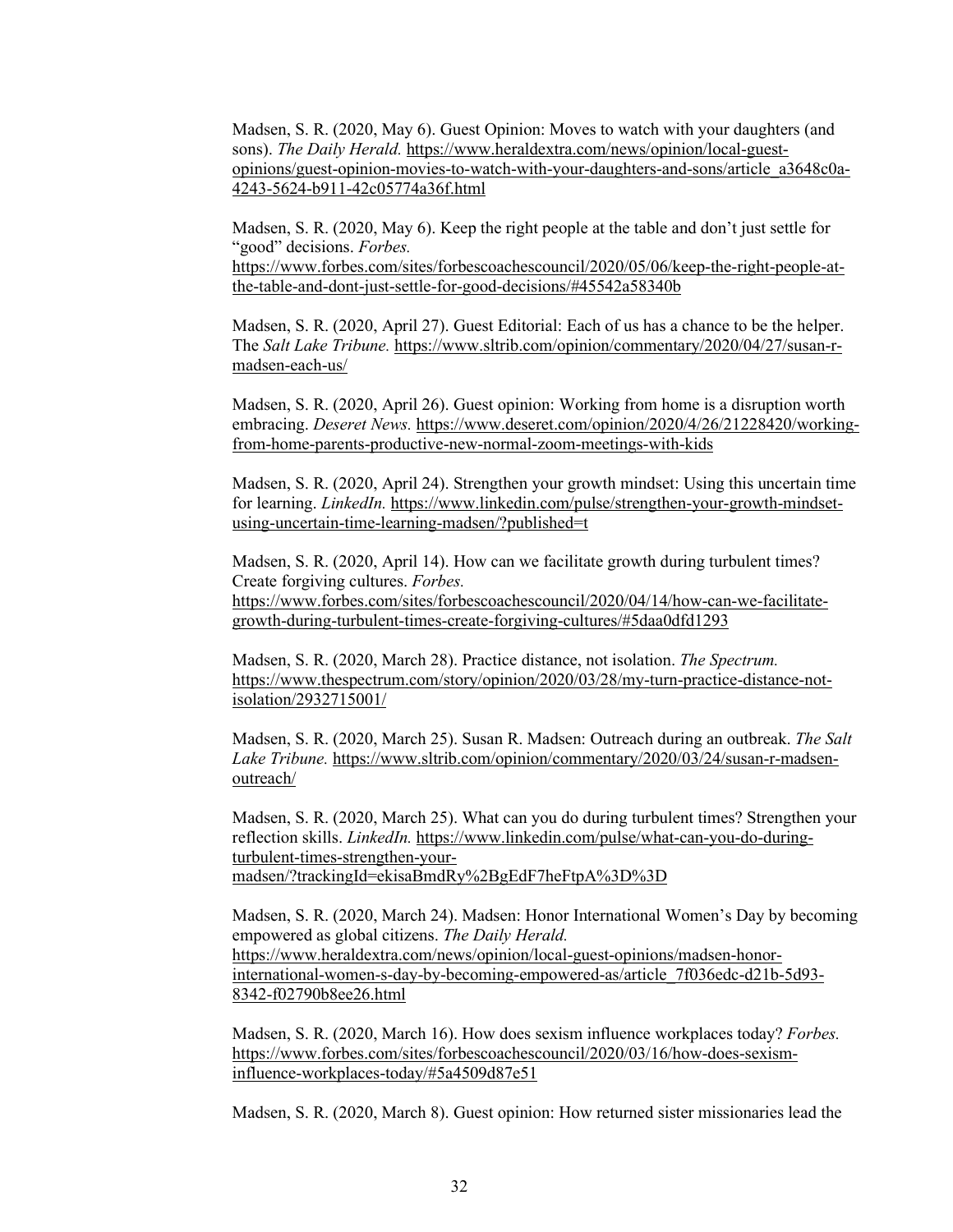way. *The Deseret News*[. https://www.deseret.com/opinion/2020/3/8/21166263/guest](https://www.deseret.com/opinion/2020/3/8/21166263/guest-opinion-how-returned-sister-missionaries-lead-the-way)[opinion-how-returned-sister-missionaries-lead-the-way](https://www.deseret.com/opinion/2020/3/8/21166263/guest-opinion-how-returned-sister-missionaries-lead-the-way) 

Madsen, S. R. (2020, March 5). Susan R. Madsen: Can snow plowing be sexist? Yes it can. *The Salt Lake Tribune.* [https://www.sltrib.com/opinion/commentary/2020/03/05/susan-r](https://www.sltrib.com/opinion/commentary/2020/03/05/susan-r-madsen-can-snow/)[madsen-can-snow/](https://www.sltrib.com/opinion/commentary/2020/03/05/susan-r-madsen-can-snow/) 

Madsen, S. R. (2020, February 14). Speaking up: Does it help women be seen as leaders? *Linkedin*. [https://www.linkedin.com/pulse/speaking-up-does-help-women-seen-leaders](https://www.linkedin.com/pulse/speaking-up-does-help-women-seen-leaders-susan-r-madsen/)[susan-r-madsen/](https://www.linkedin.com/pulse/speaking-up-does-help-women-seen-leaders-susan-r-madsen/) 

Madsen, S. R. (2020, February 6). Guest editorial: Understanding college graduation for Utah women. *The Daily Herald.* [https://www.heraldextra.com/news/opinion/local-guest](https://www.heraldextra.com/news/opinion/local-guest-opinions/guest-editorial-understanding-college-graduation-for-utah-women/article_afe87d3a-88fd-5172-8830-436b3c455f84.html)[opinions/guest-editorial-understanding-college-graduation-for-utah](https://www.heraldextra.com/news/opinion/local-guest-opinions/guest-editorial-understanding-college-graduation-for-utah-women/article_afe87d3a-88fd-5172-8830-436b3c455f84.html)[women/article\\_afe87d3a-88fd-5172-8830-436b3c455f84.html](https://www.heraldextra.com/news/opinion/local-guest-opinions/guest-editorial-understanding-college-graduation-for-utah-women/article_afe87d3a-88fd-5172-8830-436b3c455f84.html) 

Madsen, S. R. (2020, January 26). Guest opinion: True philanthropy embodied by Utah women. *Deseret News.* [https://www.deseret.com/opinion/2020/1/26/21065724/utah](https://www.deseret.com/opinion/2020/1/26/21065724/utah-female-philanthropy-leadership-giving)[female-philanthropy-leadership-giving](https://www.deseret.com/opinion/2020/1/26/21065724/utah-female-philanthropy-leadership-giving) 

Madsen, S. R. (2020, January 24). Do women actually prefer benevolent sexism? *LinkedIn.* [https://www.linkedin.com/pulse/do-women-actually-prefer-benevolent-sexism-susan-r](https://www.linkedin.com/pulse/do-women-actually-prefer-benevolent-sexism-susan-r-madsen/?published=t)[madsen/?published=t](https://www.linkedin.com/pulse/do-women-actually-prefer-benevolent-sexism-susan-r-madsen/?published=t) 

Madsen, S. R. (2020, January 12). Susan R. Madsen: Fixing the 'broken rung' for women in the workplace. The Salt Lake Tribune. <https://www.sltrib.com/opinion/commentary/2020/01/12/susan-r-madsen-fixing/>

Madsen, S. R. (2020, January 9). How men can help to advance women in the workplace. Forbes[. https://www.forbes.com/sites/forbescoachescouncil/2020/01/09/how-men-can](https://www.forbes.com/sites/forbescoachescouncil/2020/01/09/how-men-can-help-to-advance-women-in-the-workplace/#1ba59f9a1bcc)[help-to-advance-women-in-the-workplace/#1ba59f9a1bcc](https://www.forbes.com/sites/forbescoachescouncil/2020/01/09/how-men-can-help-to-advance-women-in-the-workplace/#1ba59f9a1bcc) 

Madsen, S. R. (2019, December 18). One way to spot emerging leadership talent: Casual vs. committed learners. *Forbes.* [https://www.forbes.com/sites/forbescoachescouncil/2019/12/18/one-way-to-spot-emerging](https://www.forbes.com/sites/forbescoachescouncil/2019/12/18/one-way-to-spot-emerging-leadership-talent-casual-vs-committed-learners/#7f05f49a5038)[leadership-talent-casual-vs-committed-learners/#7f05f49a5038](https://www.forbes.com/sites/forbescoachescouncil/2019/12/18/one-way-to-spot-emerging-leadership-talent-casual-vs-committed-learners/#7f05f49a5038) 

Madsen, S. R. (2019, December 15). By lifting women, you also lift men and families *Deseret News*[. https://www.deseret.com/opinion/2019/12/15/21011872/guest-opinion-by](https://www.deseret.com/opinion/2019/12/15/21011872/guest-opinion-by-lifting-women-you-also-lift-men-and-families)[lifting-women-you-also-lift-men-and-families](https://www.deseret.com/opinion/2019/12/15/21011872/guest-opinion-by-lifting-women-you-also-lift-men-and-families) 

Madsen, S. R. (2019, December 13). My favorite Eleanor Roosevelt quotes. *LinkedIn.* <https://www.linkedin.com/pulse/my-favorite-eleanor-roosevelt-quotes-susan-r-madsen/>

Madsen, S. R. (2019, December 8). Op-ed: The 'gift' of teachers: It's time we gave back. *Daily Herald*. [https://www.heraldextra.com/op-ed-the-gift-of-teachers-it-s-time](https://www.heraldextra.com/op-ed-the-gift-of-teachers-it-s-time-we/article_8ca44c20-3613-5ede-a888-3b91ed6a4e2a.html)[we/article\\_8ca44c20-3613-5ede-a888-3b91ed6a4e2a.html](https://www.heraldextra.com/op-ed-the-gift-of-teachers-it-s-time-we/article_8ca44c20-3613-5ede-a888-3b91ed6a4e2a.html) 

Madsen, S. R. (2019, November 26). Guest opinion: Women face the danger of 'either/or' and the power of 'and.' *Salt Lake Tribune*. <https://www.sltrib.com/opinion/commentary/2019/11/26/susan-r-madsen-women-face/>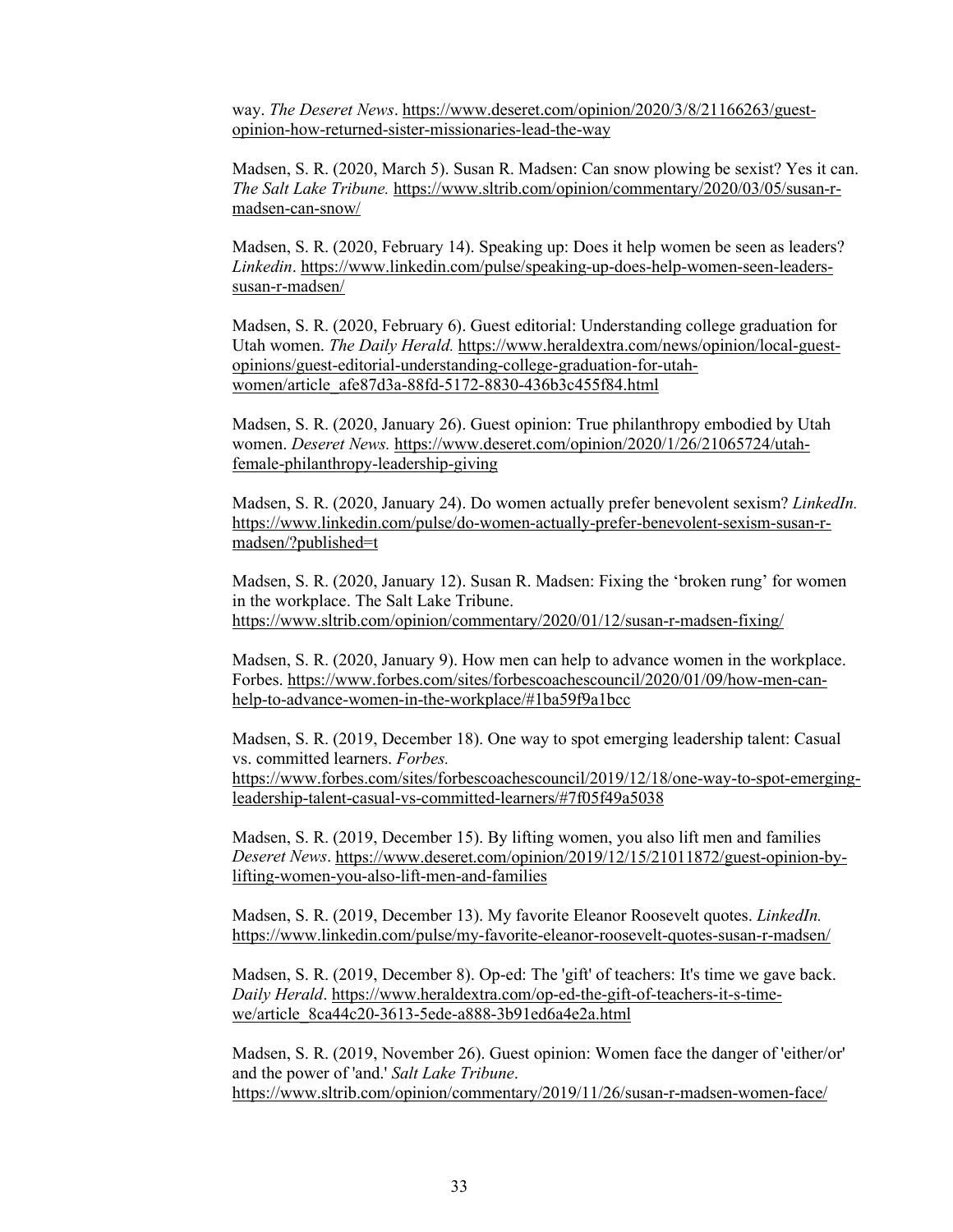Madsen, S. R. (2019, November 18). Great leadership quotes by women. *LinkedIn*. <https://www.linkedin.com/pulse/great-leadership-quotes-women-susan-r-madsen/>

Madsen, S. R. (2019, November 17). Guest opinion: The benefits of volunteering go beyond the community. *Deseret News*. [https://www.deseret.com/opinion/2019/11/17/20965467/guest-opinion-the-benefits-of](https://www.deseret.com/opinion/2019/11/17/20965467/guest-opinion-the-benefits-of-volunteering-go-beyond-the-community)[volunteering-go-beyond-the-community](https://www.deseret.com/opinion/2019/11/17/20965467/guest-opinion-the-benefits-of-volunteering-go-beyond-the-community) 

Madsen, S. R. (2019, November 14). Guest op-ed: Why seek balance? *Standard-Examiner*. [https://www.standard.net/opinion/guest-commentary/guest-op-ed-why-seek](https://www.standard.net/opinion/guest-commentary/guest-op-ed-why-seek-balance/article_ebf715b2-d2b5-5f87-8396-6d70abb24eec.html)[balance/article\\_ebf715b2-d2b5-5f87-8396-6d70abb24eec.html](https://www.standard.net/opinion/guest-commentary/guest-op-ed-why-seek-balance/article_ebf715b2-d2b5-5f87-8396-6d70abb24eec.html) 

Madsen, S. R. (2019, November 12). Why women need developmental networks (and more than just mentors and sponsors). *Forbes*. [https://www.forbes.com/sites/forbescoachescouncil/2019/11/12/why-women-need](https://www.forbes.com/sites/forbescoachescouncil/2019/11/12/why-women-need-developmental-networks-and-more-than-just-mentors-and-sponsors/#6f5560aa7f71)[developmental-networks-and-more-than-just-mentors-and-sponsors/#6f5560aa7f71](https://www.forbes.com/sites/forbescoachescouncil/2019/11/12/why-women-need-developmental-networks-and-more-than-just-mentors-and-sponsors/#6f5560aa7f71)

Madsen, S. R. (2019, November 1). Voting: An honor and an obligation. *The Daily Herald*. [https://www.heraldextra.com/news/opinion/local-guest-opinions/madsen-voting-an-honor](https://www.heraldextra.com/news/opinion/local-guest-opinions/madsen-voting-an-honor-and-an-obligation/article_8f1eb0f1-8404-52e7-9b3e-5fb3f4db763e.html)[and-an-obligation/article\\_8f1eb0f1-8404-52e7-9b3e-5fb3f4db763e.html](https://www.heraldextra.com/news/opinion/local-guest-opinions/madsen-voting-an-honor-and-an-obligation/article_8f1eb0f1-8404-52e7-9b3e-5fb3f4db763e.html) 

Madsen, S. R. (2019, October 21). Men care too: Unpaid care work. *LinkedIn*. [https://www.linkedin.com/pulse/men-care-too-unpaid-work-susan-r](https://www.linkedin.com/pulse/men-care-too-unpaid-work-susan-r-madsen/?published=tfrom)[madsen/?published=tfrom](https://www.linkedin.com/pulse/men-care-too-unpaid-work-susan-r-madsen/?published=tfrom) 

Madsen, S. R. (2019, October 17). Editorial: The high costs of ignoring domestic violence. *The Salt Lake Tribune*. [https://www.sltrib.com/opinion/commentary/2019/10/17/susan-r](https://www.sltrib.com/opinion/commentary/2019/10/17/susan-r-madsen-high-cost/)[madsen-high-cost/](https://www.sltrib.com/opinion/commentary/2019/10/17/susan-r-madsen-high-cost/) 

Madsen, S. R. (2019, October 17). Guest opinion: Breast cancer—The Utah killer that shouldn't be. *Deseret News*. <https://www.sltrib.com/opinion/commentary/2019/10/17/susan-r-madsen-high-cost/>

Madsen, S. R. (2019, October 10). One unique way to increase women in leadership positions. *Forbes*. [https://www.forbes.com/sites/forbescoachescouncil/2019/10/10/one](https://www.forbes.com/sites/forbescoachescouncil/2019/10/10/one-unique-way-to-increase-women-in-leadership-positions/#2df318d3bc40)[unique-way-to-increase-women-in-leadership-positions/#2df318d3bc40](https://www.forbes.com/sites/forbescoachescouncil/2019/10/10/one-unique-way-to-increase-women-in-leadership-positions/#2df318d3bc40) 

Madsen, S. R. (2019, September 19). Guest oped: We're at the bottom rung: Let's start climbing! *Standard-Examiner*. [https://www.standard.net/opinion/guest-commentary/guest](https://www.standard.net/opinion/guest-commentary/guest-oped-we-re-at-the-bottom-rung-let-s/article_4a634f60-dab4-5f28-8b24-4d9c30c282a3.html)[oped-we-re-at-the-bottom-rung-let-s/article\\_4a634f60-dab4-5f28-8b24-4d9c30c282a3.html](https://www.standard.net/opinion/guest-commentary/guest-oped-we-re-at-the-bottom-rung-let-s/article_4a634f60-dab4-5f28-8b24-4d9c30c282a3.html) 

Madsen, S. R. (2019, September 13). Dare to lead, Insights & reflections: Part II. *LinkedIn.* <https://www.linkedin.com/pulse/dare-lead-insights-reflections-part-ii-susan-r-madsen/>

Madsen, S. R. (2019, September 7). Utah education: Mind the gap. *Daily Herald*. [https://www.heraldextra.com/news/opinion/local-guest-opinions/madsen-utah-education](https://www.heraldextra.com/news/opinion/local-guest-opinions/madsen-utah-education-mind-the-gap/article_e9971483-4379-5351-a6d9-487828415d05.html)[mind-the-gap/article\\_e9971483-4379-5351-a6d9-487828415d05.html](https://www.heraldextra.com/news/opinion/local-guest-opinions/madsen-utah-education-mind-the-gap/article_e9971483-4379-5351-a6d9-487828415d05.html) 

Madsen, S. R. (2019, September 3). Susan Madsen: Opportunity is knocking for women in STEM. *The Salt Lake Tribune*. <https://www.sltrib.com/opinion/commentary/2019/09/03/susan-madsen-opportunity/>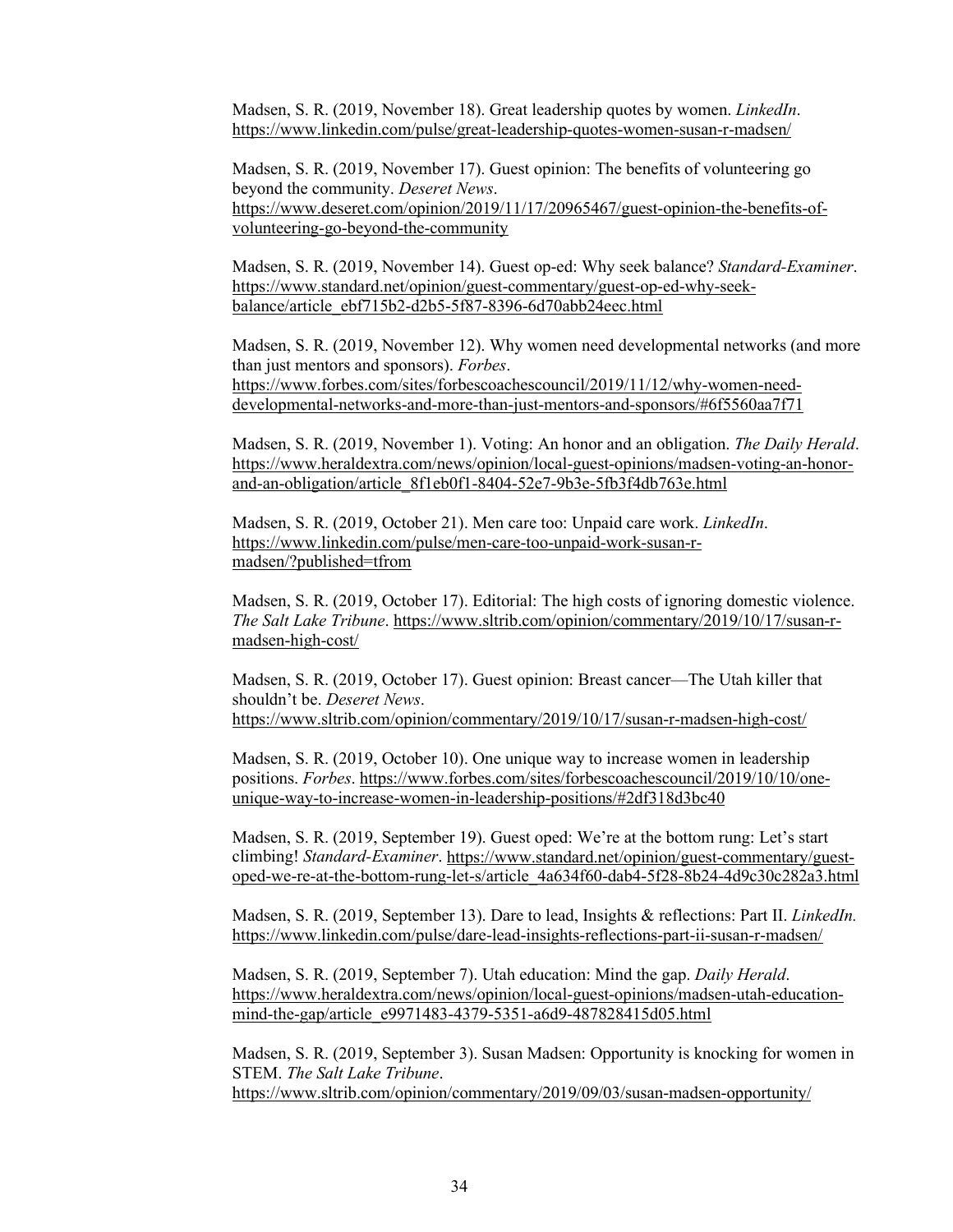Madsen, S. R. (2019, August 25). Guest opinion: Happy Women's Equality Day. *Deseret News*. [https://www.deseret.com/opinion/2019/8/25/20828437/guest-opinion-happy](https://www.deseret.com/opinion/2019/8/25/20828437/guest-opinion-happy-womens-equality-day)[womens-equality-day](https://www.deseret.com/opinion/2019/8/25/20828437/guest-opinion-happy-womens-equality-day) 

Madsen, S. R. (2019, August 9). Dare to lead, Insights & reflections: Part I. *LinkedIn*. <https://www.linkedin.com/pulse/dare-lead-insights-reflections-part-i-susan-r-madsen/>

Madsen, S. R. (2019, July 9, 2019). A mother's influence on her daughter's body image. *LinkedIn*. [https://www.linkedin.com/pulse/mothers-influence-her-daughters-body-image](https://www.linkedin.com/pulse/mothers-influence-her-daughters-body-image-susan-r-madsen/)[susan-r-madsen/](https://www.linkedin.com/pulse/mothers-influence-her-daughters-body-image-susan-r-madsen/)

Madsen, S. R. (2019, July 22). Having more women at the helm can create positive change. *Chronicle of Higher Education*. [https://www.chronicle.com/blogs/letters/having-more](https://www.chronicle.com/blogs/letters/having-more-women-at-the-helm-can-create-positive-change/)[women-at-the-helm-can-create-positive-change/](https://www.chronicle.com/blogs/letters/having-more-women-at-the-helm-can-create-positive-change/)

Madsen, S. R. (2019, July 21). Guest opinion: "This the Place" is still true for Utah. *Deseret News*[. https://www.deseret.com/2019/7/21/8936997/guest-opinion-this-the-place](https://www.deseret.com/2019/7/21/8936997/guest-opinion-this-the-place-is-still-true-for-utah)[is-still-true-for-utah](https://www.deseret.com/2019/7/21/8936997/guest-opinion-this-the-place-is-still-true-for-utah)

Madsen, S. R. (2019, June 16). Commentary: Having daughters is a game-changer for men's attitudes toward women. *The Salt Lake Tribune*. <https://www.sltrib.com/opinion/commentary/2019/06/16/commentary-having/>

Madsen, S. R. (2019, June 8). Guest opinion: What fathers can do to help their daughters. *Daily Herald*. [https://www.heraldextra.com/news/opinion/local-guest-opinions/guest](https://www.heraldextra.com/news/opinion/local-guest-opinions/guest-opinion-what-fathers-can-do-to-help-their-daughters/article_12e9e1d4-ea55-5760-b685-cd8c834bdf1e.html)[opinion-what-fathers-can-do-to-help-their-daughters/article\\_12e9e1d4-ea55-5760-b685](https://www.heraldextra.com/news/opinion/local-guest-opinions/guest-opinion-what-fathers-can-do-to-help-their-daughters/article_12e9e1d4-ea55-5760-b685-cd8c834bdf1e.html) [cd8c834bdf1e.html](https://www.heraldextra.com/news/opinion/local-guest-opinions/guest-opinion-what-fathers-can-do-to-help-their-daughters/article_12e9e1d4-ea55-5760-b685-cd8c834bdf1e.html)

Madsen, S. R. (2019, June 10). Women, hardship, and calling. *LinkedIn*. <https://www.linkedin.com/pulse/women-hardships-calling-susan-r-madsen/>

Madsen, S. R. (2019, May 5). Guest Opinion: Motherhood teaches leadership. *Deseret News.* [https://www.deseretnews.com/article/900068939/guest-opinion-motherhood](https://www.deseretnews.com/article/900068939/guest-opinion-motherhood-teaches-leadership.html)[teaches-leadership.html](https://www.deseretnews.com/article/900068939/guest-opinion-motherhood-teaches-leadership.html) 

Madsen, S. R. (2019, May 1). Guest opinion: The influence of a mother on a daughter's college decision. *Daily Herald.* [https://www.heraldextra.com/news/opinion/local-guest](https://www.heraldextra.com/news/opinion/local-guest-opinions/guest-opinion-the-influence-of-a-mother-on-a-daughter/article_5be0ef1b-dba4-58bb-a135-d5a8ba733b8d.html)[opinions/guest-opinion-the-influence-of-a-mother-on-a-daughter/article\\_5be0ef1b-dba4-](https://www.heraldextra.com/news/opinion/local-guest-opinions/guest-opinion-the-influence-of-a-mother-on-a-daughter/article_5be0ef1b-dba4-58bb-a135-d5a8ba733b8d.html) [58bb-a135-d5a8ba733b8d.html](https://www.heraldextra.com/news/opinion/local-guest-opinions/guest-opinion-the-influence-of-a-mother-on-a-daughter/article_5be0ef1b-dba4-58bb-a135-d5a8ba733b8d.html) 

Madsen, S. R. (2019, April 24). Susan Madsen: Silence around mental health is never productive. *Salt Lake Tribune.* <https://www.sltrib.com/opinion/commentary/2019/04/24/susan-madsen-silence/>

Madsen, S. R. (2019, April 10). Do men and women differ in how they delegate? *LinkedIn*. [https://www.linkedin.com/pulse/do-men-women-differ-how-delegate-susan-r](https://www.linkedin.com/pulse/do-men-women-differ-how-delegate-susan-r-madsen/?articleId=6521739726926553088)[madsen/?articleId=6521739726926553088](https://www.linkedin.com/pulse/do-men-women-differ-how-delegate-susan-r-madsen/?articleId=6521739726926553088) 

Madsen, S. R. (2019, April 9). Guest opinion: Women should take more control of their finances. *Deseret News.* [https://www.deseretnews.com/article/900064906/guest-opinion](https://www.deseretnews.com/article/900064906/guest-opinion-women-should-take-more-control-of-their-finances.html)[women-should-take-more-control-of-their-finances.html](https://www.deseretnews.com/article/900064906/guest-opinion-women-should-take-more-control-of-their-finances.html)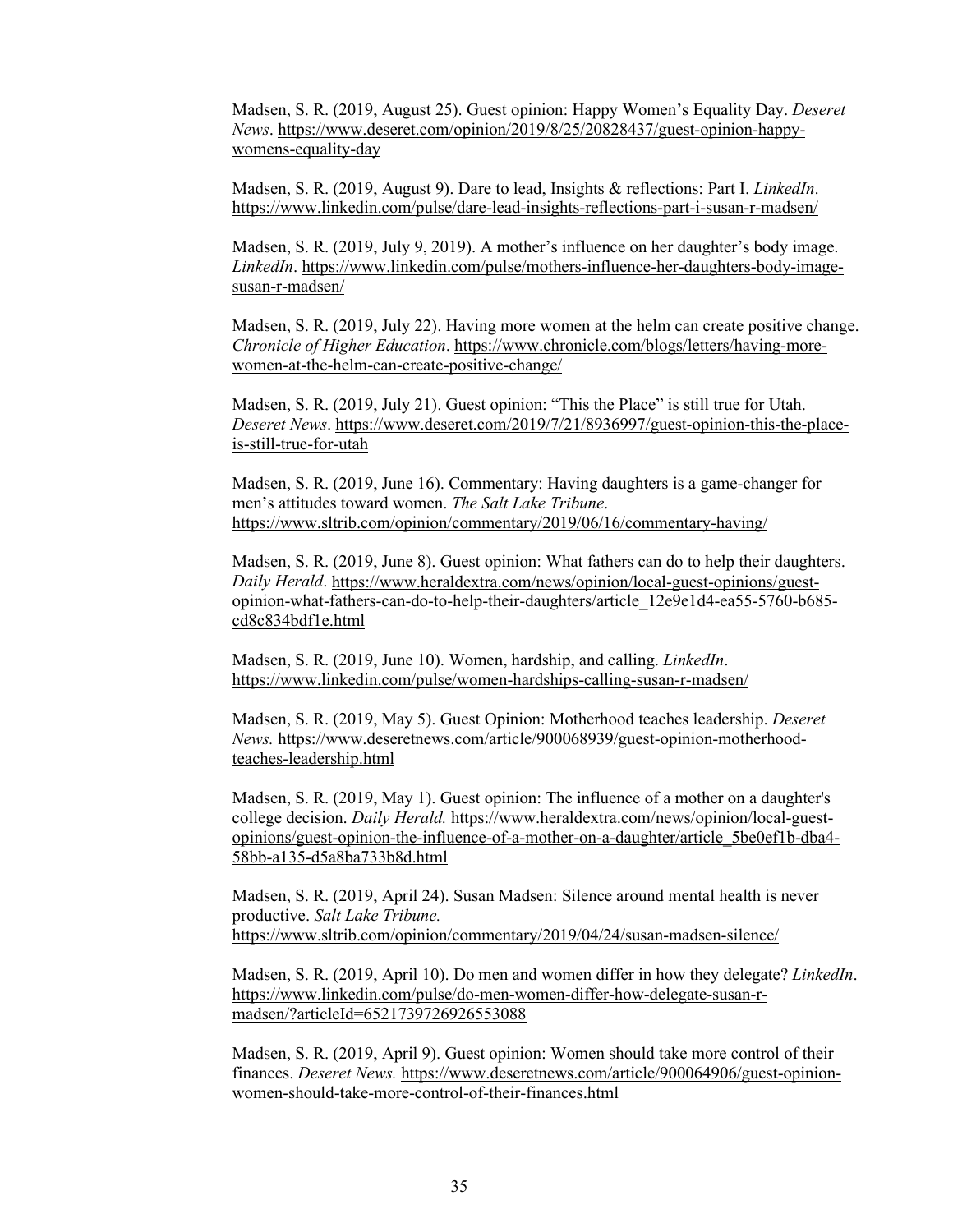Madsen, S. R. (2019, March 29) Utah Women's Walk: Honoring the women of Utah, past and present. *Lehi Free Press.* [https://www.lehifreepress.com/2019/03/29/utah-womens](https://www.lehifreepress.com/2019/03/29/utah-womens-walk-honoring-the-women-of-utah-past-and-present/)[walk-honoring-the-women-of-utah-past-and-present/](https://www.lehifreepress.com/2019/03/29/utah-womens-walk-honoring-the-women-of-utah-past-and-present/) 

Madsen, S. R. (2019, March 28). Guest opinion: Utah has a great deal to celebrate During Women's History Month. *Daily Herald.* [https://www.heraldextra.com/news/opinion/local](https://www.heraldextra.com/news/opinion/local-guest-opinions/guest-opinion-utah-has-a-great-deal-to-celebrate-during/article_4b95fe10-9bea-5934-92bf-5a8955863e41.html)[guest-opinions/guest-opinion-utah-has-a-great-deal-to-celebrate-during/article\\_4b95fe10-](https://www.heraldextra.com/news/opinion/local-guest-opinions/guest-opinion-utah-has-a-great-deal-to-celebrate-during/article_4b95fe10-9bea-5934-92bf-5a8955863e41.html) [9bea-5934-92bf-5a8955863e41.html](https://www.heraldextra.com/news/opinion/local-guest-opinions/guest-opinion-utah-has-a-great-deal-to-celebrate-during/article_4b95fe10-9bea-5934-92bf-5a8955863e41.html) 

Madsen, S. R. (2019, March 17). How did Utah rank on WalletHub's "2019's Best & Worst States for Women"? *The Spectrum*. [https://www.thespectrum.com/story/opinion/2019/03/17/how-did-utah-rank-wallethubs](https://www.thespectrum.com/story/opinion/2019/03/17/how-did-utah-rank-wallethubs-best-worst-states-women/3195119002/)[best-worst-states-women/3195119002/](https://www.thespectrum.com/story/opinion/2019/03/17/how-did-utah-rank-wallethubs-best-worst-states-women/3195119002/) 

Madsen, S. R. (2019, March 17). Guest op-ed: Martha Hughes Cannon statue going to Washington. *Standard Examiner.* [https://www.standard.net/opinion/guest](https://www.standard.net/opinion/guest-commentary/guest-op-ed-martha-hughes-cannon-statue-going-to-washington/article_f49c2b00-50f6-5476-92e6-d2a4afec18dc.html)[commentary/guest-op-ed-martha-hughes-cannon-statue-going-to](https://www.standard.net/opinion/guest-commentary/guest-op-ed-martha-hughes-cannon-statue-going-to-washington/article_f49c2b00-50f6-5476-92e6-d2a4afec18dc.html)[washington/article\\_f49c2b00-50f6-5476-92e6-d2a4afec18dc.html](https://www.standard.net/opinion/guest-commentary/guest-op-ed-martha-hughes-cannon-statue-going-to-washington/article_f49c2b00-50f6-5476-92e6-d2a4afec18dc.html) 

Madsen, S. R. (2019, March 11). How can you evaluate a company's impact on women employees? *LinkedIn.* [https://www.linkedin.com/pulse/how-can-you-evaluate-companys](https://www.linkedin.com/pulse/how-can-you-evaluate-companys-impact-women-employees-susan-r-madsen/)[impact-women-employees-susan-r-madsen/](https://www.linkedin.com/pulse/how-can-you-evaluate-companys-impact-women-employees-susan-r-madsen/) 

Madsen, S. R. (2019, March 8). Susan R. Madsen: What women want from men — A sponsor. *Salt Lake Tribune.* <https://www.sltrib.com/opinion/commentary/2019/03/08/susan-r-madsen-what-women/>

Madsen, S. R. (2019, March4 ). Susan Madsen: Why I opened savings accounts for my newborn grandchildren. *Deseret News.*  [https://www.deseretnews.com/article/900058286/guest-opinion-why-i-opened-savings](https://www.deseretnews.com/article/900058286/guest-opinion-why-i-opened-savings-accounts-for-my-newborn-grandchildren.html)[accounts-for-my-newborn-grandchildren.html](https://www.deseretnews.com/article/900058286/guest-opinion-why-i-opened-savings-accounts-for-my-newborn-grandchildren.html) 

Madsen, S. R. (2019, February 21). Madsen: Talk to high school juniors and seniors: You can have more power than you think. *Daily Herald*. [https://www.heraldextra.com/news/opinion/local-guest-opinions/madsen-talk-to-high](https://www.heraldextra.com/news/opinion/local-guest-opinions/madsen-talk-to-high-school-juniors-and-seniors-you-have/article_6906ae73-b021-5e5e-bf0c-5827bbb98451.html)[school-juniors-and-seniors-you-have/article\\_6906ae73-b021-5e5e-bf0c-](https://www.heraldextra.com/news/opinion/local-guest-opinions/madsen-talk-to-high-school-juniors-and-seniors-you-have/article_6906ae73-b021-5e5e-bf0c-5827bbb98451.html)[5827bbb98451.html](https://www.heraldextra.com/news/opinion/local-guest-opinions/madsen-talk-to-high-school-juniors-and-seniors-you-have/article_6906ae73-b021-5e5e-bf0c-5827bbb98451.html) 

Madsen, S. R. (2019, February 14). Why do women guild less effective networks than men do? *LinkedIn.* [https://www.linkedin.com/pulse/why-do-women-build-less-effective](https://www.linkedin.com/pulse/why-do-women-build-less-effective-networks-than-men-susan-r-madsen/)[networks-than-men-susan-r-madsen/](https://www.linkedin.com/pulse/why-do-women-build-less-effective-networks-than-men-susan-r-madsen/) 

Madsen, S. R. (2019, February 7). Susan Madsen Editorial: Do the 'sexist' comments at Silicon Slopes really matter? *Salt Lake Tribune*. <https://www.sltrib.com/opinion/commentary/2019/02/07/susan-madsen-do-sexist/>

Madsen, S. R. (2019, January 19). Guest opinion: What fathers say and do could pave the path to success for their daughters. *Deseret News*. [https://www.deseretnews.com/article/900051421/guest-opinion-what-fathers-say-and-do](https://www.deseretnews.com/article/900051421/guest-opinion-what-fathers-say-and-do-could-pave-the-path-to-success-for-their-daughters.html)[could-pave-the-path-to-success-for-their-daughters.html](https://www.deseretnews.com/article/900051421/guest-opinion-what-fathers-say-and-do-could-pave-the-path-to-success-for-their-daughters.html) 

Madsen, S. R. (2019, January 9). The impact of fathering daughters on men's gender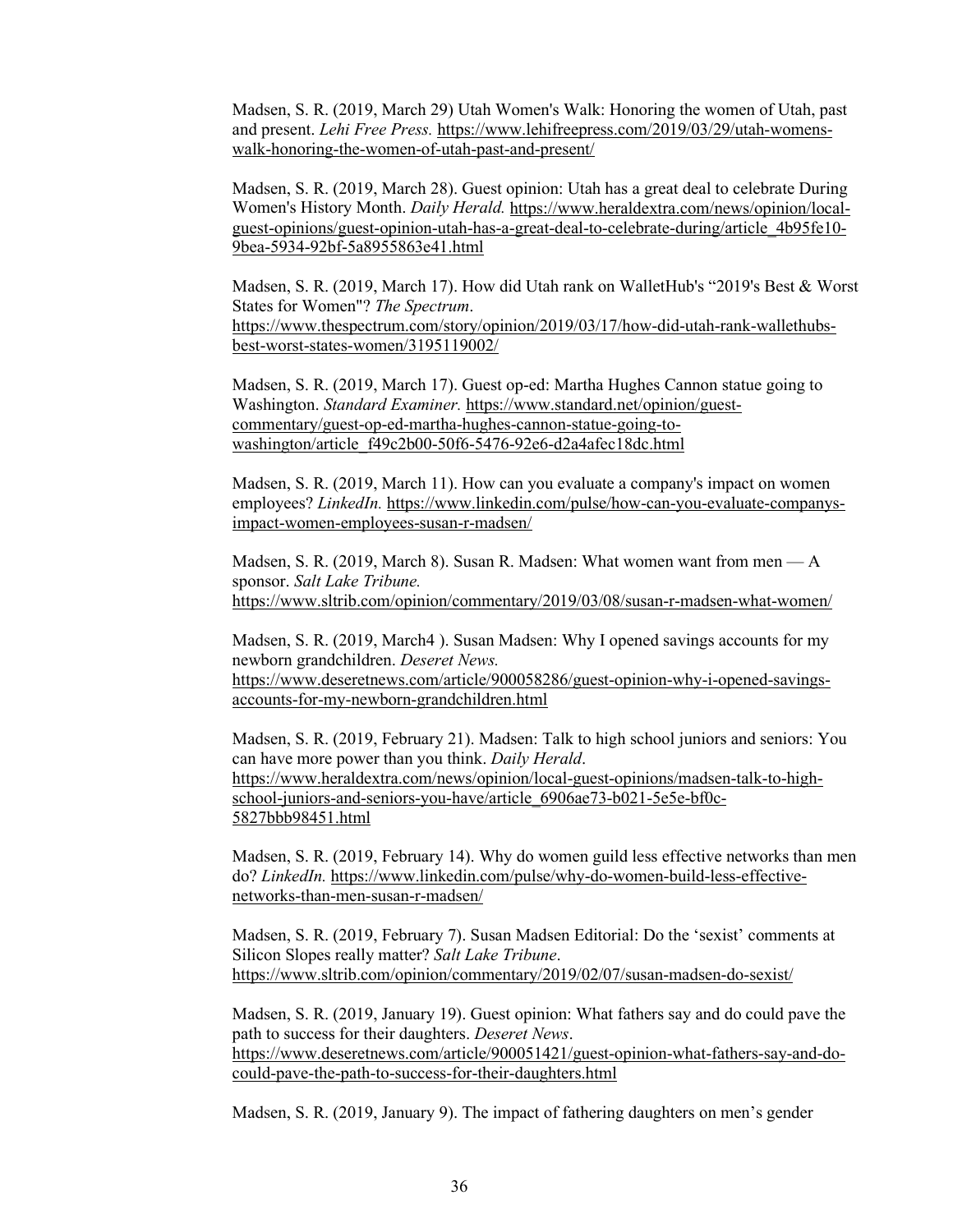equality preferences. *LinkedIn.* [https://www.linkedin.com/pulse/impact-fathering](https://www.linkedin.com/pulse/impact-fathering-daughters-mens-gender-equality-susan-r-madsen/)[daughters-mens-gender-equality-susan-r-madsen/](https://www.linkedin.com/pulse/impact-fathering-daughters-mens-gender-equality-susan-r-madsen/) 

Madsen, S. R. (2018, December 28). Commentary: Utah men can do exceptional unpaid care work, too. *Salt Lake Tribune*. <https://www.sltrib.com/opinion/commentary/2018/12/28/commentary-utah-men-can/>

Madsen, S. R. (2018, November 14). Developing women leaders by transforming habitual thought processes. *LinkedIn.* [https://www.linkedin.com/pulse/developing-women-leaders](https://www.linkedin.com/pulse/developing-women-leaders-transforming-habitual-thought-madsen/)[transforming-habitual-thought-madsen/](https://www.linkedin.com/pulse/developing-women-leaders-transforming-habitual-thought-madsen/) 

Madsen, S. R. (2018, October 17). How women integrate feminine and masculine styles of leadership to be successful. *LinkedIn.* [https://www.linkedin.com/pulse/how-women](https://www.linkedin.com/pulse/how-women-integrate-feminine-masculine-styles-susan-r-madsen/)[integrate-feminine-masculine-styles-susan-r-madsen/](https://www.linkedin.com/pulse/how-women-integrate-feminine-masculine-styles-susan-r-madsen/) 

Madsen, S. R. (2018, September 18). Women and crying in workplace settings. *LinkedIn.* <https://www.linkedin.com/pulse/women-crying-workplace-settings-susan-r-madsen/>

Madsen, S. R. (2018, August 20). Guest Opinion: We should encourage girls to play sports. *Deseret News*[. https://www.deseretnews.com/article/900028767/guest-opinion-we-should](https://www.deseretnews.com/article/900028767/guest-opinion-we-should-encourage-girls-to-play-sports.html)[encourage-girls-to-play-sports.html](https://www.deseretnews.com/article/900028767/guest-opinion-we-should-encourage-girls-to-play-sports.html) 

Madsen, S. R. (2018, Aug. 20). Why I struggle using the term "feminism." *LinkedIn.* <https://www.linkedin.com/pulse/why-i-struggle-using-term-feminism-susan-r-madsen/>

Madsen, S. R. (2018, Aug. 7). The concept of "uncovering": How does this relate to women and leadership? *LinkedIn.* [https://www.linkedin.com/pulse/concept-uncovering](https://www.linkedin.com/pulse/concept-uncovering-how-does-relate-women-leadership-susan-r-madsen/?published=t)[how-does-relate-women-leadership-susan-r-madsen/?published=t](https://www.linkedin.com/pulse/concept-uncovering-how-does-relate-women-leadership-susan-r-madsen/?published=t) 

Madsen, S. R. (2018, July 19). Women and bragging: Facilitating women's self-promotion. *LinkedIn*. [https://www.linkedin.com/pulse/women-bragging-facilitating-womens-self](https://www.linkedin.com/pulse/women-bragging-facilitating-womens-self-promotion-susan-r-madsen/)[promotion-susan-r-madsen/](https://www.linkedin.com/pulse/women-bragging-facilitating-womens-self-promotion-susan-r-madsen/) 

Madsen, S. R. (2018, July 5). Gender differences in speaking up and using voice. *LinkedIn*. [https://www.linkedin.com/pulse/gender-differences-speaking-up-using-voice-susan-r](https://www.linkedin.com/pulse/gender-differences-speaking-up-using-voice-susan-r-madsen/)[madsen/](https://www.linkedin.com/pulse/gender-differences-speaking-up-using-voice-susan-r-madsen/) 

Madsen, S. R. (2018, June 24). Editorial: Amazing progress for women's leadership in higher ed. *Salt Lake Tribune*. [https://www.sltrib.com/opinion/commentary/2018/06/24/commentary-amazing-progress-](https://www.sltrib.com/opinion/commentary/2018/06/24/commentary-amazing-progress-for-womens-leadership-in-higher-ed/)

[for-womens-leadership-in-higher-ed/](https://www.sltrib.com/opinion/commentary/2018/06/24/commentary-amazing-progress-for-womens-leadership-in-higher-ed/) 

Madsen, S. R. (2018, June 24). Local guest opinion: College degrees are absolutely critical for women. *The Daily Herald*. [https://www.heraldextra.com/news/opinion/local-guest](https://www.heraldextra.com/news/opinion/local-guest-opinions/susan-madsen-college-degrees-are-absolutely-critical-for-women/article_d1fce37c-4dee-5e60-9c7c-d327c46633f1.html)[opinions/susan-madsen-college-degrees-are-absolutely-critical-for](https://www.heraldextra.com/news/opinion/local-guest-opinions/susan-madsen-college-degrees-are-absolutely-critical-for-women/article_d1fce37c-4dee-5e60-9c7c-d327c46633f1.html)women/article\_d1fce37c-4dee-5e60-9c7c-d327c46633f1.html

Madsen, S. R. (2018, June 18). Strengthening women's leadership identity: Part II. *LinkedIn*. [https://www.linkedin.com/pulse/strengthening-womens-leadership-identity-part](https://www.linkedin.com/pulse/strengthening-womens-leadership-identity-part-ii-susan-r-madsen/)[ii-susan-r-madsen/](https://www.linkedin.com/pulse/strengthening-womens-leadership-identity-part-ii-susan-r-madsen/) 

Madsen, S. R. (2018, June 11). Strengthening women's leadership identity: Part I.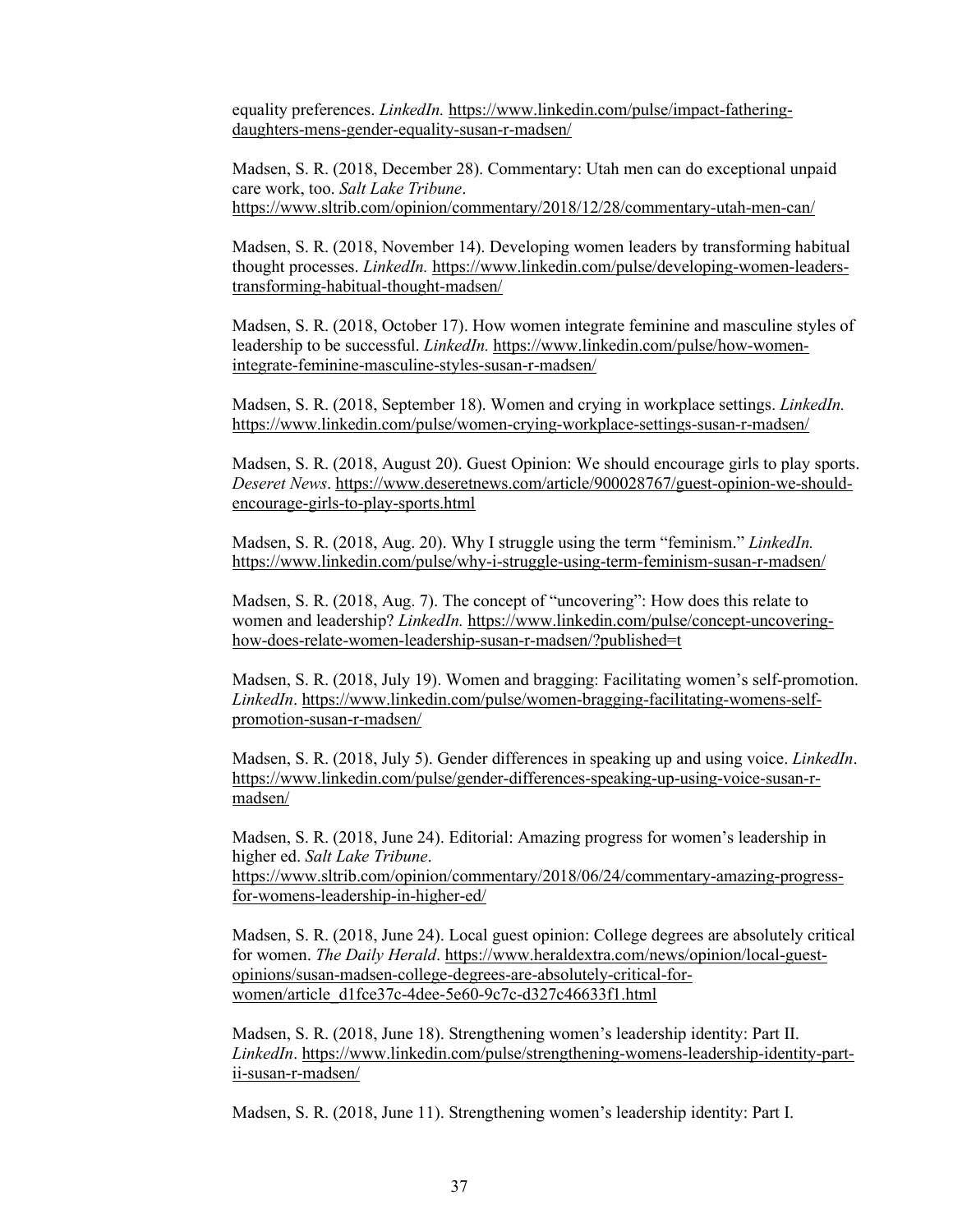*LinkedIn*. [https://www.linkedin.com/pulse/strengthening-womens-leadership-identity-part](https://www.linkedin.com/pulse/strengthening-womens-leadership-identity-part-i-susan-r-madsen/)[i-susan-r-madsen/](https://www.linkedin.com/pulse/strengthening-womens-leadership-identity-part-i-susan-r-madsen/) 

Madsen, S. R., & Scribner, R. (2017). Labor force participation among Utah women. *Utah Engineering Journal*, 40-43. <http://thenewslinkgroup.com/clients/UEC/pdfs/2017/index.html#1>

Madsen, S. R., Goryunova, E., & Scribner, R. (2017). Utah women and STEM. *Utah Engineering Journal*, 28-31. <http://thenewslinkgroup.com/clients/UEC/pdfs/2017/index.html#1>

Madsen, S. R., Scribner, R., & Turley, T. (2016). Poverty and sexual assault among Utah women. *Square Two Journal*. <http://squaretwo.org/Sq2ArticleMadsenPovertySexualAssault.html#note1>

Madsen, S. R. (2016). Research shows that the gender gap is real, and denying is slows progress. *The Salt Lake Tribune*[. http://www.sltrib.com/opinion/3974632-155/op-ed](http://www.sltrib.com/opinion/3974632-155/op-ed-research-shows-the-gender-gap)[research-shows-the-gender-gap](http://www.sltrib.com/opinion/3974632-155/op-ed-research-shows-the-gender-gap) 

Madsen, S. R. (February 13, 2016). Op-ed: We must act locally and globally to improve women's lives. *The Salt Lake Tribune*. [http://www.sltrib.com/opinion/3514146-155/op-ed](http://www.sltrib.com/opinion/3514146-155/op-ed-we-must-act-locally-and)[we-must-act-locally-and](http://www.sltrib.com/opinion/3514146-155/op-ed-we-must-act-locally-and)

Madsen, S. R. (August 29, 2015). Op-ed: Is Utah making progress in best and worst state rankings for women? *The Salt Lake Tribune*. [http://www.sltrib.com/opinion/2883964-](http://www.sltrib.com/opinion/2883964-155/op-ed-some-progress-for-utah-women) [155/op-ed-some-progress-for-utah-women](http://www.sltrib.com/opinion/2883964-155/op-ed-some-progress-for-utah-women)

Madsen, S. R. (June 19, 2015). Enhancing innovation and collective intelligence. *Utah Women & Leadership Blog*. [http://www.utahwomenandleadership.org/featured/enhancing](http://www.utahwomenandleadership.org/featured/enhancing-innovation-and-collective-intelligence/)[innovation-and-collective-intelligence/](http://www.utahwomenandleadership.org/featured/enhancing-innovation-and-collective-intelligence/)

Madsen, S. R. (June 12, 2015). Leveraging talent. *Utah Women & Leadership Blog*. <http://www.utahwomenandleadership.org/featured/leveraging-talent/>

Madsen, S. R. (June 5, 2015). Increasing CSR and organizational reputation. *Utah Women & Leadership Blog*. [http://www.utahwomenandleadership.org/featured/increasing-csr-and](http://www.utahwomenandleadership.org/featured/increasing-csr-and-organizational-reputation/)[organizational-reputation/](http://www.utahwomenandleadership.org/featured/increasing-csr-and-organizational-reputation/) 

Madsen, S. R. (May 29, 2015). Strengthening organizational climate. *Utah Women & Leadership Blog*. [http://www.utahwomenandleadership.org/leadership/strengthening](http://www.utahwomenandleadership.org/leadership/strengthening-organizational-climate/)[organizational-climate/](http://www.utahwomenandleadership.org/leadership/strengthening-organizational-climate/)

Madsen, S. R. (May 21, 2015). Financial results improve with women in leadership. *Utah Women & Leadership Blog*. [http://www.utahwomenandleadership.org/featured/financial](http://www.utahwomenandleadership.org/featured/financial-results-improve-with-women-in-leadership/)[results-improve-with-women-in-leadership/](http://www.utahwomenandleadership.org/featured/financial-results-improve-with-women-in-leadership/)

Madsen, S. R., & Ngunjiri, F. W. (March 12, 2015). Women as global leaders: Challenges and strategies for getting to the top. *The European Business Review*. <http://www.europeanbusinessreview.com/?p=7119>

Madsen, S. R. (December 27, 2014). Op-ed: Education is key to improving women's standing in Utah. *The Salt Lake Tribune*. [http://www.sltrib.com/opinion/1988730-155/op-](http://www.sltrib.com/opinion/1988730-155/op-ed-education-is-key-to-improving)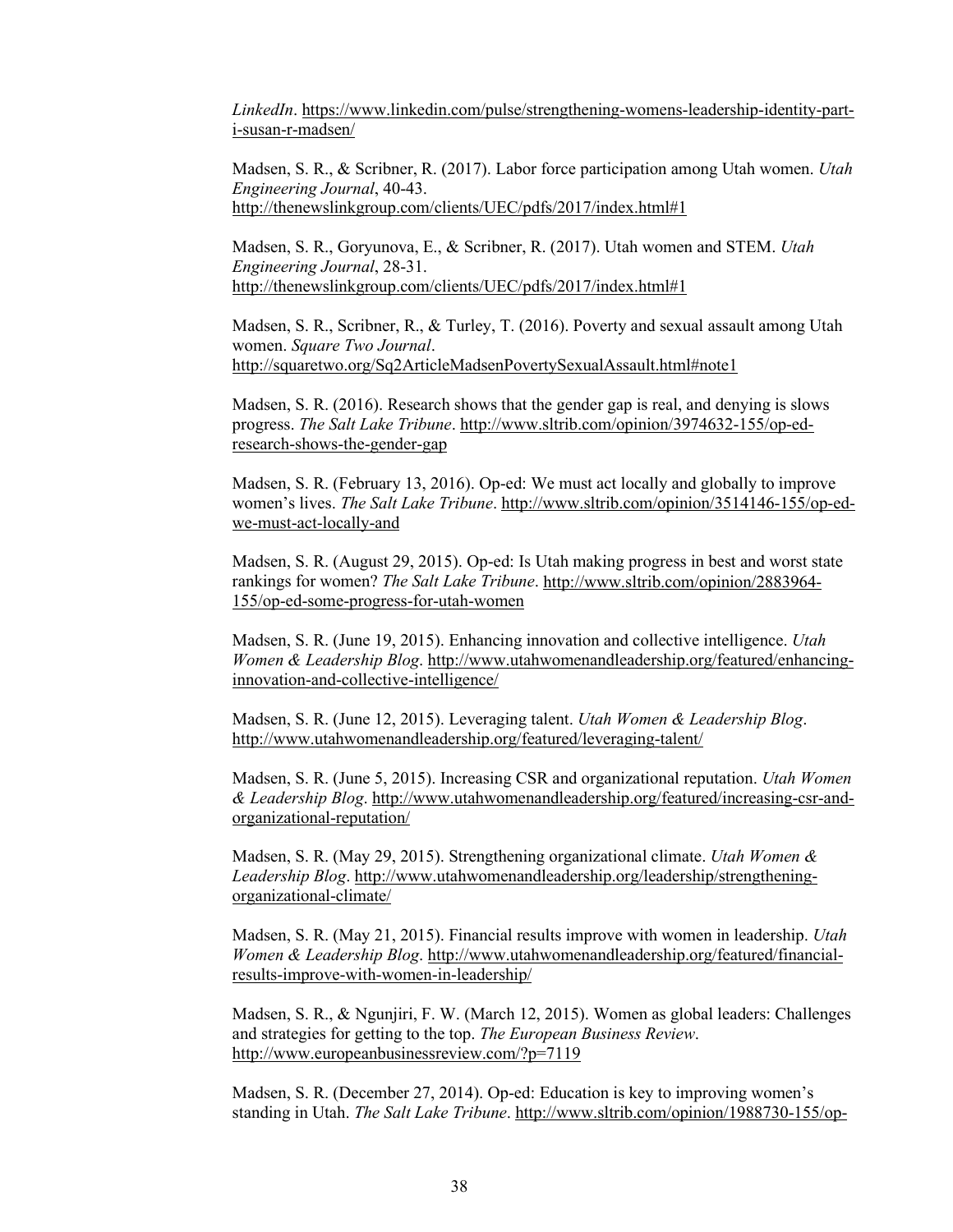[ed-education-is-key-to-improving](http://www.sltrib.com/opinion/1988730-155/op-ed-education-is-key-to-improving)

BOOKS & BOOK **CHAPTERS**  Longman, K. A., & Madsen, S. R. (2014, October). ILA launches new book series. *ILA Member Connector*.

Madsen, S. R. (2014, Summer). My struggle with the term "Feminism." *SquareTwo, 7*(2). <http://squaretwo.org/Sq2ArticleMadsenFeminist.html>

Madsen, S. R. (June 2, 2013). Helping students develop leadership. *Education Week— Leadership 360*. [http://blogs.edweek.org/edweek/leadership\\_360/2013/06/helping\\_students\\_develop\\_leader](http://blogs.edweek.org/edweek/leadership_360/2013/06/helping_students_develop_leadership.html) [ship.html](http://blogs.edweek.org/edweek/leadership_360/2013/06/helping_students_develop_leadership.html) 

Madsen, S. R. (interviewer). (2011, March). Featured Publication & Author Interview: Thinking about Leadership by Nannerl Keohane. *The Member Connector*, International Leadership Association.

Tunheim, K., & Madsen, S. R. (April 1, 2010). Innovative reflection tools for training, development, and education. *Academic Leader, 26*(4), 3, 6.

Madsen, S. R. (2009, Spring). Motivations and philosophies of women leaders. *The Department Chair, 19*(4), 20-22.

Madsen, S. R., & Turnbull, O. (2006, July). Leadership training develops university presidents. *Women in Higher Education, 15*(7), 15-16*.* 

Madsen, S. R. (2004, Fall). The whole student. *Academically Speaking,* Utah Valley State College, Office of the Vice Presidents for Academic Affairs, p. 4.

Madsen, S. R. (2000). Human advantage: Making people part of your strategy. *Club Industry International, 21*(3), 32, 104.

Madsen, S. R. (2022, February). *A future only God can see for you: A workbook for teen and young adult women on preparing to lead*. Cedar Fort Publishing.

Madsen, S. R. (2021, November 9). *A future only God can see for you: A guide for teen and young adult women on preparing to lead*. Cedar Fort Publishing.

Madsen, S. R., & Dahvig J. (2018). What is next for women and leadership research and theory? Making a critical impact for the future. In S. J. Tan & L. DeFrank-Cole, *Women's leadership journeys revealed: Attributes, styles, and impact*. Routledge/Taylor & Francis.

Madsen, S. R. (2017). Introduction. In Madsen, S. R. (Ed.) *Handbook of research on gender and leadership.* Camberley Surrey, UK: Edward Elgar Publishing.

Goryunova, E., Scribner, R. T, & Madsen, S. R. (2017). The current status of women leaders worldwide. In Madsen, S. R. (Ed.) *Handbook of research on gender and leadership.* Camberley Surrey, UK: Edward Elgar Publishing.

Madsen, S. R. (2017). Afterword. In Madsen, S. R. (Ed.) *Handbook of research on gender and leadership.* Camberley Surrey, UK: Edward Elgar Publishing.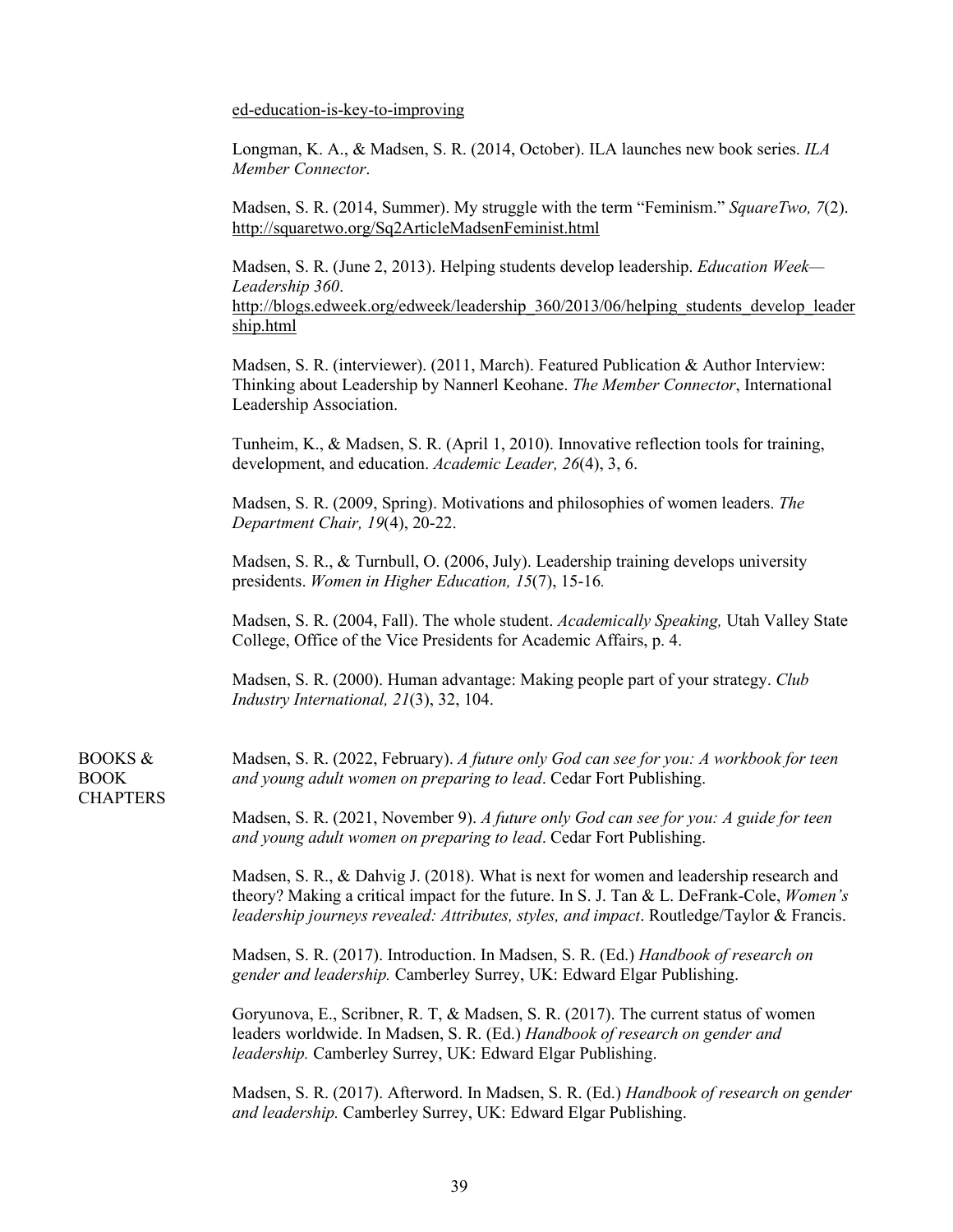Madsen, S. R. (Ed.) (2017). *Handbook of research on gender and leadership.* Camberley Surrey, UK: Edward Elgar Publishing.

Storberg-Walker, J. & Haber-Curran, P. (2017). Theorizing women & leadership: New insights and contributions from multiple perspectives. Madsen, S. R., Longman, K. A., & Ngunjiri, F. W (Series Editors, Women and Leadership, International Leadership Association). Charlotte, NC: Information Age Publishing.

Elliott, C., Stead, V., Mavin, S, & Williams, J. (2016). Gender, media, and organization: Challenging mis(s)representations of women leaders and managers. Madsen, S. R., Longman, K. A., & Ngunjiri, F. W (Series Editors, Women and Leadership, International Leadership Association). Charlotte, NC: Information Age Publishing.

Madsen, S. R. (2016). Leadership and calling: The role of calling in a woman's choice to lead. In M. Iszatt-White & S. Kempster, *Responsible Leadership: Realism and Romanticism* (pp. 89-107). Oxon, UK: Routledge.

Ngunjiri, F. W., Longman, K. A., & Madsen, S. R. (2015). From research to practice: Lessons to enhance women's effectiveness in leadership. In *Becoming Better Leader*s. (pp. 151-158). Oxon, UK: Routledge.

Madsen. S. R., Taylor, M. O., & Backus, D. C. (2015). Danica Purg: The leadership development journey of one of Slovenia's most influential women. In S. R. Madsen, F. W. Ngunjiri, K. A. Longman, & C. Cherrey (Eds.), *Women and leadership around the world*. Charlotte, NC: Information Age Publishing.

Ngunjiri, F. W., & Madsen, S. R. (2015). Introduction. In S. R. Madsen, F. W. Ngunjiri, K. A. Longman, & C. Cherrey (Eds.), *Women and leadership around the world*. Charlotte, NC: Information Age Publishing.

Madsen, S. R., Ngunjiri, F. W., Longman, K. A., & Cherrey, C. (Eds.) (2015). *Women and leadership around the world*. Charlotte, NC: Information Age Publishing.

Ngunjiri, F. W., & Madsen, S. R. (2015, March). Introduction. In F. W. Ngunjiri, & S. R. Madsen (Eds.), *Women as global leaders*. Charlotte, NC: Information Age Publishing.

Ngunjiri, F. W., & Madsen, S. R. (Eds.) (2015, March). *Women as global leaders*. Charlotte, NC: Information Age Publishing.

Longman, K., & Madsen, S. R. (2014, September). Introduction. In K. Longman, & S. R. Madsen (Eds.), *Women and leadership in higher education*. Charlotte, NC: Information Age Publishing.

Longman, K., & Madsen, S. R. (Eds.) (2014, September). *Women and leadership in higher education*. Charlotte, NC: Information Age Publishing.

Madsen, S. R. (Ed.) (2012). Women and leadership in higher education: Current realities, challenges, and future directions. Special issue of *Advances in Developing Human Resources* (Sage Journal Issue).

Madsen, S. R. (Ed.) (2012). Women and leadership in higher education: Learning and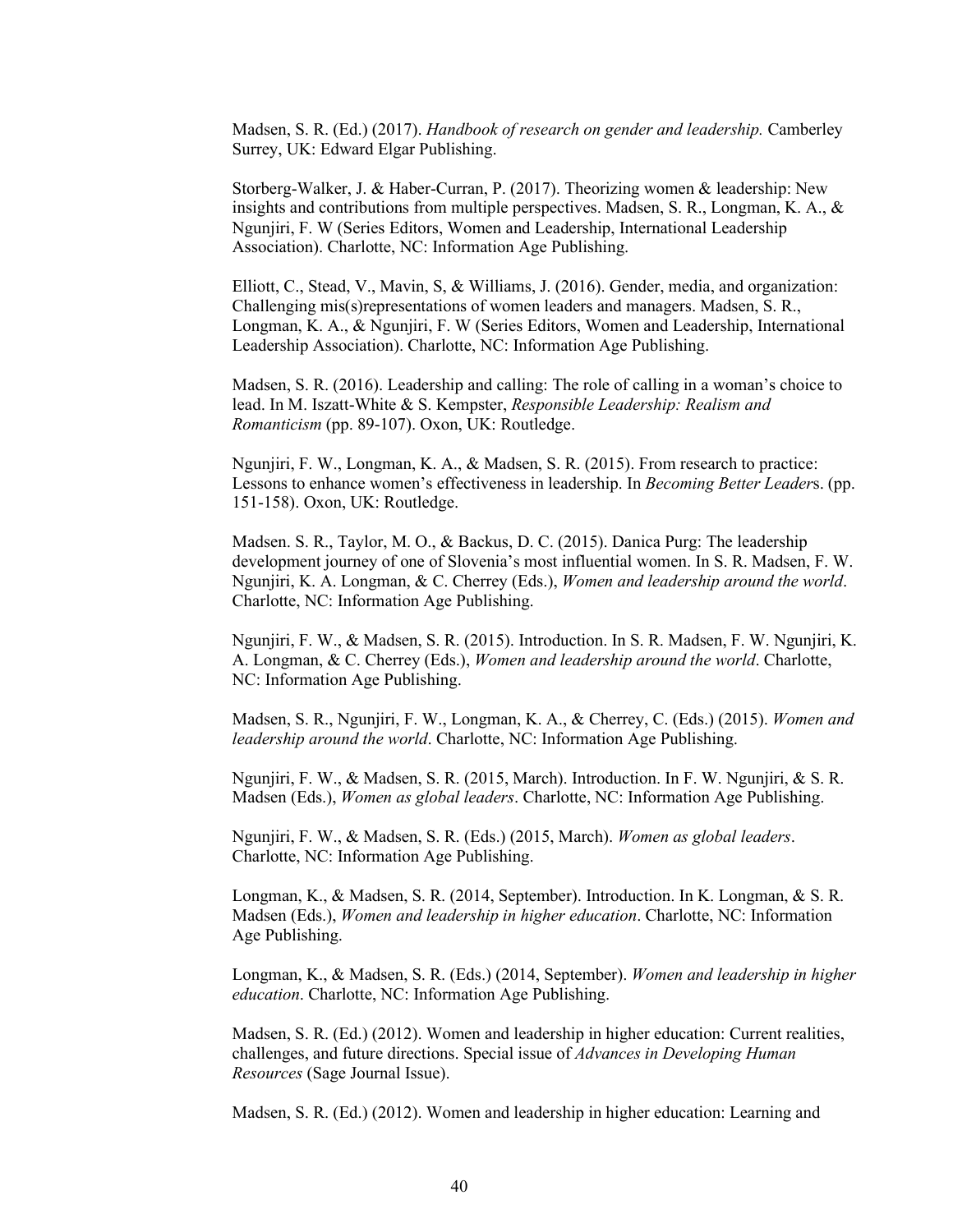advancement in leadership programs. Special issue of *Advances in Developing Human Resources* (Sage Journal Issue).

Madsen, S. R., & Wilson, I. (2012). Humanistic theory of learning: Maslow. In *The Encyclopedia of the Science of Learning (*ed., Norbert M Seel*,* pp. 1471-1474). Springer Science+Business Media, LLC. ISBN 978-1-4419-1427-9.

Madsen, S. R. (2012). Using the worldly leadership lens to approach the task of developing women leaders (chapter). In *Worldly Leadership: Alternative Wisdoms for a Complex World* (Eds. Sharon Turnbull, Peter Case, Gareth Edwards, Doris Jepson, and Peter Simpson). U.K.: Palgrave.

Madsen, S. R. (2011, Feb). Mid-life career change (chapter). In M Stange, C. Oyseter, & J Sload (Eds.), *Encyclopedia of Women in Today's World*. (pp. 950-952). Thousand Oaks, CA: SAGE Publication, Inc. doi: 10.4135/9781412995962.n532.

Madsen, S. (2010). Women's leadership in education: University presidents. In K. O'Connor (Ed.), *Gender and women's leadership: A reference handbook.* (pp. 574-584). Thousand Oaks, CA: SAGE Publications, Inc. doi: 10.4135/9781412979344.n60.

Madsen, S. R. (2009). *Developing leadership: Learning from the experiences of women governors.* (University Press of America). Released October 15, 2008.

Madsen, S.R. (2008). *On becoming a woman leader: Learning from the experiences of university presidents.* San Francisco: Jossey-Bass. Released January 15, 2008.

Morris, M. L., & Madsen, S. R. (Eds.) (2007). "Work-life integration in individuals, workplaces, and communities," *Advances in Developing Human Resources* (Sage Journal Issue), 9(4). **Runner-up for Best Issue of ADHR for 2005-2007.** 

## PUBLISHED REPORTS & MANUALS

Winkel, R., & Madsen, S. R. (2022, June 2). Utah women and STEM: A 2022 update. *Utah Women & Leadership Project Research Snapshot.* <https://www.usu.edu/uwlp/files/snapshot/39.pdf>

Kleven, A., & Madsen, S. R. (2022, June 1). What Summit County leaders and residents can do to strengthen the impact of girls and women in their area. *Utah Women & Leadership Project, What Can I Do? Report*. [https://www.usu.edu/uwlp/files/wcid/summit](https://www.usu.edu/uwlp/files/wcid/summit-county.pdf)[county.pdf](https://www.usu.edu/uwlp/files/wcid/summit-county.pdf) 

Kleven, A., & Madsen, S. R. (2022, May 23). What Utah County leaders and residents can do to strengthen the impact of girls and women in their area. *Utah Women & Leadership Project, What Can I Do? Report*[. https://www.usu.edu/uwlp/files/wcid/utah-county.pdf](https://www.usu.edu/uwlp/files/wcid/utah-county.pdf) 

Toy, T., Christensen, M., Madsen, S. R. (2022, May 4). The status of Utah Black women. *Utah Women & Leadership Project Research Snapshot*. <https://www.usu.edu/uwlp/files/snapshot/38.pdf>

Hill, J. C., Christensen, M., & Madsen, S. R. (2022, May 4). The status of Utah Asian women. *Utah Women & Leadership Project Research Snapshot*. <https://www.usu.edu/uwlp/files/snapshot/37.pdf>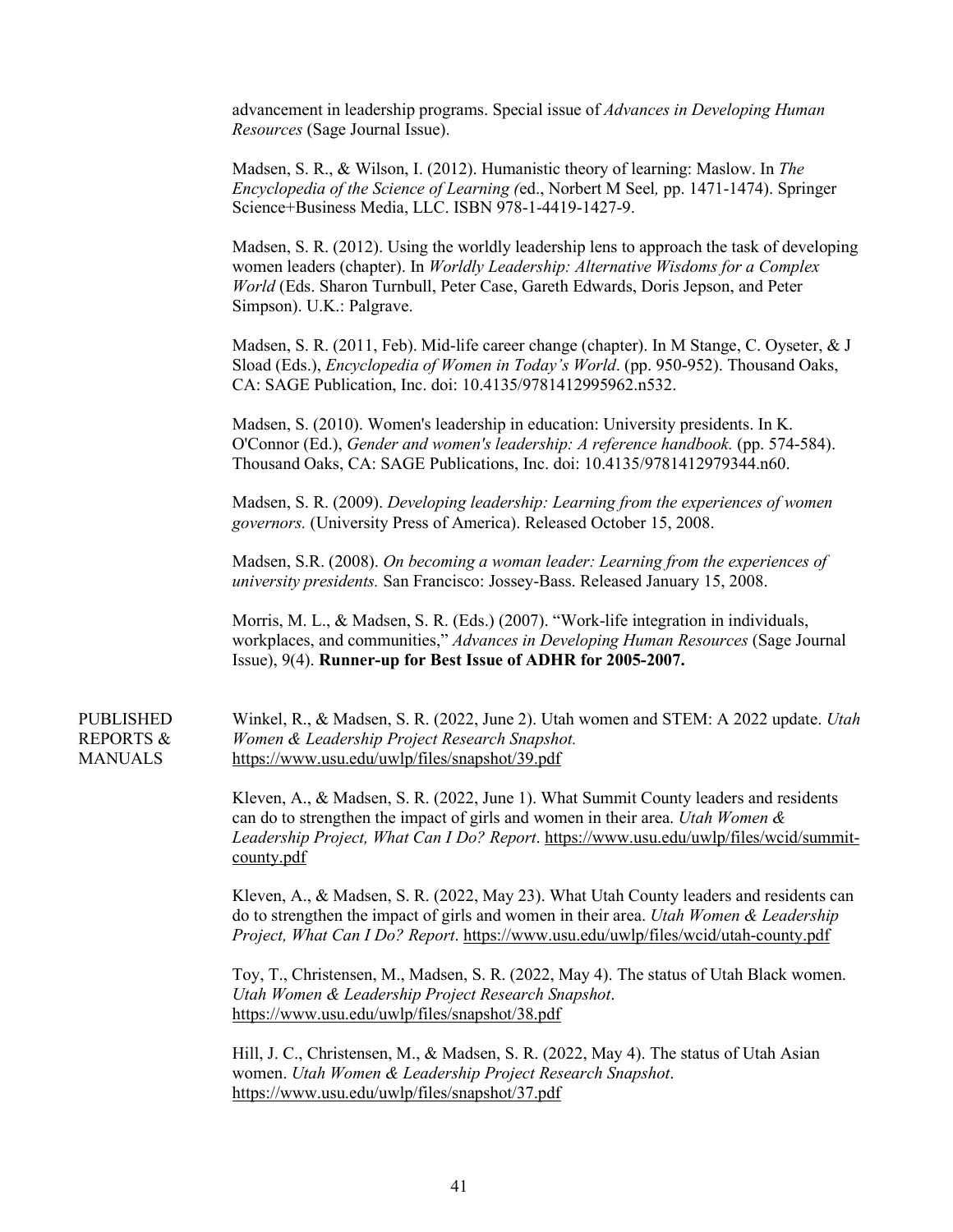Kleven, A., & Madsen, S. R. (2022, May 4). What Uintah Basin leaders and residents can do to strengthen the impact of girls and women in their area. *Utah Women & Leadership Project, What Can I Do? Report*[. https://www.usu.edu/uwlp/files/wcid/uintah-basin.pdf](https://www.usu.edu/uwlp/files/wcid/uintah-basin.pdf) 

Kleven, A., & Madsen, S. R. (2022, April 18). What Cache County leaders and residents can do to strengthen the impact of girls and women in their area. *Utah Women & Leadership Project, What Can I Do? Report*. [https://www.usu.edu/uwlp/files/wcid/cache](https://www.usu.edu/uwlp/files/wcid/cache-county.pdf)[county.pdf](https://www.usu.edu/uwlp/files/wcid/cache-county.pdf) 

Hill, J. C., Christensen, M., & Madsen, S. R. (2022, April 14). The status of Pacific Islander women. *Utah Women & Leadership Project Research Snapshot*. <https://www.usu.edu/uwlp/files/snapshot/36.pdf>

Gezinski, L. B., Caress, M., Christensen, M., & Madsen, S. R. (2022, April 6). Human trafficking among Utah girls and women. *Utah Women & Leadership Project Research Snapshot.* <https://www.usu.edu/uwlp/files/snapshot/35.pdf>

Scribner, R. T., Townsend, A., & Madsen, S. R. (2022, March 2). Sexist comments & responses: Undervaluing women. *Utah Research & Policy Brief*. [https://www.usu.edu/uwlp/files/briefs/43-sexist-comments-responses-undervaluing](https://www.usu.edu/uwlp/files/briefs/43-sexist-comments-responses-undervaluing-women.pdf)[women.pdf](https://www.usu.edu/uwlp/files/briefs/43-sexist-comments-responses-undervaluing-women.pdf) 

Scribner, R. T., Townsend, A., & Madsen, S. R. (2022, March 2). Sexist comments & responses: Stereotypes. *Utah Research & Policy Brief*. <https://www.usu.edu/uwlp/files/briefs/42-sexist-comments-responses-stereotypes.pdf>

Geist, C., Christensen, M., & Madsen, S. R. (2022, February 17). The economic circumstances of sexual minority women in Utah. *Utah Women & Leadership Project Research Snapshot.* <https://www.usu.edu/uwlp/files/snapshot/34.pdf>

Payne, H., Christensen, M., Madsen, S. R, Buesser, K., & Palmer, L. (2022, February 3). The status of women in Utah politics: A 2022 update. *Utah Research & Policy Brief*. <https://www.usu.edu/uwlp/files/briefs/41-status-of-women-in-utah-politics-2022.pdf>

Wood, D. G., Darowski, E. S., Madsen, S. R, & Knapp, G. C. (2022, January 19). Poverty among Utah women: A 2022 update. *Utah Women & Leadership Project Research Snapshot.* <https://www.usu.edu/uwlp/files/snapshot/33.pdf>

Scribner, R. T., Townsend, A., & Madsen, S. R. (2022, January 6). Sexist comments & responses: Objectification. *Utah Research & Policy Brief*. <https://www.usu.edu/uwlp/files/briefs/40-sexist-comments-responses-objectification.pdf>

Scribner, R. T., Townsend, A., & Madsen, S. R. (2021, December 15). Sexist comments & responses: Inequity and bias. *Utah Research & Policy Brief*. <https://www.usu.edu/uwlp/files/briefs/39-sexist-comments-inequity-bias.pdf>

Madsen, S. R. & Madsen, G. P. (2021, December 2). Women's equality in Utah: Why Utah is ranked as the worst state, and what can be done. *Utah Women & Leadership Project, White Paper*, No. 4.<https://www.usu.edu/uwlp/files/wp/no-4.pdf>

Scribner, R. T., Madsen, S. R., & Townsend, A. (2021, November 4). Sexist comments & responses: Study introduction and overview. *Utah Research & Policy Brief*.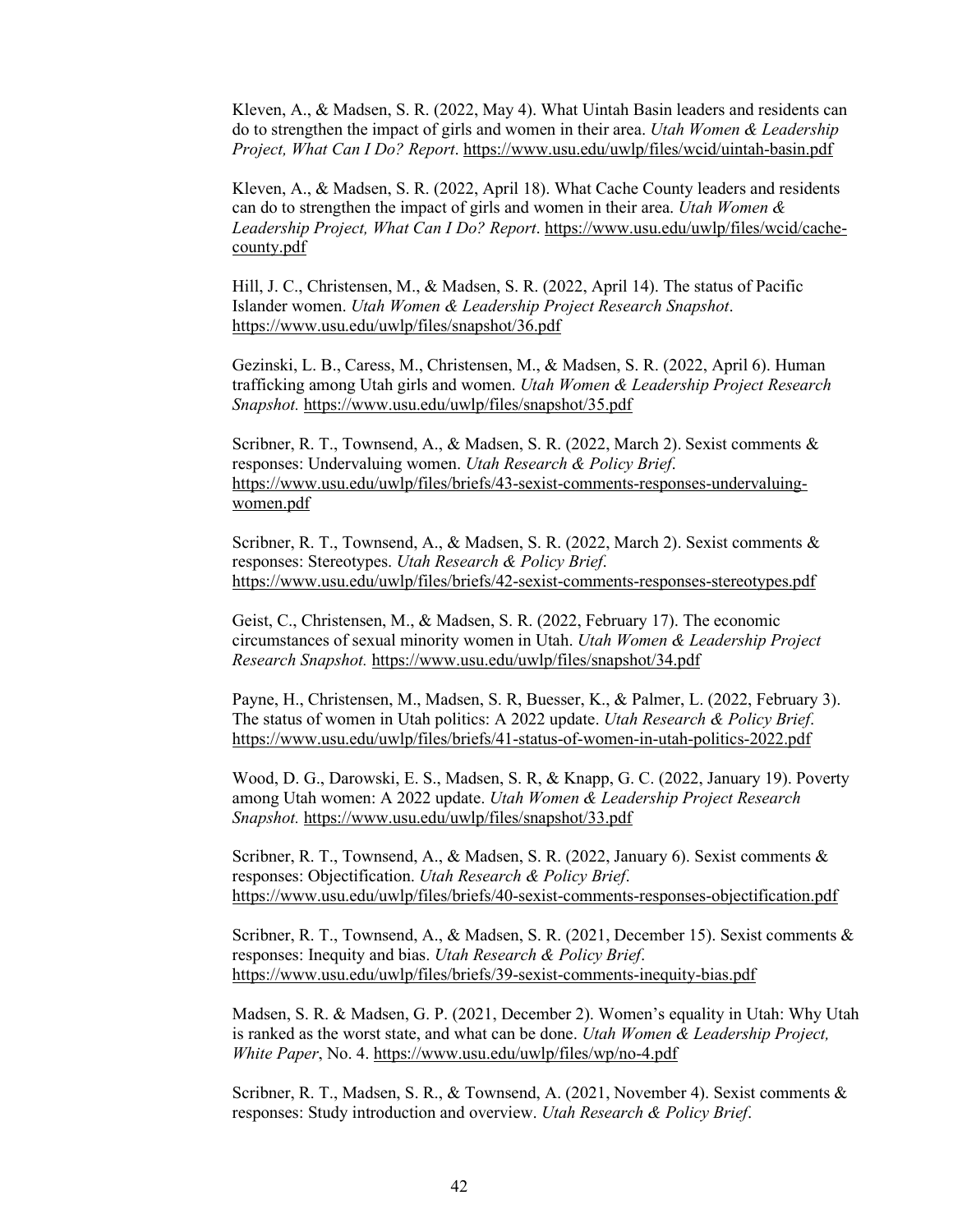[https://www.usu.edu/uwlp/files/briefs/38-sexist-comments-study-introduction](https://www.usu.edu/uwlp/files/briefs/38-sexist-comments-study-introduction-overview.pdf)[overview.pdf](https://www.usu.edu/uwlp/files/briefs/38-sexist-comments-study-introduction-overview.pdf) 

Madsen, S. R., Pierucci, D. C., & Scribner, R. T. (2021, October 27). Voting and civic engagement among Utah women: A 2021 update. *Utah Women & Leadership Project Research Snapshot*.<https://www.usu.edu/uwlp/files/snapshot/32.pdf>

Winkel, R., Darowski, E. S., Christensen, M., & Madsen, S. R. (2021, October 5). Utah gender wage gap: A 2021 update. *Utah Women & Leadership Project Research Snapshot*. <https://www.usu.edu/uwlp/files/snapshot/31.pdf>

Christensen, M., Madsen, S. R., Dyckman, J., & McAdams-Jones, D. (2021, September 1). The impact of COVID-19 on Utah women and work: Health impacts. *Utah Research & Policy Brief*.<https://www.usu.edu/uwlp/files/briefs/37-covid-19-health-impacts.pdf>

Lilegren, S. & Madsen, S. R. (2021, September 1). What mayors can do to strengthen the impact of Utah girls and women. *What Can I Do? Report: A Series to Help Utahns Engage*.<https://www.usu.edu/uwlp/files/wcid/mayors.pdf>

Hansen, J., Hansen, J., Hartwell, C., & Madsen, S. R. (2021, August 18). The impact of COVID-19 on Utah women and work: Resilient mindset and wellbeing. *Utah Research & Policy Brief*. [https://www.usu.edu/uwlp/files/briefs/36-covid-19-resilient-mindset](https://www.usu.edu/uwlp/files/briefs/36-covid-19-resilient-mindset-wellbeing.pdf)[wellbeing.pdf](https://www.usu.edu/uwlp/files/briefs/36-covid-19-resilient-mindset-wellbeing.pdf) 

Buesser, K., Myrer, R., & Madsen, S. R. (2021, August 2). Utah girls, young women, and physical activity. *Utah Women & Leadership Project Research Snapshot*. <https://www.usu.edu/uwlp/files/snapshot/30.pdf>

Christensen, M., & Madsen, S. R. (2021, July 14). The impact of COVID-19 on Utah women and work: Caregiver experiences. *Utah Research & Policy Brief*. <https://www.usu.edu/uwlp/files/briefs/35-covid-19-caregiver-experiences.pdf>

West, R. B., Phillips, L., Townsend, A. & Madsen, S. R. (2021, July 1). An analysis of Utah media: Women & politics. *Utah Research & Policy Brief*. <https://www.usu.edu/uwlp/files/briefs/34-utah-media-women-politics.pdf>

Hartwell, C., Hansen, J., & Madsen, S. R. (2021, June 2). The impact of COVID-19 on Utah women and work: Childcare and homeschooling. *Utah Research & Policy Brief*. <https://www.usu.edu/uwlp/files/briefs/33-covid-19-childcare-homeschooling.pdf>

Christensen, M., & Madsen, S. R. (2021, May 5). The impact of COVID-19 on Utah women and work: Career advancement challenges. *Utah Research & Policy Brief*. <https://www.usu.edu/uwlp/files/briefs/32-covid-19-career-advancement-challenges.pdf>

Liljegren, S., Rindlisbacher, D., & Madsen, S. R. (2021, May 5). What city council members can do to strengthen the impact of Utah girls and women. *Utah Women & Leadership Project's "What Can I Do?" Series*. [https://www.usu.edu/uwlp/files/wcid/city](https://www.usu.edu/uwlp/files/wcid/city-council-members.pdf)[council-members.pdf](https://www.usu.edu/uwlp/files/wcid/city-council-members.pdf) 

Hauck, N. E., Hill, J. C., & Madsen, S. R. (2021, April 21). The status of women leaders in Utah higher education: A 2021 update. *Utah Research & Policy Brief*. <https://www.usu.edu/uwlp/files/briefs/31-women-leaders-utah-higher-education-2021.pdf>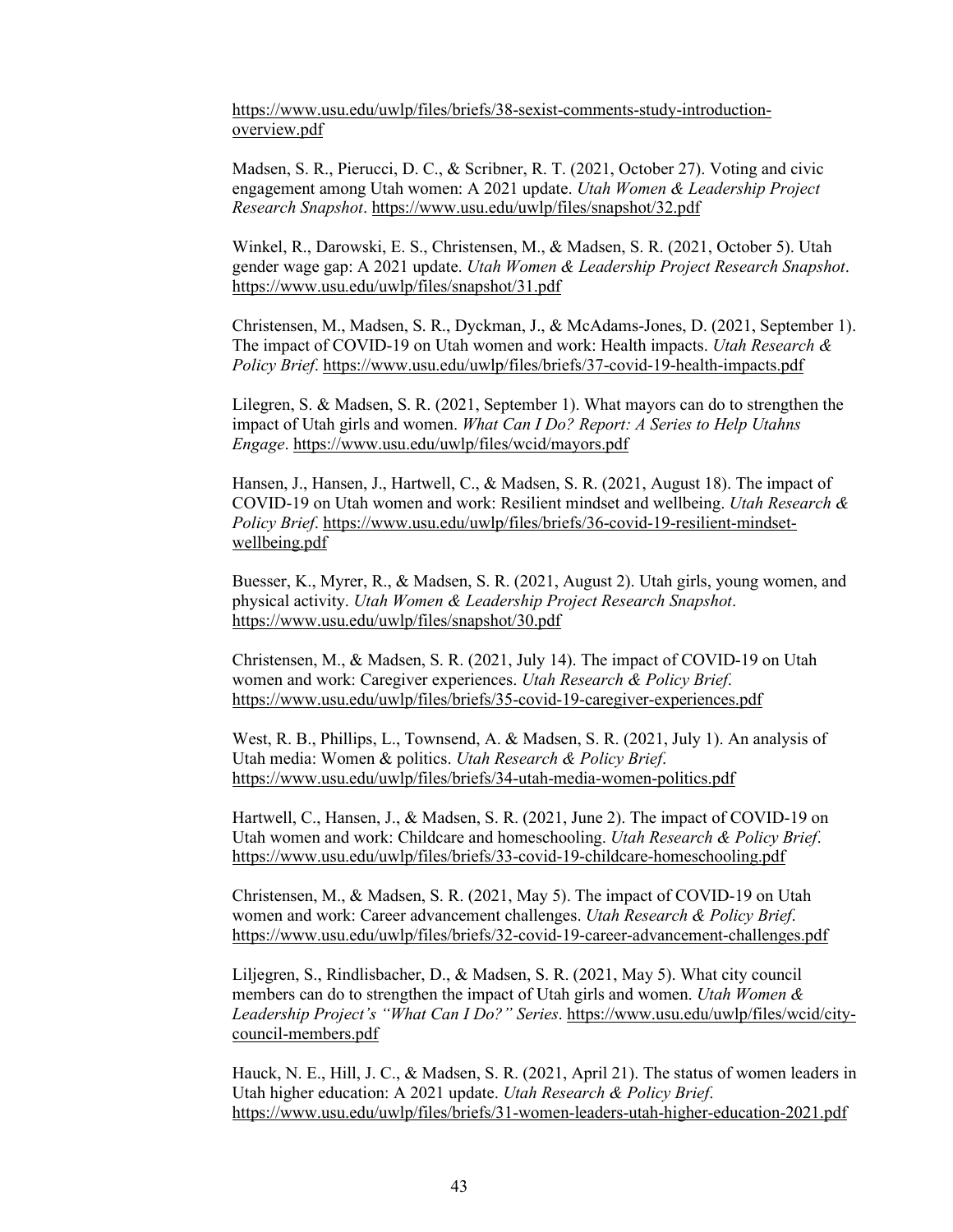Hansen, J., Hartwell, C., & Madsen, S. R. (2021, April 6). The impact of COVID-19 on Utah women and work: Changes, burnout, & hope. *Utah Research & Policy Brief*. [https://www.usu.edu/uwlp/files/briefs/30-impact-of-covid-19-on-utah-women-work](https://www.usu.edu/uwlp/files/briefs/30-impact-of-covid-19-on-utah-women-work-changes-burnout-hope.pdf)[changes-burnout-hope.pdf](https://www.usu.edu/uwlp/files/briefs/30-impact-of-covid-19-on-utah-women-work-changes-burnout-hope.pdf) 

Payne, H., Christensen, M., & Madsen, S. R. (2021, February 3). The status of women in Utah politics: A 2021 update. *Utah Research & Policy Brief*. <https://www.usu.edu/uwlp/files/briefs/29-status-of-women-in-utah-politics-2021.pdf>

Pierucci, C. B., Townsend, A., & Madsen, S. R. (2021, January 6). Perceptions of women elected officials in Utah: Challenges, benefits, and lessons learned. *Utah Research & Policy Brief*. [https://www.usu.edu/uwlp/files/briefs/28-perceptions-of-women-elected](https://www.usu.edu/uwlp/files/briefs/28-perceptions-of-women-elected-officials-in-utah.pdf)[officials-in-utah.pdf](https://www.usu.edu/uwlp/files/briefs/28-perceptions-of-women-elected-officials-in-utah.pdf) 

Scribner, R. T., Vargas, M., & Madsen, S. R. (2020, December 2). Flexible and familyfriendly policies at Utah's "Best Places to Work." *Utah Research & Policy Brief*. [https://www.usu.edu/uwlp/files/briefs/27-flexible-family-friendly-policies-utah-best](https://www.usu.edu/uwlp/files/briefs/27-flexible-family-friendly-policies-utah-best-places-to-work.pdf)[places-to-work.pdf](https://www.usu.edu/uwlp/files/briefs/27-flexible-family-friendly-policies-utah-best-places-to-work.pdf) 

Townsend, A., & Madsen, S. R. (2020, November 5). Women leaders in Utah government—Their paths to power. *Utah Research & Policy Brief*. [https://www.usu.edu/uwlp/files/briefs/26-women-leaders-in-utah-government-their-paths](https://www.usu.edu/uwlp/files/briefs/26-women-leaders-in-utah-government-their-paths-to-power.pdf)[to-power.pdf](https://www.usu.edu/uwlp/files/briefs/26-women-leaders-in-utah-government-their-paths-to-power.pdf) 

Townsend, A., Madsen, S. R., Pierucci, D. C. B., & Smith, B. (2020, October 6). The status of women leaders in government—Utah cities and towns. *Utah Research & Policy Brief*. [https://www.usu.edu/uwlp/files/briefs/25-status-of-women-leaders-in-government-utah](https://www.usu.edu/uwlp/files/briefs/25-status-of-women-leaders-in-government-utah-cities-towns.pdf)[cities-towns.pdf](https://www.usu.edu/uwlp/files/briefs/25-status-of-women-leaders-in-government-utah-cities-towns.pdf) 

Townsend A., & Madsen, S. R. (2020, September 2). The status of women leaders in government—Utah Counties. *Utah Research & Policy Brief*. [https://www.usu.edu/uwlp/files/briefs/24-status-of-women-leaders-in-government-utah](https://www.usu.edu/uwlp/files/briefs/24-status-of-women-leaders-in-government-utah-counties.pdf)[counties.pdf](https://www.usu.edu/uwlp/files/briefs/24-status-of-women-leaders-in-government-utah-counties.pdf) 

Townsend, A., & Madsen, S. R. (2020, August 4). The status of women leadership in government—State of Utah. *Utah Research & Policy Brief*. <https://www.usu.edu/uwlp/files/briefs/23-status-of-women-leaders-in-government-utah.pdf>

Scribner, R. T., & Madsen, S. R. (2020, June 3). What diversity, equity, and inclusion specialists can do to strengthen the impact of Utah girls and women. *Utah Women & Leadership Project's "What Can I Do?" Series*. <https://www.usu.edu/uwlp/files/wcid/diversity.pdf>

Scribner, R. T., & Madsen, S. R. (2020, May 5). What leaders in the interfaith community can do to strengthen the impact of Utah girls and women? *Utah Women & Leadership Project's "What Can I Do?" Series*.<https://www.usu.edu/uwlp/files/wcid/interfaith.pdf>

Townsend, A., Madsen, S. R., & Wallace, A. M. (2020, May 5). The status of women and entrepreneurship in Utah: A 2020 update. *Utah Research and Policy Brief.*  <https://www.usu.edu/uwlp/files/briefs/22-status-of-women-and-entrepreneurship.pdf>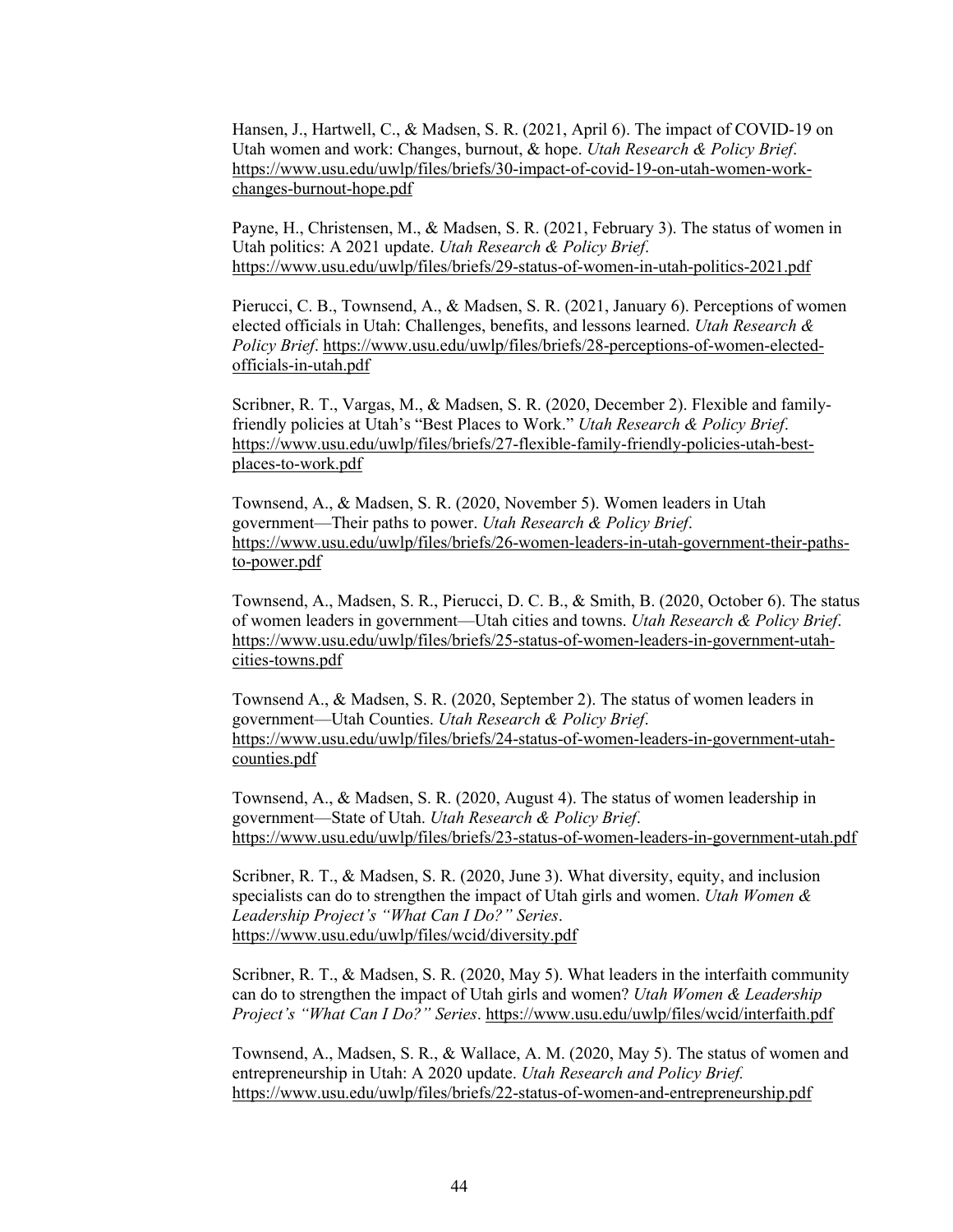Scribner, R. T., & Madsen, S. R. (2020, April 1). Women and finances: What Utahns need to know. *Utah Women States: Research Snapshot*. <https://www.usu.edu/uwlp/files/snapshot/29.pdf>

Scribner, R. T., & Madsen, S. R. (2020, March 3). What therapists can do to strengthen the impact of Utah girls and women. *Utah Women & Leadership Project's "What Can I Do?" Series*[. https://www.usu.edu/uwlp/files/wcid/therapists.pdf](https://www.usu.edu/uwlp/files/wcid/therapists.pdf) 

Madsen, S. R., P (2020, February 4). A historical view of women in Utah's top political roles. *Utah Women Stats: Research Snapshot.* <https://www.usu.edu/uwlp/files/snapshot/28.pdf>

Scribner, R. T., & Madsen, S. R. (2020, February 4). What media professionals can do to strengthen the impact of Utah girls and women. *Utah Women & Leadership Project's "What Can I Do?" Series.* <https://www.usu.edu/uwlp/files/wcid/media.pdf>

Madsen, S. R., Fox Kirk, W., & Scribner, R. (2020, January 7). The leadership development gained by women serving full-time missions. *Utah Research and Policy Brief*. <https://www.usu.edu/uwlp/files/briefs/21-leadership-development-full-time-missions.pdf>

Scribner, R. T., & Madsen, S. R. (2019, December 3). What academic advisors can do to strengthen the impact of Utah girls and women. *Utah Women & Leadership Project's "What Can I Do?" Series*.<https://www.usu.edu/uwlp/files/wcid/advisors.pdf>

Madsen, S. R., & Roper, M. (2019, November 5). The status of women on Utah state boards & commissions: A 2019 update. *Utah Research and Policy Brief*. [https://www.usu.edu/uwlp/files/briefs/20-status-of-women-on-utah-state-boards](https://www.usu.edu/uwlp/files/briefs/20-status-of-women-on-utah-state-boards-commissions-2019.pdf)[commissions-2019.pdf](https://www.usu.edu/uwlp/files/briefs/20-status-of-women-on-utah-state-boards-commissions-2019.pdf) 

Scribner, R. T., & Madsen, S. R. (2019, November 5). What women in medicine can do to strengthen the impact of Utah girls and women. *Utah Women & Leadership Project's "What Can I Do?" Series*.<https://www.usu.edu/uwlp/files/wcid/medicine.pdf>

Jemison, E., & Madsen, S. R. (2019, October 16). Strategies to strengthen women's impact in Utah: Women and finance. *Impact Recommendation Report*. <https://www.usu.edu/uwlp/files/women.and.finance.impact.report.pdf>

Scribner, R. T., & Madsen, S. R. (2019, September 4). Voting and civic engagement among Utah women: A 2019 update. *Utah Women's Stats: Research Snapshot*. <https://www.usu.edu/uwlp/files/snapshot/27.pdf>

Hanewicz, C., Thackeray, S., & Madsen, S. R. (2019, August 1). Utah women in STEM education: A 2019 update. *Utah Research and Policy Brief*. <https://www.usu.edu/uwlp/files/briefs/19-women-in-stem-2019.pdf>

Scribner, R. T., & Madsen, S. R. (2019, June 4). What athletic coaches can do to strengthen the impact of Utah girls and women. *Utah Women & Leadership Project's "What Can I Do?" Series*.<https://www.usu.edu/uwlp/files/wcid/coaches.pdf>

Scribner, R. T., & Madsen, S. R. (2019, May 2). What young women leaders can do to strengthen the impact of Utah girls and women. *Utah Women & Leadership Project's "What Can I Do?" Series*.<https://www.usu.edu/uwlp/files/wcid/ym.leaders.pdf>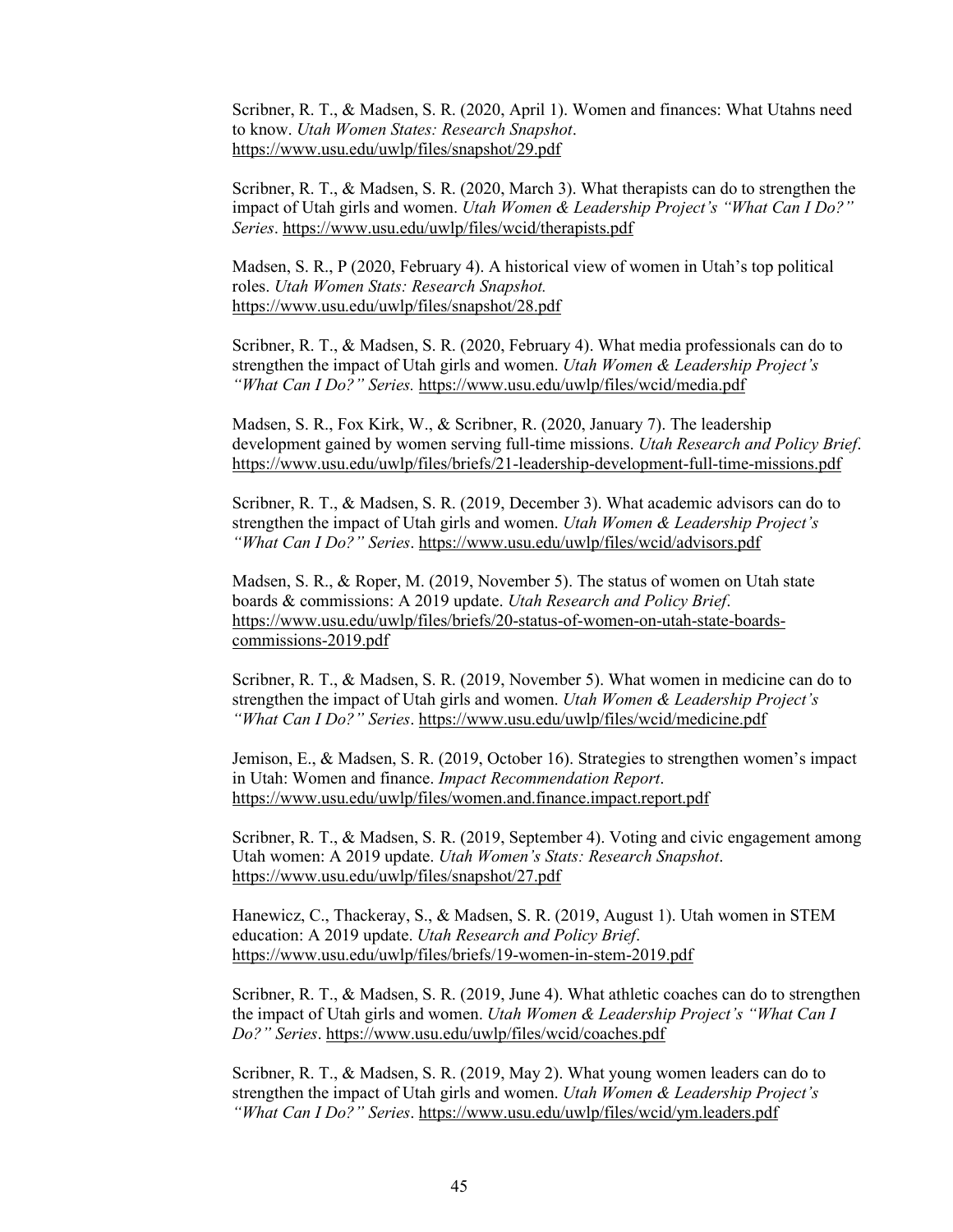Scribner, R. T., & Madsen, S. R. (2019, April 3). What Utah fathers can do to strengthen the impact of their daughters. *Utah Women & Leadership Project's "What Can I Do?" Series*[. https://www.usu.edu/uwlp/files/wcid/fathers.pdf](https://www.usu.edu/uwlp/files/wcid/fathers.pdf) 

Scribner, R. T., & Madsen, S. R. (2019, March 4). What elementary school administrators can do to strengthen the impact of Utah girls. *Utah Women & Leadership Project's "What Can I Do?" Series.* <https://www.usu.edu/uwlp/files/wcid/elementary.administrators.pdf>

Scribner, R. T., & Madsen, S. R. (2019, February 4). What mothers of daughters can do to strengthen the impact of Utah girls and women. *Utah Women & Leadership Project's "What Can I Do?" Series*.<https://www.usu.edu/uwlp/files/wcid/mothers.pdf>

Madsen, S. R., Townsend, A., & Scribner, R. (2019, January 8). Strategies that male allies use to advance women in the workplace. *Utah Research and Policy Brief*. <https://www.usu.edu/uwlp/files/briefs/18-male-ally-strategies.pdf>

Madsen, S. R., Scribner, R. T. & Associates. (2018, December 4). Utah women's postsecondary education roundtable recommendation report (with the Utah Women in the Economy Commission). *Special Report*. [https://www.usu.edu/uwlp/files/roundtable\\_recommendations\\_2018.pdf](https://www.usu.edu/uwlp/files/roundtable_recommendations_2018.pdf) 

Scribner, R. T., & Madsen, S. R. (2018, December 3). What women's networks and groups can do to strengthen the impact of Utah girls and women. *Utah Women & Leadership Project's "What Can I Do?" Series*. <https://www.usu.edu/uwlp/files/wcid/women.networks.pdf>

Scribner, R. T., & Madsen, S. R. (2018, November 1)*.* Substance use disorders among Utah women. *Utah Women Stats, Research Snapshot*. <https://www.usu.edu/uwlp/files/snapshot/26.pdf>

Scribner, R. T. & Madsen, S. R., (2018, October 3). What male allies can do to strengthen the impact of Utah women in workplace settings. *Utah Women & Leadership Project's "What Can I Do?" Series*.<https://www.usu.edu/uwlp/files/wcid/male.allies.pdf>

Jemison, E., & Madsen, S. R. (2018, September 15). Strategies to strengthen women's impact in Utah: Entrepreneurship and women-owned businesses. *Impact Recommendation Report*[. https://www.usu.edu/uwlp/files/entrepreneurship\\_impact.pdf](https://www.usu.edu/uwlp/files/entrepreneurship_impact.pdf) 

Scribner, R., & Madsen, S. R. (2018, September 5). Childcare: What Utahns need to know. *Utah Women Stats: Research Snapshot*.<https://www.usu.edu/uwlp/files/snapshot/25.pdf>

Scribner, R. T. & Madsen, S. R. (2018, June 5). What school counselors can do to strengthen the impact of Utah girls and women. *Utah Women & Leadership Project's "What Can I Do?" Series*.<https://www.usu.edu/uwlp/files/wcid/school.counselors.pdf>

Makin, L., Reyes, K., Madsen, S. R., & Scribner, R. (2018, June). R805: Women and minorities in faculty and administrative positions. *White Paper*, Utah Board of Regents.

Madsen, S. R., Quayle, S., & Scribner, R. (2018, May 2). The status of women leaders in Utah business: A 2018 update. *Research and Policy Brief*. [https://www.usu.edu/uwlp/files/briefs/17-status-of-women-leaders-in-utah-business-](https://www.usu.edu/uwlp/files/briefs/17-status-of-women-leaders-in-utah-business-2018.pdf)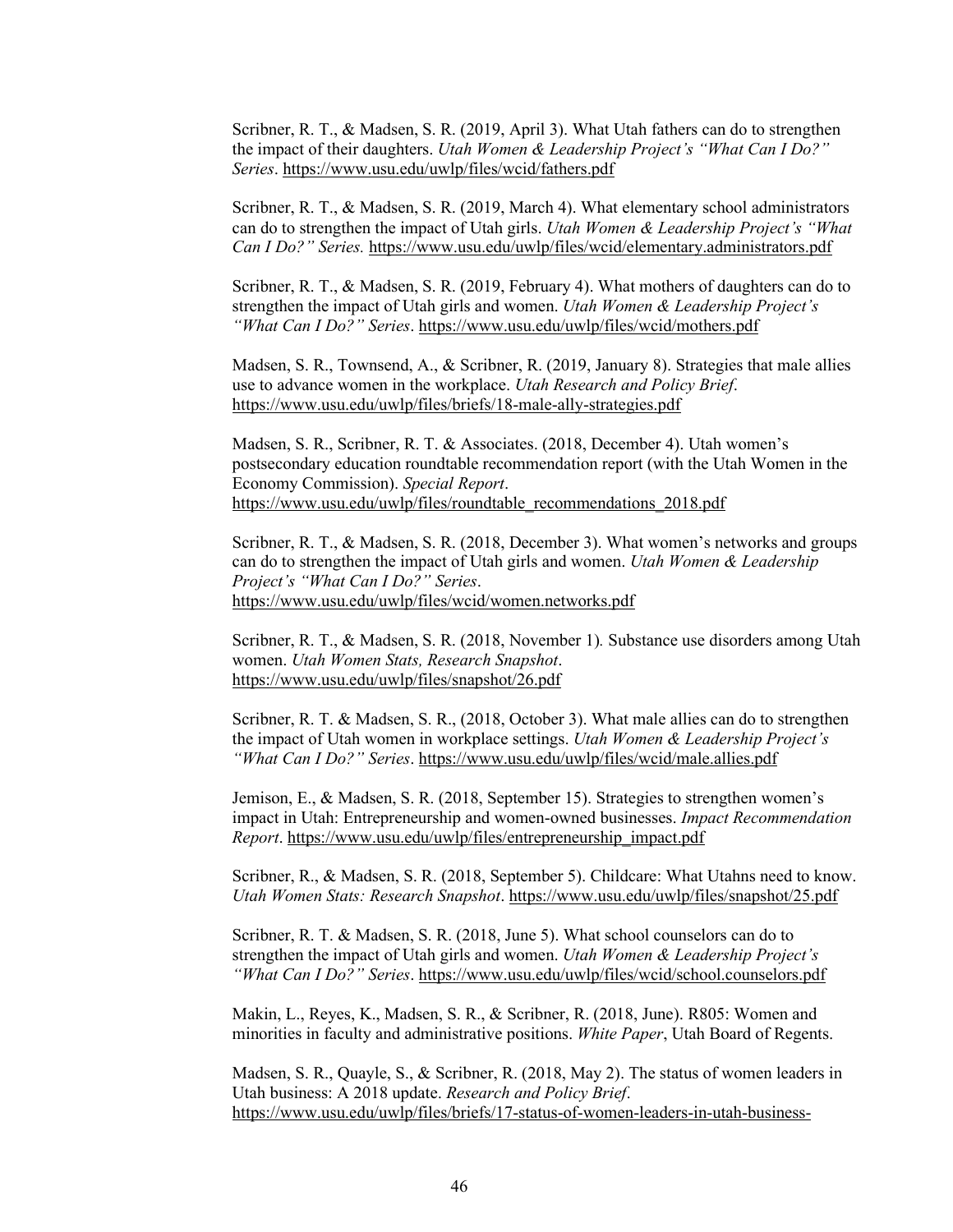## [2018.pdf](https://www.usu.edu/uwlp/files/briefs/17-status-of-women-leaders-in-utah-business-2018.pdf)

Jeppson, C. (2018, April 3). Utah women in higher education: A progress report, 2018. Women in the Economy Commission. (oversaw, guided, and writing through Utah Women & Leadership Project). *Special Report*. [https://www.utah.gov/women/documents/Utah-](https://www.utah.gov/women/documents/Utah-Women-in-higher-education-brief.pdf)[Women-in-higher-education-brief.pdf](https://www.utah.gov/women/documents/Utah-Women-in-higher-education-brief.pdf) 

Jeppson, C. (2018, April 3). Utah women in higher education, 2000-2017*.* Women in the Economy Commission. (oversaw, guided, and writing through Utah Women & Leadership Project). *Special Report*. [https://www.utah.gov/women/documents/Utah-Women-in-higher](https://www.utah.gov/women/documents/Utah-Women-in-higher-education-full-report.pdf)[education-full-report.pdf](https://www.utah.gov/women/documents/Utah-Women-in-higher-education-full-report.pdf) 

Scribner, R., Madsen, S. R., & Thackeray, A. (2018, March 1). Sexual harassment: What Utahns need to know. *Utah Research and Policy Brief*. <https://www.usu.edu/uwlp/files/snapshot/24.pdf>

Madsen, S. R., Hew-Len, A., & Thackeray, A. (2018, February 5). The status of women leaders in Utah nonprofits: A 2018 Update*. Utah Research and Policy Brief*. [https://www.usu.edu/uwlp/files/briefs/16-status-of-women-leaders-in-utah-nonprofits-](https://www.usu.edu/uwlp/files/briefs/16-status-of-women-leaders-in-utah-nonprofits-2018.pdf)[2018.pdf](https://www.usu.edu/uwlp/files/briefs/16-status-of-women-leaders-in-utah-nonprofits-2018.pdf) 

Scribner, R. T., & Madsen, S. R. (2018, January 3). What business leaders can do to strengthen the impact of Utah girls and women. *Utah Women & Leadership Project's "What Can I Do?" Series*.<https://www.usu.edu/uwlp/files/wcid/business.leaders.pdf>

Jemison, E., & Madsen, S. R. (2017, November 29). Strategies to strengthen women's impact in Utah: Unpaid care work. *Impact Recommendation Report*. [https://www.usu.edu/uwlp/files/unpaidcare\\_impact.pdf](https://www.usu.edu/uwlp/files/unpaidcare_impact.pdf) 

Scribner, R., Madsen, S. R., & Barnes, E. (2017, November 1). Utah women and mental health. *Utah Women Stats: Research Snapshot*. <https://www.usu.edu/uwlp/files/snapshot/23.pdf>

Jemison, E., & Madsen, S. R. (2017, September 22). Strategies to strengthen women's impact in Utah: Access to healthcare. *Impact Recommendation Report*. [https://www.usu.edu/uwlp/files/healthcare\\_impact.pdf](https://www.usu.edu/uwlp/files/healthcare_impact.pdf) 

Madsen, S. R., Goryunova, E., & Hew-Len, A. (2017, September 6). The status of women leaders in Utah education: A 2017 update. *Research and Policy Brief*. [https://www.usu.edu/uwlp/files/briefs/15-status-of-women-leaders-in-utah-education-](https://www.usu.edu/uwlp/files/briefs/15-status-of-women-leaders-in-utah-education-2017.pdf)[2017.pdf](https://www.usu.edu/uwlp/files/briefs/15-status-of-women-leaders-in-utah-education-2017.pdf) 

Jemison, E., & Madsen, S. R. (2017, August 14). Strategies to strengthen women's impact in Utah: Gender wage gap. *Impact Recommendation Report*. [https://www.usu.edu/uwlp/files/wagegap\\_impact.pdf](https://www.usu.edu/uwlp/files/wagegap_impact.pdf) 

Madsen, S. R., Dillion, J., & Scribner, R. (2017, August 2). The gender wage gap in Utah. *Utah Women Stats: Research Snapshot*.<https://www.usu.edu/uwlp/files/snapshot/22.pdf>

Madsen, S. R., & Scribner, R. (2017, June 5). Unpaid care work among Utah women*. Utah Women Stats: Research Snapshot*.<https://www.usu.edu/uwlp/files/snapshot/21.pdf>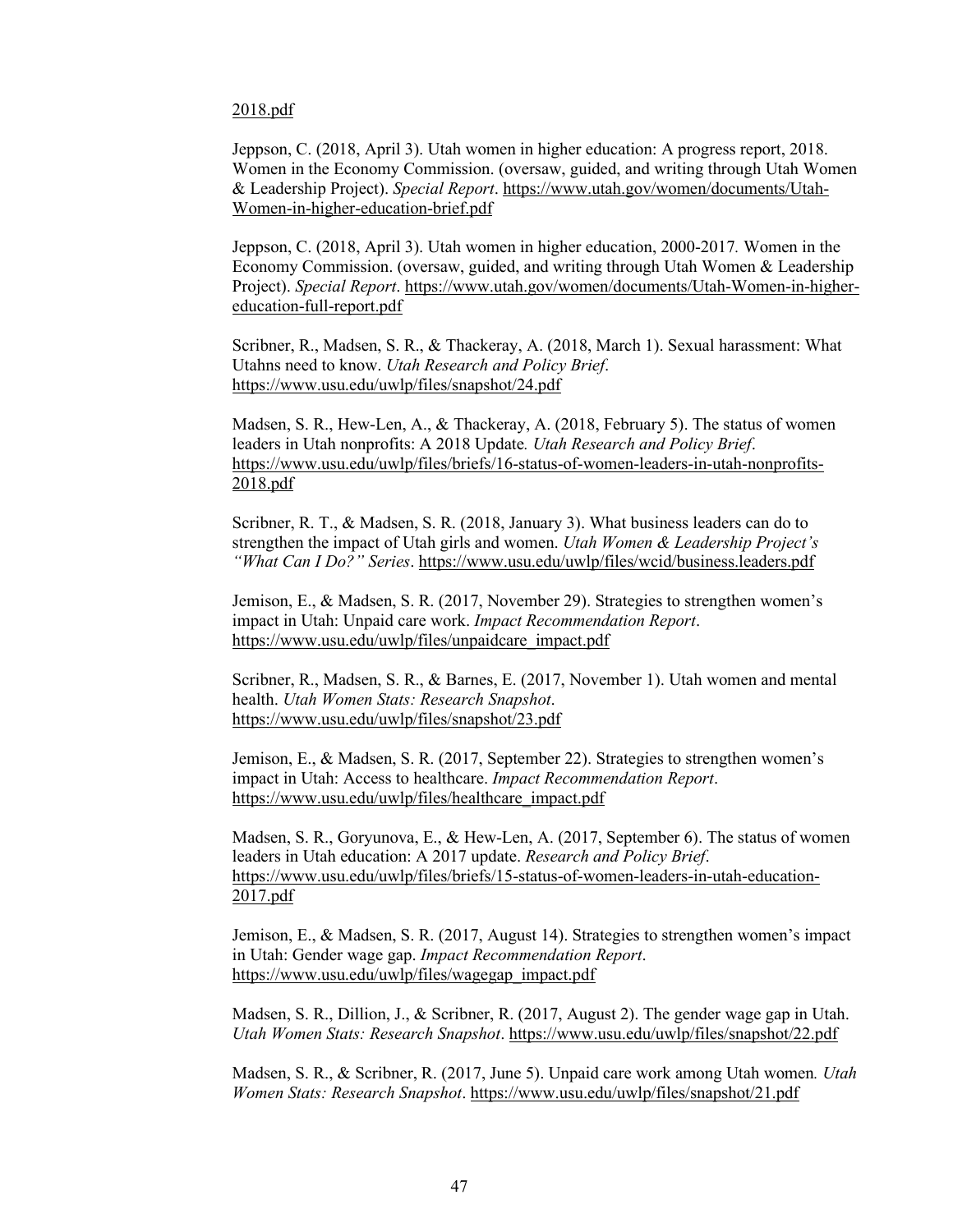Jemison, E., & Madsen, S. R. (2017, May 29). Strategies to strengthen women's impact in Utah: Childcare. *Impact Recommendation Report*. [https://www.usu.edu/uwlp/files/childcare\\_impact.pdf](https://www.usu.edu/uwlp/files/childcare_impact.pdf) 

Storberg-Walker, J., & Madsen, S. R. (2017, May 23). The women and leadership theory think report (George Washington University). <https://www.usu.edu/uwlp/files/wlthinktankreport2015.pdf>

Madsen, S. R., Dillion, J., & Scribner, R. (2017, April 10). Cosmetic surgery and body image among Utah women. *Utah Women Stats: Research Snapshot.* <https://www.usu.edu/uwlp/files/snapshot/20.pdf>

Madsen, S. R., Barnes, E., & Scribner, R. (2017, March 1). Mammography among Utah women. *Utah Women Stats: Research Snapshot*. <https://www.usu.edu/uwlp/files/snapshot/19.pdf>

Madsen, S. R., Turley, T. & Scribner, R. (2017, February 6). Domestic violence among Utah women. *Utah Women Stats: Research Snapshot*. <https://www.usu.edu/uwlp/files/snapshot/18.pdf>

Madsen, S. R., & Pierucci, D. C. (2017, January 4). The status of women in Utah politics: A 2017 update. *Research & Policy Brief*. [https://www.usu.edu/uwlp/files/briefs/14-status](https://www.usu.edu/uwlp/files/briefs/14-status-of-women-in-utah-politics-2017.pdf)[of-women-in-utah-politics-2017.pdf](https://www.usu.edu/uwlp/files/briefs/14-status-of-women-in-utah-politics-2017.pdf) 

Jemison, E., & Madsen, S. R. (2016, December 20). Strategies to strengthen women's impact in Utah: Labor force participation. *Impact Recommendation Report*. [https://www.usu.edu/uwlp/files/labor\\_impact.pdf](https://www.usu.edu/uwlp/files/labor_impact.pdf) 

Madsen, S. R., & Scribner, R. (2016, December 2). Labor force participation among Utah women. *Utah Women Stats: Research Snapshot*. <https://www.usu.edu/uwlp/files/snapshot/17.pdf>

Madsen, S. R., Goryunova, E., & Scribner, R. (2016, December 2). Utah women and STEM. *Utah Women Stats: Research Snapshot*. <https://www.usu.edu/uwlp/files/snapshot/16.pdf>

Madsen, S. R., Turley, T., & Scribner, R. (2016, November 7). Sexual assault among Utah women. *Utah Women Stats: Research Snapshot*. <https://www.usu.edu/uwlp/files/snapshot/15.pdf>

Madsen, S. R., & Scribner, R. (2016, November 7). Poverty among Utah women*. Utah Women Stats: Research Snapshot*.<https://www.usu.edu/uwlp/files/snapshot/14.pdf>

Madsen, S. R., & Scribner, R. (2016, October 3). Voting and civic engagement among Utah women. *Utah Women Stats: Research Snapshot*. <https://www.usu.edu/uwlp/files/snapshot/13.pdf>

Madsen, S. R., & Goryunova, E. (2016, September 6). The status of women on Utah state boards and commissions. *Research and Policy Brief*. [https://www.usu.edu/uwlp/files/briefs/13-status-of-women-on-utah-state-boards](https://www.usu.edu/uwlp/files/briefs/13-status-of-women-on-utah-state-boards-commissions.pdf)[commissions.pdf](https://www.usu.edu/uwlp/files/briefs/13-status-of-women-on-utah-state-boards-commissions.pdf)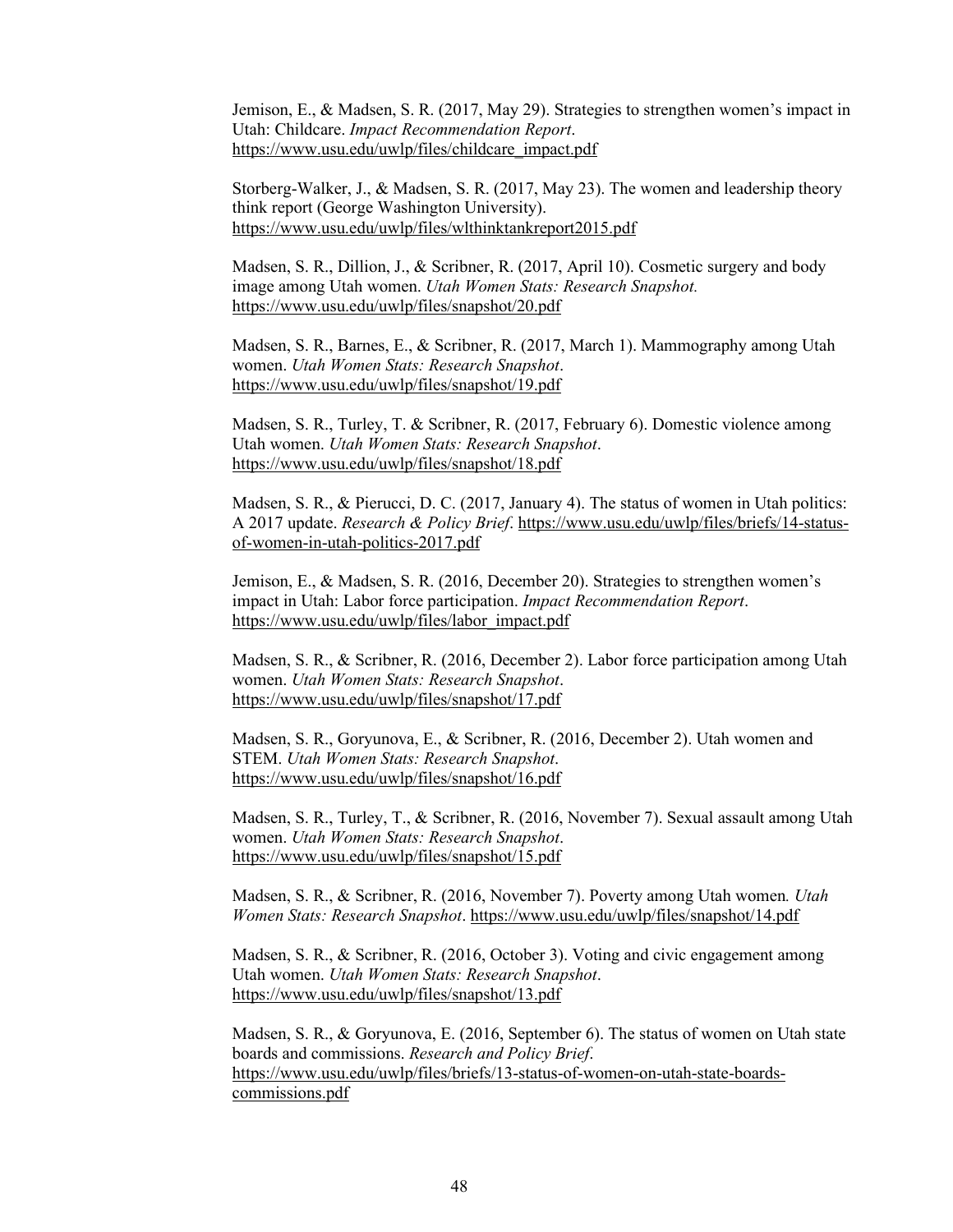Jemison, E., & Madsen, S. R. (2016, August 11). Strategies to strengthen women's impact in Utah: Female political representation. *Impact Recommendation Report*. [https://www.usu.edu/uwlp/files/political\\_impact.pdf](https://www.usu.edu/uwlp/files/political_impact.pdf) 

Madsen, S. R, & Slišković, T. (2016) Why do we need more women leaders in Central and Eastern Europe? *The Global Women and Leadership Research & Policy Brief Series*. <https://www.usu.edu/uwlp/files/ceeuropebrief2016no1.pdf>

Madsen, S. R., & Wallace, A. M. (2016, January 6). The status of women and entrepreneurship in Utah. *Research and Policy Brief*. <https://www.usu.edu/uwlp/files/briefs/12-status-of-women-and-entrepreneurship.pdf>

Madsen, S. R. (compiler, 2015). The Asilomar declaration and call to action. *Women and Leadership Affinity Group, International Leadership Association*, Pacific Grove, California. [http://www.ila-net.org/Communities/AG/Asilomar\\_Declaration2015.pdf](http://www.ila-net.org/Communities/AG/Asilomar_Declaration2015.pdf) 

Madsen, S. R. (2015, June). Why do we need more women leaders in higher education? *HERS National Report Series*.<https://www.usu.edu/uwlp/files/hers.brief.no.1.pdf>

Madsen, S.R. (2015, February 23). Women, confidence, and leadership: What do Utah women leaders think? *Research and Policy Brief*. <https://www.usu.edu/uwlp/files/briefs/11-women-confidence-and-leadership.pdf>

Madsen, S. R. (2015, January 12). Why do we need more women leaders in Utah? *Research and Policy Brief*. [https://www.usu.edu/uwlp/files/briefs/10-why-do-we-need](https://www.usu.edu/uwlp/files/briefs/10-why-do-we-need-more-women-leaders.pdf)[more-women-leaders.pdf](https://www.usu.edu/uwlp/files/briefs/10-why-do-we-need-more-women-leaders.pdf) 

Madsen, S. R., Backus, D. C., & Jones, G. (2014, April 17). The status of women in Utah business. *Research and Policy Brief*. [https://www.usu.edu/uwlp/files/briefs/9-status-of](https://www.usu.edu/uwlp/files/briefs/9-status-of-women-leaders-in-utah-businesses.pdf)[women-leaders-in-utah-businesses.pdf](https://www.usu.edu/uwlp/files/briefs/9-status-of-women-leaders-in-utah-businesses.pdf) 

Madsen, S. R., Fischer, B., & Backus, D. C. (2014, March 31). The status of women leaders in Utah Education. *Research and Policy Brief*. <https://www.usu.edu/uwlp/files/briefs/8-status-of-women-leaders-in-utah-education.pdf>

Madsen, S. R., Backus, D. C., Jones, G., & Fischer, B. (2014, February 24). The status of women leaders in Utah nonprofits. *Research and Policy Brief*. <https://www.usu.edu/uwlp/files/briefs/7-status-of-women-leaders-in-utah-nonprofits.pdf>

Madsen, S. R., & Backus, D. C. (2014, January 8). The status of women in Utah politics. *Research and Policy Brief*. [https://www.usu.edu/uwlp/files/briefs/6-status-of-utah-women](https://www.usu.edu/uwlp/files/briefs/6-status-of-utah-women-in-politics.pdf)[in-politics.pdf](https://www.usu.edu/uwlp/files/briefs/6-status-of-utah-women-in-politics.pdf) 

Madsen, S. R. (compiler, October 3, 2013). The Asilomar declaration and call to action. Women and Leadership Affinity Group, *International Leadership Association*. Pacific Grove, California.

Madsen, S. R., & Bertotti, H. S. (2013, January 15). College enrollment and graduation: A Utah women and education update. *Research and Policy Brief*. <https://www.usu.edu/uwlp/files/briefs/4-college-enrollment-graduation.pdf>

Madsen, S. R., & Bertotti, H. S. (2013, January 15). Education attainment: A Utah women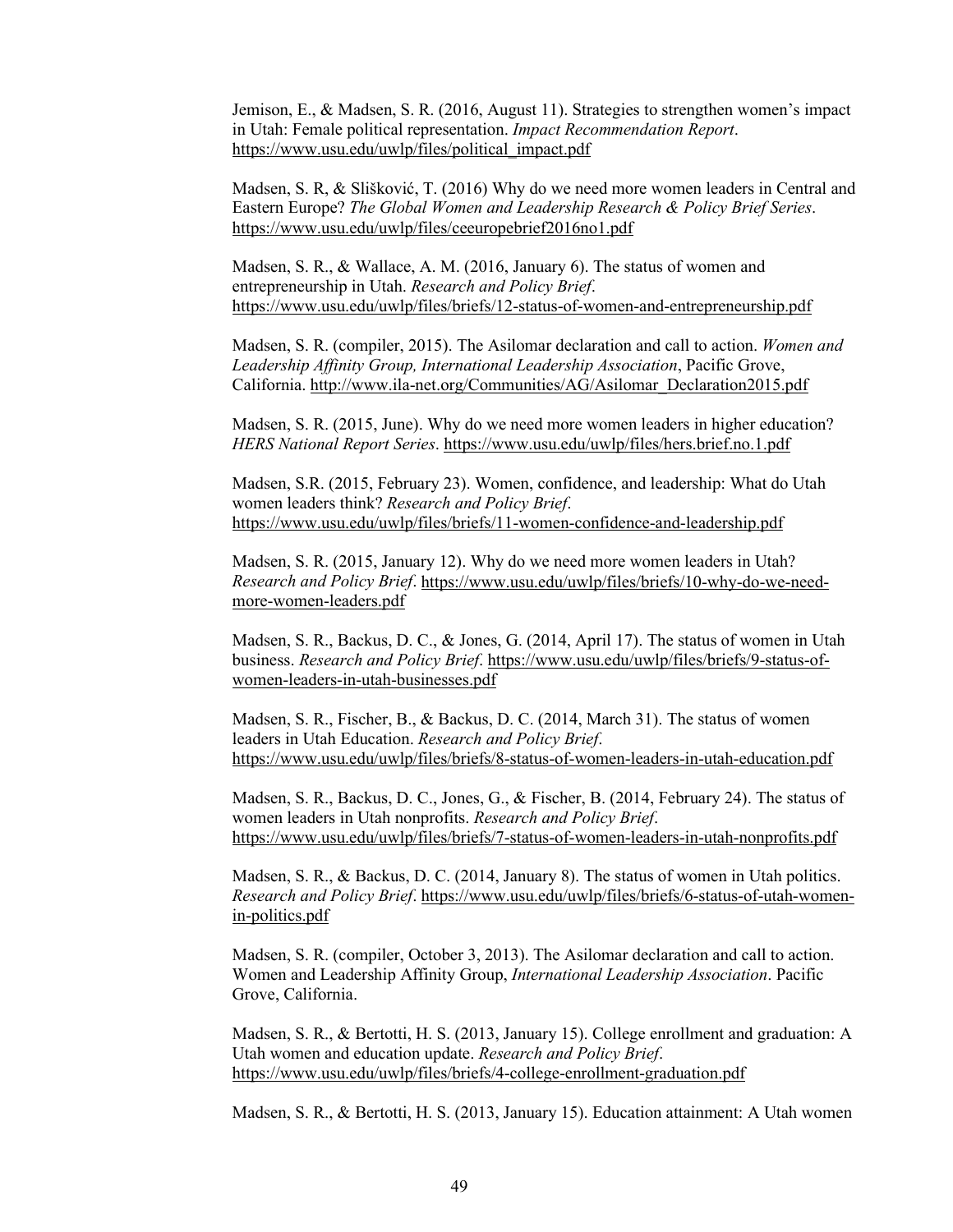and education update*. Research and Policy Brief*. [https://www.usu.edu/uwlp/files/briefs/3](https://www.usu.edu/uwlp/files/briefs/3-educational-attainment.pdf) [educational-attainment.pdf](https://www.usu.edu/uwlp/files/briefs/3-educational-attainment.pdf) 

Hanewicz, C., & Madsen, S. R. (2011, April). The college attendance decisions of young women in Utah. *Research Snapshot*.<https://www.usu.edu/uwlp/files/snapshot/12.pdf>

Madsen, S. R., & Hanewicz, C. (2011, April). The influence of other significant people on a young woman's college decision. Research Snapshot. <https://www.usu.edu/uwlp/files/snapshot/11.pdf>

Madsen, S. R., & Hanewicz, C. (2011, April). The influence of religion and values on a young woman's college decision. Research Snapshot. <https://www.usu.edu/uwlp/files/snapshot/10.pdf>

Madsen, S. R., Hanewicz, C., & Johnson, N. (2011, March). The influence of aspirations on a young woman's college decision*. Research Snapshot*. <https://www.usu.edu/uwlp/files/snapshot/9.pdf>

Hanewicz, C., & Madsen, S. R. (2011, March). The influence of finances on a young woman's college decision. *Research Snapshot*. <https://www.usu.edu/uwlp/files/snapshot/8.pdf>

Madsen, S. R., & Hanewicz, C. (2011, March). The influence of school activities and leadership roles on a young woman's college decision. *Research Snapshot.* <https://www.usu.edu/uwlp/files/snapshot/7.pdf>

Madsen, S. R., & Hanewicz, C. (2011, February). The influence of college preparation activities on a young woman's college decision. *Research Snapshot*. <https://www.usu.edu/uwlp/files/snapshot/6.pdf>

Hanewicz, C., & Madsen, S. R. (2011, February). The influence of teachers on a young woman's college decision. *Research Snapshot.* <https://www.usu.edu/uwlp/files/snapshot/5.pdf>

Madsen, S. R., & Hanewicz, C. (2011, February). The influence of school counselors and administrators on a young woman's college decision*. Research Snapshot*. <https://www.usu.edu/uwlp/files/snapshot/4.pdf>

Hanewicz, C., & Madsen, S. R. (2011, January). The influence of a mother on a daughter's college decision. *Research Snapshot*.<https://www.usu.edu/uwlp/files/snapshot/3.pdf>

Madsen, S. R., & Hanewicz, C. (2011, January). The influence of a father on a daughter's college decision. *Research Snapshot*.<https://www.usu.edu/uwlp/files/snapshot/2.pdf>

Madsen, S. R., & Hanewicz, C. (2011, January). The benefits of higher education for women in Utah. *Research Snapshot*.<https://www.usu.edu/uwlp/files/snapshot/1.pdf>

Madsen, S. R. (2011, January). Business ethics and social corporate responsibility: Exploring the perceptions of Utah workers*.* Woodbury School of Business, Utah Valley University.

King, A. D., & Madsen, S. R. (2010, Sept 8). Utah System of Higher Education Data.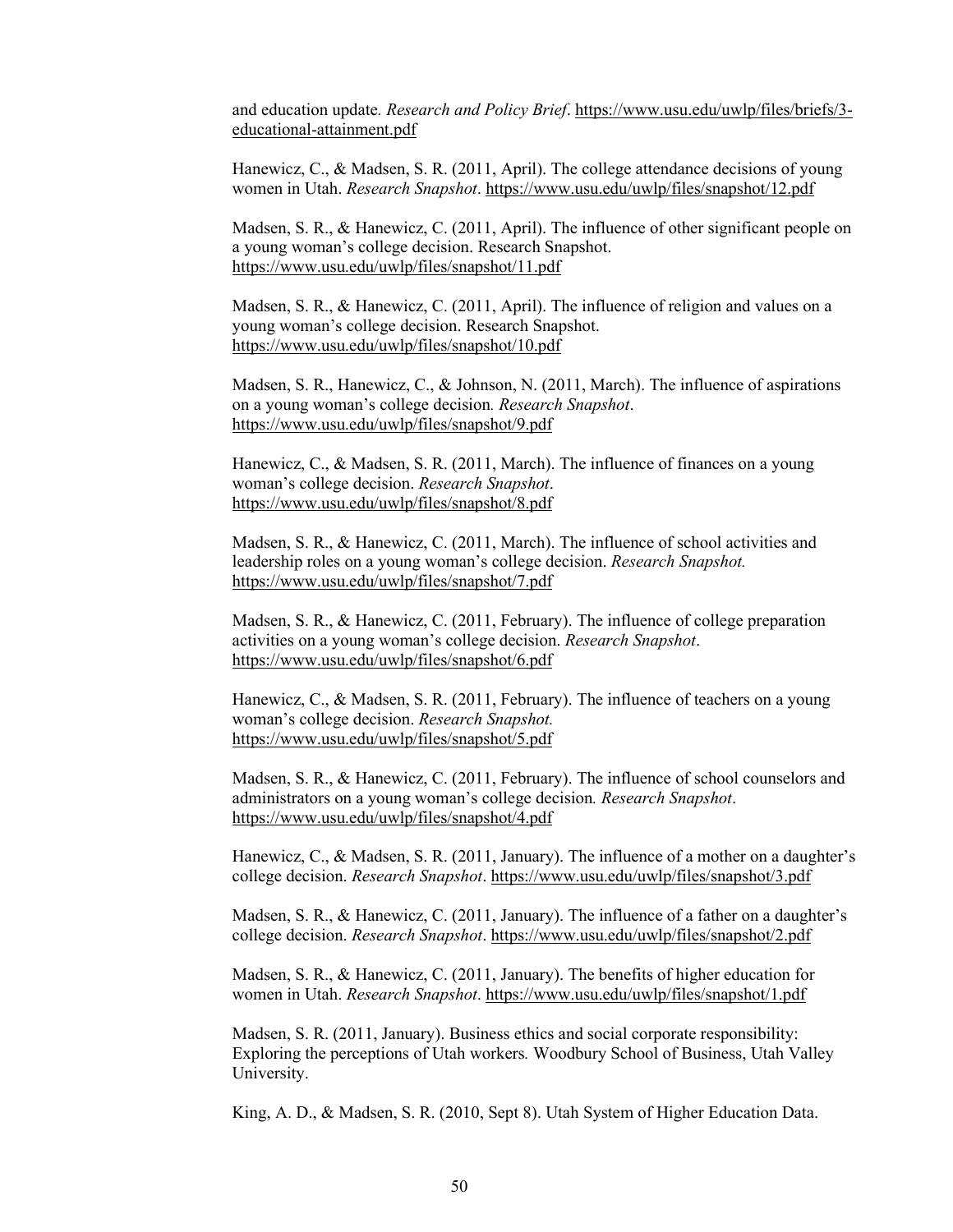*Special Report*. [https://www.usu.edu/uwlp/files/USHE\\_Report.pdf](https://www.usu.edu/uwlp/files/USHE_Report.pdf)

Madsen, S. R., Hanewicz, C., Thackeray, S., & King, A. D. (2010, May 25). Women and higher education in Utah: A glimpse at the past and present. *Research and Policy Brief*. <https://www.usu.edu/uwlp/files/briefs/2-women-and-higher-education-in-utah.pdf>

King, A. D., & Madsen, S. R. (2010, April 21). IPEDS enrollment and graduation report: 2008 data. *Special Report*. [https://www.usu.edu/uwlp/files/IPEDS\\_2008\\_Enrollment.pdf](https://www.usu.edu/uwlp/files/IPEDS_2008_Enrollment.pdf) 

King, A. D., & Madsen, S. R. (2010, February 1). IPEDS enrollment and graduation report: 2007 data. *Special Report*. [https://www.usu.edu/uwlp/files/IPEDS\\_2007\\_Enrollment.pdf](https://www.usu.edu/uwlp/files/IPEDS_2007_Enrollment.pdf) 

Madsen, S. R., Hanewicz, C., & Thackeray, S. (2010, January). The value of higher education for women in Utah. *Research and Policy Brief*. <https://www.usu.edu/uwlp/files/briefs/1-value-of-higher-education.pdf>

Madsen, S. R. (2008, February 5). *2007 report of recruitment and retention of nonprofit employees in Utah county.* United Way of Utah County.

Madsen, S. R. (2004). *Training and development: An adult education guide to public health professionals.* Salt Lake City: Utah Department of Health.

VIDEOS DIRECTED & PRODUCED Utah Women & Leadership Project: Introduction. (3:18) Released December 2, 2019. [https://www.youtube.com/watch?v=9dCAKNhvwyw&feature=emb\\_logo](https://www.youtube.com/watch?v=9dCAKNhvwyw&feature=emb_logo) 

Authorship: The ethics of scholarship and publishing video series (Video 1). (6.47). Released October 20, 2011 by the Academy of Management. <http://www.youtube.com/academyofmanagement>

Plagiarism: The ethics of scholarship and publishing video series (Video 2). (6.47). Released October 20, 2011 by the Academy of Management. <http://www.youtube.com/academyofmanagement>

Slicing the data in publishing: The ethics of scholarship and publishing video series (Video 3). (6.47). Released October 20, 2011 by the Academy of Management. <http://www.youtube.com/academyofmanagement>

Publishing in journals: The ethics of scholarship and publishing video series (Video 4). (6.47). Released October 20, 2011 by the Academy of Management. <http://www.youtube.com/academyofmanagement>

Conference papers and presentations: The ethics of scholarship and publishing video series (Video 5). (6.47). Released October 20, 2011 by the Academy of Management. <http://www.youtube.com/academyofmanagement>

Reporting research: The ethics of scholarship and publishing video series (Video 6). (6.47). Released October 20, 2011 by the Academy of Management. <http://www.youtube.com/academyofmanagement>

Reviewing manuscripts: The ethics of scholarship and publishing video series (Video 7). (6.47). Released October 20, 2011 by the Academy of Management.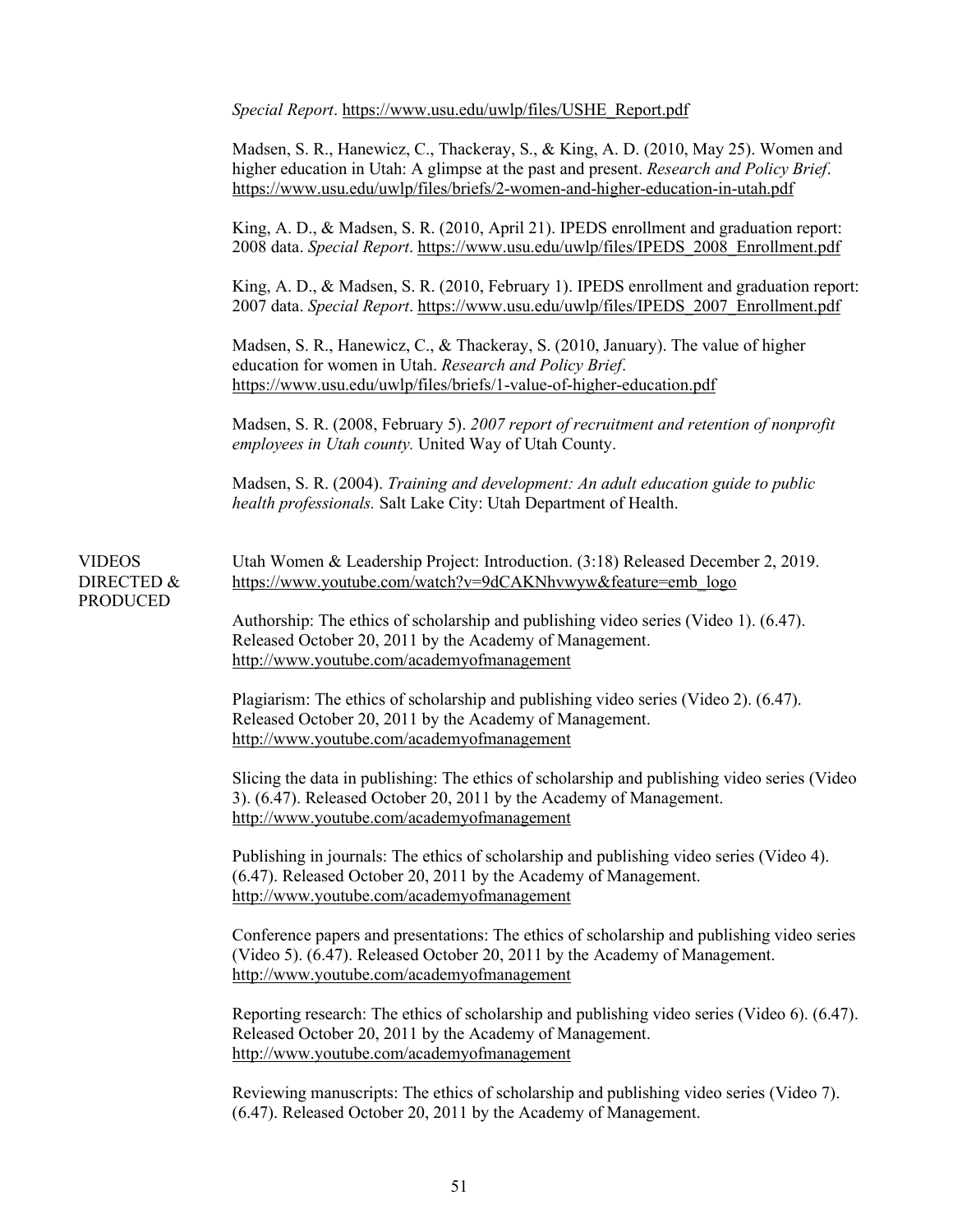<http://www.youtube.com/academyofmanagement>

|                                                           | Global ethics in publishing: The ethics of scholarship and publishing video series (Video<br>8). (6.47). Released October 20, 2011 by the Academy of Management.<br>http://www.youtube.com/academyofmanagement |
|-----------------------------------------------------------|----------------------------------------------------------------------------------------------------------------------------------------------------------------------------------------------------------------|
|                                                           | Making college a priority: The benefits of higher education for women in Utah (10:00).<br>Released June 2, 2011. https://www.youtube.com/watch?v=k9446gJq6aA                                                   |
|                                                           | Pieces of the puzzle: Influencing Utah women to graduate from college (17:00). Released<br>June 2, 2011. Accessed at https://www.youtube.com/watch?v=gNZY-JjNzuY                                               |
|                                                           | In their own words: The voices of Utah women about their college choices $(10:00)$ .<br>Released June 2, 2011. https://www.youtube.com/watch?v=LqhjfAdhsPY                                                     |
| <b>SELECTED</b><br><b>INVITED</b><br><b>PRESENTATIONS</b> | Gender equality plans: Opportunities to propel the work forward. Workshop on<br>institutional, structural, and cultural change. Europe4Europe, Bled School of Management,<br>Bled, Slovenia (June 27, 2022)    |
|                                                           | Unconscious bias workshop: From awareness to action! Davis Head Start, Davis County,<br>Utah (June 9, 2022)                                                                                                    |
|                                                           | Women's equality in Utah: Why Utah is ranked as the worst state, and what can be done. A<br>Follow-up conversation. Women's Equality Report Follow-Up. Zions Bank, Salt Lake City,<br>Utah (June 1, 2022)      |
|                                                           | Still we rise: Authenticity, purpose, and community. Women's Influence Network Annual<br>Conference, St. George, Utah (May 14, 2022)                                                                           |
|                                                           | Better together: How to attract, retain, and advance women. American Council of<br><i>Engineering Companies—Utah</i> , Salt Lake City, Utah (May 12, 2022)                                                     |
|                                                           | Gender, communication, and conflict: Working better together in Utah workplaces. The<br>Bridgerland Chapter, Society for Human Resource Management Annual Conference,<br>Logan, Utah (May 12, 2022)            |
|                                                           | Finding your voice through hope, healing, and wholeness. Find Your Voice Conference,<br>Salt Lake City, Utah (May 7, 2022)                                                                                     |
|                                                           | Utah women and remote work. Remote Work Summit, Rural Online Initiative, Utah State<br>University, Provo, Utah (May 4, 2022)                                                                                   |
|                                                           | Building, bridging, and blazing pathways for Utah's women in banking. <i>Utah Women in</i><br>Banking Conference, Utah Banking Association, Salt Lake City, Utah (April 14, 2022)                              |
|                                                           | Research on Utah girls and women: Awareness to action! Deseret News and Utah Business<br>Staff Meeting, Salt Lake City, Utah (April 12, 2022)                                                                  |
|                                                           | Women's equality in Utah: Why Utah is ranked as the worst state, and what can be done.<br>Utah Women in Higher Education Network (UWHEN) Annual Conference (April 8, 2022)                                     |
|                                                           | Better together: Gender, belonging, and community. Counseling Psychology and Special<br><i>Education Department</i> , Brigham Young University (April 8, 2022)                                                 |
|                                                           | UWLP Forum – Career exploration for girls and women: Law & nonprofit (moderator).<br>Utah Women & Leadership Project Forum (April 7, 2022)                                                                     |
|                                                           | "What Can I Do? A think tank for community leaders in Summit County. <i>Utah Women &amp;</i>                                                                                                                   |
|                                                           |                                                                                                                                                                                                                |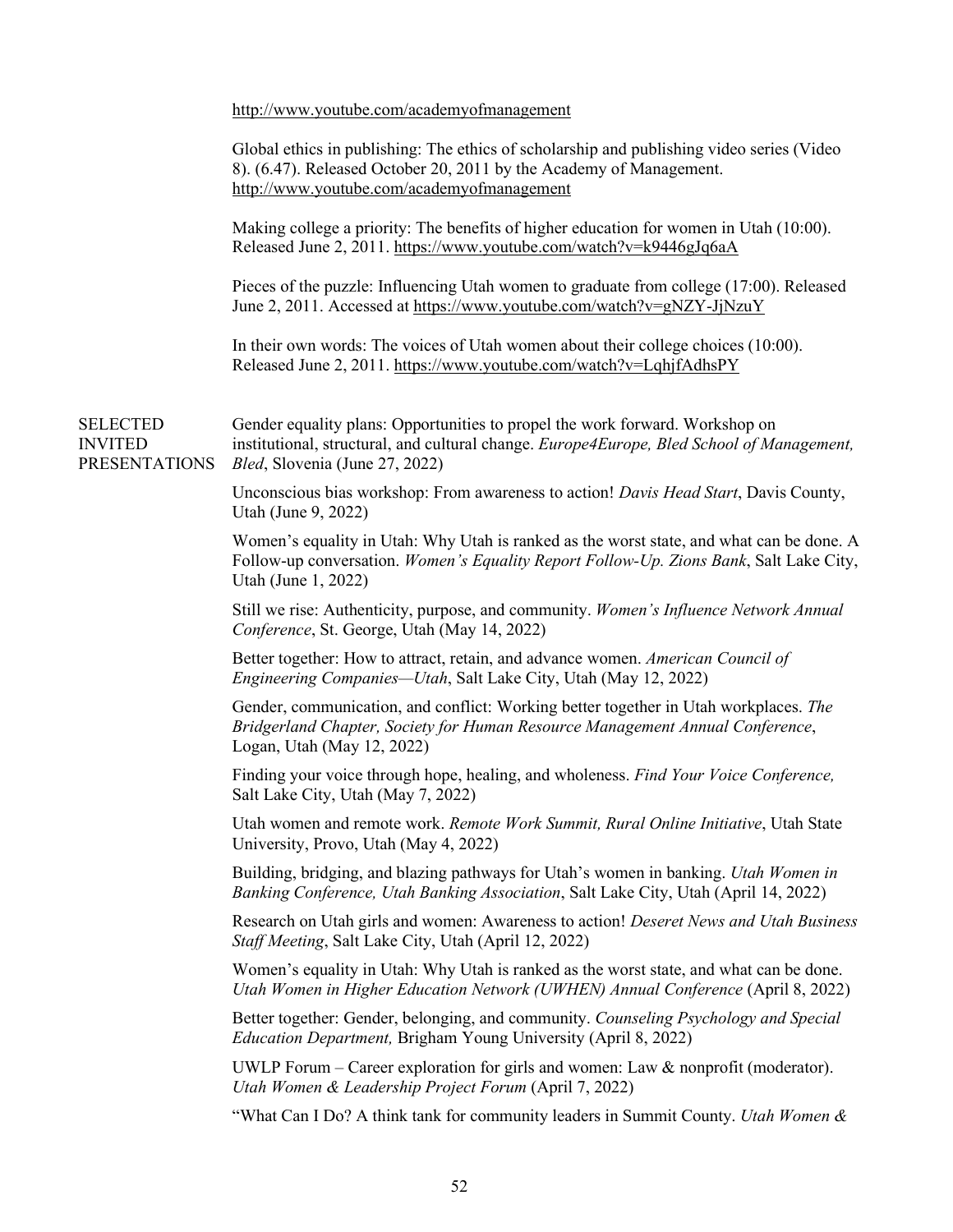*Leadership Project,* Park City, Utah (April 5, 2022)

Women's leadership development: Learn, lead, and lift. *Women's Leadership Certificate Graduation, David Eccles School of Business*, Executive Education, University of Utah, Salt Lake City, Utah (April 1, 2022)

Women in leadership: How we all can empower and be an ally. *National Young Entrepreneurs Council* (March 31, 2022)

Solving for women's equality in the economic inclusion equation. *Zion's Bank Community Speaker Series* (March 30, 2022)

Women's equality in Utah: Why Utah is ranked as the worst state, and what can be done. *Board of Higher Education, Utah System of Higher Education,* Mountainland Technology College, Lehi, Utah (March 25, 2022)

Power, sexism, and discrimination: Plus, women's leadership, calling, and purpose. *Psychology of Gender Courses,* Brigham Young University, Provo, Utah (March 25, 2022)

"What Can I Do? A think tank for community leaders in Utah County. *Utah Women & Leadership Project*, Orem, Utah (March 25, 2022)

Empowering Utah's women in civic life. *Speaker Series, Pioneer Park Coalition* (March 24, 2022)

The prevalence of sexism in Utah, *Women's Studies 392R, Kennedy Institute,* Brigham Young University, Provo, Utah (March 24, 2022)

Women's equality in Utah: Why Utah is ranked as the worst state, and what can be done. *2022 Candidate Series, Utah Federation of Republican Women*, Davis Technical College, Kaysville, Utah (March 18, 2022)

Women in academia: Education, leadership, challenges, and opportunities. *Women in Academic Annual Conference, Brigham Young University* (March 18, 2022)

Future of education conversation circle, *United Nations, Commission on the Status of Women* (March 17, 2022)

Strengthening your influence as women, *Northrup Grumman, Women's International Network* (March 17, 2022)

Re-envisioning Utah for women: Revive, arrive, and thrive. *Annual Utah Sexual Violence Conference, Utah's Coalition Against Sexual Assault* (March 17, 2022)

Women's equality in Utah: Why Utah is ranked as the worst state, and what can be done. *Zions Bank & Rethink International* (March 16, 2022)

Better together: Creating belonging and community. Leadership workshop, *HDR* (March 16, 2022)

Women's equality in Utah: Why Utah is ranked as the worst state, and what can be done. *Business Women's Forum, Salt Lake Chamber*, Salt Lake City, Utah (March 15, 2022)

Women's Equality in Utah: Why Utah is ranked as the worst state, and what can be done. *Semi-Annual Event, Elected Women of Utah*, Pleasant Grove, Utah (March 11, 2022)

UWLP Forum: Perspectives on women's leadership from prominent Utah women of faith (moderator). *Utah Women & Leadership Project Forum* (March 10, 2022)

Utah women learn, lead, and lift: International Women's Day Celebration (moderator), *One Utah Roadmap & Utah Women & Leadership Project Special Event* (March 8, 2022)

Creating opportunities for Provo women: Developing leadership. *Provo Women's Day,*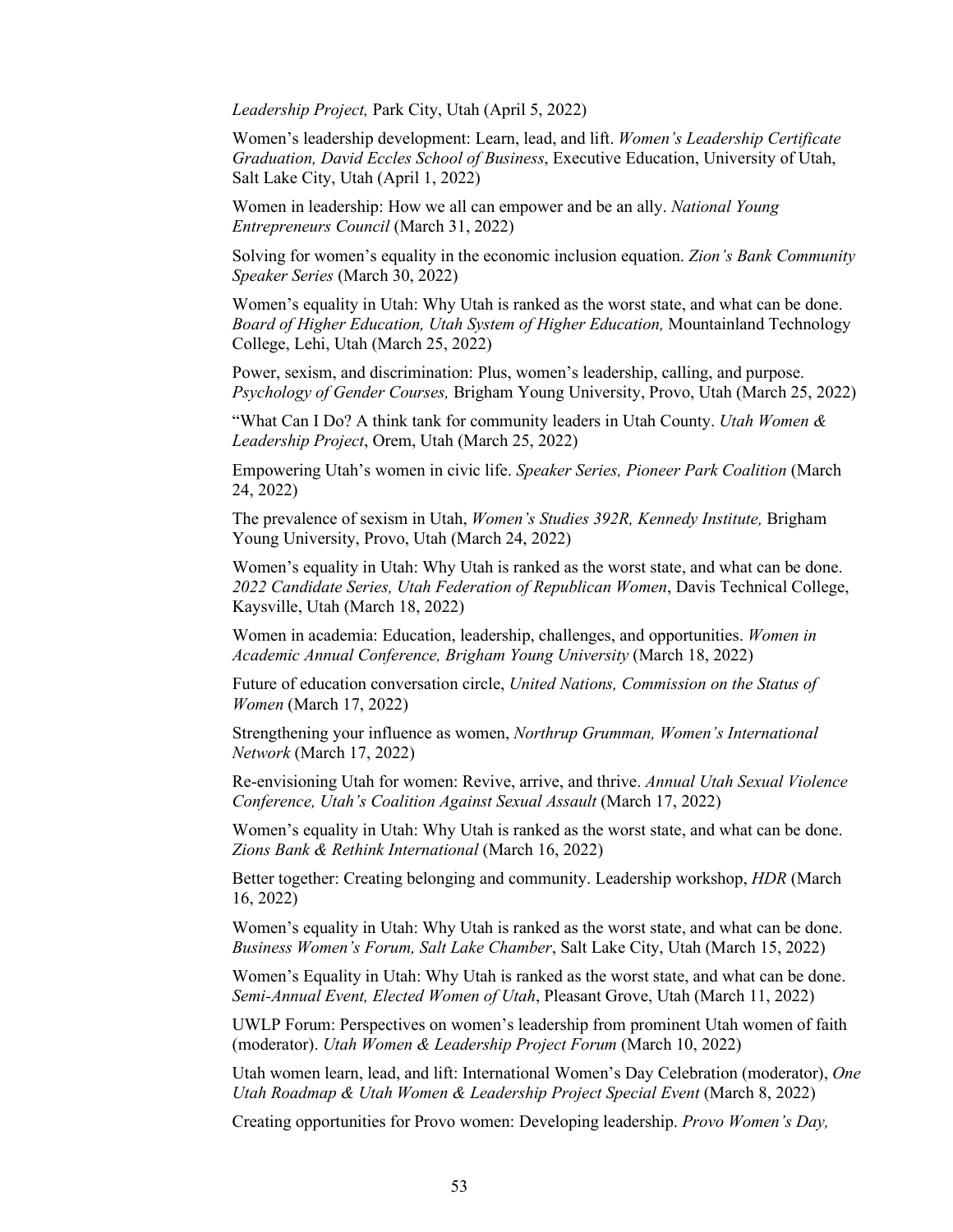*International Women's Day Celebration*, Provo, Utah (March 5, 2022)

Women's equality in Utah: Why Utah is ranked as the worst state, and what can be done. *Women's Tech Council Advisory Board Meeting* (February 17, 2022)

Unconscious bias workshop: From awareness to action! *Davis4Health—Health Strategy, Davis County Health Department* (February 17, 2022)

Support staff retreat: Communication, collaboration, and listening. *Utah Department of Corrections,* Salt Lake City, Utah (February 16, 2022)

Sexism and discrimination: Challenges that women face in Utah and in the Church. *Lunch n' Learn, Executive MBA Program,* Brigham Young University, Provo, Utah (February 11, 2022)

UWLP Forum – Relaunching your career: Tools and strategies for women returning to the workforce (moderator). *Utah Women & Leadership Project* (February 10, 2022)

Better together: Women, leadership, and male allyship. *Uintah Basin Speaker Series, Utah State University—Vernal Campus*, Vernal, Utah (February 8, 2022)

"What Can I Do? A think tank for community leaders in Uintah Basin, *Utah Women & Leadership Project,* Vernal, Utah. (February 8, 2022)

What you don't know about Utah's women: Misinformation. *Honor's Colloquium, Utah Valley University* (February 7, 2022)

A conversation with Colonel Jenise Carroll on women and leadership. *Leadership Forum, Jon M. Huntsman School of Business,* Utah State University, Logan, Utah (January 28, 2022)

The status of women in Utah. *Rotary Club of Logan*, Logan, Utah (January 27, 2022)

"What Can I Do? A think tank for community leaders in Cache County, *Utah Women & Leadership Project,* Logan, Utah. (January 27, 2022)

UWLP Forum: Salary negotiation for women: The latest research and best practices (moderator). *Utah Women & Leadership Project Forum* (January 25, 2022)

Women's equality in Utah: Why Utah is ranked as the worst state, and what can be done. *Equality & Opportunity Priority Meeting, Utah Governor's Cabinet and Advisors*, Salt Lake City, Utah (January 12, 2022)

Childcare symposium: Practices, policies, and strategies that can move Utah forward (moderator). *Utah Women & Leadership Project* (January 11, 2022)

The duty to develop: Unleash the genius. *Lead in Davis, Leadership Academy, Davis School District*, Kaysville, Utah (January 6, 2022)

Come Follow Up, guest appearance, *KBYU TV* (filmed December 17, 2021)

Discovering your talents and strengths. *Natural History Museum of Utah, University of Utah* (December 10, 2021)

Better together: Creating belonging and community. *American Council of Engineering Companies of Utah (ACEC)*, Salt Lake City, Utah. (December 9, 2021)

Strengthening the impact of girls and women: Importance, foundational elements, leadership development, and resources. *Ella Rises Board of Directors* (December 8, 2021)

Women's equality in Utah: Why Utah is ranked as the worst state, and what can be done. *Women's Equality Report Breakfast, Zions Bank*, Salt Lake City, Utah (December 2, 2021)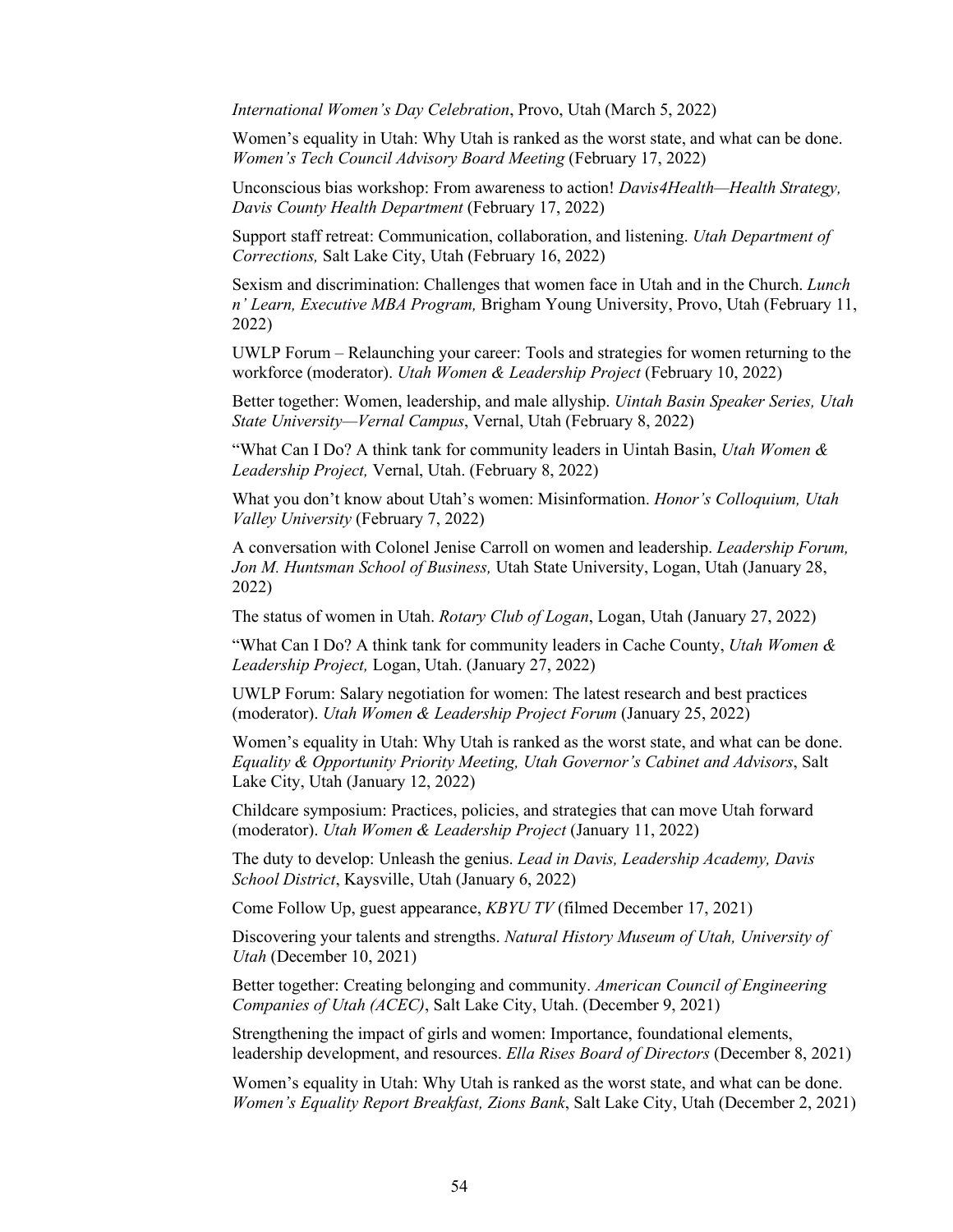Strengthening the impact of girls and women: Mayors, city council members, and other leaders. *Provo City Council* (November 30, 2021)

Live interview and giveaway with Susan R. Madsen. *Instagram Live, Cedar Fort Publishing* (November 24, 2021)

Utah Women & Leadership Project: Offerings and resources. *Student Affairs Council, Utah State University* (November 18, 2021)

Strengthening your emotional health as women (panel moderator). *Women's Leadership Forum, Utah Women & Leaderships Project, Utah State University* (November 12, 2021)

Utah women in the labor force: Latest research. *Governor's Office of Economic Opportunity* (November 12, 2021)

The landscape of women in Utah: Current state and moving forward. *The Period Project Symposium, The Policy Project* (November 11, 2021)

Women rising: Leadership development workshop. *Nu Skin* (November 9-10, 2021)

Women in leadership: Identity, purpose, and calling. *Utah Women in Higher Education Network (UWHEN). Southern Utah University* (November 5, 2021)

Utah women rising: Strengthening your influence. *Utah Women in Higher Education Network (UWHEN). Southern Utah University* (November 5, 2021)

Unleashing the potential of women employees: Shifting organizational cultures. *Chamber Diversity, Equity, and Inclusion Conference, Salt Lake Chamber* (November 4, 2021)

Strategies to strengthen your impact and influence. *Brigham Healthcare Services, Ghana, Africa* (October 30, 2021)

How women rise: Breaking the 12 habits holding you back from your next raise, promotion, or job (moderator). *Women's Leadership Forum, Utah Women & Leadership Project, Utah State University* (October 29, 2021)

Women's leadership development: Importance, identity, and purpose & calling. *Women's Series, University of Texas at Tyler* (October 28, 2021)

Women's equality in Utah: Why Utah is ranked as the worst state, and what can be done. *Zions Bank Advisory Board Meeting* (October 26, 2021)

Power, sexism, and discrimination: Plus, women's leadership & purpose and calling. *Psychology of Gender Course, Brigham Young University* (October 15, 2021)

The Utah Women & Leadership Project: Overview and status of Utah women. *AAUW Wasatch Utah Branch* (October 11, 2021)

Recovering from the pandemic: The impact of COVID-19 on Utah women and work. *Women in the Money Conference, Utah Treasurers Office* (October 8, 2021)

A fireside chat on women's leadership with Lt. Governor Deidre Henderson. Women's Leadership Forum, *Utah Women & Leadership Project, Utah State University* (October 1, 2021)

Better together: Education and leadership. *Weekly Forum, Valley View Elementary School*  (October 1, 2021)

Emerging Utah: Panel discussion (plenary). *Annual Conference, Utah League of Cities and Towns* (September 30, 2021)

Women, education, and leadership: Benefits, challenges, and opportunities. *International*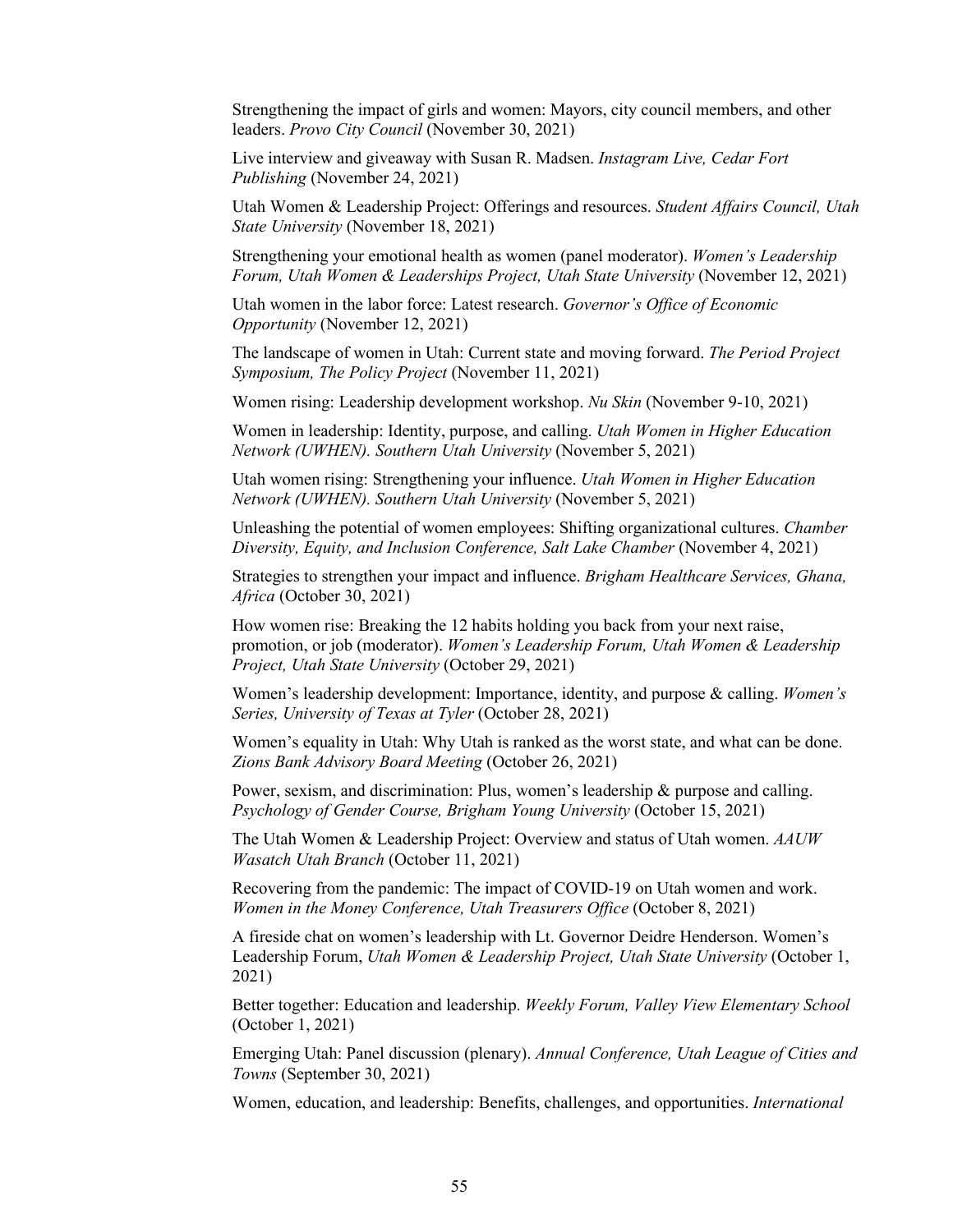*Global Teaching Excellence Awards, Saksahm Society*, India (September 30, 2021)

Rise and lead: Importance, changes, development and challenges to opportunities. *Women in Leadership Summit, Walker Edison* (September 29, 2021)

Understanding and navigating biases within venture capital (panel). *WeROC Annual Conference*, Salt Lake City, Utah (September 24, 2021)

Hiring and retaining women: Insights and strategies. *McWane, Inc.* (September 20, 2021)

Connect – inspire – thrive: Mindsets, purpose, identity, and community. *Celebrating Women's Conference, Extension*, Utah State University (September 18, 2021)

Helping all sisters grow in confidence: Exploring, shifting, and unleashing. *Cardiff Stake Relief Society – Sister's Afternoon*, The Church of Jesus Christ of Latter-day Saints (September 18, 2021)

The Utah Women's Organizations Network: Welcome and introductions. *Utah Women's Organizations Networking Annual Gathering, Utah Women & Leadership Project, Utah State Universit*y (September 17, 2021)

Understanding the post-COVID workforce landscape. *Shift Summit Panel, Kiln*, Salt Lake City (September 16, 2021)

Unconscious bias workshop: From awareness to action. NACE: Equity & Inclusion, *MBA Program, Utah State University* (September 16, 2021)

Utah women and politics: Overview and status of Utah women in politics. *Weber County Republican Women* (September 13, 2021)

Strengthening your influence as women. *American Planning Association of Utah, Fall Conference* (September 9, 2021)

Better together: Creating belonging and community. *American Planning Association of Utah, Fall Conference* (September 9, 2021)

The state of women entrepreneurs in Utah. *The Entrepreneurship Institute, Woodbury School of Business*, Utah Valley University (September 8, 2021)

Women equality: It is a "wicked problem." *University of Utah School of Medicine* (September 1, 2021)

A conversation on the impact of COVID-19 in Utah (moderator). Utah Women & Leadership Project, Utah State University (August 25, 2021)

Unconscious bias workshop: From awareness to action. *Syracuse City*. (August 24, 2021)

Utah Women & Leadership Project: Updates. *Marketing, Strategy, Leadership, and Entrepreneurship Department Meeting*, Jon M. Huntsman School of Business (August 20, 2021)

Women and leadership: Identity and opportunities. *Women's Artistic Leadership Institute*  (August 16, 2021).

The importance of women and education. *Abundant Life Conference, Latter-day Saint Pathways* (August 7, 2021)

Strengthening your influence as women. *Autoliv Professional Women's Group* (August 5, 2021)

Unconscious bias workshop: From awareness to action. *Syracuse City* (August 3, 2021)

The status of Utah women. Equality and opportunity gathering. *Governor's Cabinet and*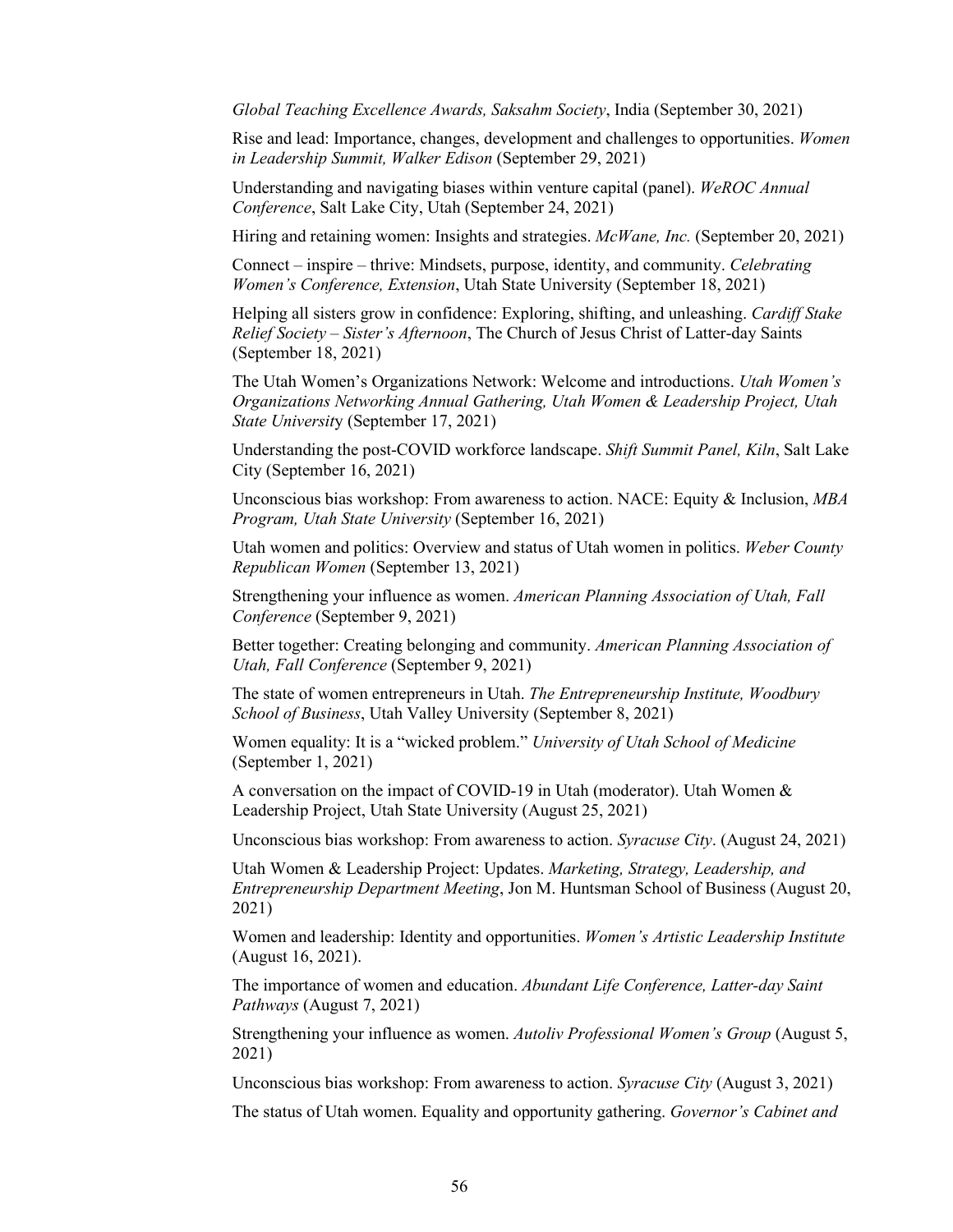*Advisors* (August 3, 2021)

Leadership training: Overview, opportunities, and challenges. *Changing Faces Women's Leadership Seminar. East-West Center* (July 29, 2021).

Women in leadership: Exploring confidence, development, challenges, and opportunities. *HealthEquity* (July 14, 2021)

Zions Bank Women's Business Forum - Dr. Susan Madsen: The impact of COVID-19 on Utah women and work. *Zions Bank Women in Business Employee Business Forum* (June 23, 2021)

Lifting girls and women worldwide: Importance, foundational elements, leadership development, and resources. *Mankind Is My Business* (June 16, 2021)

Better today: Creating belonging and community. *SimpleNexus* (June 15, 2021)

UT-AZ Benchmarking Report Panel. *Voices for Utah Children* (June 11, 2021)

Women in leadership: Importance, challenges, & purpose and calling. *Psychology of Gender Course,* Brigham Young University (June 11, 2021)

Utah women & leadership: Current status, progress, and opportunities. *Utah Valley Chamber Women's Business Network* (June 10, 2021)

Women and leadership: How we can all be allies for women at work. *InMoment* (June 10, 2021)

Women in the economy: Research & resources. *Utah Legislative Research and General Counsel* (June 8, 2021)

One Utah Roadmap: Partnership and collaboration. *Women in the Economy Commission*  (May 25, 2021)

Overcoming discrimination workshop. *Elected Women of Utah,* Pleasant Grove, Utah (May 21, 2021)

Equity, diversity, and inclusion. MBA Lunch and Learn. *MBA Program, Utah State University* (May 19, 2021)

Childcare overview. Economic Development and Workforce Services Interim Committee Meeting. *Utah State Legislature.* (May 18, 2021)

Unconscious bias workshop: From awareness to action. *Syracuse City* (May 12, 2021)

Unconscious bias workshop: From awareness to action. *Huntsman School of Business Leadership* (May 10, 2021)

The impact of COVID-19 on Utah women and work. *WIEC Policy Subcommittee, Utah State Legislature* (May 6, 2021)

Strengthening your influence as women. *The National Association of Women in Construction*, Salt Lake City, Utah (April 30, 2021)

Understanding women and confidence: Description, gender differences, and solutions. *Mesa System* (April 30, 2021)

How strengthening the impact of women can strengthen the church. *Big Cottonwood Stake*, The Church of Jesus Christ of Latter-day Saints (April 18, 2021)

Designing corporate women's networks, initiatives, and leadership programs. *Utah Women & Leadership Project Workshop* (April 16, 2021)

Women and leadership: Importance, critical elements, & resources. *Lucid Software* (April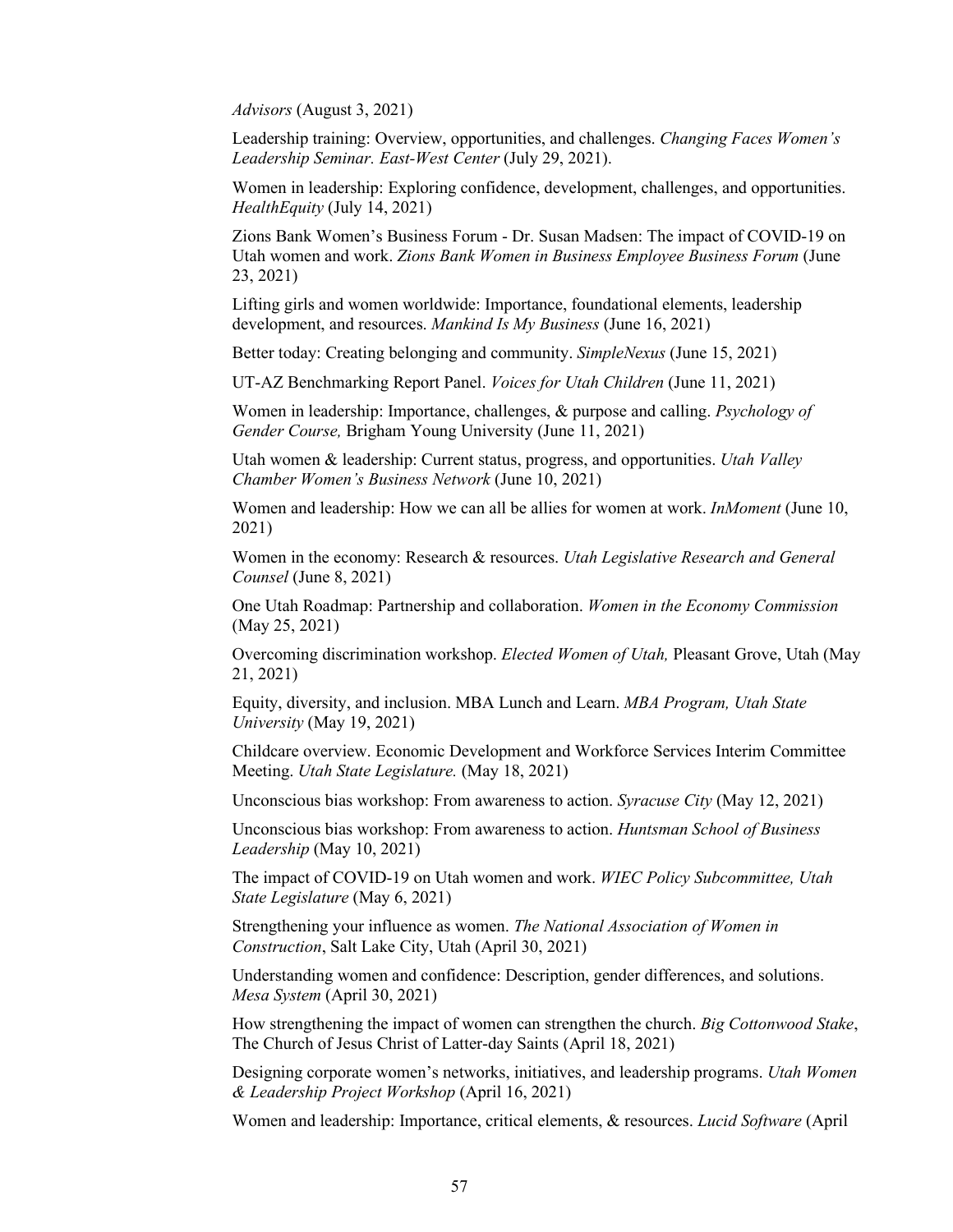15, 2021)

Why sisters are key to lifting sisters. Moss Hill Ward, The Church of Jesus Christ of Latterday Saints (April 13, 2021)

Women and leadership: Importance, barriers, and opportunities. Webinar Series, *University of Education, Pakistan* (April 9, 2021)

How male allies can promote women in organizations. *Association of Corporate Counsel Mountain West Chapter* (April 7, 2021)

Women in Leadership: Importance, work-life integration, Challenges, & purpose and calling*. Psychology of Gender Courses (2 sections)*, Brigham Young University (April 2, 2021)

Women & leadership: Strengthening your influence as women. *U.S. Embassy & Consulate in Vietnam* (April 1, 2021)

Women's Law Caucus – The pink collar recession (panelist). *S.J. Quinney College of Law*  (March 29, 2021)

Better together: Becoming better lawyers, organizations, and communities. *Utah State Bar Association* (March 25, 2021)

Utah women and leadership: Overview, status, and strategies. *Equal Employment Office, Utah Bureau of Reclamation* (March 25, 2021)

How do we (re)build careers for working parents in Utah post-pandemic? (panelist). *Utah Business* (March 24, 2021)

The impact of COVID-19 on Utah women and work. *Women in the Economy Commission*  (March 23, 2021)

The Utah Women & Leadership Project: Overview and status of Utah women. *Park City Rotary* (March 23, 2021)

How can we motivate  $\&$  inspire more women to become leaders? Extension Conference, *Utah State University* (March 18, 2021)

Women & leadership: How men can be allies for women in the workplace. *Podium* (March 17, 2021)

Breaking through together: Webinar with special guest Dr. Susan Madsen, *Ultradent*  (March 17, 2021)

The impact of COVID-19 on women and work. Economic Impact Working Group (EIWG), Salt Lake County (March 17, 2021)

Stepping forward as young women to change the world. *Girls Lobby* (March 13, 2021)

Where did all the women go? The impact of COVID-19 on women and work. *Women Tech Council*, First Female Recession Impact (March 12, 2021)

Becoming more influential as women of faith. *Interfaith Council for Wales* (March 10, 2021)

The impact of COVID-19 on women and work. International Women's Day Summit, *Nuskin Employees* (March 8, 2021)

Why we need women everywhere (panelist). *2021 VoterRise Conference* (March 6, 2021)

Global women panel on Sustainable Development Goal 5: Achieve gender equality and empower all women and girls. Office for Global Engagement, *Utah Valley University*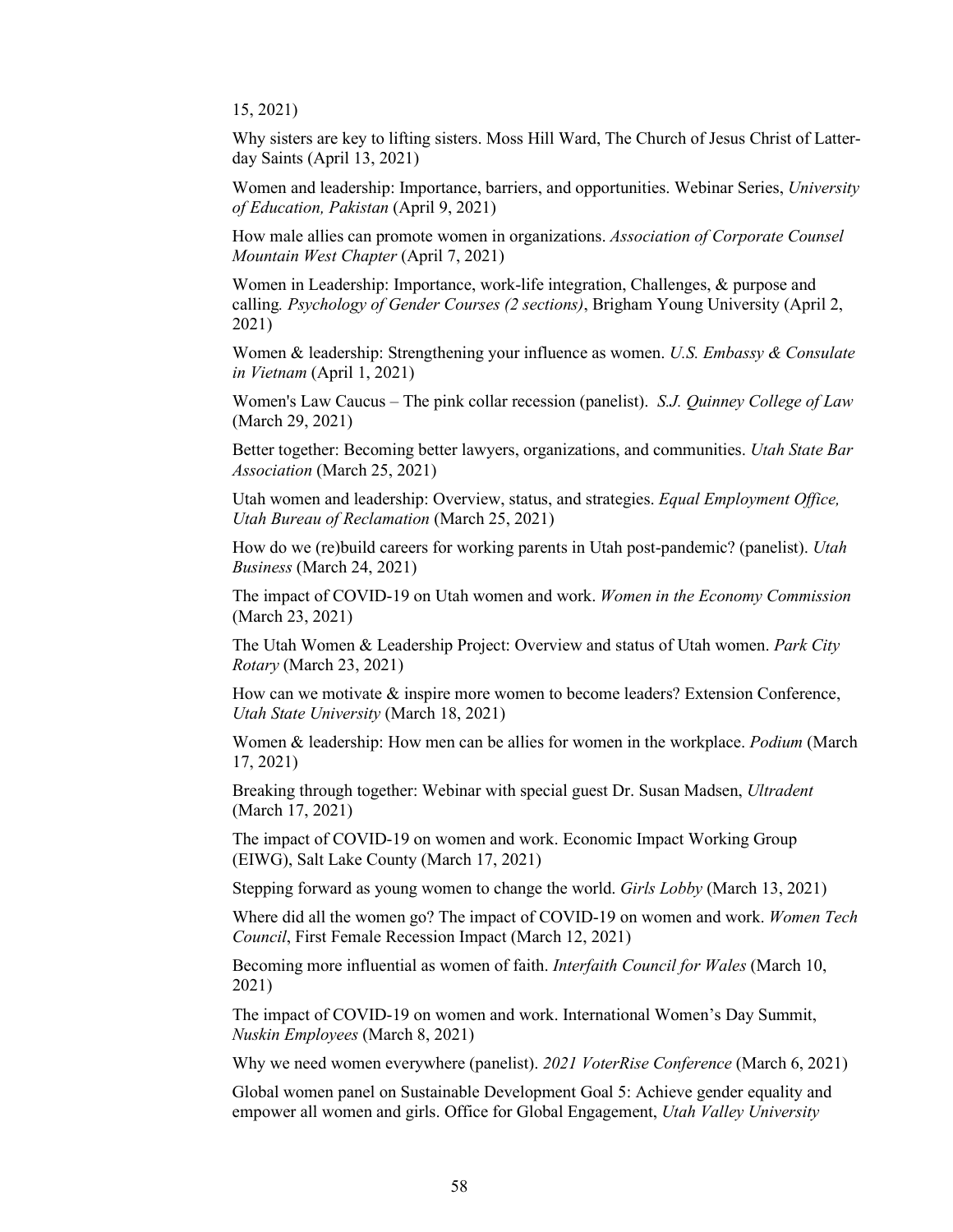(March 3, 2021)

Unconscious bias workshop: From awareness to action. Manchester England Coordinating Council, *The Church of Jesus Christ of Latter-day Saints* (March 2, 2021)

Pandemic unemployment disparity: Women bearing the brunt (panelist). Deseret News Event (February 25, 2021)

Five tips on developing leadership in college. *Ensign College* (February 24, 2021)

Better together: Strengthening the Kaysville City culture through diversity, inclusion, and equity. *Kaysville City Staff Workshop* (February 23, 2021)

Utah women: The present. *VoterRise* (February 20, 2021)

Stopping violence against Utah girls and women. *Women's Leadership Forum*, Utah Women & Leadership Project (moderator) (February 17, 2021).

Women and leadership: How men can be allies for women in the workplace. Divvy Lecture Series (February 16, 2021)

The importance of women in leadership and representational roles. Monthly Lecture Series. *Utah State University, Brigham City* (February 11, 2021)

Women and gender in the workplace: Yesterday and today. *HERS Leadership Institute, Higher Education Resource Services* (February 10, 2021)

Uplifting leadership for inclusive solutions. *United Nations Interfaith Harmony Week, Geneva* (February 1, 2021)

Strengthening individuals, families, and communities: From awareness to action. Davis County Community Resilience Symposium. *Davis County Human Resources*, Farmington, Utah (January 29, 2021)

Maximizing your career potential: Leadership and confidence in the workplace. Women's Professional Network Seminar. *People Helping People* (January 26, 2021)

Equity and Opportunity - Women's Equity (panelist), *Alta Club Community Event* (January 26, 2021)

A Fireside Chat with Sheri Dew on Women and Leadership (host, interviewer, and moderator). *Women's Leadership Forum*, Utah State University (January 22, 2021)

Utah women and equality: Challenges, progress, and trends. *Ignite Summit, Utah Women in Sales* (January 21, 2021)

Women in leadership: Challenges & strategies for getting to the top. *International Women Executives* (January 20, 2021)

Insights into how gender dynamics impact the practice of law. *Women Lawyers of Utah* (January 19, 2021)

Exploring bias further: Effective bias training and Utah-specific gender bias topics. Human Resources Roundtable. *Employers Council* (January 13, 2021)

My experience with "Stamped: Racism, Antiracism, and You". *Rethink International* (January 7, 2021)

The Utah Women & Leadership Project: An introduction. *Uintah Basin Faculty and Staff*, Utah State University (December 17, 2020)

Christmas fireside message. *Moss Hill Ward*, The Church of Jesus Christ of Latter-day Saints (December 16, 2020)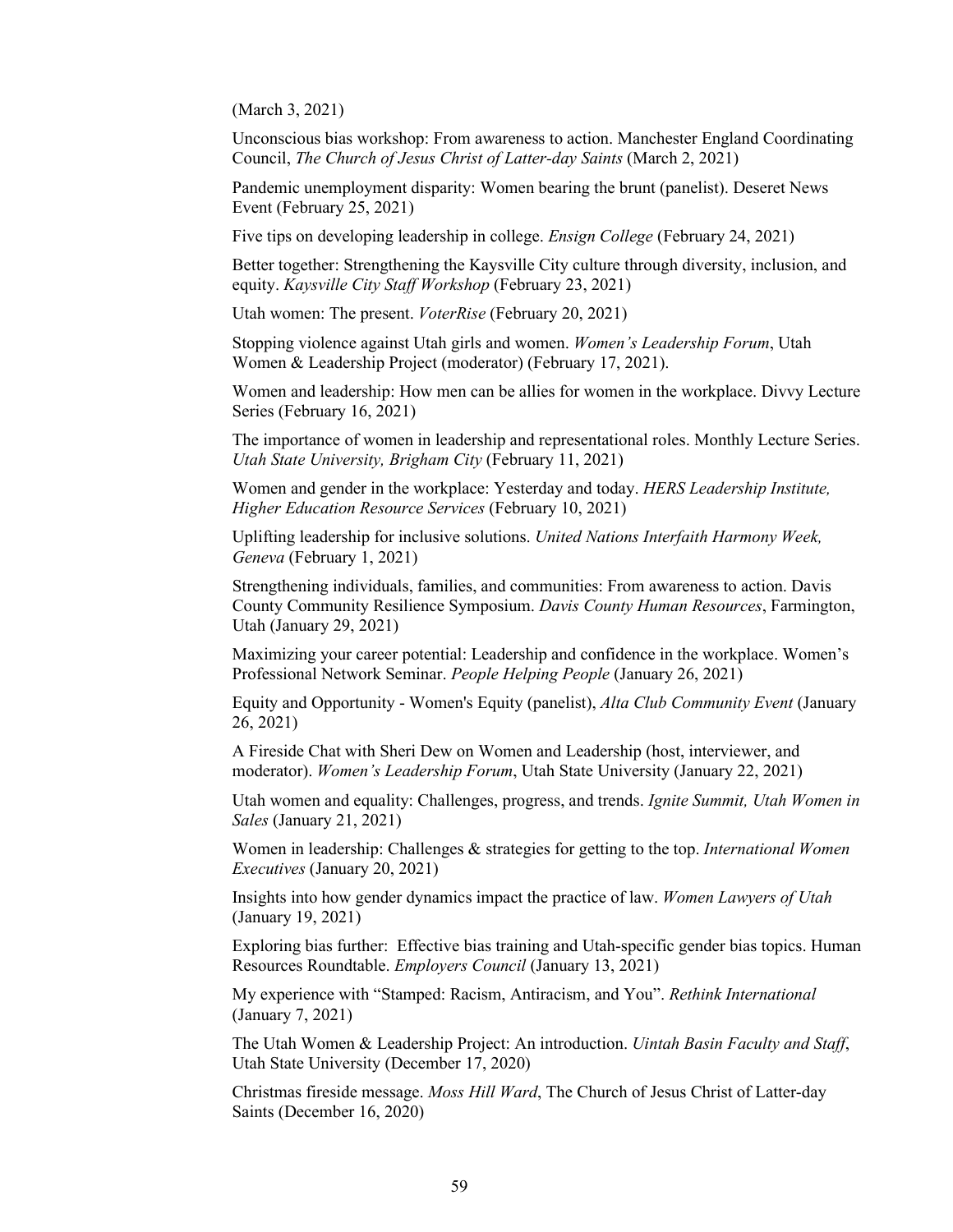Growth mindset. *Department of Nutrition, Dietetics, and Food Services*, Utah State University (December 9, 2020)

Women as global leaders: Practical solutions to wicked problems. *GSE Power*, London, UK (December 5, 2020)

Becoming more influential as women of faith. *Harold B. Lee Library Faculty and Staff*, Brigham Young University (December 4, 2020)

Understanding invisible barriers, biases, and barricades for women of faith. *Harold B. Lee Library Faculty and Staff*, Brigham Young University (December 4, 2020)

Women, leadership, and education: Current status, challenges, and opportunities. *Harold B. Lee Library Faculty and Staff*, Brigham Young University (December 4, 2020)

Strengthening the impact of women at the library. *Harold B. Lee Library Faculty and Staff*, Brigham Young University (December 3, 2020)

Unconscious bias workshop: From awareness to action. *Harold B. Lee Library Faculty and Staff*, Brigham Young University (December 1 & 3, 2020)

Women in leadership: Insights & perspectives. *Women in Business Club*, Brigham Young University—Hawaii (November 19, 2020)

Incorporating gender into teaching and learning—Understanding gender: An in-depth exploration for parents and educators. *Utah Education Network & Utah Women & Leadership Project* (November 18, 2020)

Utah women, education, & leadership (Keynote). *Utah Academy of Sciences, Arts, and Letters* (November 13, 2020)

Unleash your leadership: Learn, lead, and lift (Days 5 & 6). Women's Leadership Certificate Program, *Executive Education, Utah Valley University* (November 12-13, 2020)

Women and leadership in higher education: Reflections of leadership in 2020. *6th Annual Credo Women in Leadership Institute* (November 11, 2020)

Feeling like a fraud: Navigating perfectionism & impostor syndrome as women. *Women's Leadership Forum*, Utah State University (November 11, 2020)

Everyday sexism: From awareness to action (keynote). *International Business Brokers Association* (November 11, 2020)

Building boys and girls into healthy adults—Understanding gender: An in-depth exploration for parents and educators. *Utah Education Network & Utah Women & Leadership Project* (November 11, 2020)

Continuing the conversation—Putting your best foot forward. *Women in Information Management*, National Associations (November 10, 2020)

Navigating caregiver, career, & community: Opportunities and purpose (keynote). *15th Annual Caregiver Conference* (November 5, 2020)

Women & leadership: Status, challenges, and opportunities. *Purple* (November 4, 2020)

Understanding differences—Understanding gender: An in-depth exploration for parents and educators. *Utah Education Network & Utah Women & Leadership Project* (November 4, 2020)

Maximizing your potential: Confidence & leadership development strategies. *Women in Information Management*, National Association (November 3, 2020)

Utah Women & Leadership Project: Research, resources, and events. *Statewide*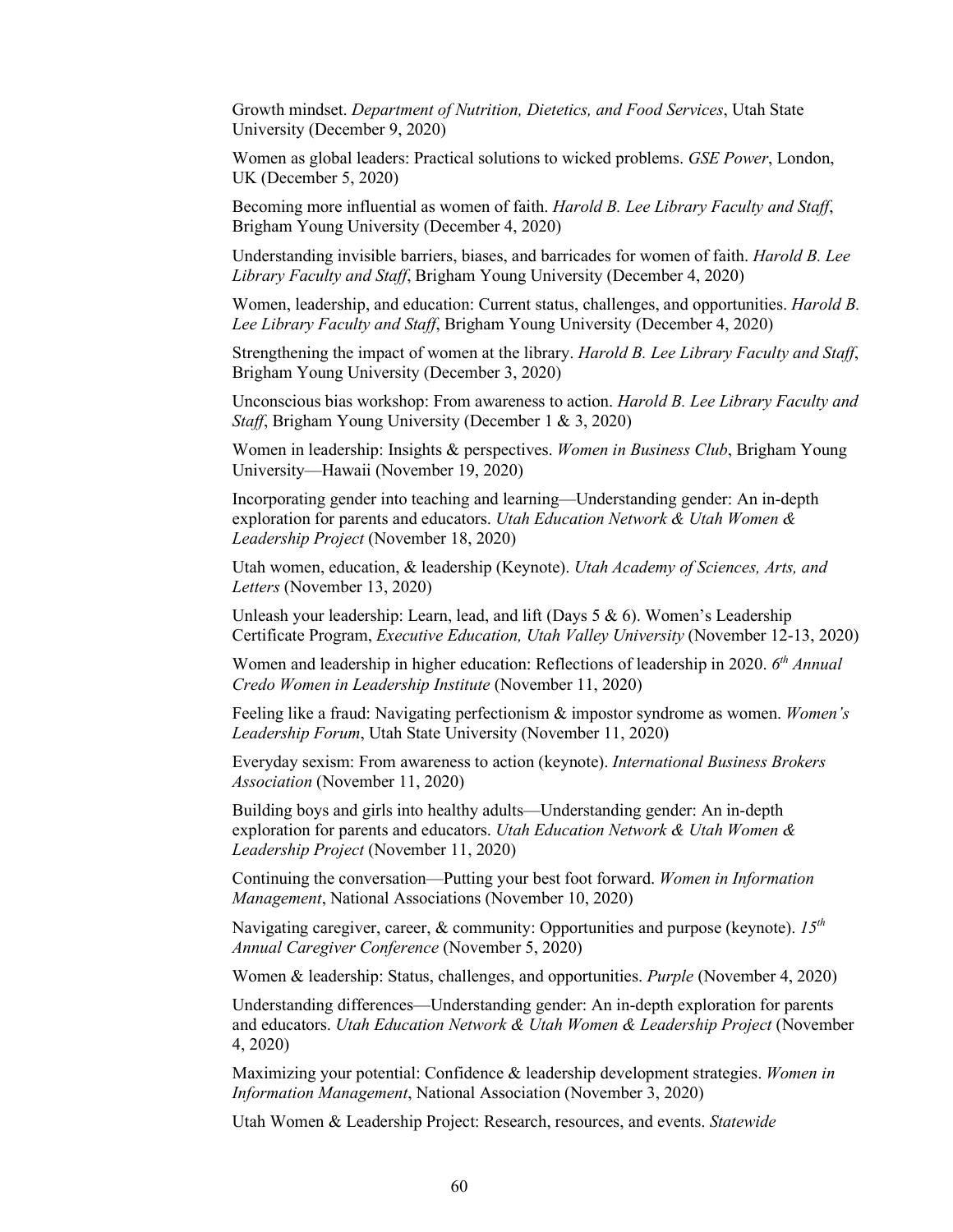*Administrative Council*, Utah State University (November 3, 2020)

It's in our genes—Understanding gender: An in-depth exploration for parents and educators. *Utah Education Network & Utah Women & Leadership Project* (October 28, 2020)

Forging forward: Progress & new steps (keynote). Women's Conference, *Cache Valley Chamber* (October 22, 2020)

Elevating women's leadership in organizations and society (panel moderator). *Stephen R. Covey Center for Leadership*, Utah State University (October 21, 2020)

Utah women in 2020: Status, challenges, & opportunities. *Heber Valley Chamber Monthly Luncheon* (October 20, 2020)

Utah women in local government: Status, struggles, and strategies. *Pi Alpha Alpha Chapter*, University of Utah (October 19, 2020)

Leadership development: Learn, lead, and lift. Future Leaders Conference, *Zions Bank*  (October 14, 2020)

Utah women in 2020: Challenges, opportunities, and next steps (panel moderator). *Women's Leadership Forum*, Utah State University (October 13, 2020)

Career exploration for women: Thoughts & insights. Career Exploration Course, *Brigham Young University* (October 8, 2020)

Imagining the future of work in times of uncertainty (panelist), *Chautauqua 2020, University of Minnesota* (October 3, 2020)

Unleash your leadership: Learn, lead, and lift (Days 3 & 4). Women's Leadership Certificate Program, *Executive Education, Utah Valley University* (October 1-2, 2020)

Utah women in leaders in local government (keynote). *Utah League of Cities and Towns, Annual Conference* (September 24, 2020)

Women in local government roundtable. *Utah League of Cities and Towns, Annual Conference* (September 24, 2020)

Utah women in local government: Status, struggles, and strategies. *Utah League of Cities and Towns*, Annual Conference (September 24, 2020)

How strengthening the impact of women can strengthen the church. *Great Falls Montana Stake*, The Church of Jesus Christ of Latter-day Saints (September 20, 2020)

Exploring the intersectionality of race & gender (panel moderator). *Women's Leadership Forum*, Utah State University (September 18, 2020)

Daring mighty things: Why, who, what, and how? *She's Daring Mighty Things Summit*, Jon M. Huntsman School of Business, Utah State University (September 18, 2020)

Rethinking racism for women: A transformational experience. *Rethink International* (September 17, 2020)

Unconscious bias and women's leadership. *Mayor's Seminar, Highland City*, Utah (September 9, 2020)

Unleash your leadership: Learn, lead, and lift (Days  $1 \& 2$ ). Women's Leadership Certificate Program, *Executive Education, Utah Valley University* (August 27-28, 2020)

Women claiming their place & stepping up to lead. Town Hall, *Mormon Women in Ethical Government* (August 26, 2020)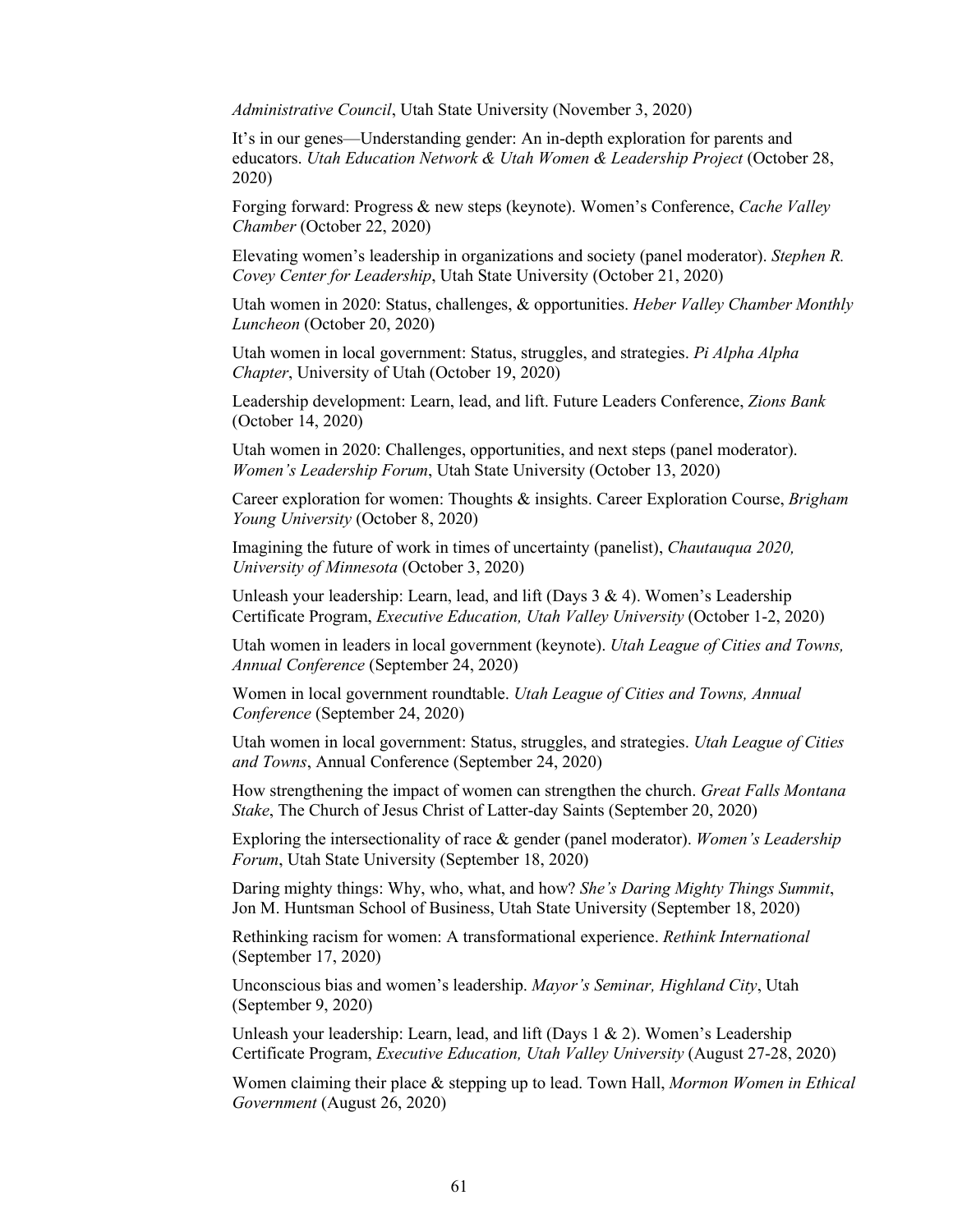The gender wage gap: Digging deep into understanding the complexity (panel moderator). *Women's Leadership Forum,* Utah State University (August 18, 2020)

Strengthening our influence as women: Confidence, competence, and leadership. *Women's Business Center of Utah* (August 14, 2020)

Go and do. *Moss Hill Ward Young Women Fireside*. The Church of Jesus Christ of Latterday Saints (July 31, 2020)

Unconscious bias workshop: From awareness to action. *Envision Utah* (July 29, 2020)

The Utah Women & Leadership Project: An introduction. *Extension Faculty*, Utah State University (July 8, 2020)

Maximizing your potential: Confidence and leadership development strategies. *Women's Leadership Institute, Career Development Series*, Zoom (June 10, 2020)

Women & leadership workshop: Identity, purpose, and confidence. *Scotland Interfaith*, Zoom (May 21, 2020)

How strengthening the impact of women can strengthen the church. *Young Single Adult Ward Sister Fireside, Auckland, New Zealand Stake*, Zoom (May 17, 2020)

The status of women in Utah: Education, leadership, and well-being. *Sex, Gender and Women's Health Across the Lifespan. Virtual Symposium*, University of Utah Health (May 14, 2020).

Resources, challenges, opportunities, and gender. *World Trade Center Utah*, Webinar Panel (May 7, 2020).

Women's leadership: Strengthening identity, calling, and purpose. *Lancaster University*, Lancaster, England, UK. Online Seminar (May 6, 2020)

Women in the workplace: Real numbers, real conversations (panel). *Diversity, Equity & Inclusion Speaker Series, Zion's Bankcorporation,* Salt Lake City, Utah (March 10, 2020).

Strengthening the impact of Utah women. *Provo City Women's Celebration*, Provo City, Provo, Utah (March 7, 2020).

The status of women in Utah: Moving forward. *Utah Women Mayor Caucus*, Utah Capitol, Salt Lake City, Utah (Feb 28, 2020).

What Can I Do? *Think Tank for Leaders of Interfaith Communities, UWLP*, Zion's Bank, Provo, Utah (February 18, 2020)

Better together: Why diversity, inclusion, and belonging matters. *Larry H. Miller Sports & Entertainment/Utah Jazz*, SLC, Utah (February 11, 2020)

Better together: Why diversity, inclusion, and belonging matters. *Larry H. Miller Sports & Entertainment/Utah Jazz*, Sandy, Utah (February 10, 2020)

Women leading: Developing identity, purpose, and calling. *Woodbury School of Business, Utah Valley University*, Orem, Utah (February 7, 2020)

Strengthening the impact of women in Utah and beyond. *Huntsman School of Business Faculty and Staff, Utah State University*, Logan, Utah (February 5, 2020)

Women and leadership in Utah and beyond. *Huntsman School of Business Students, Utah State University*, Logan, Utah (February 5, 2020)

Unconscious bias workshop: From awareness to action. *Utah Valley University Executive Education,* Lehi, Utah (February 5, 2020)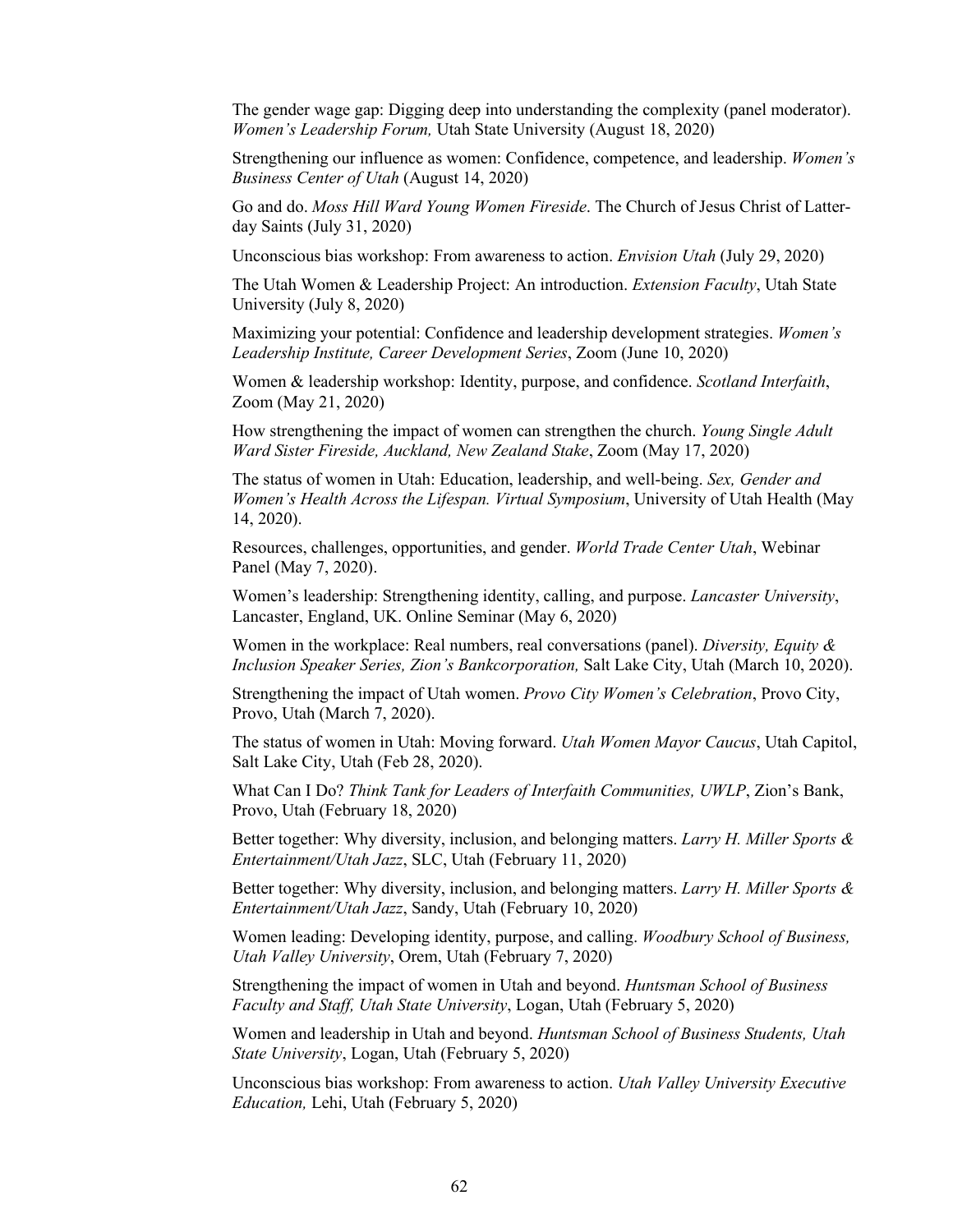Discovering individual and team strengths. *Utah Valley University Chapter, Utah Women in Higher Education Network (UWHEN), Board Workshop*, Utah Valley University, Orem, Utah (February 4, 2020)

What Can I Do? *Think Tank for Therapists, UWLP*, Utah Valley University, Lehi, Utah (February 4, 2020)

Raising girls to become leaders*. TedXBountiful,* Bountiful, Utah (February 1, 2020)

Unconscious bias workshop: From awareness to action. *Leadership Training, Woodbury School of Business,* Utah Valley University, Orem, Utah (January 29, 2020)

Transformational learning: The key to advancing your career as women. *Business Women's Forum, Salt Lake Chamber*, SLC, Utah (January 28, 2020)

Better together: How diversity, inclusion, and belonging can strengthen a company. *Verisk-Xactware*, Lehi, Utah (January 22, 2020).

Gender bias: Deeper understanding and finding new paths. *Women's Faculty Association, Brigham Young University*, Provo, Utah (January 16, 2020)

Why leadership curriculum is critical. *Woodbury School of Business Advisors, Utah Valley University*, Orem, Utah (January 16, 2020).

Unconscious bias workshop: From awareness to action. *Zion Bankcorporation,* SLC, Utah (January 15, 2020)

What Can I Do? *Think Tank for the Media, UWLP*, Utah Valley University, Lehi, Utah (January 14, 2020)

Why women voting is so important. *League of Women Voters, Utah Valley Chapter*, American Fork, Utah (January 11, 2020)

Better together: Workforce practices that can strengthen the economy. 2020 Economic Summit*, St. George Area Economic Development*, St. George, Utah (January 9, 2020)

The real lives of Utah women. *The Salt Lake Tribune*, SLC, Utah (December 12, 2019)

Why I believe. *Institute of Religion, The Church of Jesus Christ of Latter-day Saints*, Utah Valley University, Orem, Utah (December 4, 2019)

Strategies that male allies use to advance women in the workplace. *Human Resource Professionals, Men in HR Online*, Webinar (November 22, 2019)

Utah women & leadership: Status, challenges, and opportunities. *Heber Valley Chamber Monthly Meeting*, Heber City, Utah (November 19, 2019)

Diversity & unconscious bias: Complexity and opportunity. *Utah Education Network: CTE Communication Café*, Webinar (November 15, 2019)

"What can I do?" Women in medicine. *Women in Medicine Caregiving Research Group Conference*, Park City, Utah (November 15, 2019)

Utah women, giving, and identity: The complexity of philanthropy in Utah (moderator). *Women's Leadership Forum, UWLP*, Utah Valley University, Orem, Utah (November 12, 2019)

She's the boss: Why we need more women leaders. *HR Innovations Conference, Brigham Young University*, Provo, Utah (November 8, 2019)

Women in local government: Continuing the conversation. *Utah City Management Association, Annual Fall Conference*, SLC, Utah (October 11, 2019)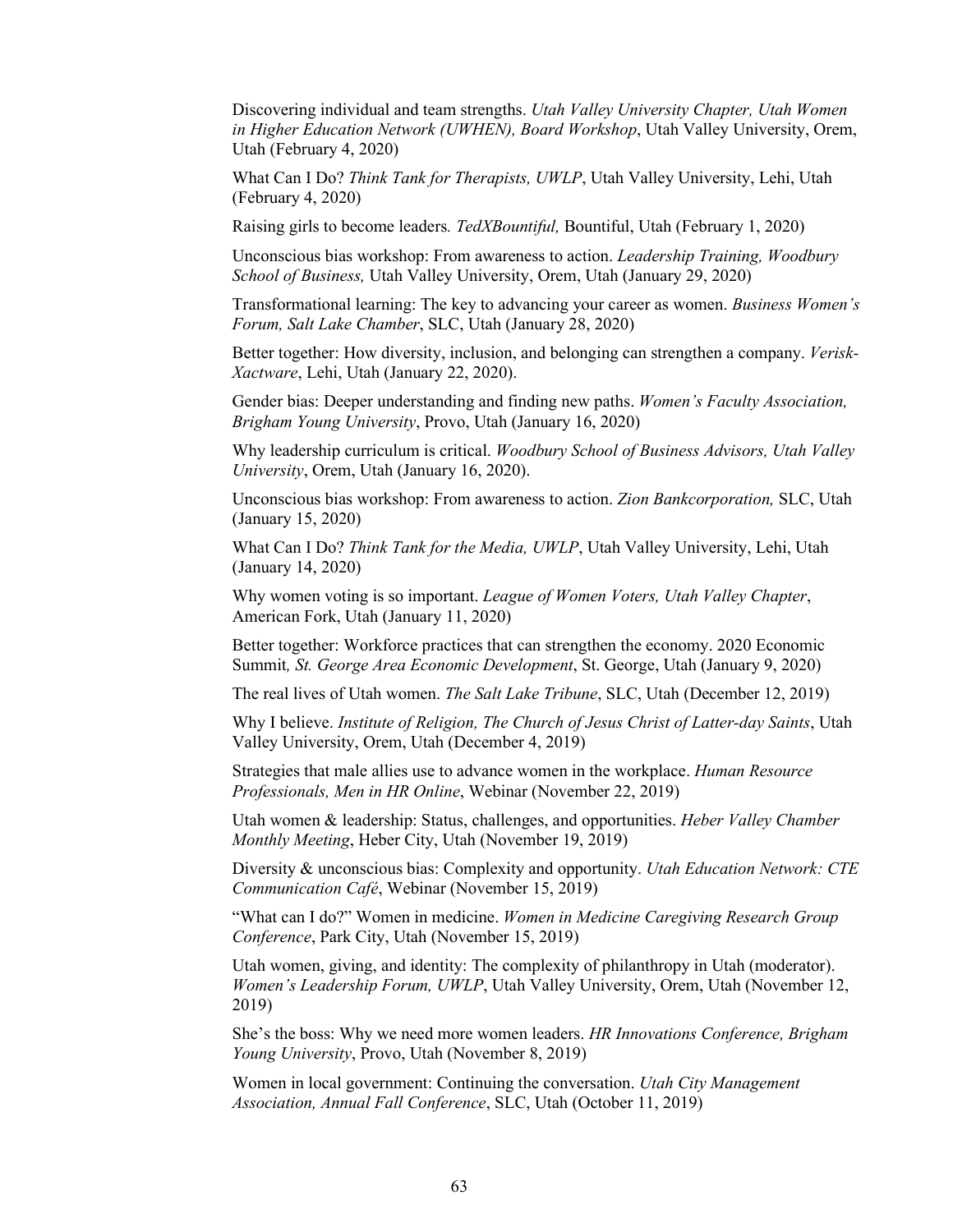Women's health and well-being: Insights, tips, and tools (moderator). *UWLP Community Event, Utah Valley University*, Orem, Utah (November 6, 2019)

Women, confidence, & leadership. *Leadership Summit, Zenger Folkman*, Sundance, Utah (November 5, 2019)

Utah women lead: Some research to set the stage. *Utah Women Lead, Qualtrics*, Provo, Utah (October 29, 2019)

Developing women's leadership: Identity, Purpose, and Calling. *USAID*, Washington, D.C. (October 18, 2019)

Women & leadership: Insights, tools, and updates. *Global Women's Issues, US State Department*, Washington, D.C. (October 17, 2019)

How strengthening the impact of women can strengthen the Church. *Washington, DC Temple Visitor's Center Fireside*, Washington, D.C. (October 16, 2019)

Strengthen your impact as school counselors: Women of influence in Utah. *Utah School Counselor Association*, Sandy, Utah (October 11, 2019)

Strategies and tips for women and tenure/promotion (panel). *UVU UWHEN Chapter*, Utah Valley University, Orem, Utah (October 10, 2019)

Designing corporate women's networks, initiatives, and leadership programs: A researchbased workshop. *Community training, Solutionreach*, Lehi, Utah (October 9, 2019)

Strategies that male allies use to advance women in the workplace. *Utah Valley Chamber, Executive Summit 2019*, Sundance, Utah (October 4, 2019)

Gender wage gap in Utah: Factors that contribute to the gender wage gap. *Utah Commission, US Commission on Civil Rights*, SLC, Utah (October 3, 2019)

Girls, sports, and leadership (moderator). *Women's Leadership Forum, UWLP*, Utah Valley University, Orem, Utah (October 1, 2019)

What Can I Do? *Think Tank for College and University Advisors, UWLP*, Utah Valley University, Orem, Utah (October 1, 2019)

Developing your leadership identity, purpose, and calling. *Women in Law, Brigham Young University*, Provo, Utah (September 27, 2019)

What Can I Do? *Think Tank Gathering for Women in Medicine, UWLP/Intermountain Healthcare*, LDS Hospital, SLC, Utah (September 23, 2019)

Utah women & leadership: Status, confidence, challenges, & opportunities. *Utah League of Cities and Towns, Women in Local Government Caucus*, SLC, Utah (September 13, 2019)

Annual ambassador update. *Utah Women & Leadership Project, Utah Valley University,* Orem, Utah (September 11, 2019)

Utah women's growth, learning and development: Designing research-based opportunities. *Utah Women's Organizations Network*, Younique Foundation, Lehi, Utah (September 6, 2019)

Blind spots: Understanding unconscious bias in our professional interactions. *College of Life Sciences, Brigham Young University*, Provo, Utah (August 28, 2019)

Higher Education + Gender Equality in an SDG First World: SAP Next Gen Academy United Nations, *United Nations Civil Society Conference*, SLC, Utah (August 28, 2019)

Solutions for the global childcare crisis. *United Nations Civil Society Conference*, SLC,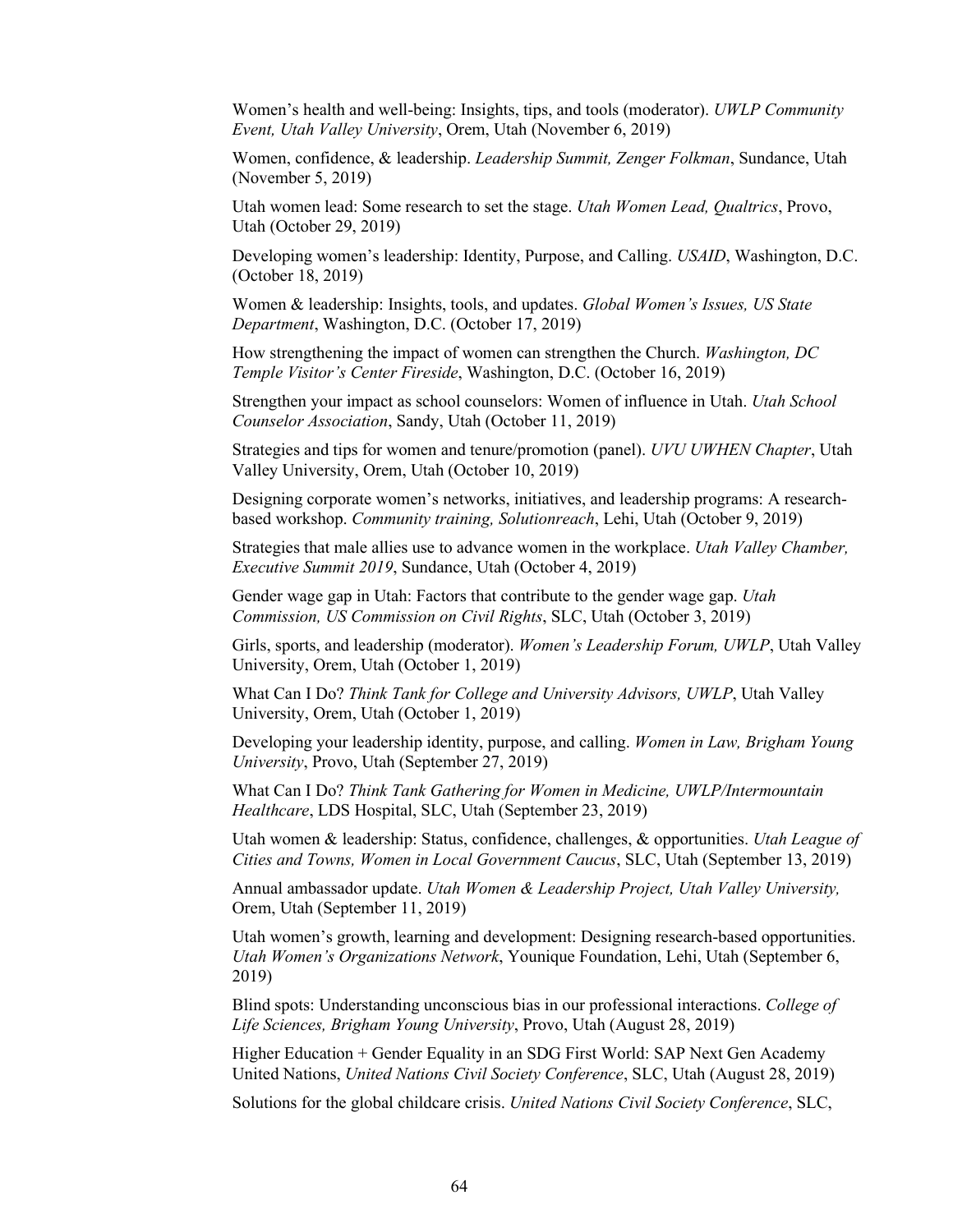Utah (August 28, 2019)

Understanding gender bias: From awareness to action. *United Nations Civil Society Conference*, SLC, Utah (August 27, 2019)

Curriculum development project, Utah Women & Leadership Project, *100 Women Who Care*, Orem, Utah (August 7, 2019)

Utah women: Status, challenges, opportunities. *L3Harris, Women Empowerment@L3Harris*, SLC, Utah (August 5, 2019)

Utah women in elected office: Leadership development workshop. *UWLP, Utah Valley University*, Orem, Utah (August 1, 2019)

Unconscious bias workshop: From awareness to action. *NiceInContact*, SLC, Utah (July 28, 2019)

Changing faces women's leadership program, *East-West Center, Honolulu*, Hawaii (July 11-12, 2019)

Utah women: Status, challenges, and opportunities. *Digicert Women in Tech Chapter*, Lehi, Utah (June 28, 2019)

Understanding leadership identity, *Women's Artistic Leadership Initiative*, Annual Conference (June 27, 2019)

How strengthening the impact of women can strengthen the Church. *The Church of Jesus Christ of Latter-day Saints, Copenhagen Denmark Stake*, Copenhagen, Denmark (May 26, 2019)

Building, bridging, & blazing pathways for women and leadership. Cross Mentoring Program, *Cologne School of Business,* Cologne, Germany (May 23, 2019)

Strengthening the role of women. Facebook Live Fireside Chat, *The Church of Jesus Christ of Latter-day Saints, Cologne, Germany* (May 23, 2019)

Strengthening the impact of women in Lithuania: Workplaces, community, and beyond. *Presidential Palace Event*, Vilnius, Republic of Lithuania (May 21, 2019)

How strengthening the impact of women can strengthen the Church, *The Church of Jesus Christ of Latter-day Saints, Watford Stake Fireside*, Watford, England (May 19, 2019)

How strengthening the impact of women can strengthen the Church, *The Church of Jesus Christ of Latter-day Saints, Hyde Park Stake Fireside*, London, England (May 18, 2019)

Utah women in education & leadership: Research to action! *Utah Advising Association Annual Conference*, St. George, Utah (May 14, 2019)

Unconscious bias workshop: From awareness to action. *Summit County Training*, Coalville and Park City, Utah (May 10-11, 2019)

Gender in Utah: An overview. *Utah Gender Research Interdisciplinary Network (UGRIN) Inaugural Annual Gathering*, University of Utah (May 7, 2019)

Strategies that male allies use to advance women in the workplace, *2019 UCMA Spring Conference*, Utah City Managers (April 24, 2019)

The current status of Utah women: Research to action! *Sandy Area Chamber*, Draper, Utah (April 23, 2019)

Cents and Centsability: Women and Money (panel). *Women in the Money: Financial Empowerment Conference*, Utah State Treasurer (April 22, 2019)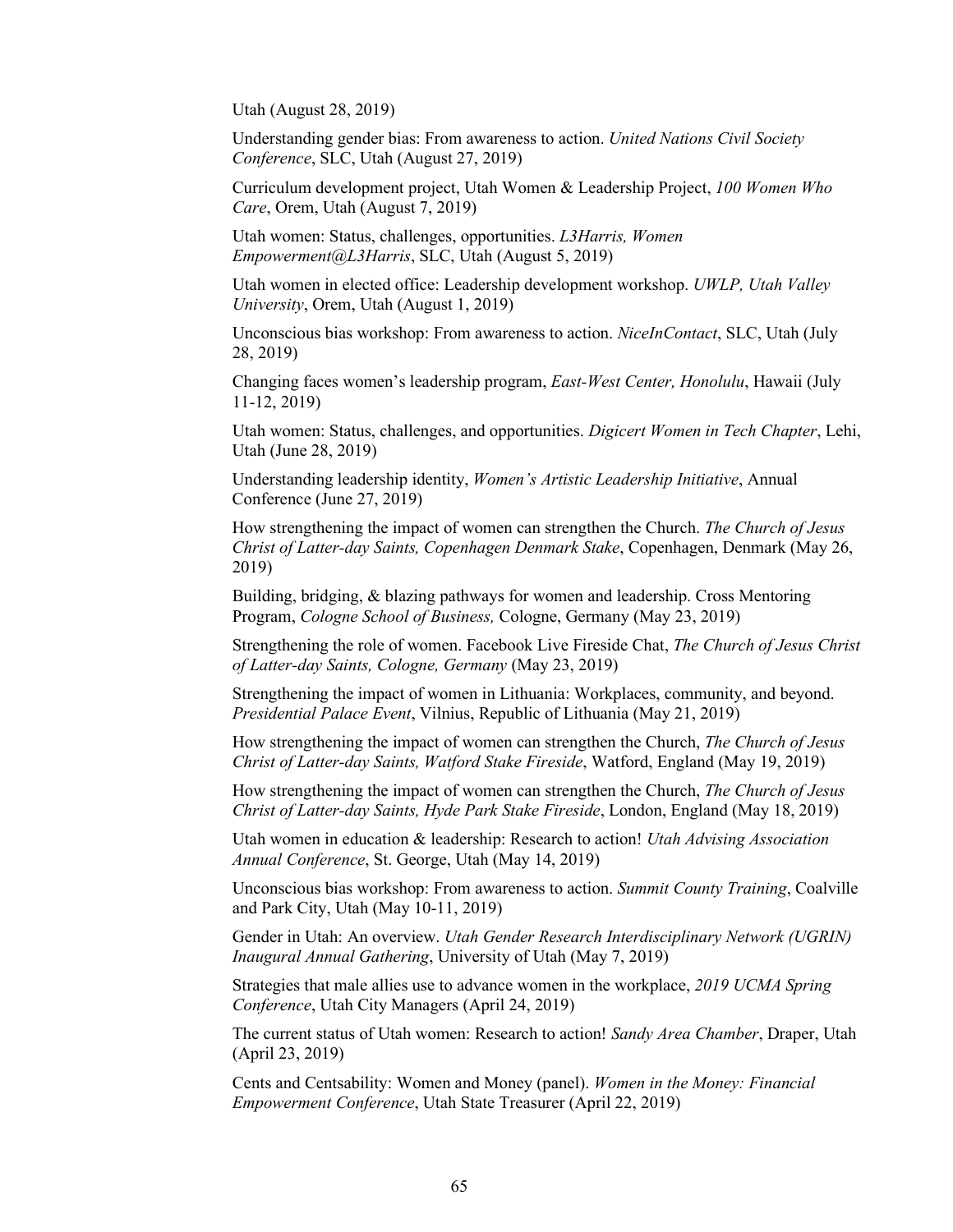Competence, confidence, and courage: Raising kids to be leaders. *Highland City*, Highland, Utah (April 18, 2019)

Women in Utah: Status, challenges, opportunities, and solutions. General Membership Meeting, *Junior League of Salt Lake*, Salt Lake City, Utah (April 8, 2019)

Strategies that male allies use to advance women in the workplace, *Annual Conference of the Utah Women in Higher Education Network* (UWHEN), Dixie State University, St. George, Utah (April 5, 2019)

Making an impact: Women, confidence, & Influence in the workplace. *Women in Supply Chain Club Dinner*, Marriot School of Management, Brigham Young University, Provo, Utah (April 3, 2019)

Unconscious bias workshop: Awareness to action! *Myriad Genetics*, Salt Lake City, Utah (April 2, 2019)

Ascending together: Strengthening our impact as sisters. *Magna East Stake Women's Conference*, Magna, Utah (March 29, 2019)

Raising girls to become leaders: Competence, confidence, and courage. *Utah Women & Leadership Project*, Utah Valley University, Orem, Utah (March 26, 2019)

Strengthening our impact as sisters: Home, community, church, and work. *Abu Dhabi Stake Women's Broadcast*, Abu Dhabi, University Arab Emirates (March 22, 2019)

Introduction to women in organizations: Looking at the history (MENA). *Think Tank, Women in Organizations*, American University of Sharjah, Sharjah, UAE (March 19, 2019)

Strategies that male allies use to advance women in the workplace, *National Advisory Board, Woodbury School of Business*, Utah Valley University (March 15, 2019)

"What can I do?" Coaches of girls and young women. *Utah Women & Leadership Project Think Tank Gathering* (March 14, 2019)

A global perspective of women in the workplace (panel), *Women's Trade Association, Women in International Conference*, O. C. Tanner, Salt Lake City, Utah (March 7, 2019)

Strategies that male allies use to advance women in the workplace. *North Utah County Chambers of Commerce*, American Fork Hospital, American Fork, Utah (March 6, 2019)

"What can I do?" Young women leaders in The Church of Jesus Christ of Latter-day Saints. *Utah Women & Leadership Project Think Tank Gathering* (March 5, 2019)

Strategies that male allies use to advance women in the workplace. Employee Seminar, *Utah Women & Leadership Project*, Utah Valley University (March 4, 2019)

Why women should start companies and lead in Utah. *Sego Awards*, Kiln, Lehi, Utah (March 1, 2019)

The current status of Utah women: From awareness to action! *Junior League of Ogden*, Annual Gala, Ogden, Utah (February 23, 2019)

Unconscious bias workshop: Awareness to Action*! Utah Women & Leadership Project*, Thanksgiving Point, Lehi, Utah (February 22, 2019)

"What can I do?" Fathers of school-aged girls. *Utah Women & Leadership Project Think Tank Gathering* (February 14, 2019)

Efforts to lead change for women in Utah. International Visitor Leadership Program, U.S. State Department, *Utah Council for Citizen Diplomacy*, Utah (February 8, 2019)

Understanding gender dynamics: Why, what, and how. *BYU Law School*, Brigham Young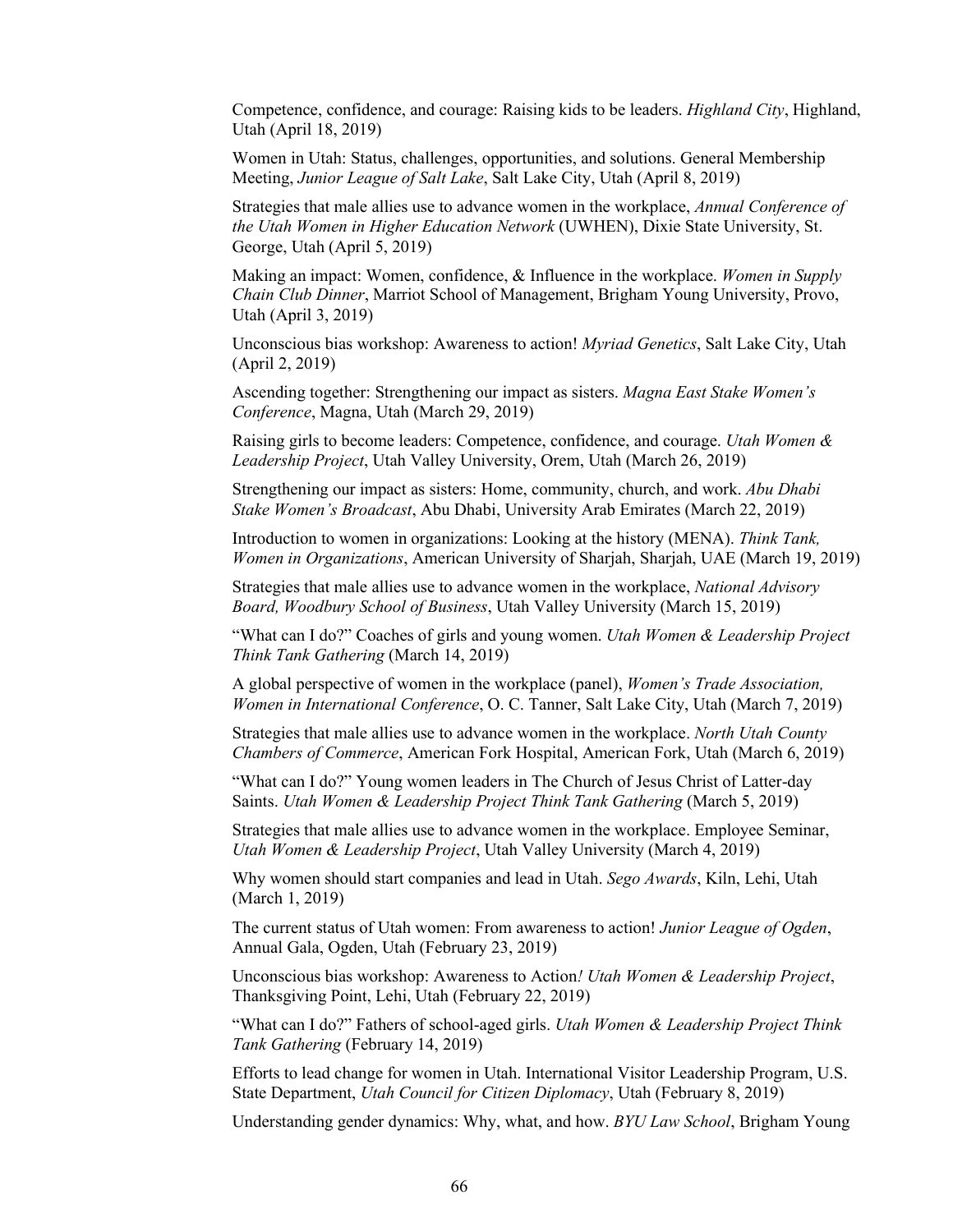University (February 7, 2019)

"What can I do?" Elementary school administrators. *Utah Women & Leadership Project Think Tank Gathering* (February 5, 2019)

Update of the status of women in Utah: Mental health (introductory speech). *Utah Women's Leadership Speaker & Dialogue Series*, Utah Women & Leadership Project, Utah Valley University, Orem, Utah (January 30, 2019)

Learning, leading, and serving like the Savior. *LDS Business College Devotional*, LDS Conference Center, Salt Lake City, Utah (January 29, 2019)

Economics of gender & gender equality. *Utah Women's Forum*, Alta Club, Salt Lake City, Utah (January 23, 2019)

Strategies that male allies to advance women in the workplace. *Better Days 2020*/UWLP Partner Events, Kiln, Lehi, Utah (January 23, 2019)

Utah women leaders and work/life balance (panel). Women's Week, *Church & State*, Salt Lake City, Utah (January 17, 2019)

Utah women, education, and leadership. Board of Directors Meeting, *Envision Utah*, Salt Lake City, Utah (December 6, 2018)

"What can I do?" Mothers of school-aged girls. *Utah Women & Leadership Project Think Tank Gathering* (December 6, 2018)

Path to success: The value of an education. *Mountainland Head Start*, Provo, Utah (November 6, 2018)

What is your super power? Discover your strengths as young women*. Utah Women & Leadership Project Community Event*, Utah Valley University, Orem, Utah (November 1, 2018)

Women's postsecondary education in Utah; Reviewing past efforts toward positive change. *Women in the Economy Commission Gathering*, Utah State Capitol, Salt Lake City, Utah (October 22, 2018)

Ambassador update, *Utah Women & Leadership Project*, Utah Valley University, Orem, Utah (October 4, 2018)

Women & leadership in Utah: Status, strategies, and skills. *Goldman Sachs Women's Network Leadership Conference*, Salt Lake City, Utah (October 3, 2018)

Strengthening the impact of women at the Missionary Training Center*, The Church of Jesus Christ of Latter-day Saints, Missionary Training Center*, Provo, Utah (October 2, 2018)

Advancing gender equality in Utah: Leadership strategies and skills. *Utah Municipal Clerk's Associatio*n, Vernal, Utah (September 28, 2018)

Pay equity: It's "complicated," *Utah Minorities Bar Association*, Salt Lake City, Utah (September 26, 2018)

Ethics and gender in the public sphere. *Ethics Awareness Week*, Utah Valley University, Orem, Utah (September 25, 2018)

Women and leadership workshop. *Caterpillar North American Dealer, Marketing Association*, Phoenix, Arizona (September 24, 2018)

Helping women at BYU thrive by understanding gender bias. Brigham Young University, Provo, Utah (September 18, 2018)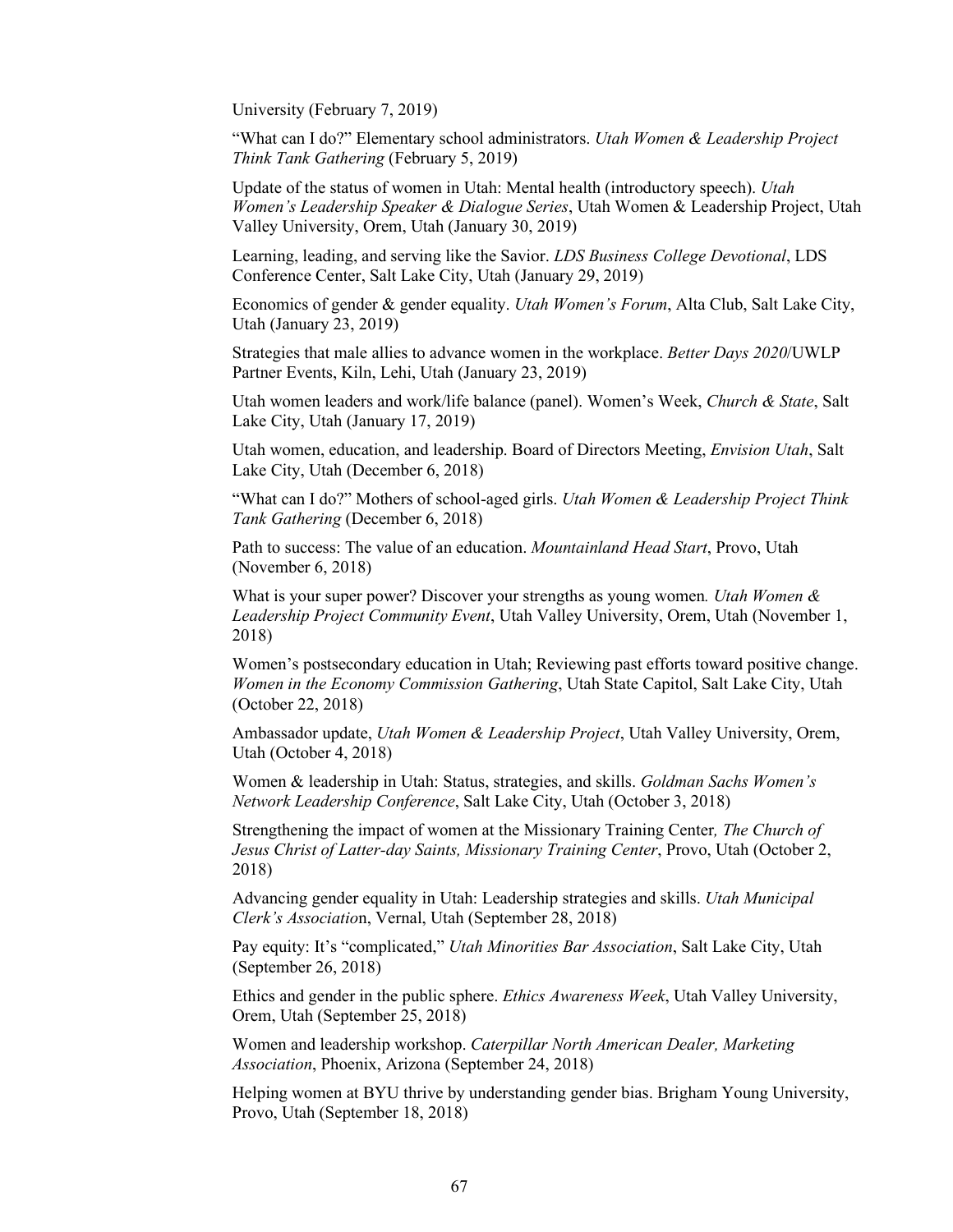Strengthen your impact as girls and women. Rural event, *Utah Women & Leadership Project and Utah State University*, Price, Utah (September 13, 2018)

Strengthen your impact as girls and women. Rural event, *Utah Women & Leadership Project and Utah State University*, Tooele, Utah (September 12, 2018)

Utah women and leadership. Utah Women's Organizations Network Gathering, Thanksgiving Point, Younique Foundation, Lehi, Utah (September 6, 2018)

Research update on Utah women, education, and leadership. *What Can I Do? Think Tank Gathering for Male Allies, Adobe*, Lehi, Utah (August 28, 2018)

Why I believe: As a woman, mother, scholar, teacher, author, and daughter of God. *Orem LDS Institute*, Orem, Utah (August 29, 2018)

Women and finances in Utah (welcome keynote). The Utah Women's Economic Forum, Utah Valley University, Orem, Utah (August 17, 2018)

Women and leadership: Research updates*. WomanStats Meeting*, Brigham Young University, Provo, Utah (July 12, 2018)

Unconscious bias workshop. *Sutherland Institute*, Salt Lake City, Utah (June 25, 2018)

Strengthening women's impact in the department. *LDS Church Missionary Department*, Salt Lake City, Utah (June 11, 2018)

Unconscious bias workshop. *Women Leaders' Summit, Davis School District*, Farmington, Utah (June 7, 2018)

Building, bridging, and blazing pathways for women and leadership. *University of Rome* Tor Vergata, Rome, Italy (June 1, 2018)

Building, bridging, and blazing pathways for women and leadership. *ICN Business School,*  Nancy, France (May 28, 2018)

Women, leadership, and public policy. *Women & Leadership Policy Round Table, Utah Valley University*, Orem, Utah (May 21-22, 2018).

Women and leadership training, *Changing Faces Women's Leadership Program, East West Center*, Honolulu, Hawaii (May 10-11, 2018)

Strengthen your impact as girls and women (keynote). *USU-Vernal Campus*, Vernal, Utah (May 15, 2018)

Women's negative interactions with each other. *Pleasant Grove Library Employee Workshop* (April 27, 2018)

Utah Women & Leadership Project update. *School Counselor Think Tank, Alpine School District* (April 26, 2018)

Utah women, leadership, and education: An example of social change. International Visitor Leadership Program, *Bureau of Education and Cultural Affairs, U.S. Department of State* (April 25, 2018)

Advancing gender equality: What works. *Faculty Women's Association*, Brigham Young University (April 25, 2018)

Strengthen your impact as girls and women (keynote). *Snow College*, Ephraim, Utah (April 17, 2018)

Living a Christ Centered Life: Strengthen the impact of sisters. Empty Nesters Fireside, *LDS Stake*, Midway, Utah (April 16, 2018)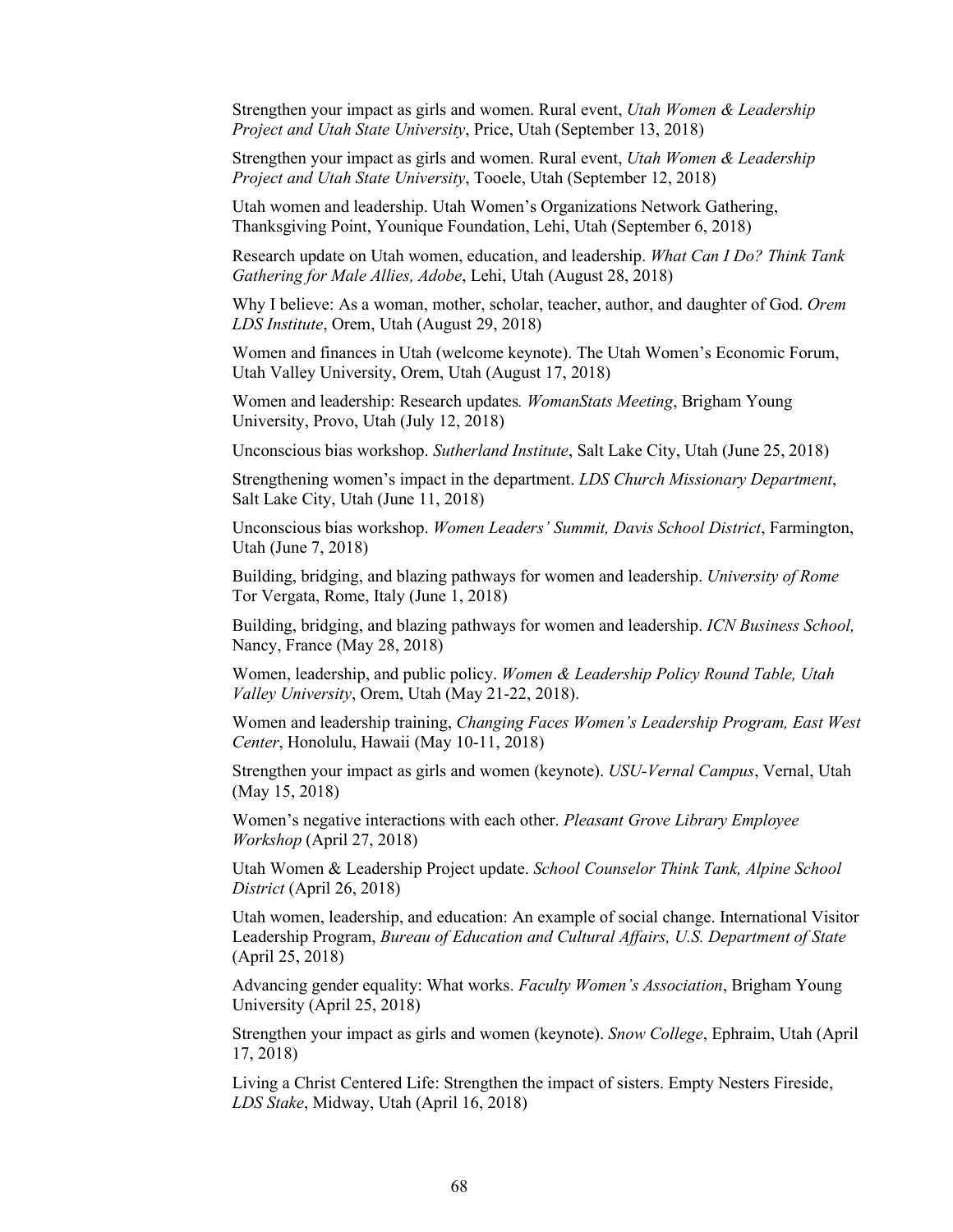Swimming upstream: What's it like to be female in Utah? *American Association of University Women (AAUW), St. George Chapter Event*, St. George, Utah (April 12, 2018)

Reflections on the glass ceiling:  $40<sup>th</sup>$  anniversary Progress and potential (moderator, three university presidents). *Utah Women in Higher Education Network (UWHEN) Spring Conference*, Salt Lake City, Utah (April 6, 2018)

Strengthen your impact as girls and women (keynote). *Heber City Police Department, Heber City, Utah* (March 28, 3018)

Becoming a force for good: Why, who, what, and how! *Mormon Women for Ethical Government, Annual Conference*, Brigham Young University, Provo, Utah (March 24, 2018)

Utah women, leadership, and education: An example of social change. International Visitor Leadership Program (Philippines), *Bureau of Education and Cultural Affairs, U.S. Department of State* (March 22, 2018)

Women in leadership: Why, what, and how. *Women's Leadership Advisory Team, Intermountain Healthcare*. LDS Hospital, Salt Lake City, Utah (March 21, 2018)

Women and leadership in Utah and beyond. *Women's Network, Stryker Neurovascular*, Salt Lake City, Utah (March 8, 2018)

Advancing gender equality in the workplace: What works! *Utah Women & Leadership Project*, Thanksgiving Point, Lehi, Utah (February 28, 2018)

Uncovering your unconscious bias: Preparing to influence and lead. *Women Students in Business Annual Dinner, Brigham Young University*, Provo, Utah (February 21, 2018)

Women and leadership in Utah: Education and beyond! *Women Leaders Breakfast, Davis School District*, Farmington, Utah (February 21, 2018)

Understanding women's negative interactions with each other. Utah Women & Leadership Project, *Utah Women's Leadership Speaker & Dialogue Series*, Orem, Utah (January 30, 2018)

Why I believe: As a women, mother, scholar, teacher, author, and daughter of God. *Orem LDS Institute, Utah Valley University*, Orem, Utah (January 17, 2018)

Women and equality. *Trailblazers Leadership Development Initiative. Clemson University*, Clemson, South Carolina (January 12, 2018)

Attract and retain talent by leading meaningful change. *Center for Corporate Learning, Clemson University*, Greensville, South Carolina (January 12, 2018)

Research report on gender wage gap and unpaid care work: Report of completion of grant. *Women's Giving Circle Report Event* (December 4, 2017)

Acceptance of the Common Good Award 2017. *Envision Utah Annual Luncheon*, Salt Lake City, Utah (December 1, 2017)

The work of the Utah Women & Leadership Project. *SCORE Utah County Chapter*, Orem, Utah (November 28, 2017)

How men can be more involved in strengthening the impact of women. HeForShe panel, *USNC for UN Women Utah Chapter*, Salt Lake City, Utah (November 18, 2017)

A time to dream: College exploration for girls. *Fall High School Event, Utah Women Leadership Project*, Utah Valley University (November 17, 2017)

Moving the needle: Insights on the gender wage gap, labor force participation, childcare, ad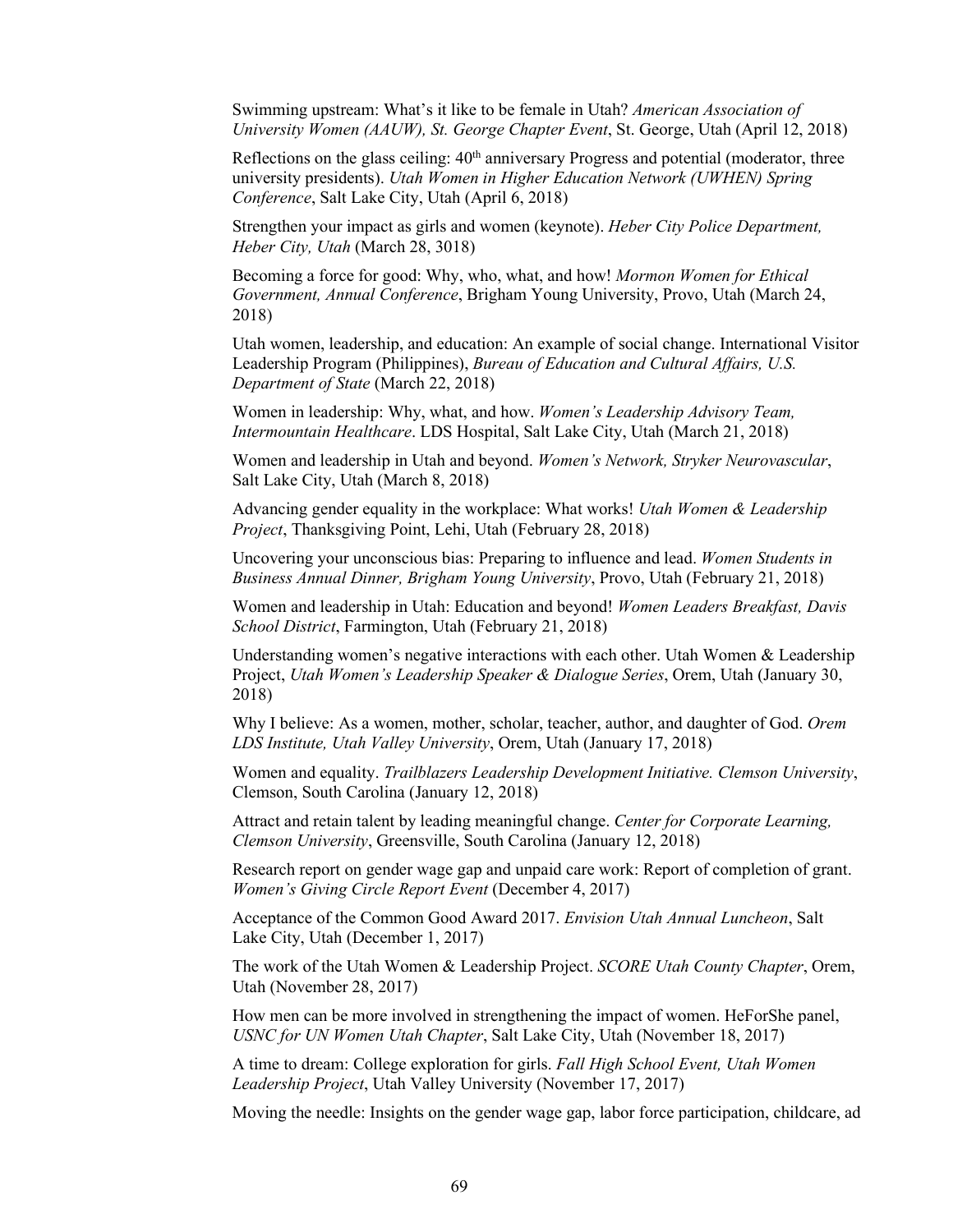unpaid care work (panel moderator). *Fall 2017 Seminar for UVU Employees*, Utah Women & Leadership Project, Utah Valley University, Orem, Utah (November 14, 2017)

Building, bridging, and blazing pathways for women and leadership. Women Leaders, Agents of Change in Africa, International Conference and Special Recognition Honors, Graduate School of Business, University of Cape Town, Cape Town, South Africa (November 8, 2017)

Preparing women to lead: Key elements in women's leadership development. Women Leaders, Agents of Change in Africa, International Conference and Special Recognition Honors, Graduate School of Business, University of Cape Town, Cape Town, South Africa (November 7, 2017)

Impact recommendation: Access to Healthcare. *Utah Women's Health Coalition*, Salt Lake City, Utah (October 25, 2017)

Domestic Violence Candlelight Vigil: Domestic violence awareness month. *Center for Women and Children in Crisi*s, Orem, Utah (October 23, 2017)

Connecting women and leadership research and theory to changes in governmental or organizational policy. *George Washington University*, Washington, DC (October 19, 2017)

Strengthening your influence as women. *USAID, Women Group*, Washington, DC (October 19, 2017)

Maximize your potential: Current research on women and leadership. *University of Utah Medical School,* Salt Lake City, Utah (October 6, 2017)

Efforts and progress made by the Utah Women & Leadership Project. *Utah Women & Leadership Project Ambassador Luncheon,* Utah Valley University, Orem, Utah (October 3, 2017)

Women and leadership research in Utah and beyond. *Leadership Scholars Community*, Utah Valley University (September 26, 2017)

Strengthening your impact by understanding women's negative interactions with each other. *Utah Women in Higher Education Network* (UWHEN), Utah Valley University, Orem, Utah (September 15, 2017)

Utah Women and Leadership Project Resources. *Student Affairs Director's Meeting*, Utah Valley University (September 12, 2017)

Utah women and leadership, and the Utah Women & Leadership Project*. Utah Women's Organizations Network*, Younique Foundation, Lehi, Utah (September 7, 2017)

Why I believe: As a women, mother, scholar, teacher, author, and daughter of God. *LDS Orem Institute of Religion*, Orem, Utah (August 30, 2017)

Utah Women's Impact Initiative. Utah women's well-being: Leading the policy conversation (conference speaker). *YWCA Utah* (August 25, 2017)

If not now, when? There's no time like the present! (panelist). *Women's Equality Day. Salt Lake County* (August 24, 2017)

Utah Women & Leadership Project resources. *Utah Chief Student Affairs Officers* (August 15, 2017)

Leading with confidence. *Orbital ATK Women's Group*. Magna, Utah (August 3, 2017)

On becoming a woman leader: Leadership workshop. *Orbital ATK Women's Group*. Magna, Utah (August 3, 2017)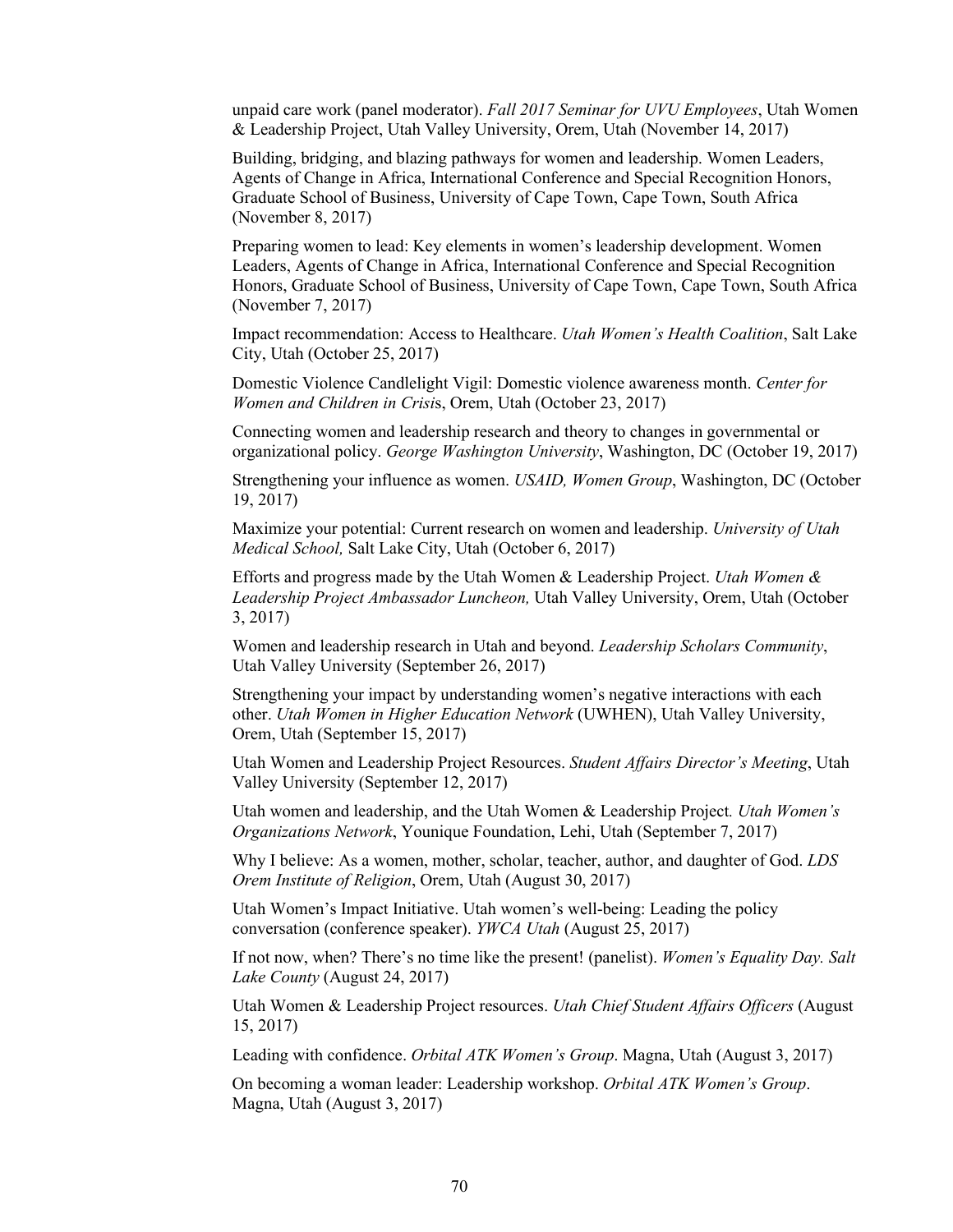Women university president program: Unique issues for women presidents in building and leading effective teams. *AACSU Presidents Workshop*, Boston, Massachusetts (July 14, 2017)

Women and leadership training, *Changing Faces Women's Leadership Program, East West Center*, Honolulu, Hawaii (June 22-23, 2017)

"The Call" (original music, piano/vocal). Fireside chat: Women's leadership and the arts. Women and Leadership Affinity Group Conference, *International Leadership Association,* Omega Institute, Rhinecliff, New York (June 11, 2017)

Utah women's issues. *A woman's view with Amanda Dickson*. KSL Radio Show, Salt Lake City, Utah (June 1, 2017)

Countering the plastic surgery culture, *KSL TV Studio 5*, Salt Lake City, Utah (May 16, 2017)

"What can I do?" *Women CEO Think Tank*, Rees Capital, Salt Lake City, Utah (April 26, 2017)

Lessons from the road: Why communities should care about education. *Annual Mayor's Business Day*, Idaho Falls, Idaho (April 18, 2017)

Raising more confident daughters, *KSL TV Studio 5* (April 17, 2017)

Building, bridging, and blazing pathways for women and leadership. Women Leader Luncheon, *Women in Business*, Athens, Greece (April 3, 2017)

A panel discussion on leadership development research and practice (panelist). Webinar, *Academy of Human Resource Development*, Leadership Special Interest Group (March 28, 2017)

Ignite your influence! (Keynote). 1st Annual Women's Conference, *Women's Influence Center*, St. George, Utah (March 24, 2017)

College & courage: Thinking outside the box*. CollegeCon*, Kaysville, Utah (March 18, 2017)

Utah women and college: Research and practice. BYU Advisor In-service, *BYU International Student and Scholar Services*. Provo, Utah (March 17, 2017)

Strengthening the impact of women. *Utah Women's Leadership Speaker & Dialogue Series* (host/moderator) (March 7, 2017)

Getting mothers back to college*. Studio 5: KSL TV* Morning Show (March 6, 2017)

Qualitative, quantitative, and mixed method research: My own experiences. *MBA guest speaker* (February 28, 2017)

Leaning in: Perspectives from female UVU trustees (Spring 2017 Seminar). *Utah Women in Higher Education Network*. (moderator/host). (February 28, 2017)

Women, leadership, and peacekeeping. (Plenary speaker). *Peace Leadership Conference*, International Leadership Association, India (February 17, 2017)

Discovering personal leadership: The power in defining your signature story (with M. Bridget Cook-Burch) (moderator/host). *Utah Women & Leadership Project*, Utah Valley University, Orem, Utah (February 10, 2017)

Trends in women's leadership/cross-cultural literature. *Management Department Research Seminar*, Utah Valley University, Orem, Utah (February 2, 2017)

Understanding (even appreciating) anger as women (with Dr. Deanna Geddes). *Utah*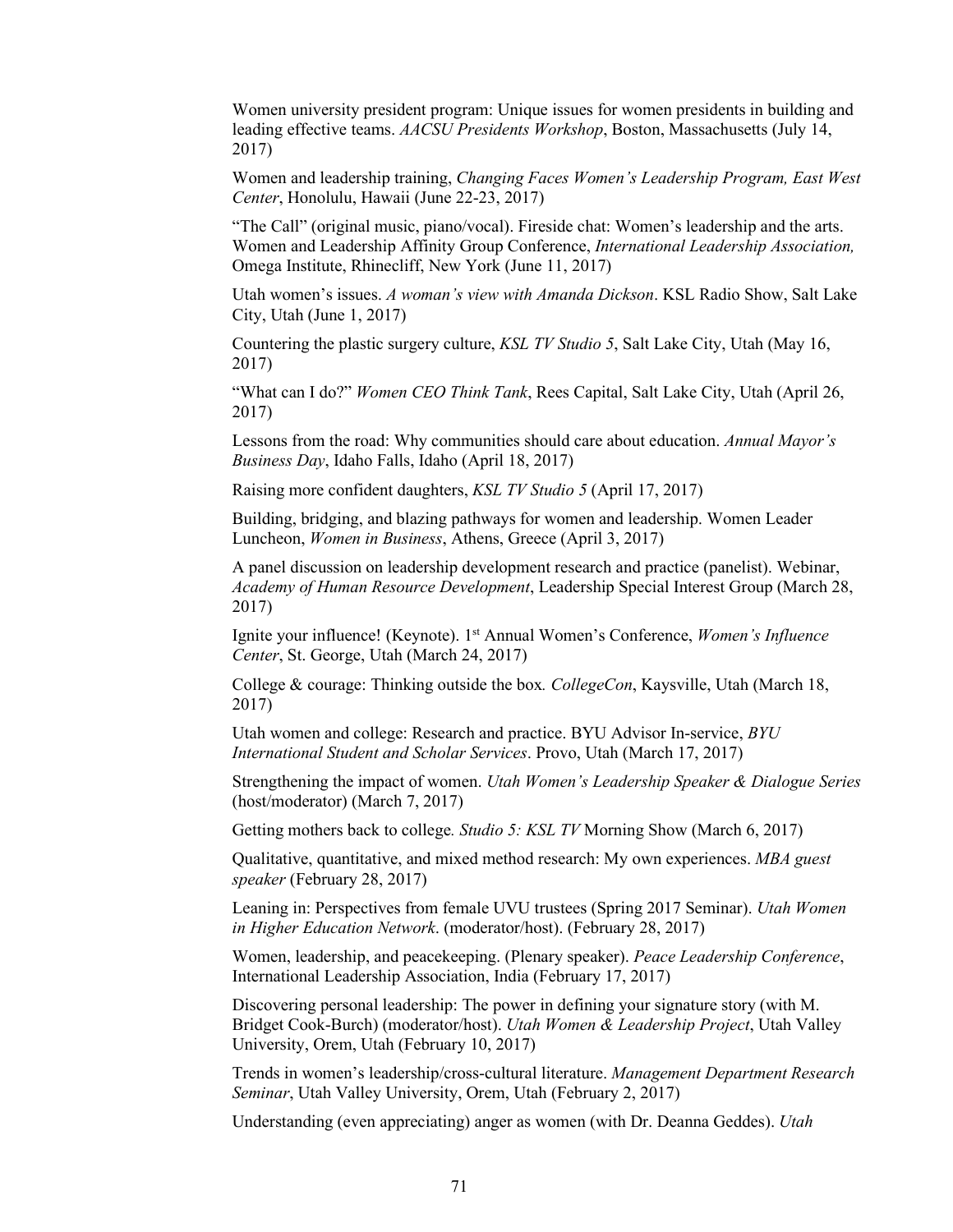*Women & Leadership Project Event* (host) (January 31, 2017)

You are enough: Enabling ourselves to be our best without self-doubt, shame, or comparison. (Breakout session presenter). *Highland Stake Women's Conference*. Highland, Utah (January 28, 2017)

Creating and growing small businesses as women. Keynote and workshops. *Utah Women's Leadership Speaker & Dialogue Series* (moderator) (January 24, 2017)

Utah Women & Leadership Project and the Women's Stats series. *Women's Giving Circle*, Salt Lake City, Utah (January 23, 2017)

Women and politics in Utah. *Delta Sigma Theta Sorority*, Utah State Capitol, Salt Lake City, Utah (January 23, 2017)

Business case for women in workforce: Why=People Matter. *Worker's Compensation Fund*, Salt Lake City, Utah (January 17, 2017)

Are we making progress with women in Utah politics? Facts, figures, and fallacies. *Real Women Run Training*, Salt Lake City, Utah (January 14, 2017)

Leading ethically during complex and challenging times. Mastermind Series, *Center for the Advancement of Leadership*, Utah Valley University, Orem, Utah. (January 9, 2017)

Developing women's leadership: Status and strategies. *Women's Law Group*, *Ray Qunney & Nebeker P.C.* Salt Lake City, Utah (January 3, 2017)

Why do we need more women in leadership? *Utah Federation of Republican Women*, Alta Club, Salt Lake City, Utah (December 2, 2016)

Women as agents of change: Learning to lead. *Comprehensive leadership development program,* Utah Valley University (November 10-11, 2016)

Elevating the stature of women's leadership at UVU. *Fall seminar luncheon*. (host, moderator, and closing words) (November 7, 2016)

Developing women's leadership: Status and strategies. *Cache Business Women's Conference*, Logan, Utah (October 27, 2016)

She Talks Utah: What, how, and why we lead, and why you should too! *Utah Women's Leadership Speaker & Dialogue Series* (moderator) (October 25, 2016)

Understanding policy: Women, education, & leadership. *Family Policy Course*, Utah Valley University, Orem, Utah (October 25, 2016)

Candlelight Vigil: Domestic Violence Awareness Month, *The Center for Women and Children in Crisis*. Utah Valley University, Orem, Utah (October 24, 2016)

Building, bridging, and blazing pathways for women and leadership, *University of Vienna*, Institute for Gender and Diversity in Organizations, Vienna, Austria (October 2016)

Living a Christ centered life: Strengthening the impact of sisters. *Vienna Austria Stake Fireside*, Vienna Austria (October 16, 2016)

Utah women and leadership: Update and action. *Women of Water*, Salt Lake City, Utah (October 13, 2016)

Why I believe: As a women, mother, scholar, teacher, author, and daughter of God. LDS *Orem Institute of Religion*, Orem, Utah (October 12, 2016)

Clothesline Project Panel on Domestic Violence (moderator), *Women's Success Center*, Utah Valley University, Orem, Utah (October 11, 2016)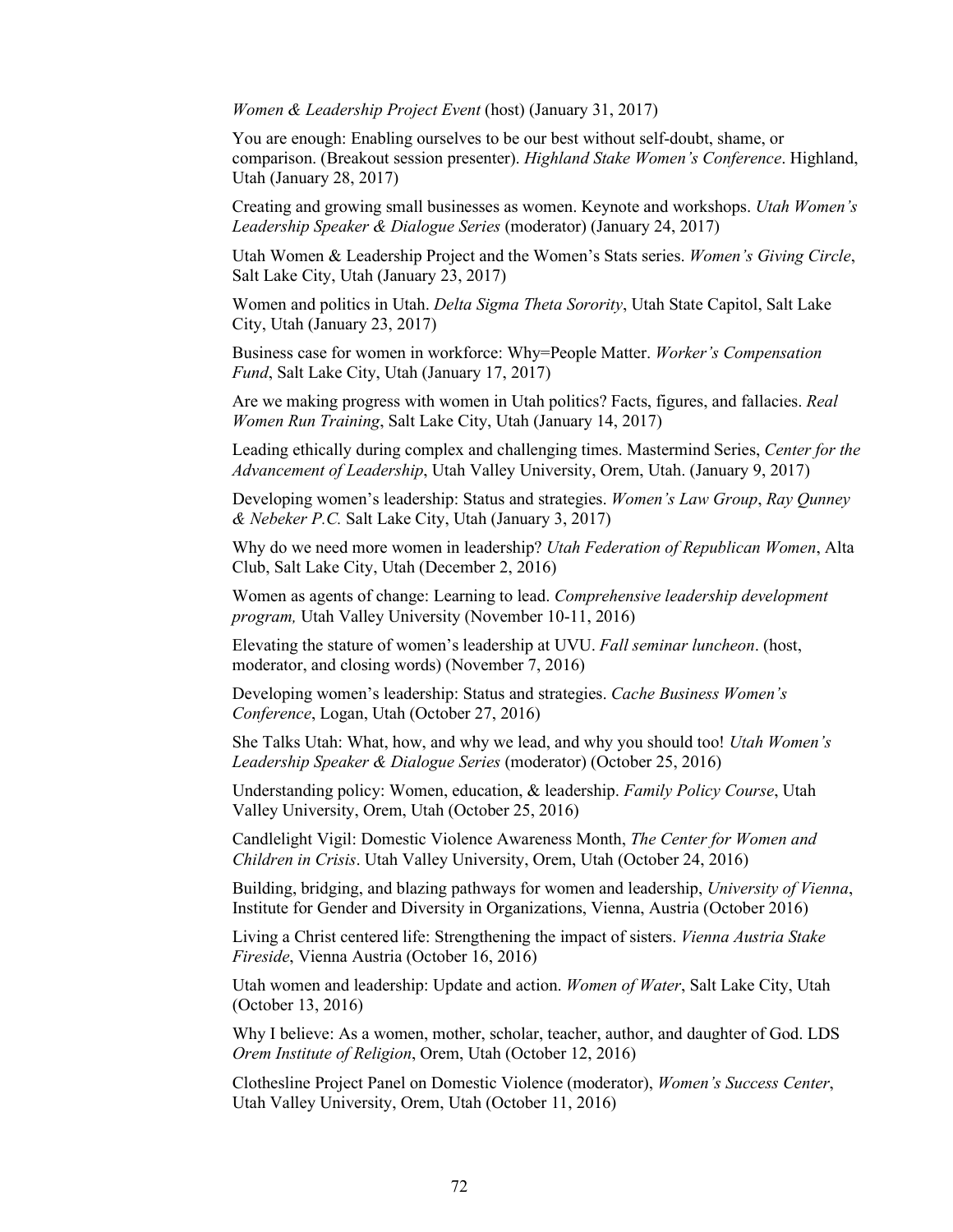Women as agents of change: Learning to lead. *Comprehensive leadership development program,* Utah Valley University (October 7, 2016)

Preparing yourself to influence and lead as women. Women's Resource Center, *Dixie State University*, St. George, Utah (October 5, 2016)

Women have a voice: A workshop on how to write for the popular press, *Utah Women & Leadership Project*. Utah Valley University, Orem, Utah (September 30, 2016)

A Woman's View*, KSL Radio Show with Amanda Dickson* (September 28, 2016)

On becoming a scholar: Finding meaning in research and practice. Bill and Vieve Gore School of Business Faculty, *Westminster College*, Salt Lake City, Utah (September 27, 2016)

Become a woman of influence: Overcoming obstacles to success. Women in Business, *Ogden Weber Chamber*, Ogden, Utah (September 27, 2016)

Acceptance speech. *YWCA Award Luncheon*, Salt Lake City, Utah (September 23, 2016)

Utah women, education, & leadership. *Draper Chamber of Commerce*, Draper, Utah (September 21, 2016)

Women, confidence, and leadership. *Women Athletes, Brigham Young University*, Provo, Utah (September 20, 2016)

Utah Women & Leadership Project Ambassador Luncheon, *Utah Women & Leadership Project*. Utah Valley University, Orem, Utah (September 20, 2016)

College decisions: The impact of influencers*. Envision Utah*, University of Utah, Salt Lake City, Utah (September 20, 2016)

Leadership, confidence, and communication styles: Differences between men and women. *Dixie Applied Technology College*, St. George, Utah (September 14, 2016)

Why education? Why graduation? Men and women. *Major and Career Exploration,* Utah Valley University, Orem, Utah (September, 12, 2016)

Learn to lead through reaching out (panel discussion). Utah Women's Leadership Speakers & Dialogue Series, *Utah Women & Leadership Project*, Utah Valley University (September 8, 2016)

Women in Utah: My initiatives, networks, & projects. Salt Lake Community College Chapter, *Utah Women in Higher Education Network* (UWHEN) (September 8, 2016)

Utah Women's Initiatives. *People Helping People's Community Legacy Awards* (August 30, 2016)

Women as agents of change: Learning to lead. *Comprehensive leadership development program,* Utah Valley University (August 25-26, 2016)

Utah women, education, and leadership. *LDS Women Researchers Conversation Group*, Alpine, Utah (July 19, 2016)

Strengthen your influence by preparing to lead. *LeadHERship Conference, Utah Valley University,* Orem, Utah (July 12, 2016)

Women president program: Developing and sustaining strong leadership for you and your team. *AACSU Presidents Workshop*, Portland, Oregon (July 8, 2016)

Women and leadership training, *Changing Faces Women's Leadership Program, East West Center*, Honolulu, Hawaii (June 23-24, 2016)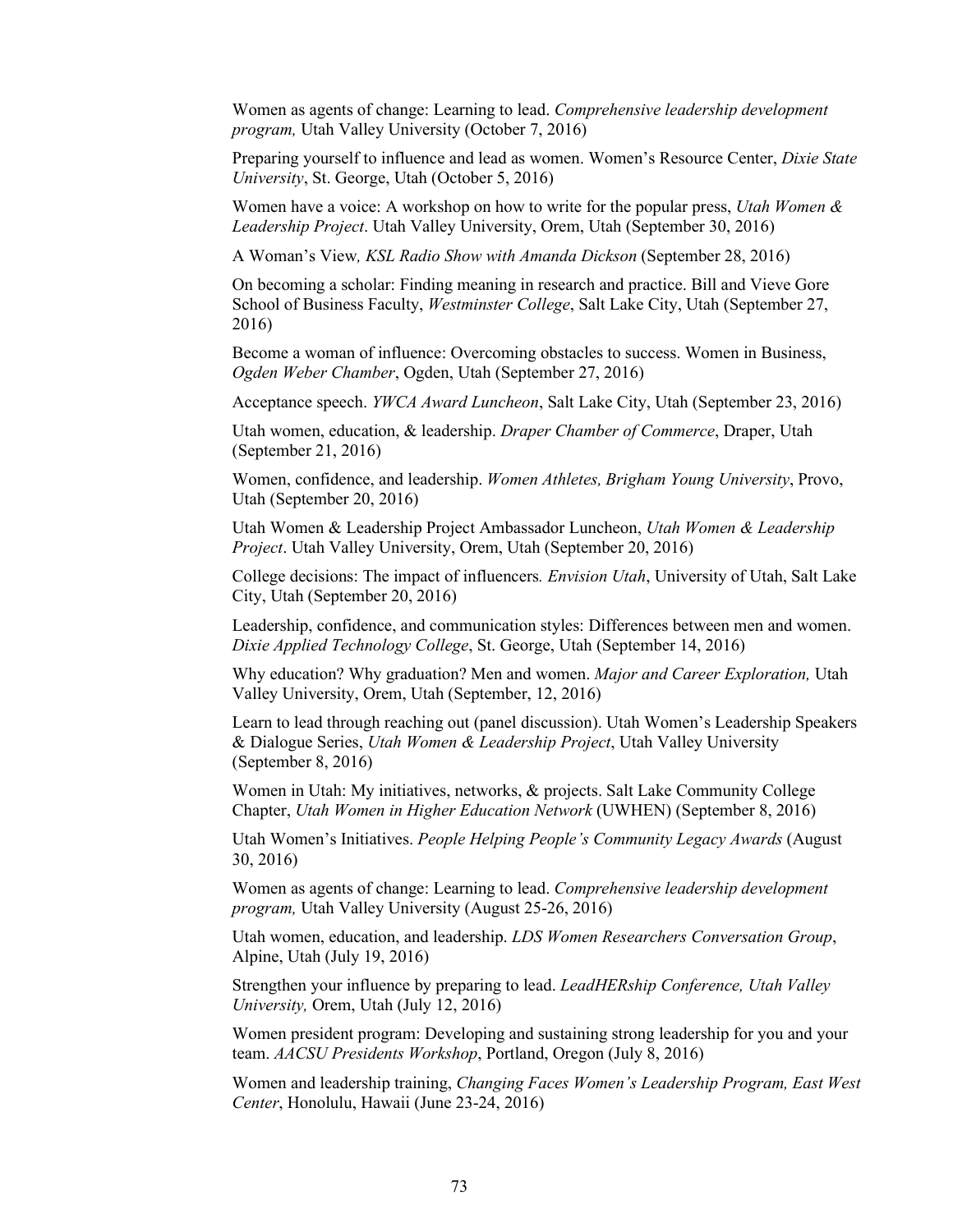Notes from practice: Advancing women's leadership (panelist). *Developing Women's Leadership: Theorizing for Policy and Practice.* London, UK (May 26, 2016)

Overview of the women and leadership theory development movement. *Developing Women's Leadership: Theorizing for Policy and Practice*. London, UK (May 25, 2016)

Preparing to be a woman of influence. *Young Women Medallion Dinner, LDS Church Youth Group and Parents*, Provo, Utah (May 13, 2016)

Education and leadership for girls and women. *Utah PTA Leadership Convention, Utah Valley Convention Center*, Provo, Utah (May 11, 2016)

Women and leadership in Utah. *Political Development Series Alumni Group*, Salt Lake Chamber (May 10, 2016)

Utah women, education, and leadership (acceptance of award speech). *AAUW Installation Dinner, Wasatch Chapter*, Cottonwood Club, Salt Lake City, Utah (May 9, 2016)

Why we need more women leaders in Utah. *E3 Leadership Summit*, Ogden Convention Center, Ogden, Utah (May 5, 2016)

Thoughts on Utah women, education, and leadership. *AAUW Utah State Convention, Cottonwood Country Club*, Salt Lake City, Utah (April 30, 2016)

Women global leaders: As change agents in scholarship and practice. *PhD Global Leadership Spring Immersion Weekend, Indiana Tech*, Fort Wayne, Indiana (April 29, 2016)

Building, bridging, and blazing pathways for women and leadership (keynote). *Women Leaders, Agents of Change in Europe Conference*. Bled, Slovenia (April 15, 2016)

Confidence, leadership, and gender. *University of Zagreb, Faculty of Economics and Business*, Zagreb, Croatia (April 12, 2016)

How did Utah women fare this legislative session? (Moderator). *Hinckley Institute of Politics, University of Utah,* Salt Lake City, Utah (April 1, 2016)

Why men should care about strengthening women (host and moderator). *Utah Women's Leadership Speaker & Dialogue Series*, Utah Valley University, Orem, Utah (March 30, 2016)

What is happening in Utah? Women, education, and leadership. *First Ladies/First Gentlemen of Colleges and Universities Retreat,* Thanksgiving Point, Lehi, Utah (March 30, 2016)

Women and leadership: Strengthening your influence (two hour workshop for congresswoman and other female politicians). *Argentina National Parliament & Congress*. Buenos Aires, Argentina (March 23, 2016)

Celebrating the contributions of women: Looking back and looking ahead. *Women's History Month Observance, Dugway Proving Grounds*, Dugway, Utah (March 14, 2016)

Utah women, education, & leadership. *BYU Management Society—Salt Lake Chapter*, Joseph Smith Memorial Building, Salt Lake City, Utah (March 10, 2016)

Utah women: Education, and leadership. *A Women's View, KSL Radio*, Salt Lake City, Utah (March 10, 2016)

Claiming your education: Today a reader, tomorrow a leader (keynote). *LYFE Week, Brigham Young University* (March 9, 2016)

Why sisters need to prepare to influence and why brethren should care. *Young Single Adult*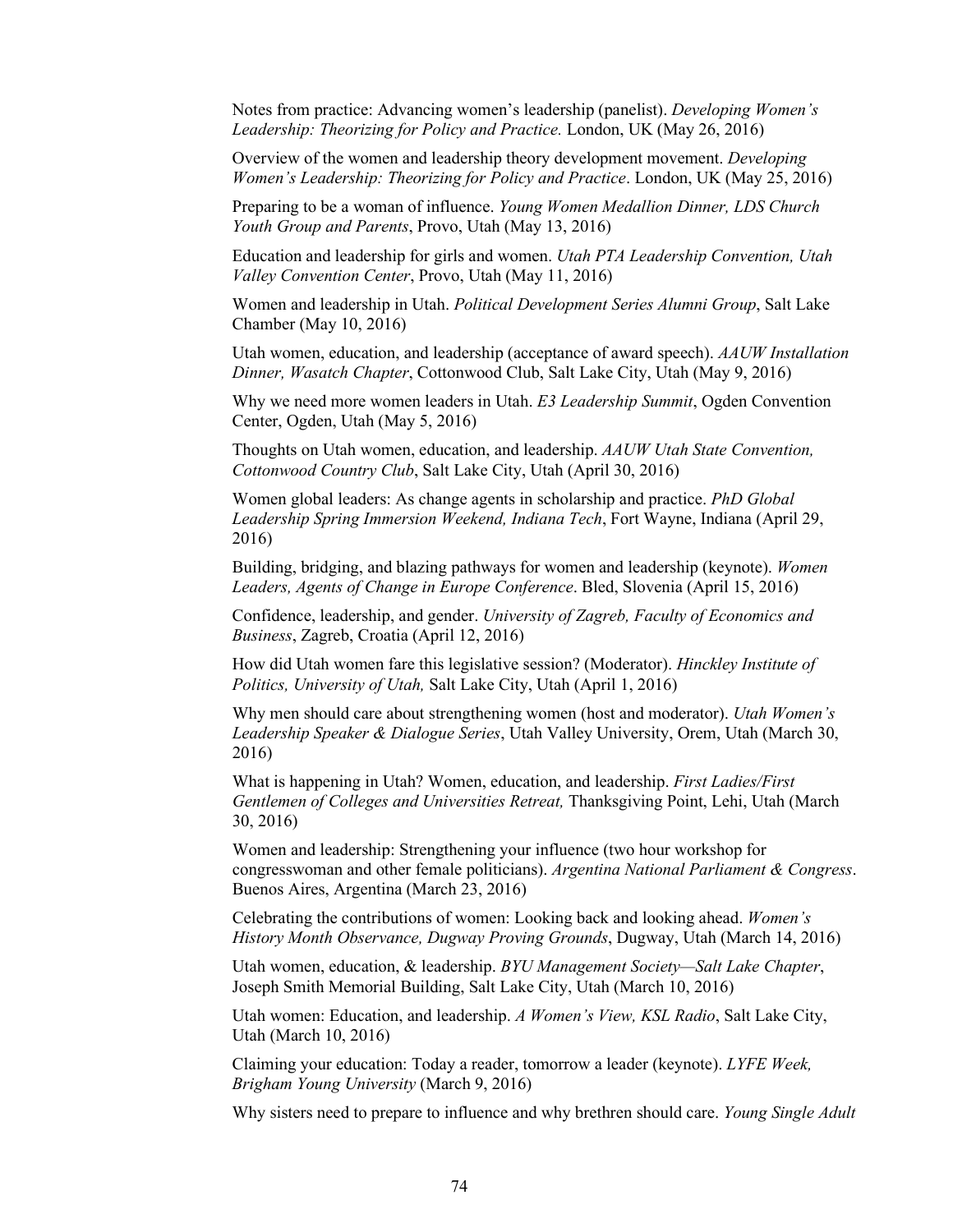*Fireside, The Church of Jesus Christ of Latter-day Saints*, Orem, Utah (March 6, 2016)

The situation and status of women worldwide (host and moderator). *Utah Women & Leadership Project*, Utah Valley University, Orem, Utah (March 3, 2016)

Women and college graduation: What is happening at UVU? (host and moderator)? *UVU Women's Seminar*, Orem, Utah (February 25, 2016)

The confidence gap and leadership (keynote). *Reuben J. Clark Law Society Annual Conference*, San Diego, California (February 12, 2016)

Conversations with UVU Authors: Dr. Susan R. Madsen, *Utah Valley University Library*, Orem, Utah (February 9, 2016)

Women and leadership. *LEAD 2016, Utah Valley University*, Orem, Utah (February 3, 2016)

Strengthen your confidence as women. *Chainbreaker Foundation*, Orem, Utah (February 2, 2016)

Updated research needed on women and education. *Women in the Economy Commission. Utah Capitol*, Salt Lake City, Utah (February 2, 2016)

Utah women's education and leadership initiatives. *Utah Council for Citizen Diplomacy, International Guests from Indonesia*. Highland, Utah (January 29, 2016)

Strengthen your confidence as young women! *Utah Women's Leadership Speaker & Dialogue Series Workshop,* Utah Valley University, Orem, Utah (January 27, 2016)

Utah women's education and leadership initiatives (panelist). *Utah Women's Forum, Alta Club*, Salt Lake City (January 27, 2016)

Educational and leadership achievement for women (panelist). *Collective Impact in Education Summit*, *Salt Palace,* Salt Lake City (November 19, 2015).

Confidence & women in leadership. MBA Recruiting Event. *Brigham Young University* (November 17, 2015).

How to deliver "impact" in research (panelist). *Management Department, Woodbury School of Business* (November 13, 2015).

Women presidents in higher education: Examining research & practice. *CREDO Women in Leadership Institute*, Greensboro, NC (2015, November 10).

Women in leadership. *AWSCPA*, Salt Lake City, Utah (November 6, 2015).

The confidence crisis for girls & women. *Weber State University*, Ogden, Utah (November 5, 2015).

You're already good enough: How embracing imperfection and cultivating confidence frees you to influence and lead (moderator). *Utah Women's Leadership Speaker & Dialogue Series*, Utah Valley University (November 3, 2015).

The lived experiences of women leaders: An authentic dialogue. *Royal Roads University*, Victoria, BC. (October 30, 2015).

Women and leadership: Communication & confidence. *Royal Roads University*, Victoria, BC. (October 30, 2015).

Making lemonade by strengthen your confidence as young women. *Aspen Grove Youth Conference* (October 29, 2015).

Utah women and education forum (keynote). *Utah Women & Education Initiative*. Utah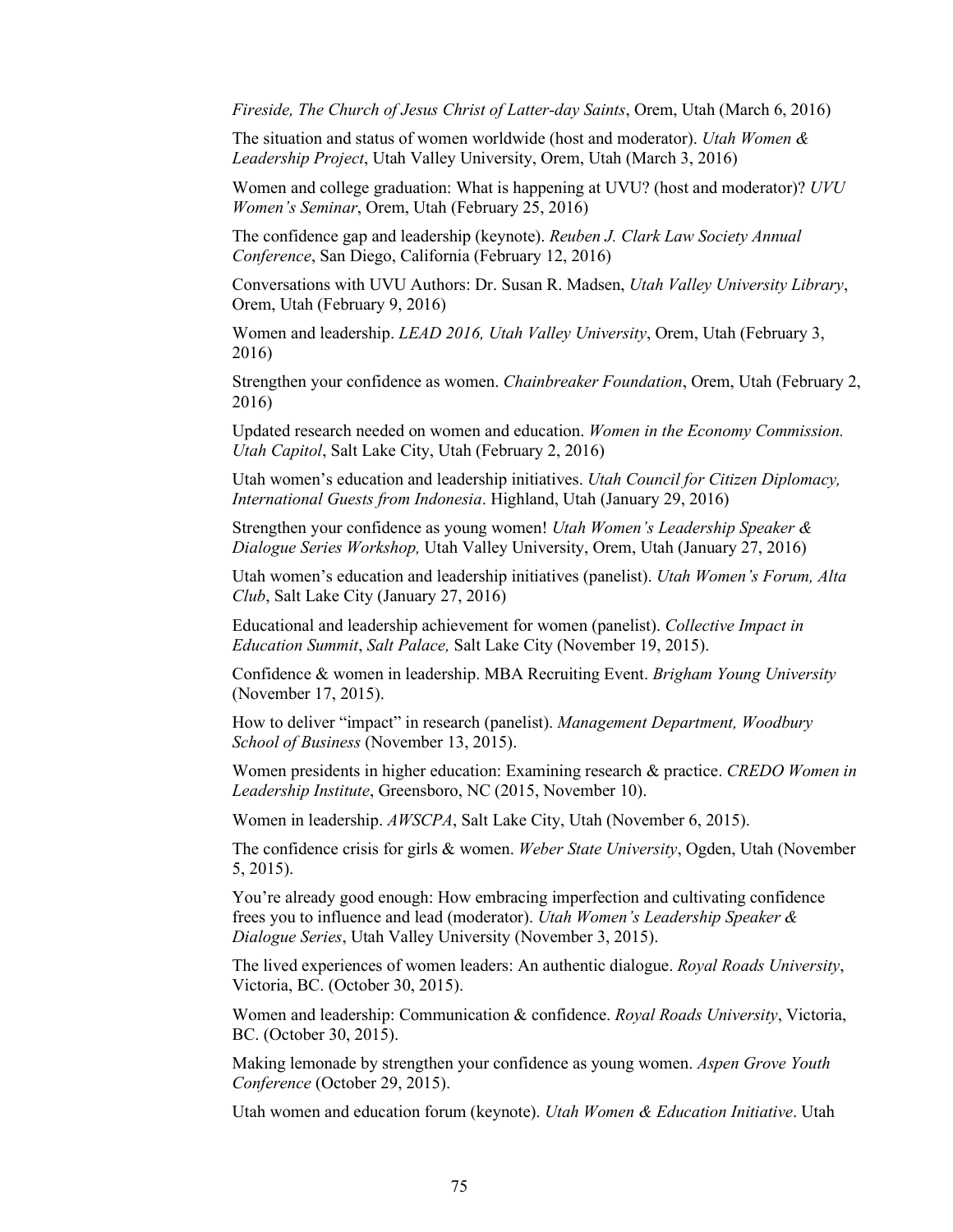Valley University (October 27, 2015).

Finding balance in society through equal voices. *Shine Summit,* House of Commons: London, England (October 20-21, 2015).

The importance of women in leadership. *Women of the Mountains*, Utah Valley University (October 8, 2015).

We are leaders! Confidence, strength, and influence. *Utah Women's Summit*, Salt Lake City, Utah (October 2, 2015).

Strengthening your influence as a woman! *St. George Chamber of Commerce Professional Women's Inspiration Luncheon* (September 30, 2015)

Making impact with our research and scholarship (faculty luncheon). *Woodbury School of Business* (September 29, 2015).

Women and higher education in Utah: Moving forward! Women's Leadership Series. *Brigham Young University* (September 28, 2015).

Developing the courage and skills to take on leadership. *Women in the Law Section. Brigham Young University*, Salt Lake City, Utah (September 24, 2015).

It's not about you: Handling professional interactions with aplomb! (UWHEN Panel: Moderator). *Utah Valley University* (September 24, 2015).

Why do we need more women leaders in Utah? *SHRM Crossroads Conference.* Layton, Utah (September 22, 2015).

Cents & sensibility: Women and money (Opening Words). Utah Women's Leadership Speaker & Dialogue Series, *Utah Valley University* (September 9, 2015).

Women & leadership: What's up? (keynote). *Thumbtack*, Sandy, Utah (August 13, 2015).

Leadership development for women. Changing Faces Women's Leadership Program, East-West Center. "Women as innovative entrepreneurs: Generating economic growth and job creation. Honolulu, Hawaii (July 16-17, 2015).

Career awareness: My work & passions. *Utah Valley University Prep* (June 24, 2015)

Becoming people of influence (keynote). *ITT Technical Institute Graduation Ceremony*. West Valley Cultural Celebration Center, West Valley City (June 19, 2015).

Moving the needle: Models of progress (panelist). Moving the Needle: Advancing Women Leaders, *American Council on Education, Inclusive Excellence Group*, Washington, DC (June 16, 2015).

Empowering women (and men who work with them). *Utah College of Applied Technology Professional Development Conference* (June 12, 2015).

Welcome and closing speeches (conference chair). Women and Leadership Affinity Group, *International Leadership Association, Bi-Annual Conference*, Pacific Grove, California, Asilomar Conference Grounds (June 8, 10, 2015).

Business and careers. *Junior Achievement Day at Ellison Elementary School*, 5th grade presentations (June 3, 2015).

Why Utah needs more women leaders. *Women's Business Leadership Breakfast, Hispanic Chamber of Commerce,* Sheraton*,* Salt Lake City, Utah (May 29, 2015).

Women unlimited: Dismantling the messages that erode our intrinsic value (panel). *Women's Giving Circle, The Community Foundations of Utah,* Salt Lake City, Utah (May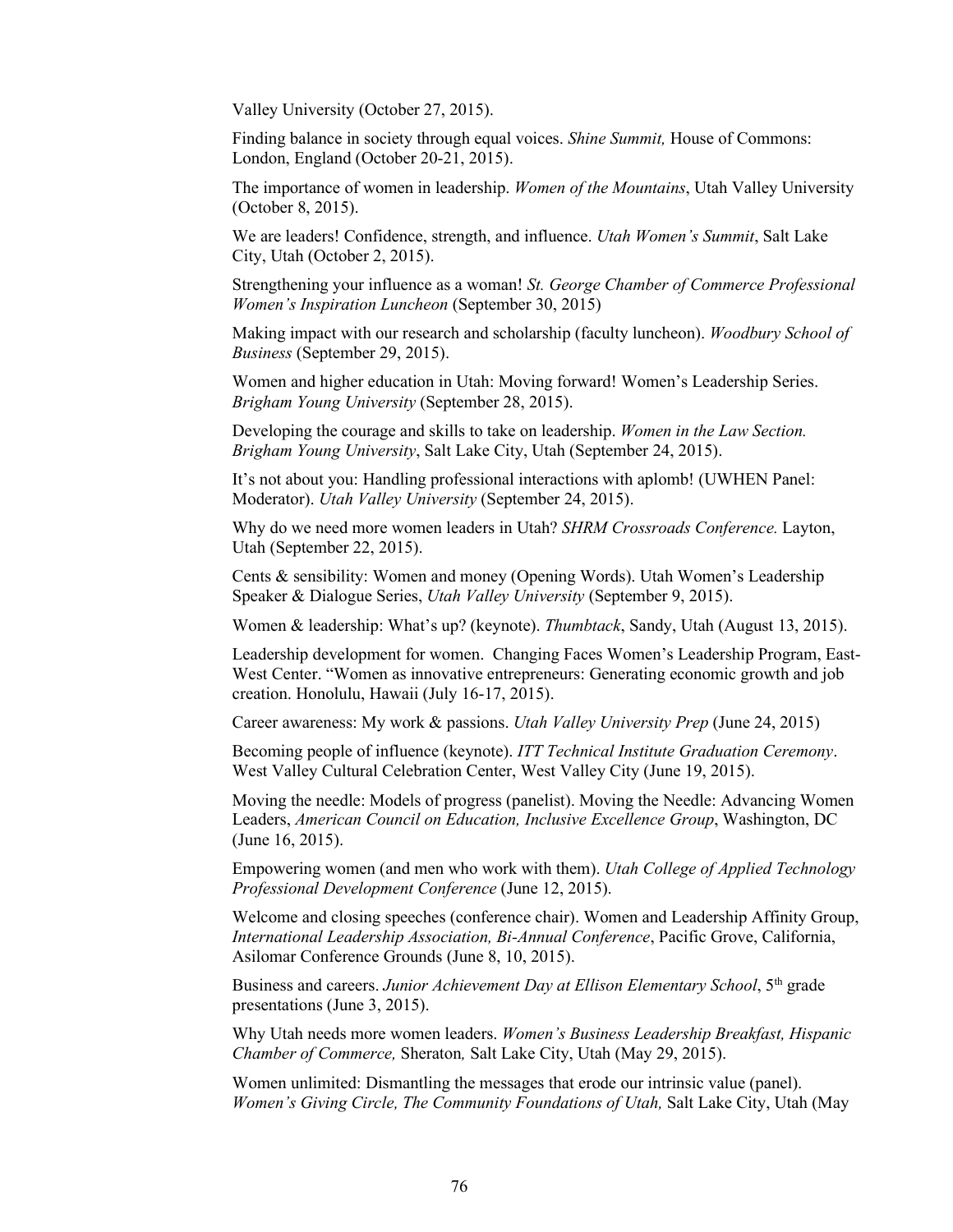28, 3015).

Utah women and leadership issues and initiatives. *Community Connections, KBYU* (May 27, 2015).

Women and leadership in Utah: Challenges and opportunities. *Women of Water,* Salt Lake City, Utah (May 20, 2015).

Living a Christ centered life. *Sandy Utah East Stake Fireside,* Sandy, Utah (May 17, 2015).

Empowering the next generation of women leaders. *SPARK: The Women in STEM Summit,*  Leonardo, SLC, Utah (May 16, 2015).

Women's initiatives in the state of Utah. *Utah State University-Vernal Faculty and Staff,*  Orem, Utah (May 12, 2015).

The confidence crisis for girls and women. *Utah State University—*Roosevelt-Vernal Area, Utah *(live streaming to various sites*, May 12, 2015).

The gender wage gap. *Cultural Connections KSL Radio Show* (April 18, 2015)

The confidence crisis for girls and women. *Utah Women in Higher Education Annual Spring Conference,* Dixie State University*,* St. George, Utah (April 17, 2015).

The confidence gap between men and women. *Academy of Science, Women and Science Group,* Prague, Czech Republic (April 8, 2015).

Women and leadership communication. *Palacky University Olomouc, Department of Czech Language and Literature* (April 7, 2015)

Radio interview on women, leadership, and education. *A Women's View, KSL Radio with Amanda Dickson* (April 1, 2015).

Utah women and leadership in law: Challenges and opportunities (panel). *Women's Law Caucus,* University of Utah, S. J. Quinney College of Law, Salt Lake City, Utah (April 1, 2015)

Transforming the rules of leadership and success for women. *NAWBO SLC Annual Conference,* Salt Lake City, Utah (March 25, 2015).

Experiences of women in business (panel). *Woodbury School of Business, Women's Event*, Utah Valley University, Orem, Utah (March 18, 2015).

Women and leadership seminar. *Beta Sigma Phi Yearly Leadership Seminar,* Murray, Utah (March 14, 2015).

Women and higher education in Utah: Moving forward! *Career Exploration Classes,*  Brigham Young University, Provo, Utah (March 2, 2015)

Insights from women leaders on campus (moderator). *UVU Campus Utah Women in Higher Education Network Forum*, Utah Valley University, Orem, Utah (Feb 26, 2015).

Utah women and leadership (panelist). *Trib Talk with Jennifer Napier* (February 25, 2015).

Why we need more women leaders in Utah. *Women in Business: Sandy Chamber of Commerce.* Sandy, Utah (Feb 24, 2015).

How great shall be your joy. *Stake Fireside, Saratoga Springs Canyon Stake Women's Fireside* (Jan 25, 2015).

Utah women and politics: Status, challenges, and opportunities. *Real Women Run Conference.* Salt Lake Community College—Miller Campus, Salt Lake City, Utah (Jan 17, 2015).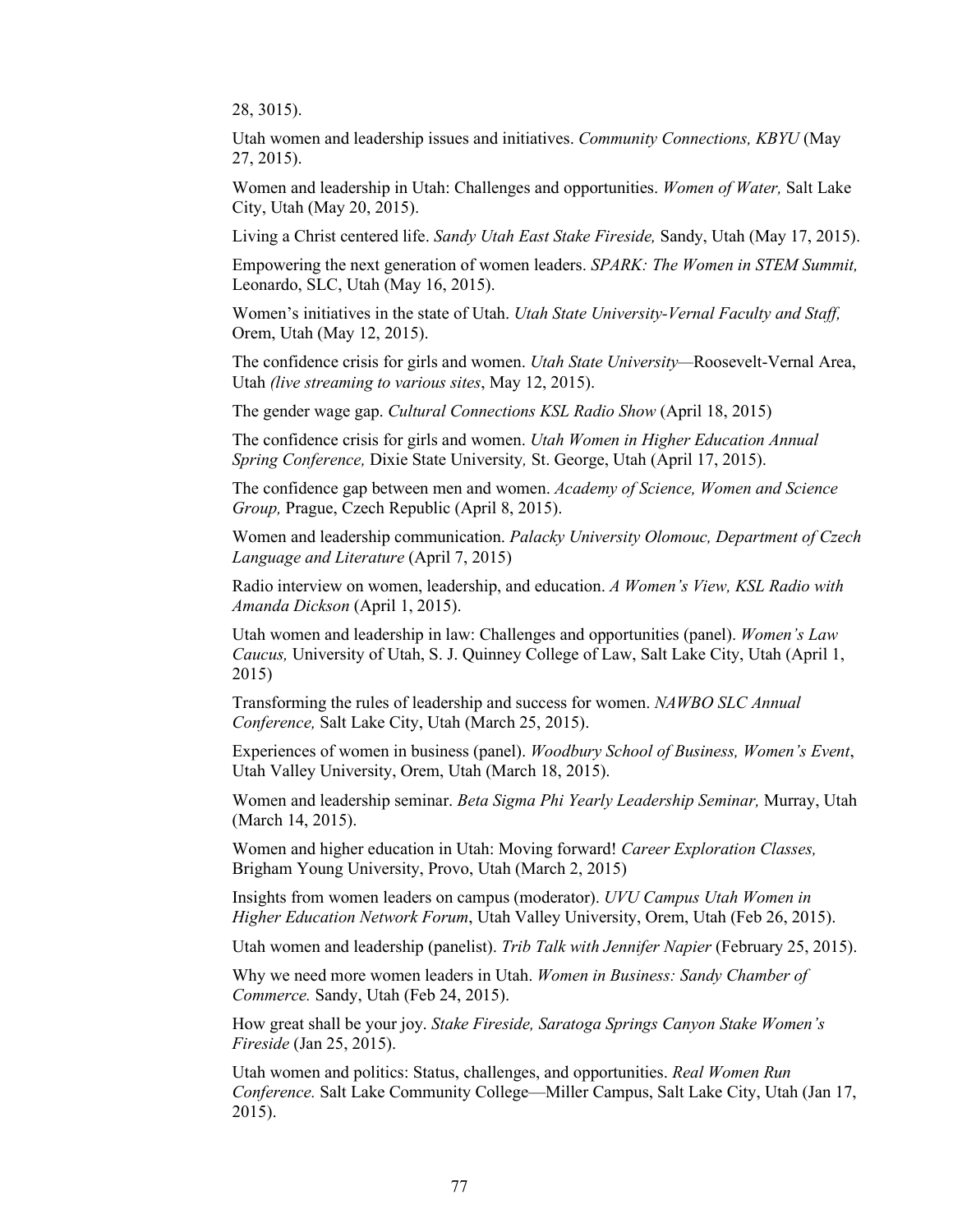Women and leadership in Utah: Moving forward. *Salt Lake Council of Women.* Murray, Utah (Jan 5, 2015).

The confidence crisis for girls & women. *Tooele Applied Technology Center & USU-Tooele Campus,* Tooele, Utah (Dec 4, 2014).

Women and higher education in Utah: Moving forward! *Career Exploration Courses, Brigham Young University*, Provo, Utah (Dec. 1, 2014).

The confidence crisis for girls & women. *The Hinckley Institute of Politics, University of Utah,* SLC, Utah (Nov. 19, 2014).

Becoming a women leader: Learning to lead more effectively from where you are! *Marriott School MBA Spouses Association,* Provo, Utah (Nov. 18, 2014).

Stake women's leadership training: Thinking outside the box. *Heber City Retreat Center,*  Heber, Utah (Nov. 14, 2014).

Strengthen your influence: Voice, choice, confidence, and networking. *Utah Domestic Violence Coalition Annual Conference.* Provo, Utah (Nov. 12, 2014).

Research and reflections on women university/college presidents. *Legacy Conference at Wingspread.* Racine, WI (Nov. 11, 2014).

The confidence crisis for girls and women. *Dixie UWHEN Chapter.* Dixie State University*,*  St. George, Utah (Nov. 6, 2014).

Utah women and higher education: Making a difference! *Harman Women's Network,*  Corporate Offices*,* South Jordan, Utah (Oct. 23, 2014).

Women and leadership workshop. *Women Legislature Leaders Symposium. National Conferences for State Legislators,* Park City, Utah (Oct. 7, 2014).

Be a woman of influence: Developing voice, confidence, and commitment. *Utah Association of CPAs, Women's Summit,* Salt Lake City, Utah (Oct. 2, 2014).

The confidence crisis for girls and women. *Utah Women's Leadership Speaker & Dialogue Series,* Utah Valley University, Orem, Utah (Sept. 23, 2014).

Utah women and leadership: Current status and recommendations for change! *Management Department,* Utah Valley University*,* Orem, Utah (Sept. 17, 2014).

The status of women leaders in Utah business. *Zions Women's Group,* Zion's Bank, Provo, Utah (Sept 16, 2014).

Utah Women & Leadership Project Information. Utah Mommy Bloggers Luncheon. *Utah Women & Leadership Project,* Thanksgiving Point, Utah (Sept. 10, 2014).

Why I believe. *LDS Institute of Religion,* Utah Valley University*,* Orem, Utah *(*Sept. 4, 2014).

Women. Power. Politics. Panelist along with female Congressional Candidates. *Women's Giving Circle. Utah Community Foundation* (Sept. 3, 2014).

Leadership development for women. *Changing Faces Women's Leadership Program, East-West Center.* "Women as innovative entrepreneurs: Generating economic growth and job creation. Honolulu, Hawaii (July 16-21, 2014).

Leadership and calling: The role of calling in a woman's choice to lead (keynote). *6th Developing Leadership Capacity Conference*. *Lancaster University Management School.*  Lancaster, England (July 8, 2014).

Becoming more influential as women. *Squire's Women's Network*, Orem, Utah (June 23,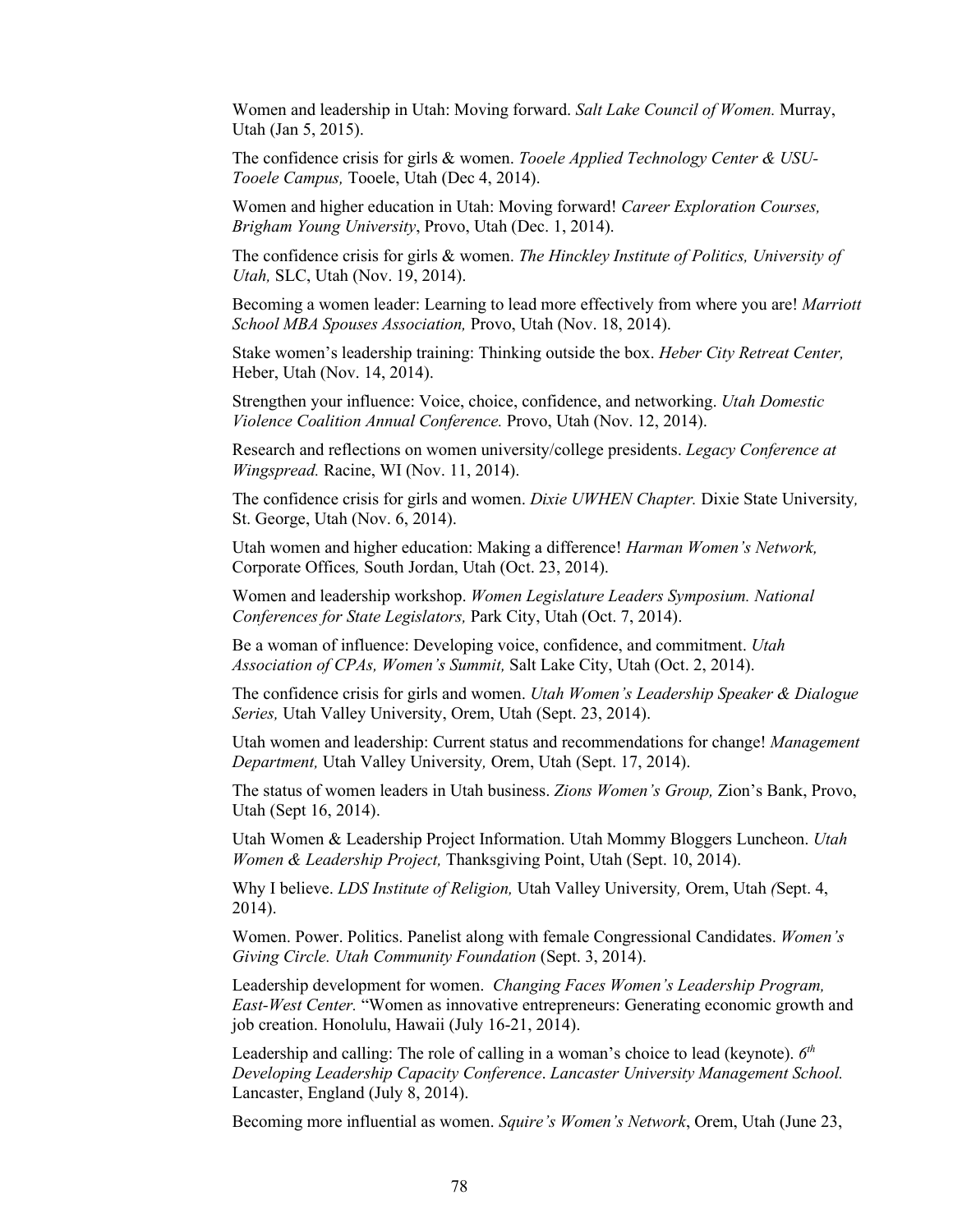2014).

Utah women and leadership: Current status and recommendations for change! *Utah Valley Chamber's Women in Business Network,* Orem, Utah (June 19, 2014).

Strengthening your influence as women. *Women in IT Conference (keynote). Armed Forces Communications and Electronics Association (AFCEA)-Wasatch Chapter.* Hill Air Force Base, Utah (June 12, 2014).

Utah women and education: Moving forward! *The Exchange Club*, Orem, Utah (June 12, 2014).

Utah women and education: Moving forward! *Utah County Chapter of the Utah Association of Certified Public Accountants*. Sleepy Ridge Golf Course, Orem, Utah (June 11, 2014).

Opening address and welcome. *Advancing Theories of Women and Leadership Colloquium*, Utah Valley University*,* Orem, Utah (May 18, 2014).

Utah women and education: A call to action. *Utah Association of Certified Public Accountants' Leadership Council*. Loveland Living Planet Aquarium*,* Draper, Utah (May 15, 2014).

Utah women and leadership: Challenges and opportunities. *Women and leadership course*. Westminster College, Salt Lake City, Utah (May 13, 2014).

Utah women and education: Step up and stand out! *Utah Banker Association's Annual Women in Banking Conference*, Sandy, Utah (April 17, 2014).

Strengthening your influence as women. *Women's Leadership Luncheon Series*, Dugway Proving Grounds, Dugway, Utah (April 16, 2014).

The status of women in Utah politics. *Hinckley Institute of Politics, University of Utah*. Salt Lake City, Utah (April 14, 2014).

Utah women and education. *Utah Foundation Annual Meeting*, *SLC Sheraton,* Salt Lake City, Utah (March 20, 2014).

Strengthening your influence as women. *Massey University Luncheon Box Seminar*, New Plymouth, New Zealand (March 12, 2014).

Leading change through HRD scholarship and practice: Women and leadership around the world [keynote]. *Human Resource Development Chautauqua, University of Minnesota*, St. Paul, Minnesota (March 1, 2014).

Women and higher education in Utah: Moving forward! *Brigham Young University*. *Class for Dr. Melissa Jones,* Provo, Utah (February 26, 2014).

Utah women and education: How to help move the needle. *Mountain Heights Academy Faculty Retreat*. Jordan Commons, Sandy, Utah (January 30, 2014).

Young women and college: Is it important? *Youth and parents from church congregation*. Orem, Utah (January 26, 2014).

Work-life integration. *Corporate Leadership Program, IntegraCore*, West Jordan, Utah (December 6, 2013).

Corporate boards: Diversity and beyond [Panelist]. *Director and Officer Training Conference*, Deer Valley, Utah (December 5, 2013).

Strengthening your influence: Taking your leadership to the next level. *Faculty of Economics and Business,* University of Zagreb, Croatia (November 11, 2013).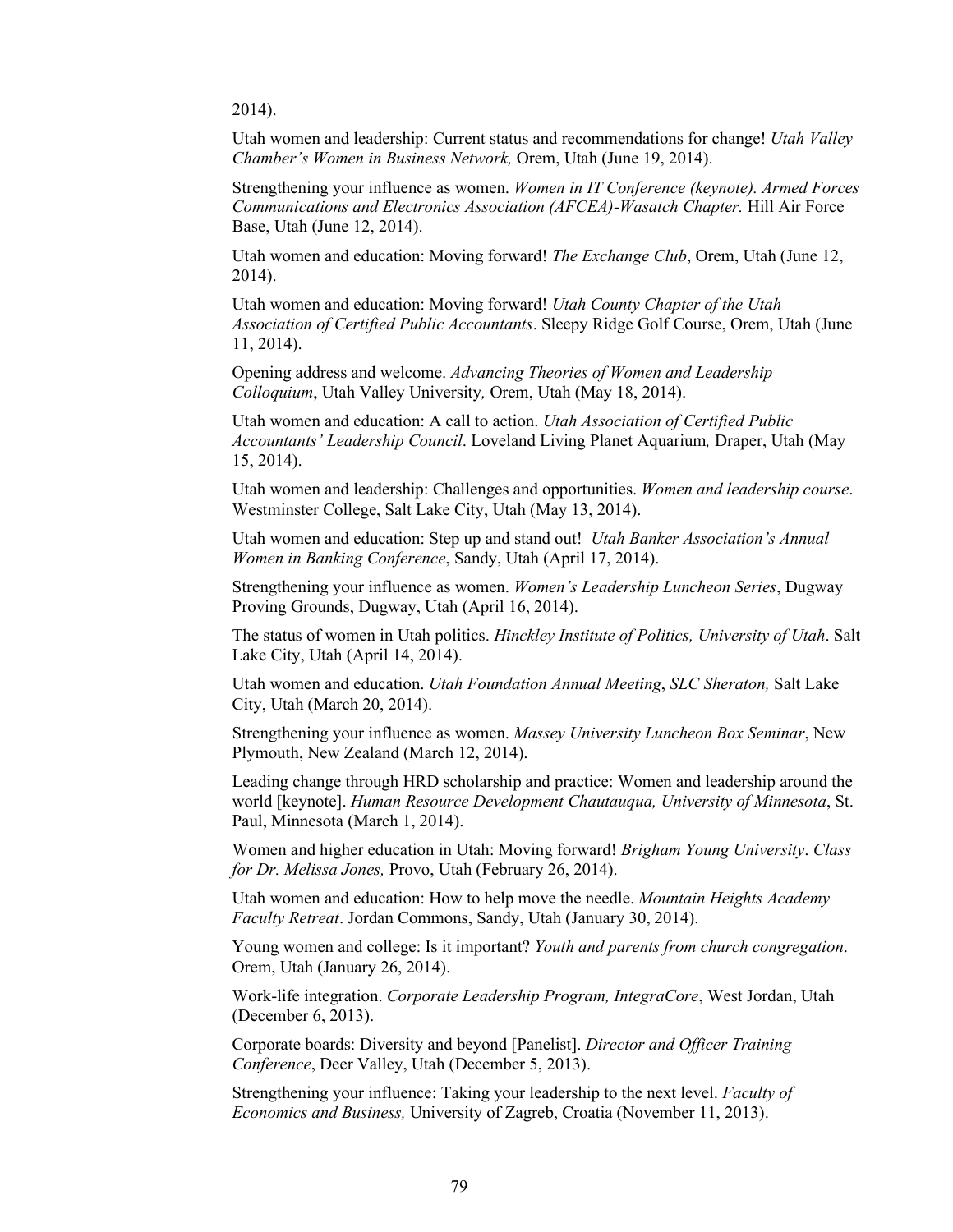Ethics in research and publishing. *Faculty of Economics and Business,* University of Zagreb, Croatia (November 15, 2013).

Becoming a women leader: Learning to lead more effectively from where you are! *MBA Spouses Association*, *Leadership Workshop,* Brigham Young University, Provo, Utah (November 21, 2013).

Women and higher education in Utah: Moving forward! *Brigham Young University*, *Jenny Bartholomew's Sociology of Gender class,* Provo, Utah (November 4, 2013).

On becoming a woman leader. ADVANCE Symposium, *Texas A & M University*, College Station, Texas (October 25, 2013).

Strengthening your influence: Learning to lead more effectively [keynote]. *Cache Interagency Council*. Bridgerland Applied Technology College*,* Logan, Utah (October 23, 2013).

Strengthening your influence: The community leadership role of librarians. *ILEAD USA Utah Conference*. Utah State Library. Salt Lake City, Utah (October 22, 2013).

Women and higher education in Utah: Moving forward! *Brigham Young University*, *Career Explorations Courses,* Provo, Utah (October 21, 2013).

Strengthening your influence as women: Learning to lead more effectively. *People Helping People, Ignite Excellence Series,* Ebay, Draper, Utah (October 17, 2013).

Women in motion: Strengthening our influence in life! *West Valley City's Women in Motion Conference*. West Valley City, Utah (October 11, 2013).

You go girls—No limits if you have an education! *Non-traditional Career Fair, Canyons School District*, South Jordan, Utah (September 24, 2013).

Strengthening your influence as women: Learning to lead more effectively. *Home Depot Women in Leadership Program, Workforce Services,* Woodscross, Utah (September 12, 2013).

Celebrating women: Toward equality and leadership [keynote]. *Women's Equality Day Celebration.* Dugway Proving Grounds, Dugway, Utah (August 26, 2013).

The dichotomy of refugee women. *Utah Refugee Coalition*. Salt Lake City Library, Salt Lake City, Utah (July 11, 2013).

Moving forward in taking action on women and leadership (Closing conference address), *ILA Women and Leadership Conference at Asilomar Conference Grounds*. Pacific Grove, California (June 12, 2013).

Building, bridging, and blazing pathways for women and leadership. Panelist at the *ILA Women and Leadership Conference at Asilomar Conference Grounds*. Pacific Grove, California (June 10, 2013).

Women and leadership on boards [panelist]. *Women in International Business Conference*. Monaco Hotel, Salt Lake City, Utah (June 4, 2013).

Equipping students to carve their own path: Utah women and higher education (keynote). *Utah Advising & Orientation Association Conference*. Snowbird Resort, Utah (May 29, 2013).

Educate a woman: Change the world! (Keynote). *BYU Evening Celebrating Women*. *BYU Wilkenson Center,* Provo, Utah (March 20, 2013).

Women, education, and leadership: Updates *(panelist on radio show). A Woman's View*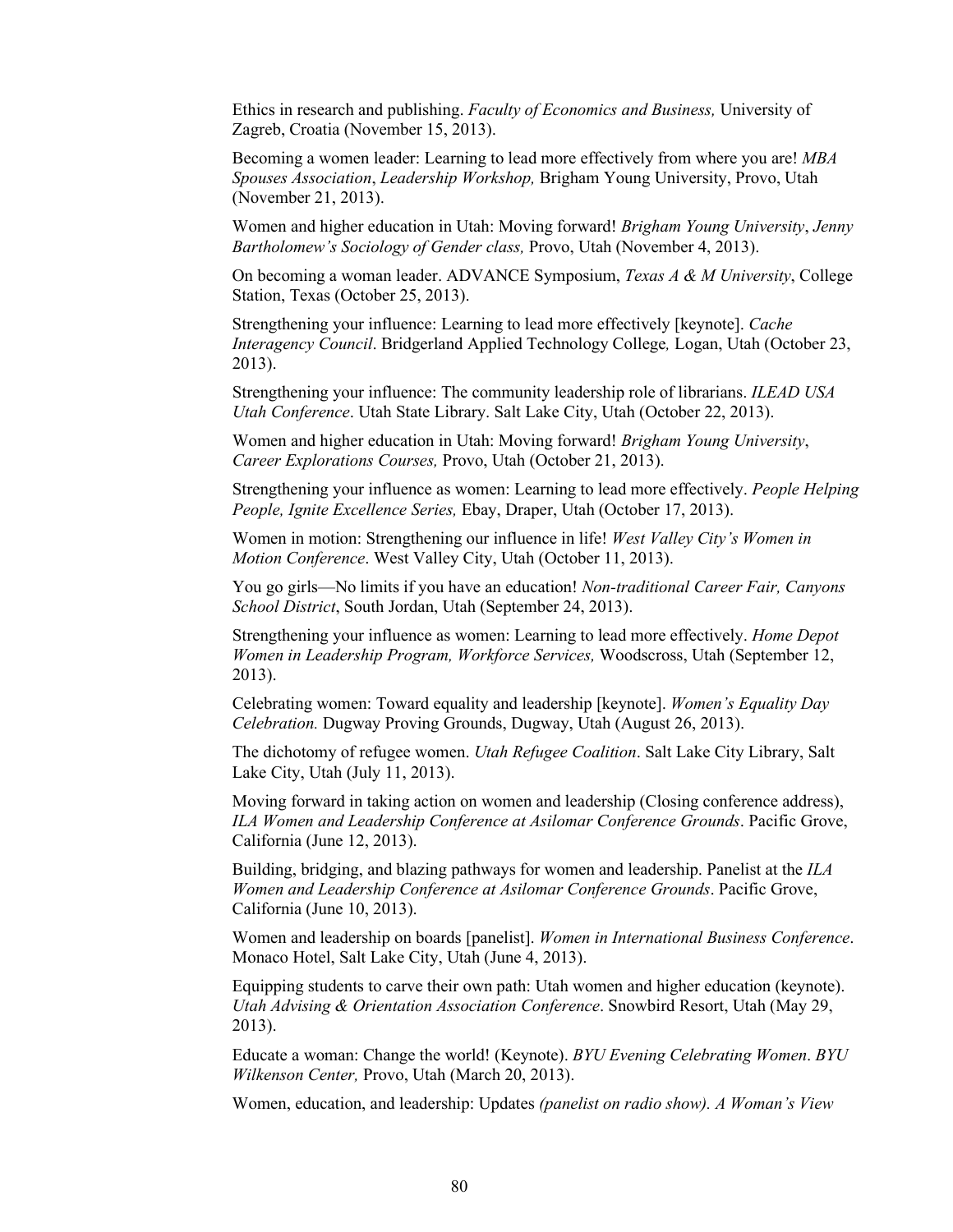*(weekly KSL show with Amanda Dickson)* (March 14, 2013).

On becoming a women leader: Developing leadership throughout a lifetime. *Leadership Conference*. Southern Utah University, Cedar City, Utah (February 28, 2013).

Discover your strengths: To help you better prepare for college (train the trainer) *United Way of Salt Lake—Women's Philanthropic Network*, Salt Lake City, Utah (January 15, 2013).

Girls and education: Opening doors. *Girl Scouts of Utah Evening*, Utah Valley University, Orem, Utah (January 8, 2013).

Building, bridging, and blazing pathways for women and leadership. *Panelist at the New York Times,* New York City, NY (Nov 28, 2012).

Women in higher education: What does this mean for you? *BYU MBA Spouses Association*, Provo, Utah (Nov 27, 2012).

State of Utah progress: Utah Women and Education Initiative. Utah Valley University *Women's Success Center Advisory Board*, Orem, Utah (Nov 27, 2012).

Women and higher education in Utah: Moving forward. *BYU Sociology of Gender Class*, Provo, Utah (November 26, 2012).

Women in higher education: Utah moving forward!" (Nov 16, 2012).

Women in higher education: What does this mean for you?" *BYU Ward Enrichment Meeting*, Provo, Utah (Nov 13, 2012).

The non-financial returns on investing in higher education for individuals and society. *WICHE Commission Meeting*, University of Utah, Salt Lake City, Utah (Nov 12, 2012).

Reach your potential through education (keynote). *Expand Your Horizons—Ogden, South Ogden Junior High School,* Ogden, Utah (Nov 3, 2012).

The real facts about women and education in Utah (keynote). *Women and Education Summit: Investing in our Future. United Way of Salt Lake Conference* (October 30, 2012).

Utah women and education: Moving forward to make a difference! *Utah Valley Chamber of Commerce, Women's Business Network Luncheon.* Orem, Utah (October 11, 2012).

Utah women and education: Making a difference. *BYU Career Exploration and Women's Studies Students* (October 3, 2012).

Utah women and education: Making a difference. *Leadership Summit, Girl Scouts of Utah,*  Treefoil Ranch, Provo, Utah (August 25, 2012).

Utah women and college. *Alpine 9<sup>th</sup> Ward, Relief Society Enrichment, The Church of Jesus Christ of Latter-day Saints* (August 21, 2012).

Utah women and education: Making a difference. *Women's Summit, Utah State Prison,*  Draper, Utah (August 19, 2012).

The Governor's Utah Women's College Task Force: An update on the Utah women and education initiatives. *CCGP Conference,* Heber City, Utah (June 13, 2012).

Utah women and education: Findings and next steps. *CTE State Conference,* Park City, Utah (June 13, 2012).

Utah women and higher education: Moving from research to action! *2012 Annual UACRAO Conference,* Logan, Utah (June 6, 2012).

Girl power through education. *Big Brothers Big Sisters Event at Glendale Junior High*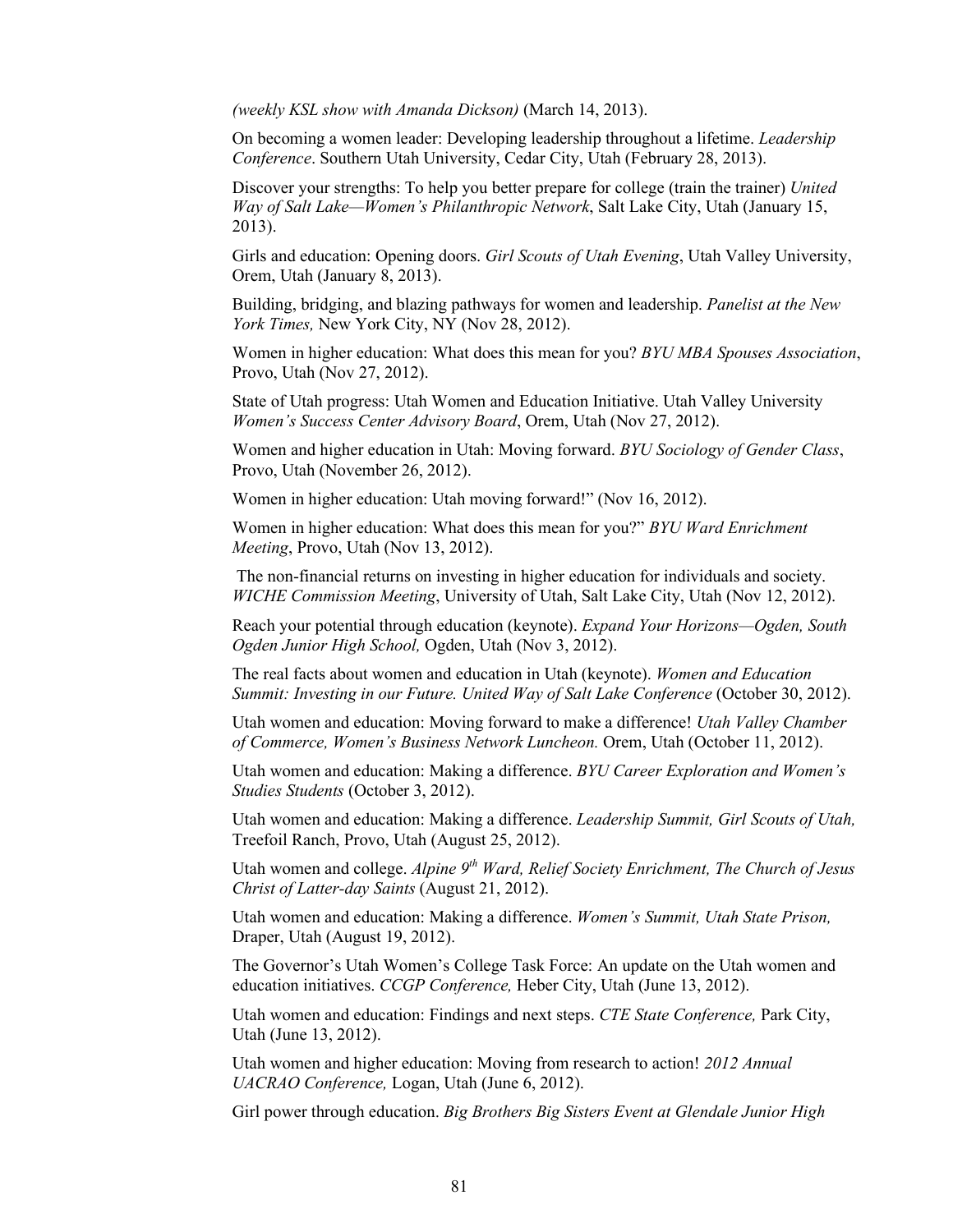*School,* Salt Lake City, Utah (May 9, 2012).

Utah women and education. *Utah Women's Forum,* Salt Lake City, Utah (April 25, 2012).

Utah women and higher education. *Women's Success Advisory Board (Utah Valley University),* Riverside Country Club, Provo, Utah (April 24, 2012).

Utah women and education: Making a difference. *Women's Philanthropic Network,* Salt Lake City, Utah (April 17, 2012).

Utah women and education: Research to action. *Pathway Academy: Family and Consumer Science,* Utah Valley University, Orem, Utah (April 3, 2012).

Women's education and women's empowerment: The Utah perspective. *Utah State University,* Logan, Utah (March 28, 2012).

Women and education in Utah: School influences. *Masters of Education Program, Utah Valley University,* Orem, Utah (March 27, 2012).

Women and higher education in Utah: Moving forward! *Ogden AAUW,* Ogden, Utah (March 24, 2012).

Women and higher education in Utah: Moving forward! *Sociology of Gender Class, Brigham Young University,* Provo, Utah (March 12, 2012).

Utah women and education. *Women's Success Center Coordinating Committee,* Utah Valley University, Orem, Utah (March 5, 2012).

Women and higher education in Utah: Moving forward! *Career Exploration Class, Brigham Young University,* Provo, Utah (February 27, 2012).

Utah Women's College Task Force: Recommendation Report. *Governor's Education Excellence Commission,* Salt Lake City, Utah (February 21, 2012).

The Utah Women and Education Project. *Utah Council for Citizen Diplomacy, International Visitors Leadership Program,* Utah Valley University, Orem, Utah (January 26, 2012).

Utah women and education: Moving forward! *Women's Faculty Association, Brigham Young University,* Provo, Utah (January 26, 2012).

Utah women and education: Moving forward! *United Way-Agency Director's Meeting. Kids on the Move,* Orem, Utah (January 11, 2012).

Utah women and education: Moving forward! *DWS-ECAB* (January 4, 2012).

Findings from the Utah women and education study: Moving forward! *Wasatch School District Counselors and Administrators.* Heber City, Utah (December 13, 2011).

Moderator for International Leadership Association's Webinar Series session with Margret J. Wheatley; presentation titled "Leadership for the future: How to be a better leader and build effective leadership" (November 28, 2011).

Utah women and education. *K-16 Alliance Counselor Conference.* Utah Valley University, Orem, Utah (November 18, 2011).

Educating Utah's women for tomorrow's jobs. *Women Tech Council "Tech Talk" luncheon.* Salt Lake City, Utah (November 17, 2011).

Women and education in Utah: School influences. *Utah State Office of Education— Curriculum Director's Meeting.* Red Lion, Salt Lake City, Utah (November 9, 2011).

Utah women and education: Moving forward! *Help Me Grow-United Way Affiliated*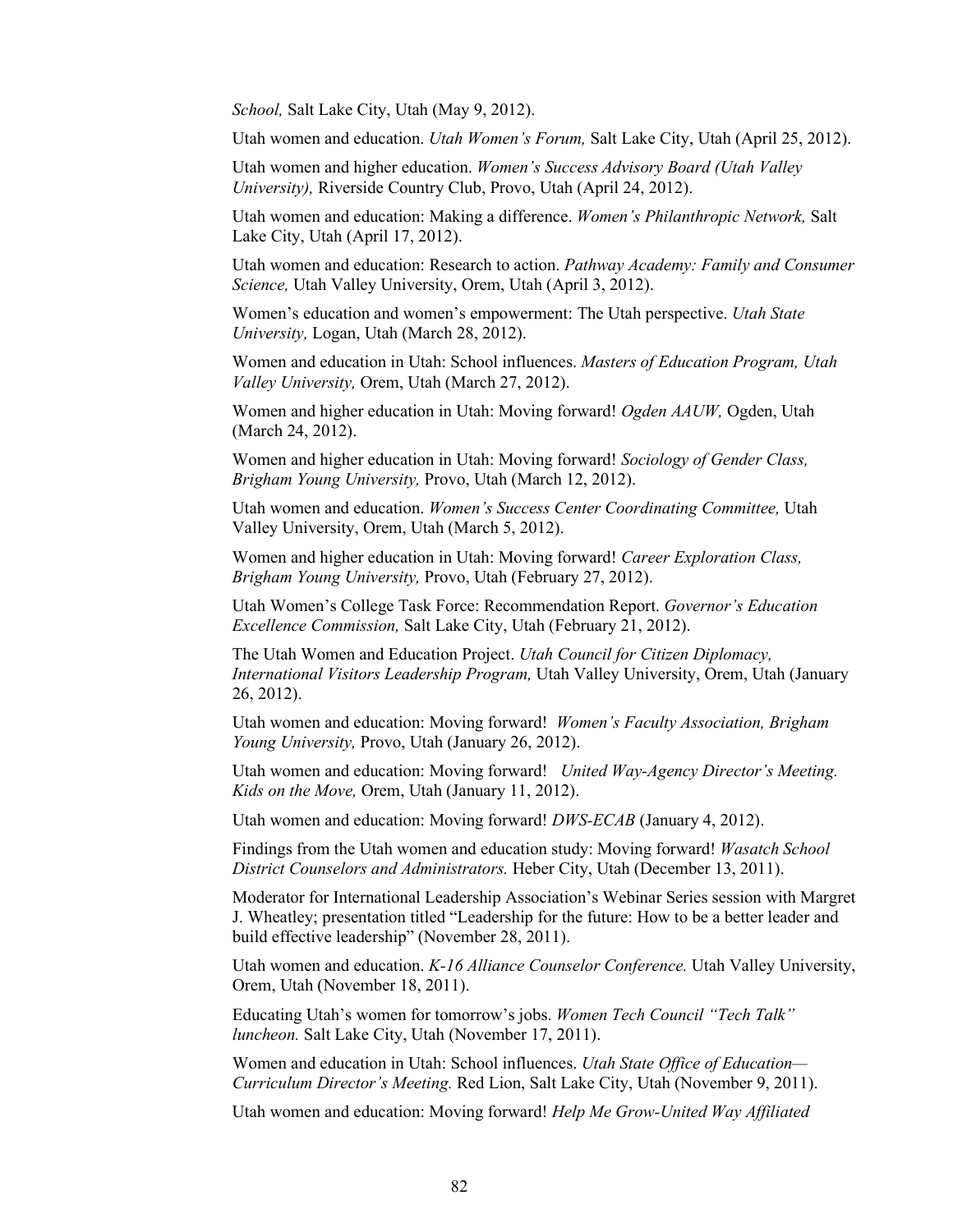*Group.* Orem, Utah (November 8, 2011).

Women and higher education in Utah. *Governor's Women' College Task Force (Associated with the Governor's Education Excellence Commission).* Utah State Capitol, Salt Lake City, Utah (September 28, 2011).

Women and higher education in Utah: Recap and next steps. *USHE Counselor Conference.*  Thanksgiving Point, Lehi, Utah (September 16, 2011).

Preparedness, learning, and higher education for LDS members. *Highland 17th Ward, Highland Utah Stake* (August 28, 2011).

Women and education in Utah: Moving from research to action! *Career and Technical Education: Work-Based Learning Group.* Jordan Applied Technology Center, West Jordan, Utah (June 21, 2011).

Women and education in Utah: Research to action! Workshop: Utah State Office of Education, Counselor Conference. Murray High School (with Hanewicz, C., June 16, 2011).

Women and higher education in Utah. *Governor's Education Excellence Commission. Granite School District,* Salt Lake City, Utah (May 17, 2011).

Women and higher education in Utah. *Hugh O'Brian Youth Leadership.* Aspen Grove, Utah (May 14, 2011).

Women and higher education in Utah: Research and next steps. *Student Affairs Professional Development, Utah Valley University,* Orem, Utah (May 10, 2011).

Leadership development for women in Utah higher education. *Utah Women in Higher Education Network Event, Utah Valley University.* Orem, Utah (May 9, 2011).

Utah women and education: From research to action! *Utah AAUW Convention,* Midway, Utah (May 6, 2011).

UAE Women and leadership. *Presentation to the faculty of American University of Sharjah,* Sharjah, United Arab Emirates (May 4, 2011).

Utah women and higher education. *Keynote at the United Way of Salt Lake's Women's Philanthropic Network monthly meeting.* Salt Lake City, Utah (April 27, 2011).

On becoming a woman leader (keynote). *Women Discovering Leadership Conference, Gustavus Adolphus College,* St. Peter, MN (April 8, 2011).

Women and education in Utah. *CTE Regional Meetings,* Thanksgiving Point, Lehi, Utah (April 6, 2011).

Women and education in Utah: School influences. *Masters of Education Program, Utah Valley University,* Orem, Utah (April 5, 2011).

Women and higher education in Utah: A glimpse at the past and present. *Student Affairs Monthly Professional Development Meeting, Weber State University,* Ogden, Utah (March 23, 2011).

Women and education in Utah. *Lecture Series for the Center for Women and Gender, Utah State University,* Orem, Utah (March 22, 2011).

Issues around women and education in Utah. *Women's Studies Class, Utah Valley University,* Orem, Utah (March, 22, 2011).

Empowering women at home and abroad: Advocacy, education, and leadership (keynote). *Women of the Mountains Conference,* Orem, Utah (March 9, 2011).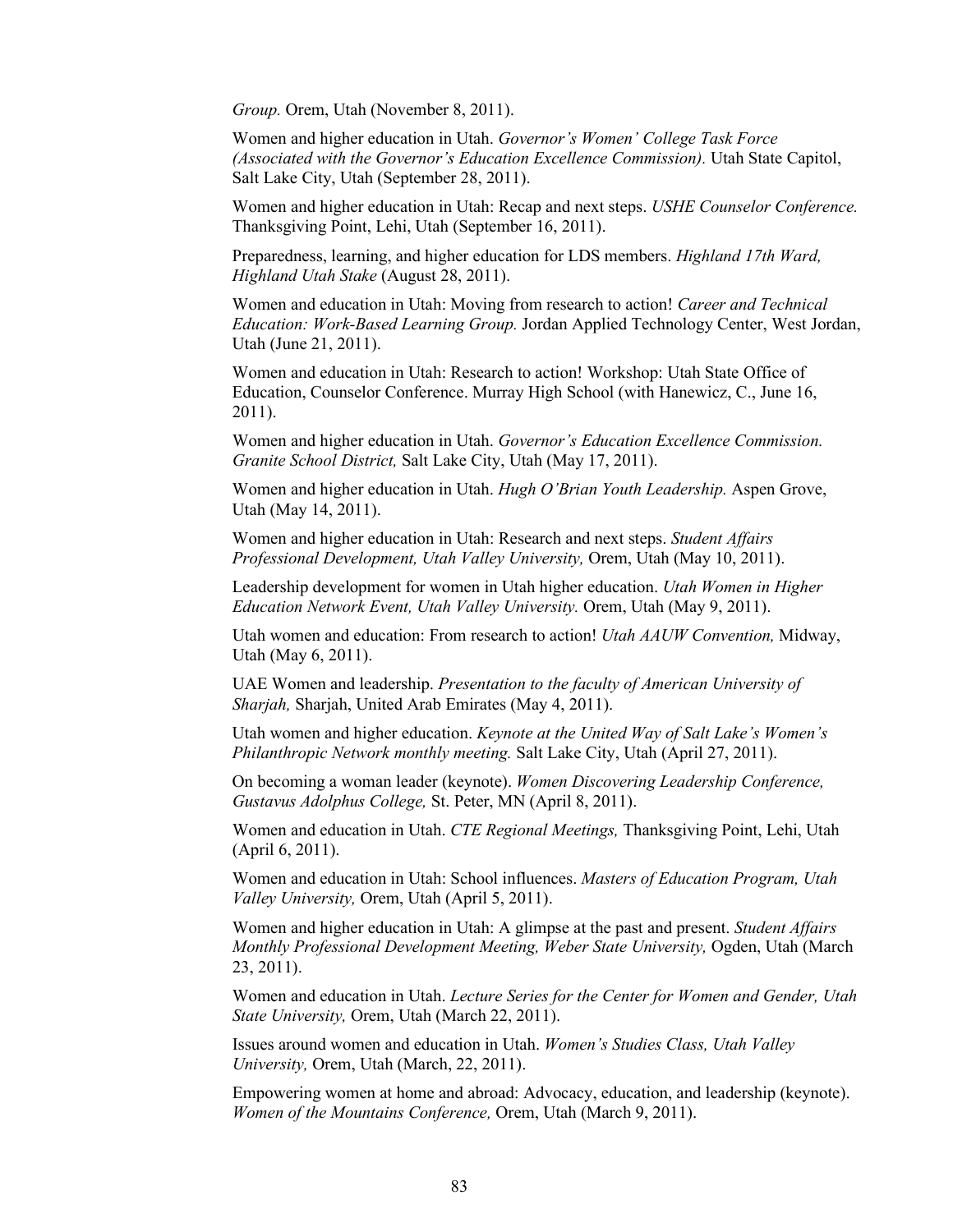Utah women and education: Schooling influences. *Alpine School District Meeting.*  American Fork, Utah (March 8, 2011).

Women, education, and leadership. *Presentation made in a NGO parallel session of the Commission on the Status of Women at the United Nations, New York City, New York* (March 3, 2011).

Moderator for *International Leadership Association's Webinar Series* session with David Ulrich; presentation titled "Leadership for the future: How to be a better leader and build effective leadership" (February 28, 2011).

Business ethics in Utah: Cultural connections. *Guest on KSL News Radio Program* (February 17, 2011).

Leadership panel. *UVSelf Leadership Program, Utah Valley University (with Smallwood, N., Zenger, J., & Hammond, S. C.* (February 15, 2011).

Women and education in Utah: A call to action. *St. George Chapter of AAUW* (February 7, 2011).

Utah women and education: How can we help! *FBLA Advisors, Utah Valley University,*  Orem, Utah (February 3, 2011).

Women's challenges and opportunities in Utah. *U.S. Department of State's International Visitor Leadership Program: NGO and Civic Activism.* Utah Valley University, Orem, Utah (January 28, 2011).

Utah women and education: Moving forward. *Brigham City Women's Civic Organization* (January 27, 2011).

Next steps: Utah women and education. *Salt Lake United Way and Women's Philanthropic Network Leadership Meeting* (January 26, 2011).

Utah women and education: Culture. *The Church of Jesus Christ of Latter-day Saints— Headquarters. Research Team* (December 15, 2010).

Utah women and education: From Research to action. *American Express and Wells Fargo: Women and Business Conference* (November 16, 2010).

Utah women and education research results. *Utah Women and Education Summit.* Utah Valley University, Orem, Utah (November 12, 1010).

Women and education in Utah. *Utah County Women's Democratic Association,* Provo, Utah (October 19, 2010).

Utah women and education: Woodbury School of Business. *Woodbury School of Business National Advisory Council,* Orem, Utah (September 30, 2010).

Utah women and education: Let the dialogue begin! *Identifying a College Path for All: A Conference for Utah Counselors. Sponsored by the Utah System of Higher Education* (September 17, 2010).

Women's perspectives from around the globe: An international symposium (moderator). Panelists: Mariza Graca Lima (Brazil), Galit Dayan (Israel), Kamsiah Kamaruddin (Malaysia), Jan Ippolito (Liberia), Lala Abdurahimova (Azerbaijan), Ingrid Hirstin Lazcano (Bolivia). Utah Valley University, Orem, Utah (September 2, 2010).

Leadership development for women. *Changing Faces Women's Leadership Program, East-West Center. Women as innovative entrepreneurs: Generating economic growth and job creation.* Honolulu, Hawaii (August 12-16, 2010).

Leadership development for women: Research findings. *NGO Commission on the Status of*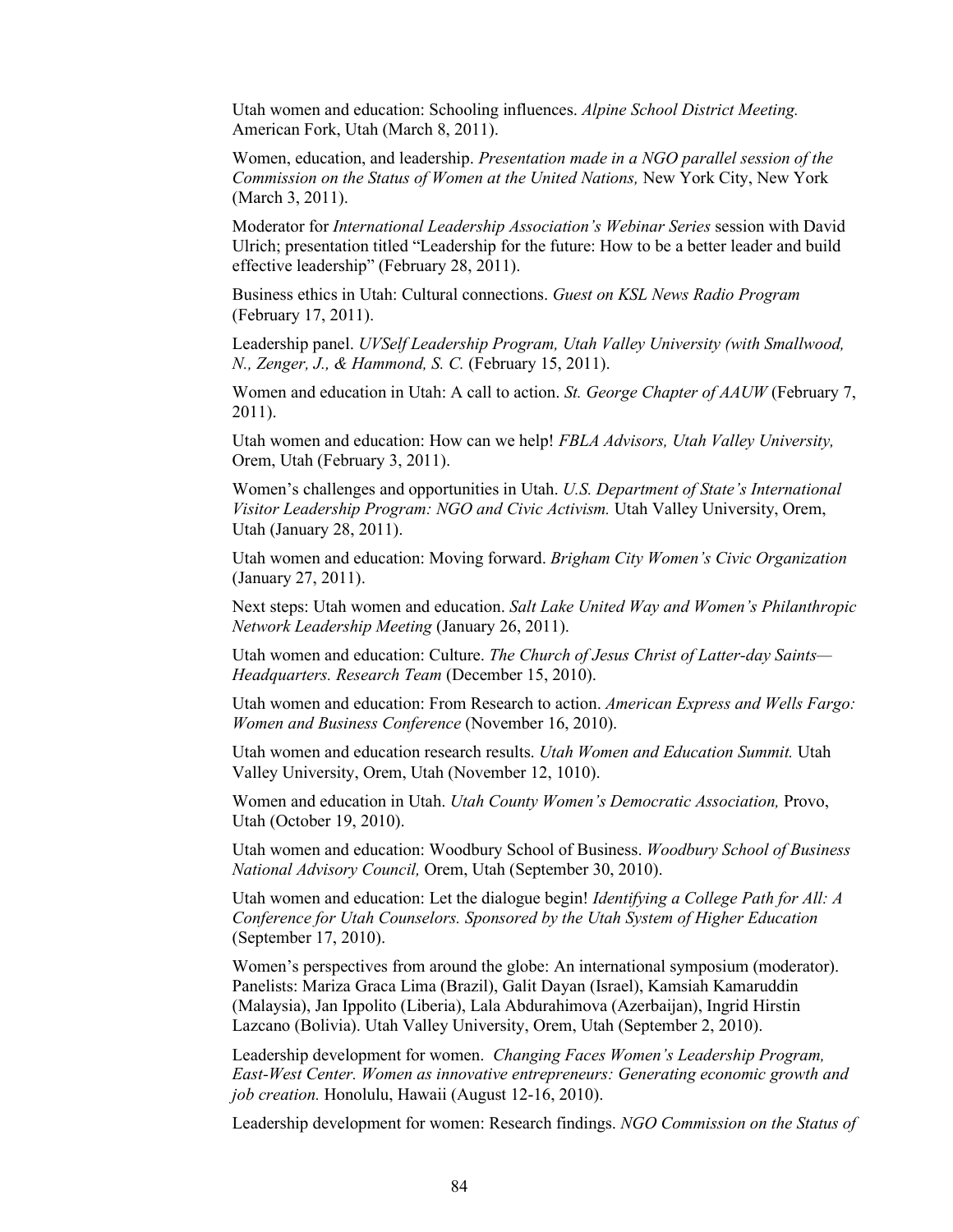*Women at the United Nations,* Geneva, Switzerland (July 1, 2010).

Viewing leadership from the top: Lessons from women university presidents. *Women's Advanced Leadership Institute: Council of Christian Colleges and Universities.* Cedar Springs, Washington (June 18, 2010).

Five key findings that separate the good from the great. *Women's Advanced Leadership Institute: Council of Christian Colleges and Universities.* Cedar Springs, Washington (June 19, 2010).

Transformational moments: Applying cedar springs to our real worlds. *Women's Advanced Leadership Institute: Council of Christian Colleges and Universities.* Cedar Springs, Washington (June 20, 2010).

Utah women and education project: Initial findings from research on the schooling influences on young women's college attendance decisions. *Utah High School Counselors Conference:* Westminster College, Salt Lake City, Utah (June 16, 2010).

Women and leadership in education and business. *AHRD International Webinar Presentation* (with Tunheim, K., June 11, 2010).

Utah women and education: Let the conversation begin! *Utah AAUW Convention,* St. George, Utah (April 17, 2010).

Utah Women and Education Project. *Utah Valley University Engagement Luncheon Poster Show,* Orem, Utah (with Johnson, N. M., & Seymour, T., April 6, 2010).

Denver University administrators on women in senior leadership roles at DU (moderator). *DU Women's Conference: Women's Leadership: Yesterday, Today, and Tomorrow.*  Denver, Colorado (with Helton, P., Wilcots, B., Riordan, C., & Wendt, D., March 26, 2010).

Women and education in Utah. *Women in Business Forum,* Cedar City, Utah (March 17, 2010).

Applying lessons learned from women presidents. *American Council of Education, Office of Women in Higher Education Annual State Coordinators Workshop* (March 7, 2010).

Women and leadership: Taking your leadership to the next level. *Community Presentation at Idaho State University,* Pocatello, Idaho (February 11, 2010).

Becoming a leader in higher education. *Faculty and Staff Presentation at Idaho State University,* Pocatello, Idaho (February 12, 2010).

Women, leadership, and education: Learning from the past and moving forward. *Educational Psychology Graduate Students:* Utah Valley University, Orem, Utah (January 21, 2010).

Leading more effectively from where you are. *Utah Women's Alliance for Building Community.* Salt Lake City, Utah (November 17, 2009).

Ethics in higher education. *Utah Democracy Project, Center for the Study of Ethics,* Orem, Utah (November 17, 2009).

Women and leadership. *Business Women's Forum, Salt Lake Chamber, Women's Business Center,* Salt Lake City, Utah (October 20, 2009).

Work-life balance (keynote). *Work-life Harmony Conference, Salt Lake Chamber, Women's Business Center,* Salt Lake City, Utah (October 14, 2009).

Preparing yourself to change the world. *Utah's Leadership Conference:* Utah Valley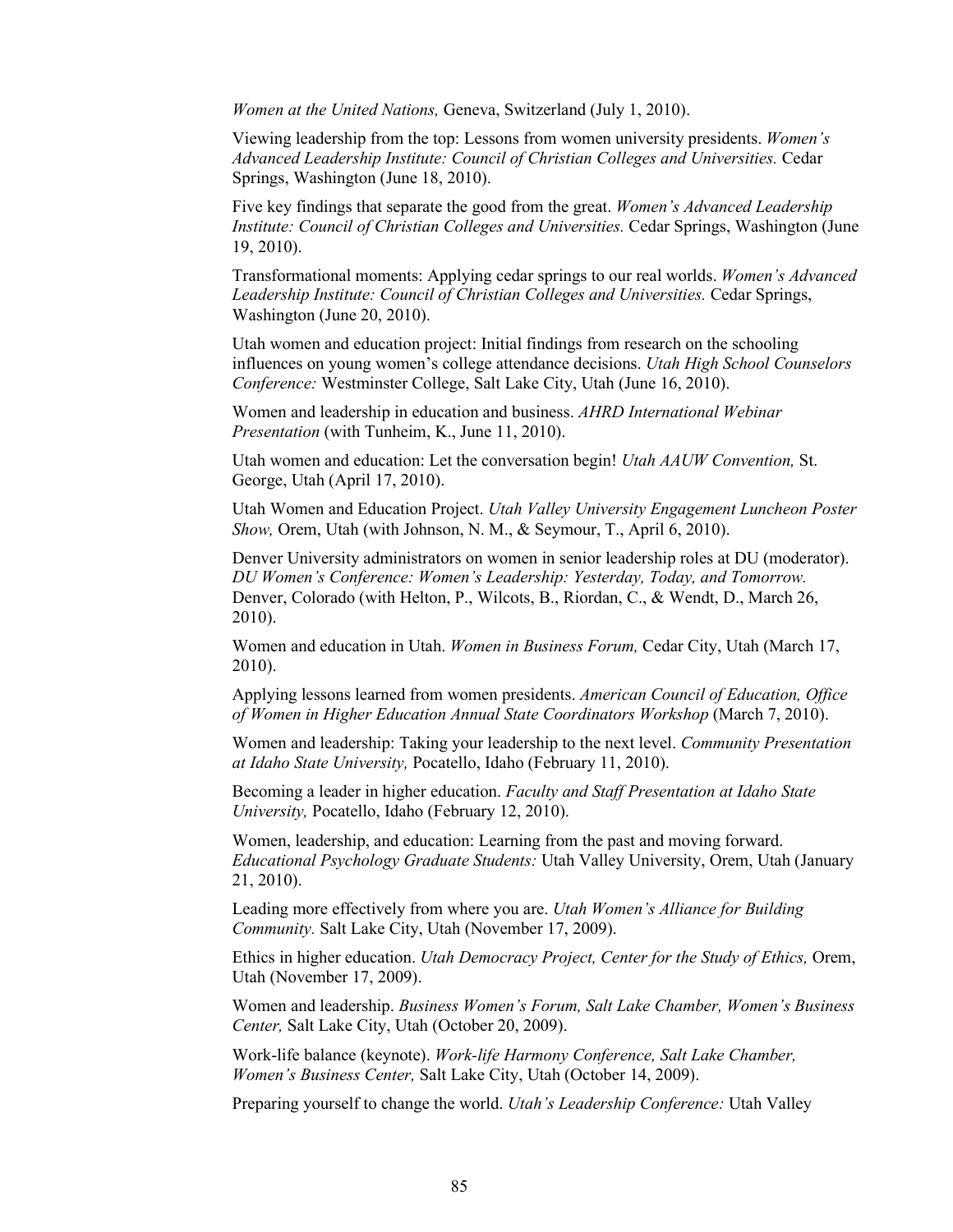University, Orem, Utah (October 7, 2009).

Leadership development for women. *Changing Faces Women's Leadership Program, East-West Center. "Women as entrepreneurs: Fostering economic growth and strengthening communities.* Honolulu, Hawaii (August 27-31, 2009).

Motivating and preparing employees for change. *Facility and Grounds Expo,* Orem, Utah (July 9, 2009).

Women and leadership. *Distinguished Lecture Series, Ohio Northern University, keynote address* (March 19, 2009).

Women and leadership: Learning from women leaders. *Lecture to students. Ohio Northern University* (March 18, 2009).

Time management for department chairs. *School of Arts, Utah Valley University,* Orem, Utah (March 17, 2009).

Learning to lead more effective. *Utah Valley Leadership Academy, Provo/Orem Chamber of Commerce,* Provo, Utah (January 29, 2009).

Introduction to scholarship. *Faculty of the University College, Utah Valley University,*  Orem, Utah (January 27, 2009).

Developing leadership as women in higher education. *Women' Faculty Association, Brigham Young University,* Provo, Utah (January 26, 2009).

The courage to teach: A learning circle based on Parker Palmer's book. *Faculty across campus, Utah Valley University,* Orem, Utah (January-April, 2009).

Understanding and designing academic-service learning for your courses [Panelist]. *Service-Learning Fellowship, Utah Valley University,* Orem, Utah (November 6, 2008).

Learner-centered teaching: Examples of engaging students in courses—away from teacherfocused instruction. *Teaching Academy, Utah Valley University,* Orem, Utah (November 4- 5, 2008).

Engagement—From the classroom to the community. *Keynote for the Adjunct Faculty Conference at Utah Valley University,* Orem, Utah (October 11, 2008).

Developing women as leaders. *Russian Women as Leaders (Votkinsk, Russia). Seminar at Utah Valley University* (hosting this group of six women leaders) (October 10, 2008).

Leadership and engagement. The secrets of successful women leaders. *Utah's Leadership Conference:* Utah Valley State College, Orem, Utah (October 7, 2008).

Women in leadership roles. *Changing Faces Women's Leadership Program, East-West Center. Women and conflict transformation in Asia, the Pacific, and the United States.*  Honolulu, Hawaii (July 24, 2008).

Reflecting on the words, advice, and experiences of prominent women leaders in Hawaii: A debrief. *Changing Faces Women's Leadership Program, East-West Center. Women and conflict transformation in Asia, the Pacific, and the United States.* Honolulu, Hawaii (July 24, 2008).

The transformational learning experiences of students at Abu Dhabi Women's College: Findings from research conducted at ADWC. *Faculty Lecture at Abu Dhabi Women's College,* United Arab Emirates (May 14, 2008).

Leading more effectively from where you are! *Utah Association of Libraries and Mountain Plains Library Association. Annual Conference,* Salt Lake City, Utah (April 30, 2008).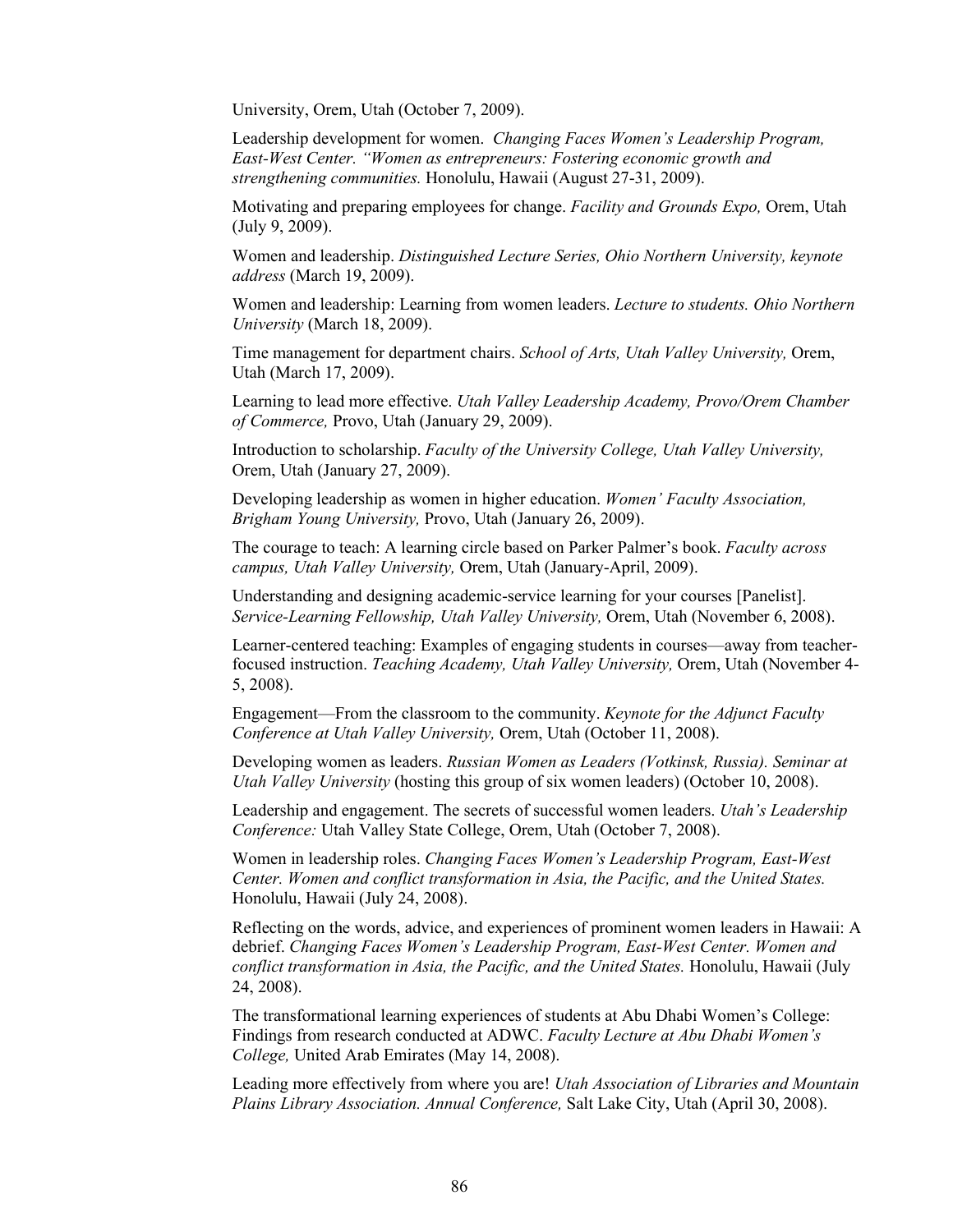Using history to discover how women can become leaders. *Women's History Month Celebration—Bureau of Reclamation,* Provo, Utah (March, 27, 2008).

Taking your leadership to the next level: Leading more effectively from where you are! *Keynote for the National Association of President's Assistants,* San Diego, California (February 10, 2008).

Becoming more effective student leaders. *Workshop for Student Groups: Abu Dhabi Women's College. United Arab Emirates* (November, 21-22).

On becoming a leader: Learning from the experiences of high profile women. *Invited Lecturer—Faculty. Abu Dhabi Women's College.* United Arab Emirates *(*November, 19, 2007).

Developing the skills and abilities to influence and lead more effectively. *Professional Development Workshop—Staff and Faculty. Abu Dhabi Women's College.* United Arab Emirates (November, 18, 2007).

Learning to lead: The college experiences of women university presidents and governors. *Advising Conference,* Utah Valley State College, Orem, Utah (June 8, 2007).

Developing leadership: The experiences and stories of women governors. *Summer University, Utah Valley State College*, Orem, Utah (May 9, 2007).

Developing your own personal leadership strategy. *Office Professional Conference, Conference and Workshops at Utah Valley State College,* Orem, Utah (April 25, 2007).

Academic service-learning: A journey of discovery, application, and scholarship. *UVSC Service-Learning Spring Faculty Forum,* Orem, Utah (March 14, 2007).

The leadership styles of high profile women leaders. *Women in Leadership Luncheon.*  Provo, Utah (March 8, 2007).

Service-learning experiences: Discovery, application, and scholarship. *2007 Service-Learning Faculty Fellowship Series* (February 13, 2007).

Qualitative research: Experiences, challenges, and opportunities. *North Carolina State University, Human Resource Development Doctoral Consortium* (November, 17, 2006).

Learning to lead through community involvement: The experiences of women governors. *Shelton Leadership Forum, North Carolina State University* (November, 17, 2006).

What did women university presidents and governors do at your age to develop leadership skills? *Utah's Leadership Conference: Utah Valley State College*, Orem, Utah (October 3, 2006).

So you want to be a leader? Leadership development in higher education. *Utah Valley State College Leadership Executive Program (UVSELF),* Heber City, Utah (September 19, 2006).

Learning to lead: The stories of women university presidents. *Summer University, Utah Valley State College,* Orem, Utah (May 10, 2006).

Learning to lead: The experiences of women leaders. *Scholarly Research and Creative Works Celebration, Utah Valley State College,* Orem, Utah (April 3, 2006).

The development of high-level women leaders: The potential future impact of funding research initiatives. *Annual Woodbury Trust Recognition Luncheon, Utah Valley State College,* Orem, Utah (March 16, 2006).

My academic service-learning journey: Discovery, application, and scholarship. *2006*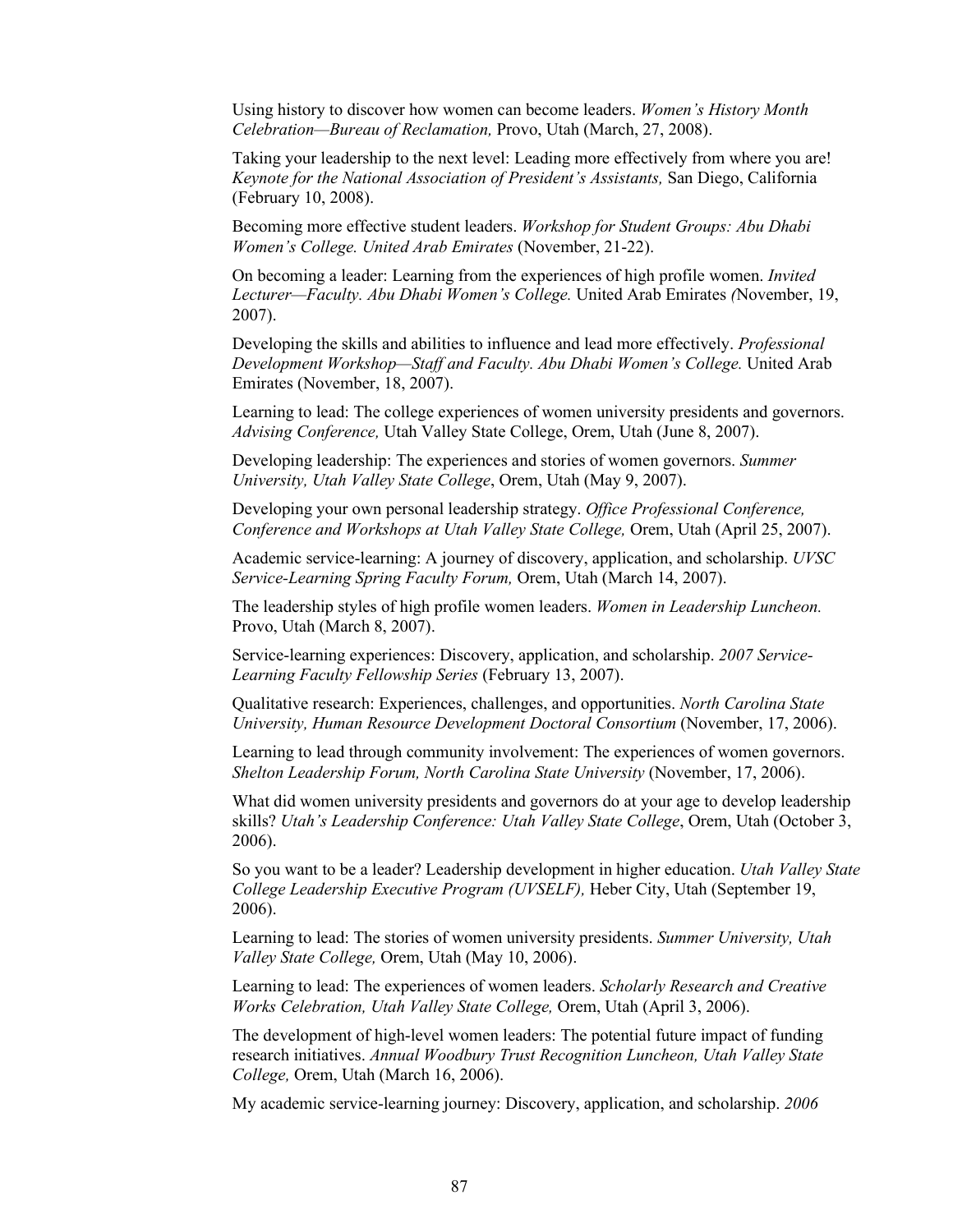*Spring Service-Learning Faculty Fellowship Series,* Orem, Utah (March 8, 2006).

Leadership development in higher education and government. *Human Resource Development Annual Chautauqua. University of Minnesota,* Minneapolis, Minnesota (February 4, 2006).

Recognizing and developing your leadership skills (for women only). *Utah's Leadership Conference: Utah Valley State College,* Orem, Utah *(*with Keele, R., October 4, 2005).

In search of wholeness: Lessons learned from the academic community. *Academic Affairs Convocation: Utah Valley State College,* Orem, Utah (August 17, 2005).

Scholarly work—The first steps. Summer University, *Utah Valley State College,* Orem, Utah (May 11, 2005).

Managing change: Motivating and preparing individuals for change. *International Association of Administrative Professionals* (May 12, 2005).

Academic service-learning. *Faculty Service-Learning Fellowship Series.* Utah Valley State College, Orem, Utah (6 sessions, Fall, 2004).

Motivating and preparing employees for change. "*Employers in the Know" Seminar: Sponsored by the Utah Department of Workforce Services and The Utah County Employer Committee* (October, 2004).

The secrets of leadership: For young women only*. Utah's Leadership Conference, Utah Valley State College,* Orem, Utah (with Keele, R., October, 2004).

Training analysis: It's more than you think! *Public Health Border States Education Conference*, Denver, Colorado (August 6, 2004).

Motivating and preparing employees for change. *Summer University, Utah Valley State College,* Orem, Utah (May 13, 2004).

Managing change*. Office Professional Conference*, *Utah Valley State College, Conferences and Workshops*, Orem, Utah (April 21, 2004).

Integrating academic service-learning teaching and research*. Utah State Service-Learning Conference*: *Campus Compact* (April 6, 2004).

Teaching adult learners: Library workers and students. *UVSC Library Staff* (Oct 27, 2003).

Leading change. *Utah's Leadership Conference*, *Utah Valley State College* (with Hammond, S., Oct 7, 2003).

Teaching adult learners: Theory to practice. *Public Health Border States Education Conference*, Denver, Colorado (August 25, 2003).

Evaluating training programs: A new perspective*. Public Health Border States Education Conference*, Denver, Colorado (August 25, 2003).

Introduction to phenomenological research*, School of Business Faculty*, *Utah Valley State College,* Orem, Utah (Spring, 2003).

Introduction to the institutional review board. *School of Business Faculty*, *Utah Valley State College,* Orem, Utah (January, 2003*).*

Looking forward at a career in human resources. *Monthly Meeting of the UVSC Chapter of the Society for Human Resource Management,* (November 2002).

Making meetings work. *Utah's Leadership Conference*, *Utah Valley State College,* Orem, Utah (Oct 8, 2002).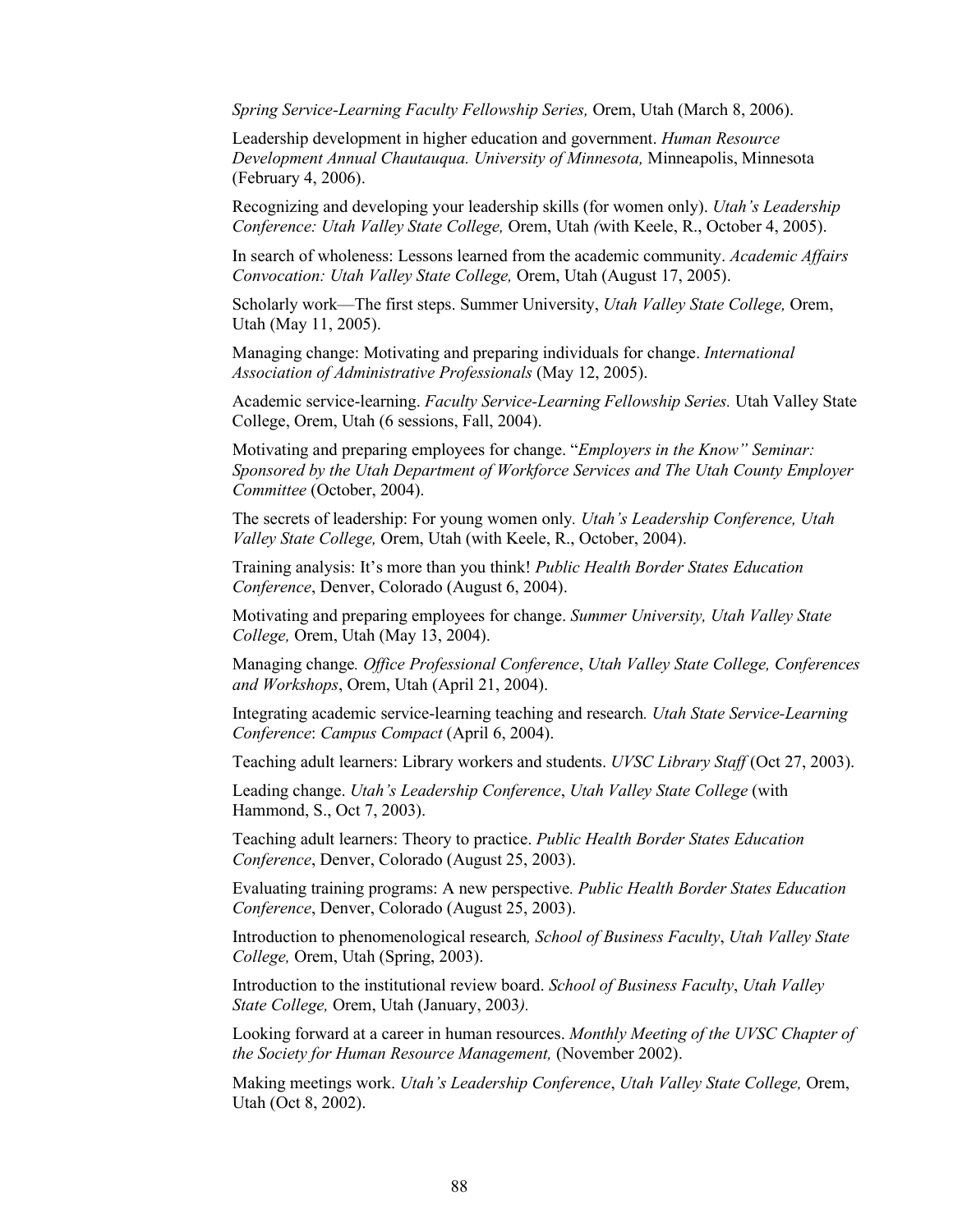Utah's bioterrorism training and educational needs. *Utah Department of Health* (June, 2002).

Developing a public health emergency response plan for your local health department and community. *Utah Public Health Jurisdictions and Districts: Utah Health Alert Network*  (Presented at the following health jurisdiction areas/counties: Bear River, Central, Davis, Salt Lake Valley, Southeastern, Southwestern, Summit, Tooele, TriCounty, Utah, Wasatch, and Weber-Morgan) (February-May, 2002).

More fit for the kingdom. *St. Paul Stake Women's Conference,* St. Paul, Minnesota (November 4, 2000).

Managing various generational employees. *Twin Cities Medical Telecommuting Consortium* (October 5, 2000).

Nutrition for wellness. *American Council on Exercise Workshop,* St. Paul/Minneapolis, Minnesota *(various dates and locations)* (1999-2000).

Stress management for women. *American Council on Exercise Workshop,* St. Paul/Minneapolis, Minnesota *(various dates and locations)* (1998-1999).

PMS management through exercise and nutrition. *American Council on Exercise Workshop,* St. Paul/Minneapolis, Minnesota *(various dates and locations)* (1998-1999).

Understanding abdominal fitness. *American Council on Exercise Workshop,* St. Paul/Minneapolis, Minnesota *(various dates and locations)* (1998-1999).

Muscle by muscle: Strength and flexibility training. *American Council on Exercise Workshop,* St. Paul/Minneapolis, Minnesota *(various dates and locations)* (1998-1999).

Bone loss prevention. *American Council on Exercise Workshop,* St. Paul/Minneapolis, Minnesota *(various dates and locations)* (1998-1999).

Group fitness instructor training. *American Council on Exercise Workshop,*  Redlands/Fontana, California *(various dates and locations)* (1995-1997).

Raising healthy kids. *Healthy Kids Day for San Bernardino County Residents.* Highland, California (March 27, 1993).

How to change what can be changed. *Women's Wellness Conference, St. Vincent's Hospital and Medical Center,* Portland, Oregon (1991).

Stress management skills. *Continuing Education Workshop, Portland Community College,*  Portland, Oregon (1991).

The latest research on pregnancy and exercise. *Kaiser Permanente, Monthly Meeting of Nursing Supervisors and Educators.* Portland, Oregon (1991).

Women's wellness series: Pregnancy and exercise. *Nike World Headquarters,* Portland, Oregon (1990).

Interpersonal communication skills for youth. *Multi-Stake Youth Conference for the Church of Jesus Christ of Latter-day Saints.* Provo, Utah (1986).

**MANUSCRIPTS** IN PROGRESS Hansen, J., Hartwell, C., & Madsen, S. R. (in progress). The impact of COVID-19 on Utah women and work: Resilient mindset and wellbeing.

> Hartwell, C., Hansen, J., & Madsen, S. R. (in progress). The impact of COVID-19 on Utah women and work: Changes, burnout, and hope.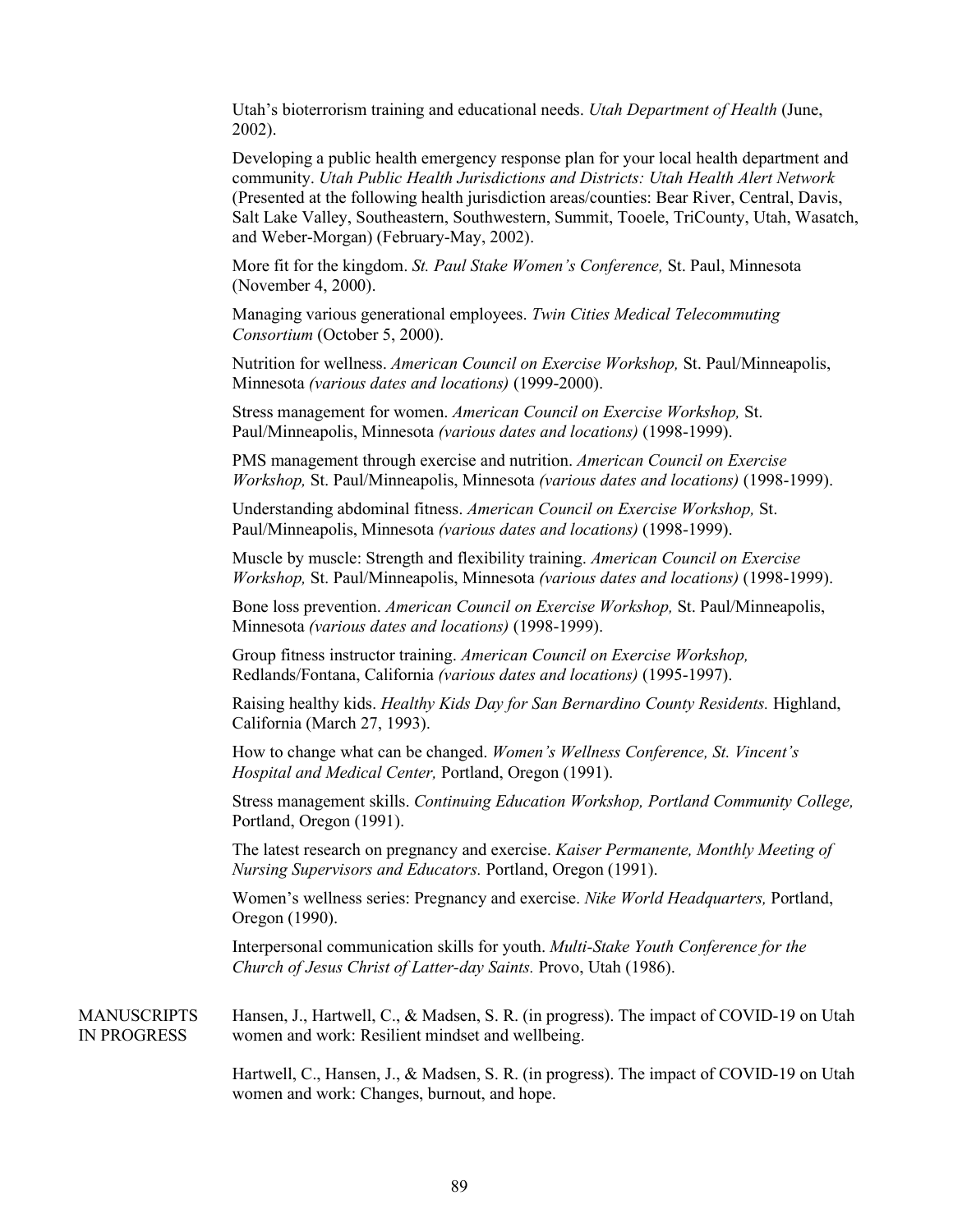Madsen, S. R., & Lafkus, S. (in progress). The impact of COVID-19 on Utah women and work: Career advancement challenges.

## **COMMUNITY AND STATE**

| <b>COMMITTEE &amp;</b> | COMMUNITED AND STATE                                                                                                                                        |
|------------------------|-------------------------------------------------------------------------------------------------------------------------------------------------------------|
| <b>SERVICE</b>         | <b>Advisor, Utah Refugee Services Advisory Board, Committee Charter (2013-2016)</b>                                                                         |
| <b>POSITIONS</b>       | Advisor, Women's Leadership Institute, Salt Lake Chamber (2017-Present)                                                                                     |
|                        | <b>Advisory Board Member, Better Days 2020 (2017-Present)</b>                                                                                               |
|                        | Chair, Mentoring Team, Utah Women and Education Initiative, Utah System of Higher<br>Education (2012-2013)                                                  |
|                        | Chair, Research Committee for the "Building Financially Self-Sustaining Families"<br>Initiative, UVSC representative, United Way of Utah County (2006-2008) |
|                        | Chair, Resource and Material Development Team, Utah Women and Education Initiative,<br>Utah System of Higher Education (2012-2013)                          |
|                        | Chair, Utah State Women and Education Advisory Committee, Utah System of Higher<br>Education (2009-2011)                                                    |
|                        | <b>Chair, Women &amp; Education Project Team, Utah Valley University (2009-2011)</b>                                                                        |
|                        | Co-Chair, Utah Women & Education Summit Planning Committee (2010-2011)                                                                                      |
|                        | Co-Chair, Strategies to Strengthen the Impact of Utah Women (Impact Project, with<br>YWCA Utah) (2016-2020)                                                 |
|                        | Co-Lead, Equality and Opportunity, Utah One Roadmap (Utah Governor/Lt. Governor)<br>$(2021-Present)$                                                        |
|                        | Co-Lead, Utah Women's Advisory Committee, One Utah Roadmap (2021-Present)                                                                                   |
|                        | <b>Commissioner, Utah Governor's Transition Team, State of Utah (2020)</b>                                                                                  |
|                        | <b>Community Advisory Board, Junior League of Salt Lake (2018-2020)</b>                                                                                     |
|                        | <b>Community Advisory Board, Utah Council on Financial and Economic Education (2018-</b><br>Present)                                                        |
|                        | Director, United Way of Utah County Board of Directors (2015-2020)                                                                                          |
|                        | Director, Utah Women & Leadership Project (2013-Present)                                                                                                    |
|                        | Director, Utah Women in Higher Education Network Board of Directors (2010-2019)                                                                             |
|                        | Director, Real Women Run/Utah Women Run Board of Directors, Utah (2013-Present)                                                                             |
|                        | <b>Director, Envision Utah, Board of Directors (2018-Present)</b>                                                                                           |
|                        | Director, Silicon Slopes (2019-2021)                                                                                                                        |
|                        | Director, Utah Financial Empowerment Coalition, Board of Directors (2018-Present)                                                                           |
|                        | Director, Women's Leadership Institute, Board of Directors (2015-2017)                                                                                      |
|                        | Founding Director, Utah Women & Education Project (2009-2012)                                                                                               |
|                        | Founding Director, Utah Women & Education Initiative (2012-2017, combined with<br>UWLP)                                                                     |
|                        | Founding Director, Utah Women & Leadership Project, Utah Valley University & Utah<br>State University (2013-Present)                                        |
|                        | Founder/State Coordinator, Utah Women in Higher Education Network (UWHEN), Part<br>of the ACE (American Council on Education) Network (2010-2019)           |
|                        | Judge, Innovative Teacher Awards, KUED (2014)                                                                                                               |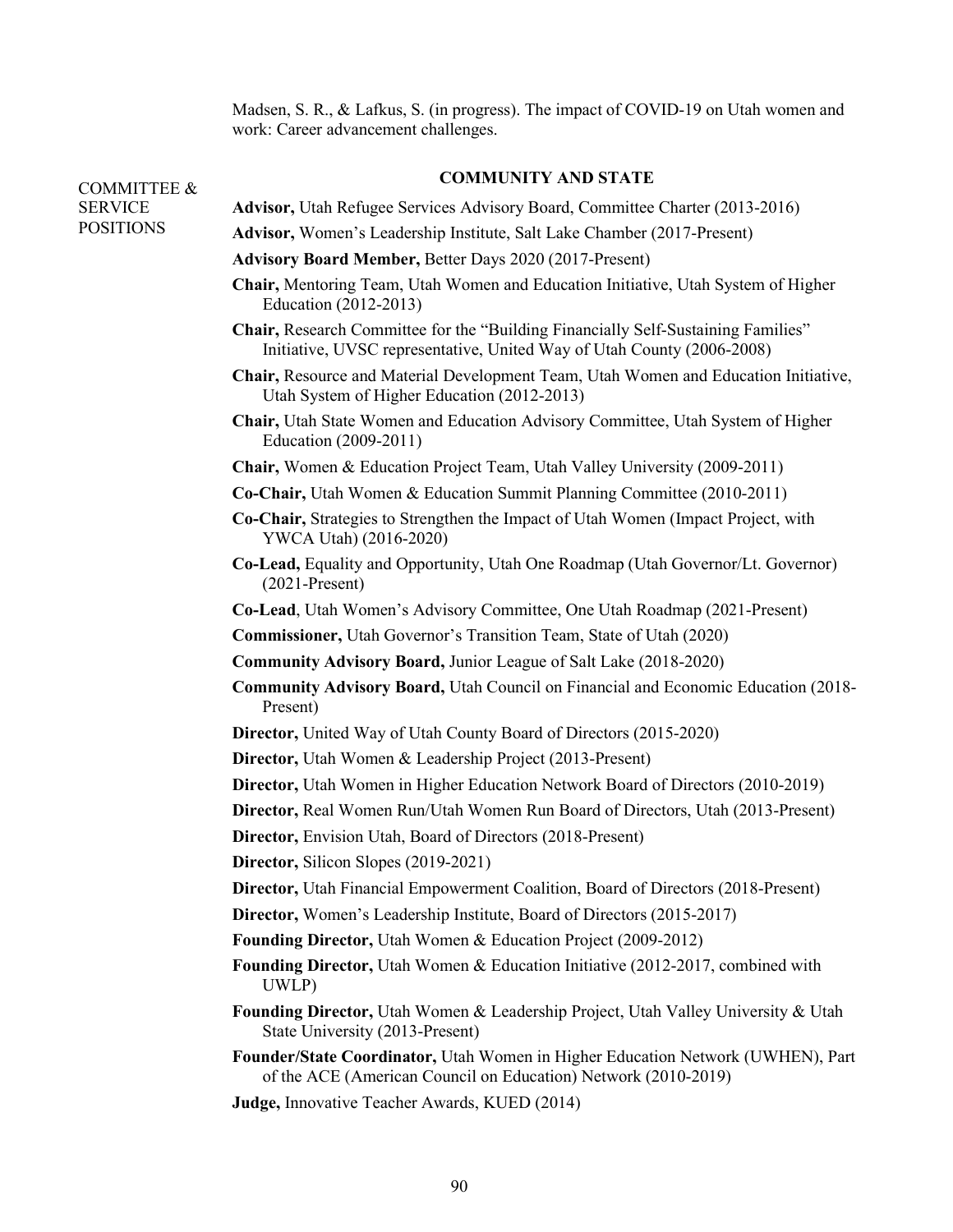- **Judge,** Women in Architecture 2017 Firm of the Year (August 2017)
- **Member,** 2012 Women and Education Summit Planning Committee, Women's Philanthropic Network, United Way of Salt Lake (2012)
- **Member,** Advisory Committee, Utah Women and Education Initiative, Utah System of Higher Education (2012-2013)
- **Member,** Advocacy Team, Utah Women and Education Initiative, Utah System of Higher Education (2012-2013)
- **Member,** Becky Lockhart Memorial Project Committee (2016-2018)
- **Member,** Committee on Creating Financially Self-sustaining Families, United Way of Utah County (2006-2008)
- **Member,** Communication and Marketing Team, Utah Women and Education Initiative, Utah System of Higher Education (2012-2013)
- **Member,** Domestic Violence Coalition—Higher Education Advisory Committee (2020)
- **Member,** Gender-Based Violence Consortium, Awareness Committee Member, University of Utah (2019-2021)
- **Member,** Girls and Women Lead Advisory Committee, KUED TV, PBS (2012-2013)
- **Member,** Governor's Women's College Task Force, State of Utah (2011-2012)
- **Member,** KUER Advisory Board (2021-Present)

**Member,** Makers Advisory Board, KUED TV, PBS (2014-2017)

- **Member,** Advisory Committee, Utah County People Helping People (2016-2017)
- **Member,** 2015 Parliament of the World's Religions, Women's Initiatives, Local Committee
- **Member,** Oversight Team, Utah Women and Education Initiative, Utah System of Higher Education (2012-2013)
- **Member,** People Helping People, Community Advisory Board (2018-2019)
- **Member**, Policy Subcommittee, Utah Women in the Economy Commission (2019-present)
- **Member,** Research Subcommittee, Utah Women in the Economy Commission (2015- 2019)
- **Member,** South Davis County, Communities that Care, Key Leader (2020-Present)
- **Member,** Steering Committee, 2018 Women's Policy Conference
- **Member,** Technical Committee, Envision Utah (2016-2017)
- **Member,** Utah County Employer's Council (2003-2005)
- **Member,** Utah Department of Health, Training and Education Focus Area Committee Member, Bioterrorism Federal Grant (2002-2004)
- **Member,** Utah State-Wide Campus Compact Faculty Steering Committee, Academic Service-Learning (2003-2005)
- **Member,** Utah Tech University College of Humanities and Social Sciences Leadership Board (2022-Present)
- **Member,** Women for Educational Excellence, Women's Philanthropic Network, United Way of Salt Lake (2012-2018)

**Member,** Women Who Succeed Scholarship Committee (2021- Present)

**Member,** 2015 Parliament of the World's Religions, Women's Initiatives, Local Committee (2015)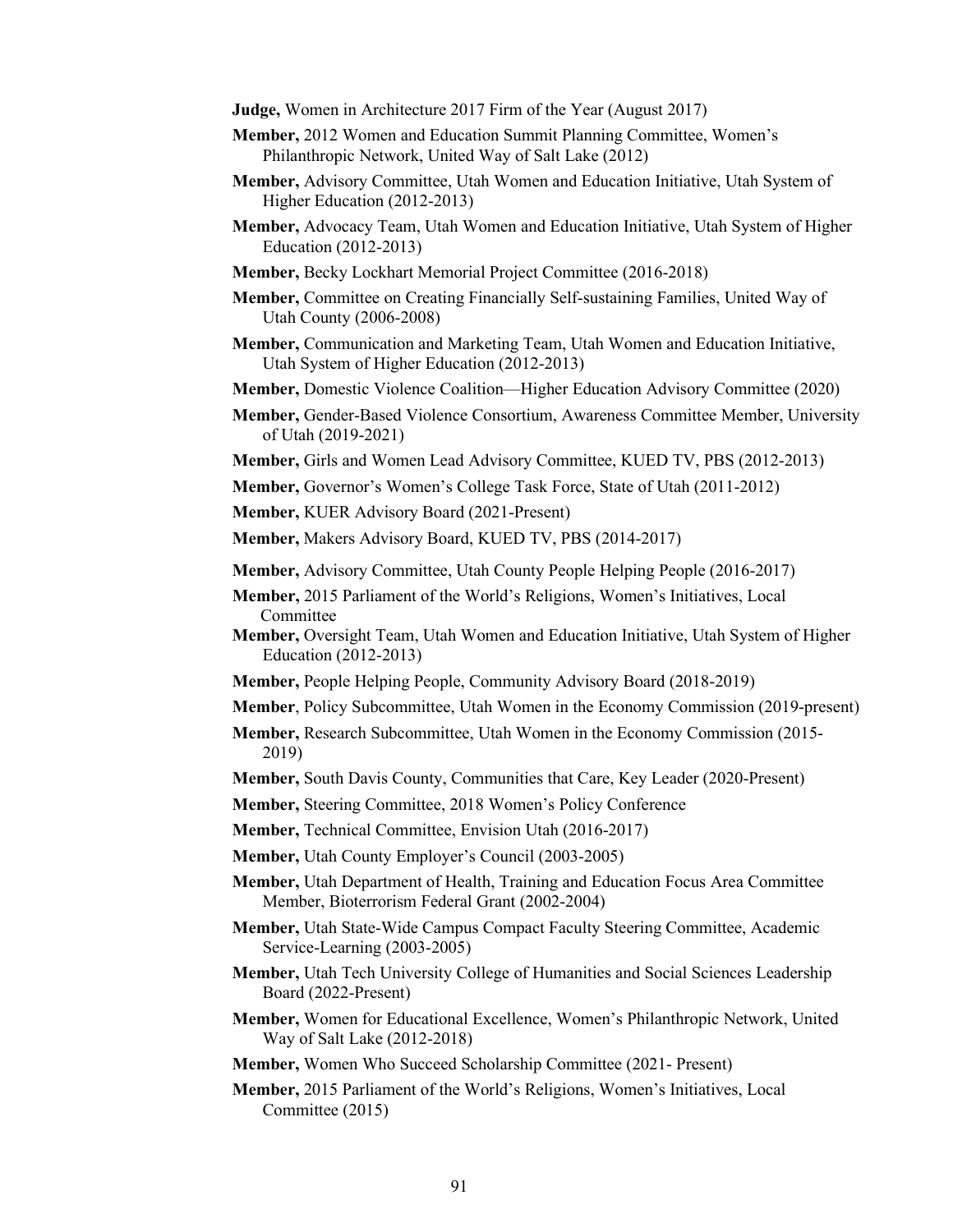**Member,** YWCA Utah Outstanding Achievement Award Committee, YWCA Utah, June/July 2017

**Member,** Utah Women's Coalition, Steering Committee (2016-2019)

**Member,** Utah Well Woman Coalition, Utah State Government (2020-Present)

**Member,** Utah Women's Health Coalition, University of Utah (2021-Present)

**Policy Advisor,** United Way of Utah County Board of Directors (2020-Present)

**Senior Advisor,** Women's Leadership Institute of Utah (2017-Present)

**Senior Research Advisor**, Parity.org (2021-Present)

## **NATIONAL/INTERNATIONAL**

- **Advisor,** "Moving the Needle Initiative," American Council on Education (2014-2020)
- **Advisor,** 2017 Women and Leadership Global Conference, International Leadership Association. "Advancing Women in Leadership: Cultivating Our Whole Selves," Omega Institute, New York.
- **Advisor,** AAUW National Report on Women and Leadership (2014-2016)
- **Board Member**, Women's E-Learning in Leadership (WELL) (2020-Present)
- **Chair,** 2013 Women and Leadership Global Conference, International Leadership Association. "Building, Bridging, and Blazing Pathways for Women and Leadership," Asilomar State Grounds, Pacific Grove, California.
- **Chair,** 2015 Women and Leadership Global Conference, International Leadership Association. "Advancing Women in Leadership: Waves of Possibilities," Asilomar State Grounds, Pacific Grove, California.
- **Chair,** Academy of Human Resource Development, Outstanding Academic Program Committee (2003-2004)
- **Chair,** Advancing Theories of Women and Leadership Colloquium. Utah Valley University (May 18-20, 2014)
- **Co-Chair,** Advancing Theories of Women and Leadership Think Tank, George Washington University, July 28-30, 2015
- **Co-Chair,** Ethics Education Committee, Academy of Management (2010-2013)
- **Co-Founder/Co-Chair,** Leadership Special Interest Group, International Academy of Human Resource Development (December 2009-2013)
- **Director,** Momni Foundation, Board of Directors (2018-president)
- **Distinguished Visiting Fellow**, Lancaster Leadership Centre (Lancaster University, U.K.) (2014-2017)
- **Editorial Advisory Board Member**, Gender in Management: An International Journal (2016-Present)
- **Editorial Board Member,** *Advances in Developing Human Resources (ADHR)* and Sage Publications (2006-Present)
- **Editorial Board Member,** *Advances in Global Leadership,* Emerald Publications (2016- Present)
- **Editorial Board Member,** *International Journal of Management Studies & Research*  (2008-Present)
- **Editorial Board Member,** *Journal of Education for Business (JEB)* (2009-Present)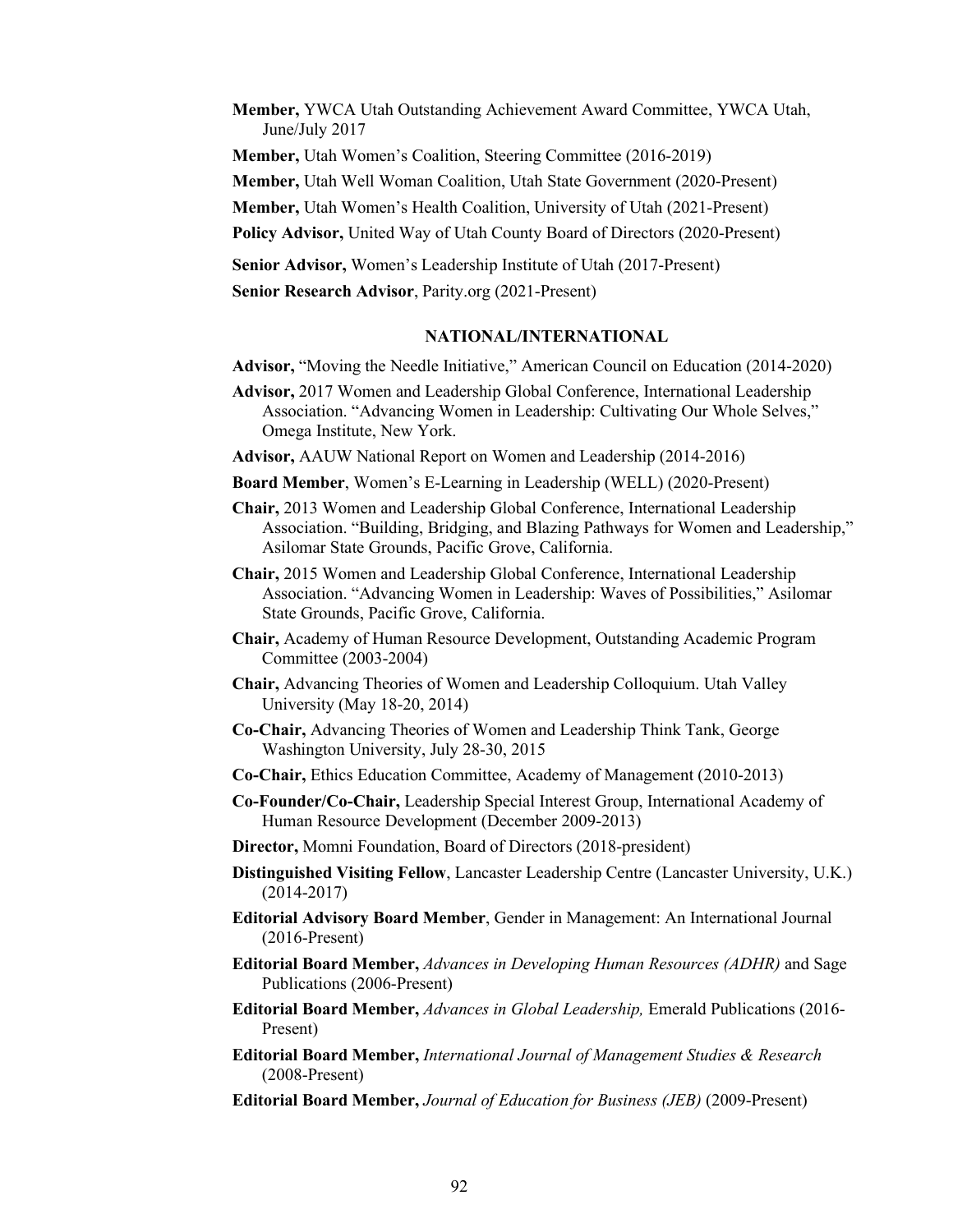**Editorial Board Member,** *SquareTwo* (2011-Present)

- **Editorial Board Member,** Utah Women's Health Review (UWHR) (2020-Present)
- **Fellow**, The Leadership Trust Foundation (Ross-on-Wye, England) (2010-2018)
- **Founder/Chair,** Advancing Theories of Women and Leadership Colloquium, Utah Valley University (May 18-20, 2014)
- **Founder/Chair,** Women and Leadership Affinity Group, International Leadership Association (2010-2013)
- **Member,** ADHR Award Committee, Academy of Human Resource Development (December 2007-January 2008).
- **Member,** Early Career Scholar Award Committee, Academy of Human Resource Development (2008, 2009, 2010, 2011)
- **Member,** Ethics Education Committee, Academy of Management (2008-2013)
- **Member,** Executive Leadership Team, Women and Leadership Affinity Group, International Leadership Association (2010-2020)
- **Member,** Global Sunshine Foundation, Advisory Committee (2014-2018)
- **Member,** Move the Needle Initiative Team (Group 1), ACE Women's Network, American Council on Education (2014-2018).
- **Member,** Technology Task Force, Academy of Human Resource Development (March 2002-March 2004).
- **Member,** Women and Leadership Affinity Group Executive Leadership Team, Emerita, International Leadership Association (2011-Present)
- **Mentor,** Dr. Chanda Elbert, NSF ADVANCE Grant, Texas A&M University (2013-2014)
- **Research Advisor,** Move the Needle Initiative Team, ACE Women's Network, American Council on Education (2015-2019)

**Reviewer,** Academy of Management Conferences, MED & ODC Divisions (2006, 2007, 2008, 2009, 2010)

**Reviewer,** Academy of Management Learning & Education (2007-Present)

- **Reviewer,** Administrative Sciences (2017-Present)
- **Reviewer,** Asia Pacific Education Review (2010-Present)
- **Reviewer,** Educational Researcher (2007-Present)
- **Reviewer,** European Conference of the Academy of Human Resource Development, Oxford (Winter, 2007)
- **Reviewer,** Fifth Asian HRD Conference 2006 in Kuala, Lumpur, Malaysia (Fall 2006)
- **Reviewer,** Human Resource Development Quarterly Journal (2003- Present)
- **Reviewer,** Human Resource Development Review Journal (2001-Present)
- **Reviewer,** International Journal of Human Development and Management (2005-Present)
- **Reviewer,** International Research Conference of the Academy of Human Resource Development (2003, 2004, 2005, 2006, 2007, 2008, 2009, 2010, 2012, 2013)

**Reviewer,** Journal of Applied Social Psychology (2008-Present)

**Reviewer,** Journal of Behavioral and Applied Management (2004-Present)

**Reviewer,** Journal of Business Inquiry (2005-Present)

**Reviewer,** Journal of Education for Business (JEB) (2008-Present)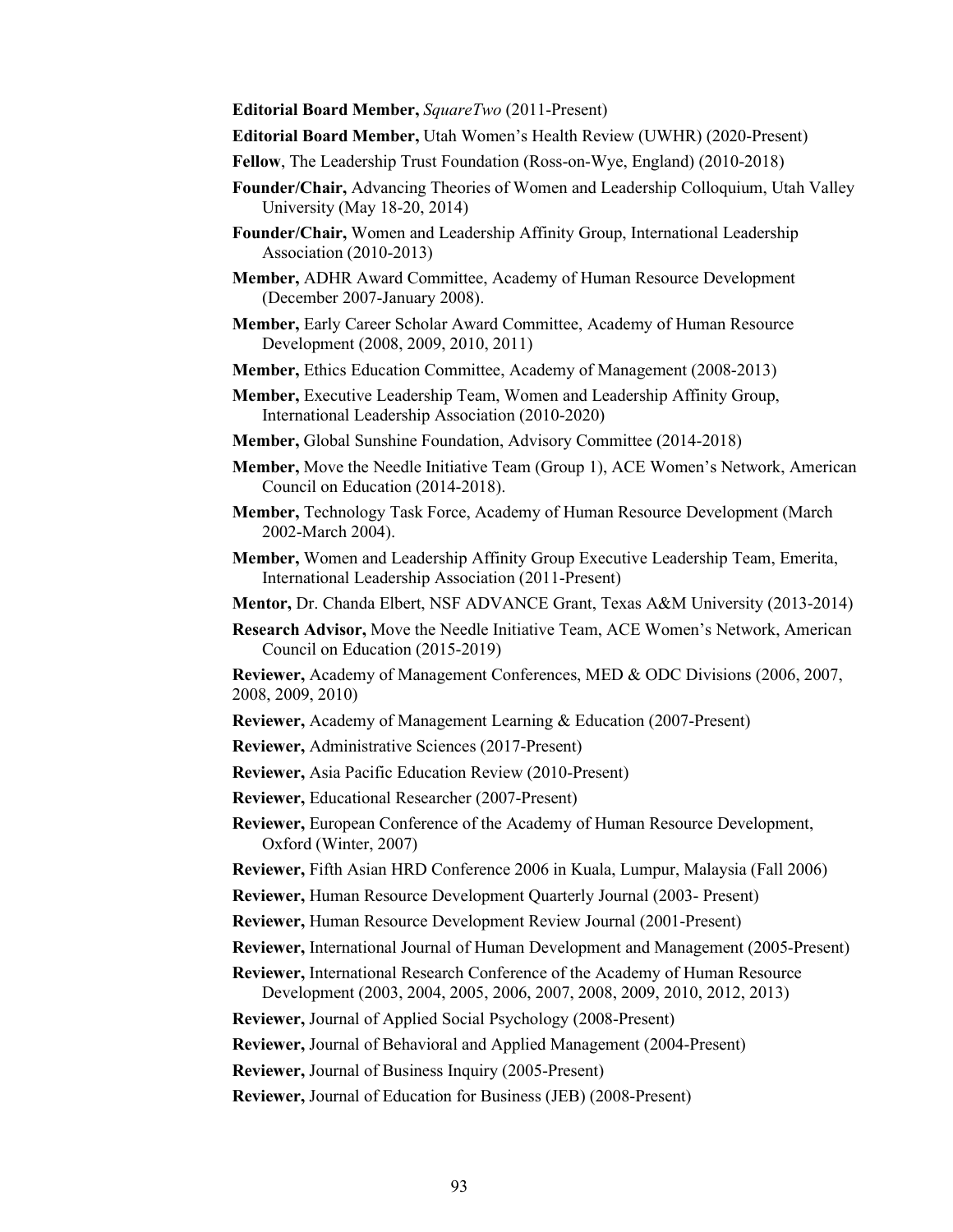**Reviewer,** Journal of Global Responsibility (2010-Present)

**Reviewer,** Journal of Leadership & Organizational Studies (2009-Present)

**Reviewer,** Management Research News (2007-Present)

**Reviewer,** Mountain Plains Journal of Business and Economics (2004-2010)

**Reviewer**, Review of Religious Research (2020-Present)

- **Reviewer,** Review of Educational Research (2006-Present)
- **Series Co-Editor**, Women and Leadership Book Series, Information Age Publishing (2013-2018)
- **Series Lead Editor,** Women and Leadership Book Series, Information Age Publishing (2013-2018)
- **Symposia Chair,** International Conference of the Academy of Human Resource Development (2003-present)

**Symposia Chair,** International Leadership Association Annual Conference (2010-present)

- **Track Chair,** Leadership and Management, Academy of Human Resource Development, 2009 Conference of the Americas
- **Track Chair,** Leadership, Academy of Human Resource Development, 2010 Conference of the Americas
- **Visiting Fellow**, Faculty of Economic and Business (University of Zagreb, Croatia) (2014 present)

**Visiting Scholar,** Abu Dhabi Women's College (November 18-24, 2007; May 8-17, 2008)

## **UTAH STATE UNIVERSITY**

**Member,** Jon M. Huntsman Business School, Dean's Leadership Council (2021-Present)

**Member,** Marketing & Strategy Department Search Committees (2020, 2021)

**Member,** Aspire Alliance's IChange Network, Utah State University (2020-Present)

## **UTAH VALLEY UNIVERSITY**

- **Administrator/Chair,** Campus Institutional Review Board (IRB), Utah Valley State College (2006-2008)
- **Advisor**, UVSC Chapter of the Society for Human Resource Management (2002-2004; 2007-2008)
- **Assistant Dean of Faculty,** Woodbury School of Business, Utah Valley University (2008- 2009)
- **Chair,** Accreditation Committee, Woodbury School of Business, Utah Valley University (2008-2009)
- **Chair,** Assessment Committee, Woodbury School of Business, Utah Valley University (2008-2009)
- **Chair,** Campus Faculty Service-Learning Committee, Utah Valley State College (2003- 2005)

**Chair,** Faculty Planning Task Force, School of Business, Utah Valley State College (2007)

**Chair,** Faculty Scholarship Committee & Teaching and Scholarship Excellence Committee, Utah Valley State College, School of Business (2002-2007)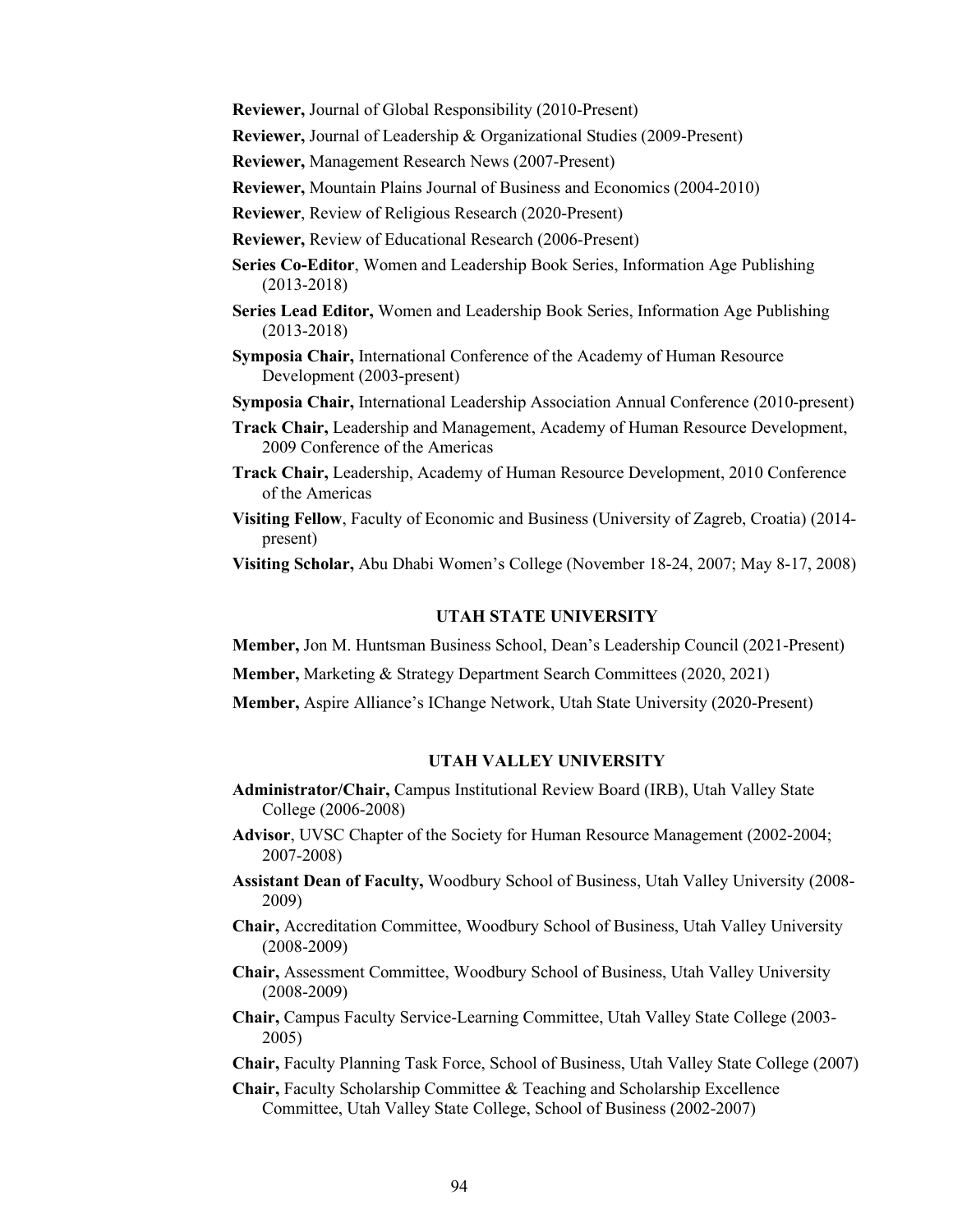- **Chair,** HR Faculty Search Committee, Utah Valley State College, School of Business (2003-2004)
- **Chair,** Human Resources Program Advisory Board, Utah Valley State College, School of Business (2002-2006)
- **Chair,** Institutional Review Board Sub-Committee, Utah Valley State College, School of Business (2002-2004)
- **Chair,** Strategic Directions Committee, School of Business, Utah Valley State College (2007)
- **Chair,** Teaching and Scholarship Excellence Committee, School of Business, Utah Valley State College (2005-2007)
- **Co-Chair,** Applied Scholarship Exploratory Team, Pillars of Distinctions, Utah Valley State College (Co-chaired with Vice President of Academic Affairs; 2004-2005)
- **Co-Host,** Utah Business Board Room, Television Show; Utah Valley State College, School of Business (2002-2005)
- **Coordinator,** Human Resource Academic Track, Business Management Department, (2002-2009)
- **Coordinator,** Northwest Accreditation, Utah Valley State College, School of Business (2004)
- **Member,** AACSB Committee, School of Business, Utah Valley State College (2007-2009)
- **Member,** Community and College Relations Committee, School of Business, Utah Valley State College (2007)
- **Member,** Core Curriculum Committee, Woodbury School of Business, Utah Valley University (2018-2019)
- **Member,** Engagement in Community AACSB Guideline Exploration, Woodbury School of Business, Utah Valley University (2007-2008)
- **Member,** Ethics Committee, School of Business, Utah Valley State College (2004-2005)
- **Member,** Executive Steering Committee, Women's Success Center, Utah Valley University (2011-2018)
- **Member,** Faculty Committee, Center for the Study of Ethics, Utah Valley University (2014-2019)
- **Member,** Human Resource Executive Director Search Committee, Utah Valley State College (2006)
- **Member,** Institutional Compliance Advisory Committee, Utah Valley State College (2006- 2008)
- **Member,** Institutional Effectiveness Committee, Utah Valley State College, School of Business (2002-2003)
- **Member,** Institutional Effectiveness Committee, Utah Valley University (2008-2009)
- **Member,** Institutional Review Board, Utah Valley State College (2002-2004)
- **Member,** Leaders Scholars Community, Utah Valley University (2017-2020)
- **Member,** Leadership Program Evaluation Committee, Center for the Advancement of Leadership, Utah Valley University (2008-2012)
- **Member,** Management Faculty Search Committee, Utah Valley State College, School of Business (2002-2003)
- **Member,** Planning Committee for Engaged Learning FIPSE (Fund for the Improvement of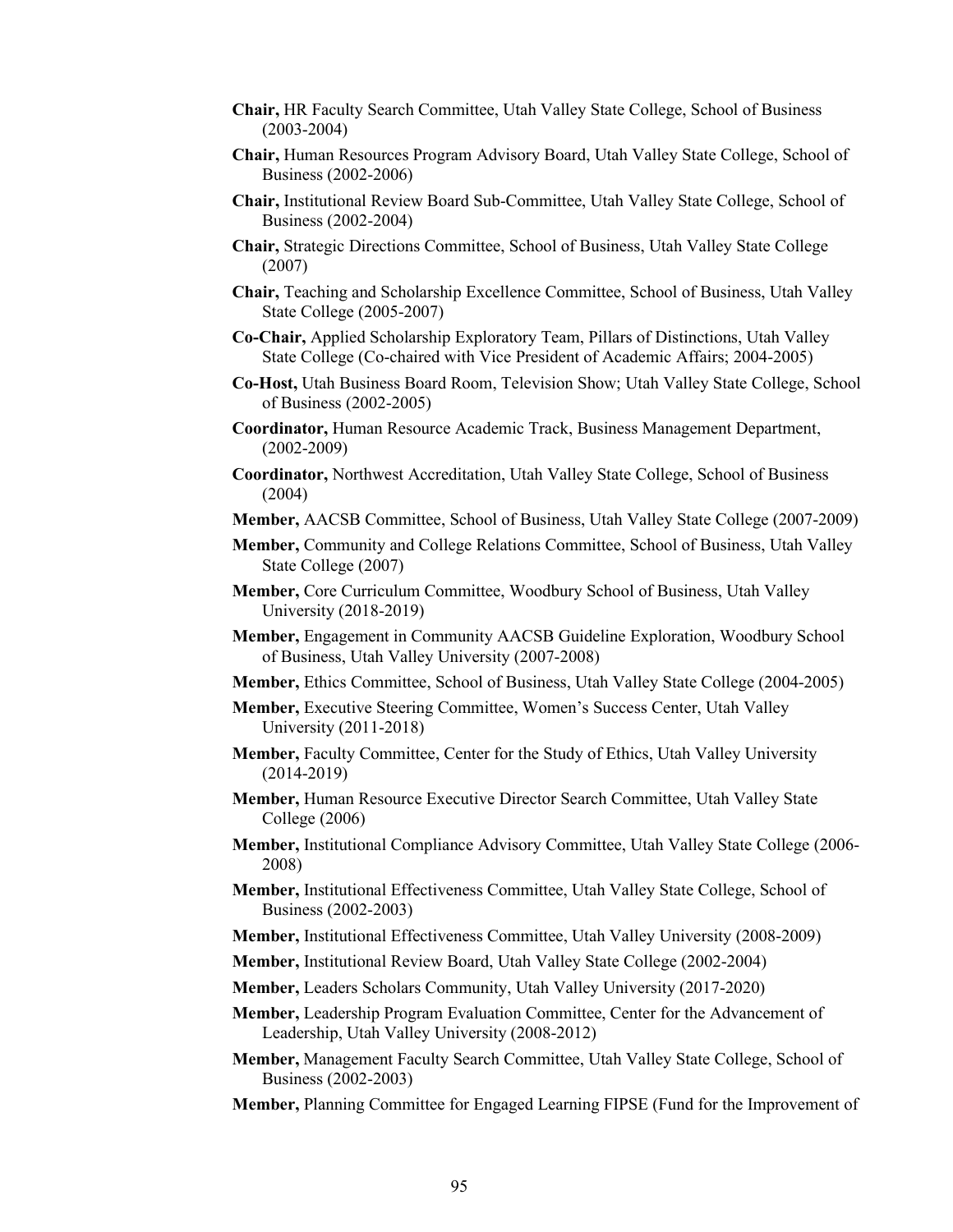Postsecondary Education) Grant Submission, Utah Valley State College (2006)

- **Member,** Post-Tenure Committee: Faculty Senate, Utah Valley University (2008-2009)
- **Member,** President's Strategic Directions Committee, Utah Valley State College, (2004)
- **Member,** Public Relations Committee, School of Business, Utah Valley State College (2007-2008)
- **Member,** Retention, Tenure, and Promotion (RTP) Committee, Woodbury School of Business, Utah Valley University (2013-2016)
- **Member,** Scholarly and Creative Activities Council, Utah Valley State College (2006- 2008)
- **Member,** Screening Committee, Center for Engaged Learning, Utah Valley State College (2007-2010)
- **Member,** Secondary Education Committee, Utah Valley State College, School of Education (2002-2004)
- **Member,** Steering Committee, Women's Success Center, Utah Valley University (2010- 2018).
- **Member,** Strategic Directions Committee, School of Business, Utah Valley State College (2006-2007)
- **Member,** Student Integrity and Plagiarism Committee, Utah Valley State College (2004– 2005)
- **Member,** Teacher of the Year Award Committee, School of Business, Utah Valley State College (2005-2006)
- **Member,** Utah Business Board Room, TV Editorial Board, Utah Valley State College, School of Business (2002-2005)
- **Member,** Women's Council, Utah Valley University (2018-2020)
- **Member,** Women's Success Center Advisory Board, Women's Success Center, Utah Valley University. (2011-2018)
- **Member,** Women's Success Coordinating Council, Women's Success Center, Utah Valley University (2011-2018)
- **Special Advisor,** Administration on Human Resource Issues, Utah Valley State College (2006).
- **Special Advisor,** Center for Service and Learning, Utah Valley State College (2003-2004)
- **Special Assistant to the Dean for Strategic Initiatives,** School of Business, Utah Valley State College (2007)

Madsen, Greg. P. (2020-2021). Advisor and mentor for PhD dissertation. Men's perceptions of barriers and barricades for women's leadership. Indiana Tech University.

> Russell, Jacqueline (2020). (Committee member for PhD dissertation proposal). Women and gender in higher education, University of Southern California.

Madsen, Greg (2019-2020). (mentor). Male allies. PhD dissertation. Indiana Tech.

Snapp, Michael (2019-2020). (mentor). Systems of support for female members of The Church of Jesus Christ of Latter-Day Saints, who work full-time outside the home. PhD dissertation.

Townsend, April (2018). (Committee member for PhD dissertation). A Woman's Place: Exploring the Leadership Journeys of Women in Government Using Interpretative

STUDENT RESEARCH MENTORING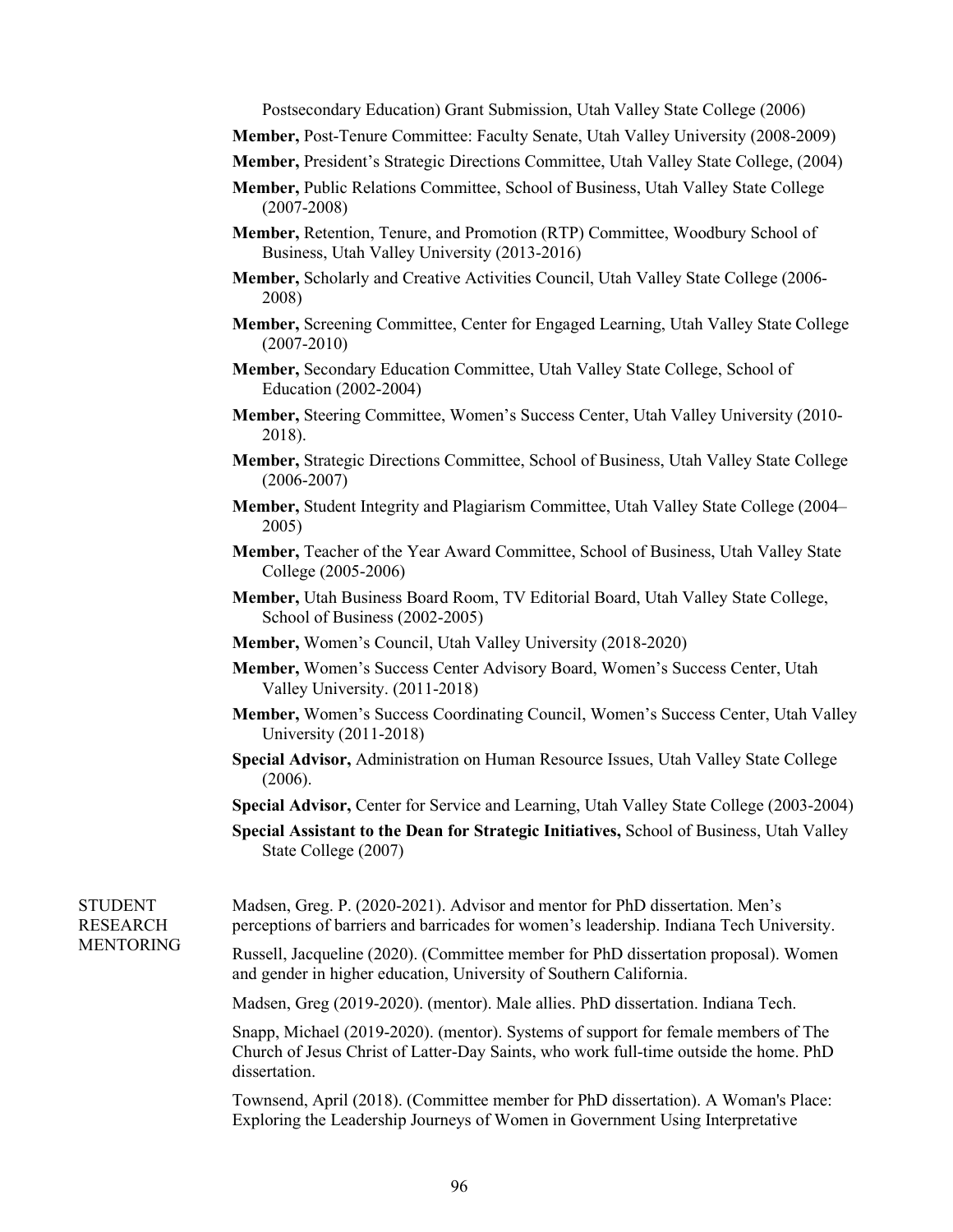Phenomenological Analysis, *Northwestern University.*

Davis, Lyle (2017). (Committee member for PhD dissertation). A Correlational Study of the Relationships among Servant Leadership and Psychological Capital in Organizations. *George Washington University*.

Hurst, Jane (2017). (Committee member for PhD dissertation). Women Managing Women: Impacts on Career Choices. *Massey Business School, Massey University*, New Zealand.

McClucky, Beverley (2016). (Outside Reviewer for PhD dissertation). Investigating the Relationship between Education and Culture for Female Students in Tertiary Settings in the UAE. School of Education, Edith Cowan University, Australia.

Shared Mental Models of the 'Ideal' Board Member. (2016/2017). (external assessor for dissertation). *University of Johannesburg*, South Africa.

Hansen, J. (2014). Career Life History Investigation of Gender Gaps in Education Leadership for Women Higher School Principals (committee member), *Utah State University, Dissertation*.

Backus, D. C., Fischer, B., & Jones, G. (2013-2014). Series of Utah Women and Leadership Project Reports (see Reports section for details).

Johnson, N., & Madsen, S. R. (2011, February). Preparing more Hispanic women for effective workplace learning. *2011 AHRD Research Conference of the Americas.* Chicago, Illinois

Johnson, N. (2010, April). Understanding why Hispanic females in Utah choose not to attend college. *National Conference of Undergraduate Research*, Missoula, Montana.

Scott, E. (2009, April). The challenges of employee evaluation of managerial staff, through the use of performance ratings. *National Conference of Undergraduate Research,* Lacrosse, Wisconsin.

Swasey, M. S. (2008, February). The effect of public service motivation and career advancement on retention of nonprofit employees. *Utah Conference of Undergraduate Research/National Conference of Undergraduate Research.*

Hilton, D. L. (2008, February). Do mission attachment, organizational self esteem, and communication influence turnover intentions? *Utah Conference of Undergraduate Research/National Conference of Undergraduate Research.*

Terry, J. N., & Garner, M. R. (2008, February). The influence of compensation, benefits, and rewards in a nonprofit environment. *Utah Conference of Undergraduate Research/National Conference of Undergraduate Research.* 

Smith, A. (2008, February). Workload, operating procedures, and nature of work influencing retention of nonprofit employees. *Utah Conference of Undergraduate Research.*

George, C. D. (2008, February). Employee recruitment and retention in nonprofit agencies. *Utah Conference of Undergraduate Research.*

Stoddard, M., & Madsen, S. R. (2007, March). Toward an understanding of the link between work-family enrichment and health. *International Research Conference of the Academy of Human Resource Development*. Indianapolis, Indiana

Stoddard, M. (2006, April). Work-family enrichment. *National Conference for Undergraduate Research,* Ashville, North Carolina*.*

Davis, R. (2006, April). Perceptions of women entrepreneurs on reasons and benefits for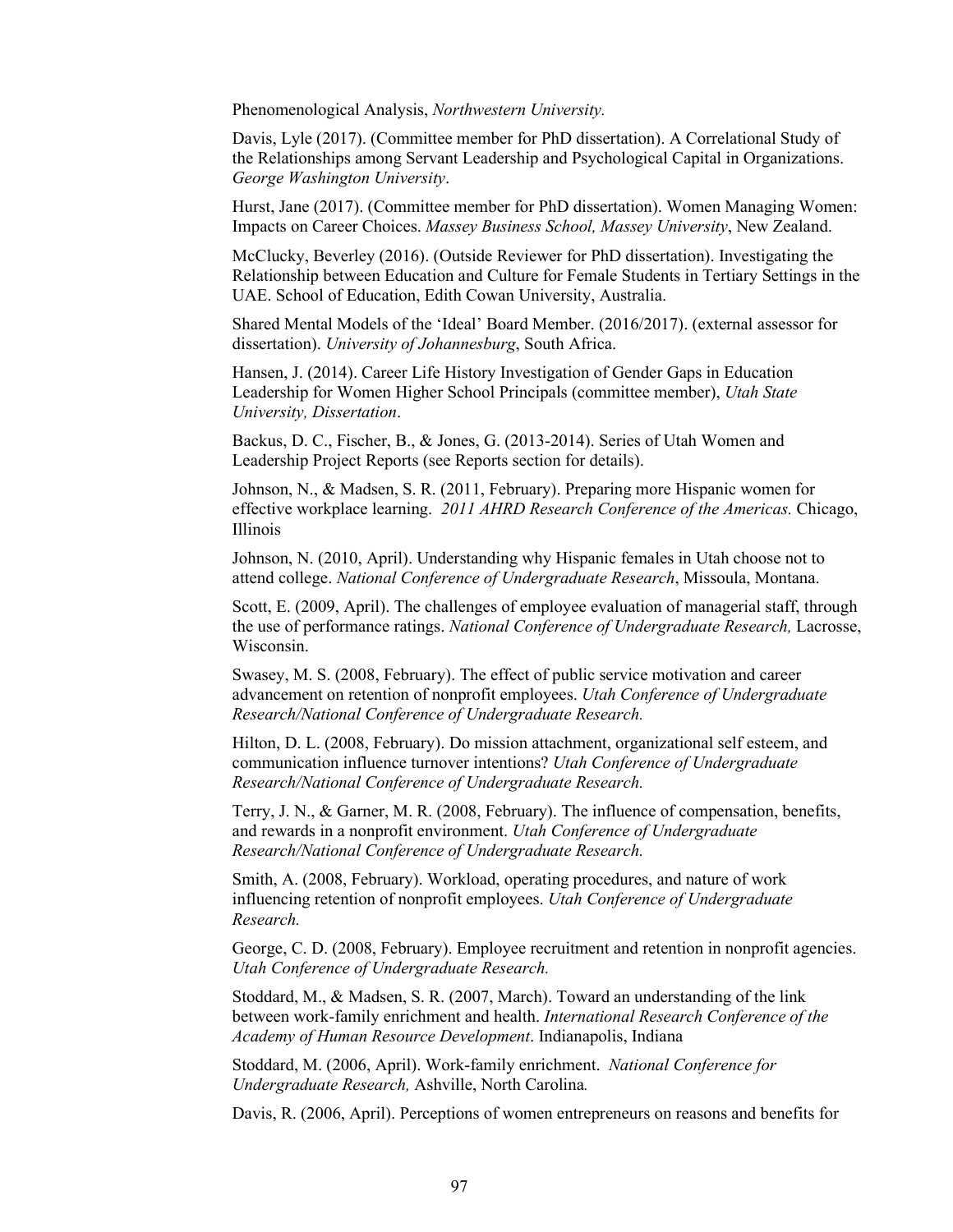starting and continuing their companies. *National Conference for Undergraduate Research,*  Ashville, North Carolina*.*

Steele, K. (2006, April). The relationships between community service attitudes and gender, children, college major, and age. *National Conference for Undergraduate Research,* Ashville, North Carolina

Ewell, B. (2005). Readiness for organization change: Does hope and self-efficacy make a difference? *National Conference for Undergraduate Research,* Virginia

Butterfield, K. (2005, January). Spain's contribution to the business community's knowledge management field. *Completed as Integrated Studies Thesis.*

Sage, J. (2005, December). Corporate wellness and pregnancy programs and initiatives. *Advisor for Integrated Studies Thesis project.*

Hughes, J. (2005). A paperless accounting course: The experiences of students. *National Conference for Undergraduate Research,* Virginia.

Butterfield, K. (2004, August 15). Training and Development strategies for management. *Feature Edition Monthly Journal* and *Global Education Journal.*

Averett, L. (2004, August 15). The effects of affirmative action on the recruiting practices of public and private corporations. *Feature Edition Monthly Journal.*

McGovern, R. (2004, August 15). Religion and spirituality as they pertain to American's modern workplace. *Feature Edition Monthly Journal.*

Browne, R. (2004). *Creating Cultures of Teamwork in Businesses Today.* National Undergraduate Research Conference: Indianapolis (April 14-17); *Feature Edition Monthly Journal* (August 15).

Turnbull, O. (2004). *Employer benefits to hiring academic service learners.* National Undergraduate Research Conference: Indianapolis.

Curran, M. (2004). *Perceptions of diversity in the retail industry.* National Undergraduate Research Conference: Indianapolis, Indiana

Neeley, S. (2004). *Effective leadership behaviors used in public schools.* National Undergraduate Research Conference: Indianapolis.

Hughes, J. (2004). *Organizational use of andragogical learning principals: Assessing training and development.* National Undergraduate Research Conference: Indianapolis, Indiana

Hall, T., & Madsen, S. R. (2003). *Human resource development curriculum in the HR Curriculum.* Academy of Human Resource Development Conference: Minneapolis.

| AWARDS,<br>RECOGNITIONS,<br>& HONORS | The Heart of an Advocate Award, Saprea, 2022                                                   |
|--------------------------------------|------------------------------------------------------------------------------------------------|
|                                      | <b>Dean's Award for Excellence &amp; Impact, Jon M. Huntsman School of Business, 2022</b>      |
|                                      | Woman of Excellence Award, WIN WIN Women, 2022                                                 |
|                                      | <b>50 Most Influential Aggies, Utah State University, 2021</b>                                 |
|                                      | <b>Honorable Mention Award, Volunteer Legacy Awards, People Helping People, 2021</b>           |
|                                      | Days of 47, 150 Years of Pioneering Woman Float, Recognition for Moving Mountains<br>for Utah. |
|                                      | <b>AAUA Neuner Award, American Association of University Administrators (AAUA),</b>            |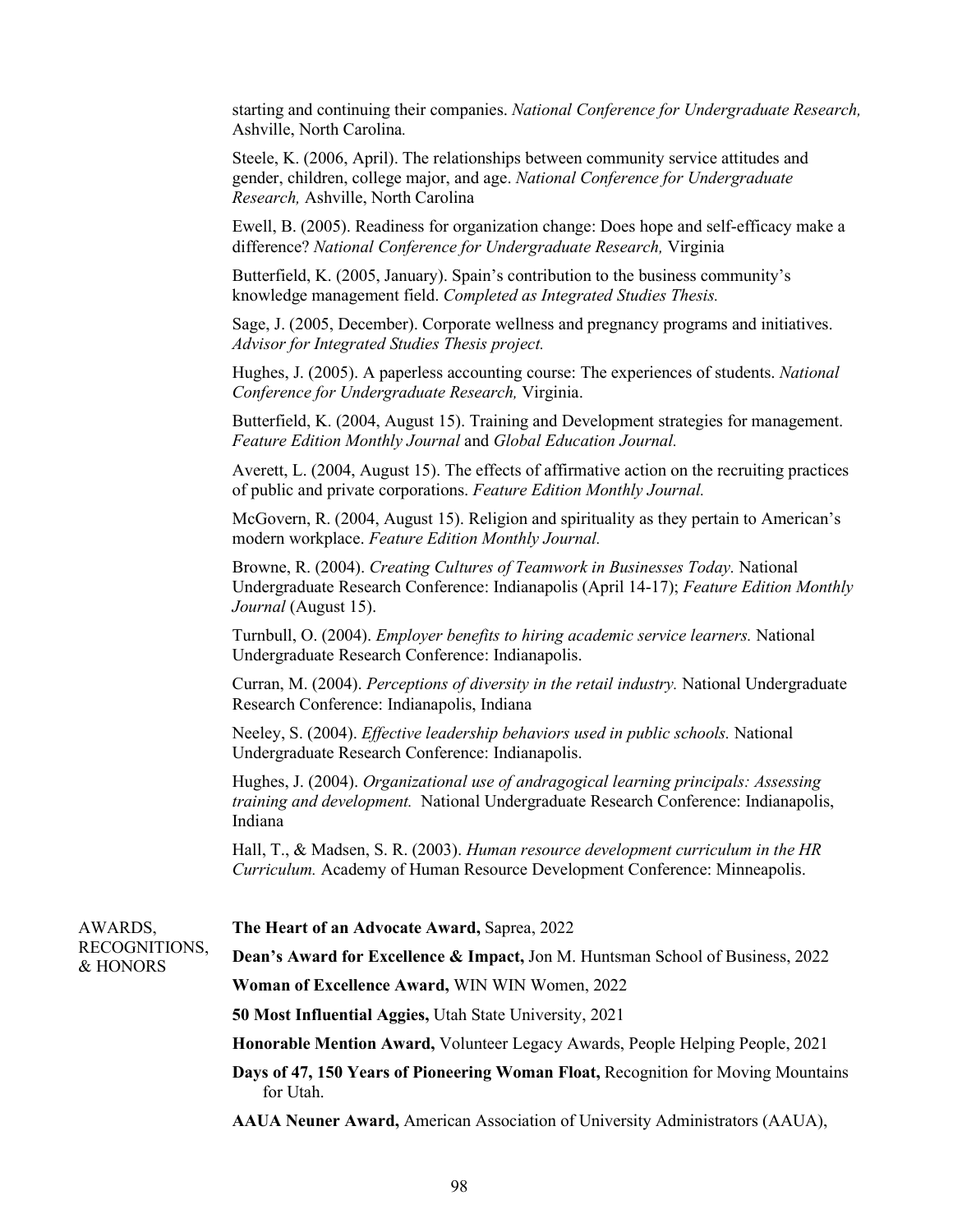June 2021.

**George Washington Honor Medal,** Freedom Foundation at Valley Forge, 2021

- **Utah Business Women of the Year Honoree**, Utah Business Magazine, November 2020.
- **Honorary Member Recognition,** Utah Academy of Sciences, Arts, and Letters, November 13, 2020.
- **Outstanding Article Recognition,** Journal of Higher Education Management, "Women's Leadership in Higher Education: Status, Barriers, and Motivators," October, 2020.
- **Girl Scout Champion Award—Life Skills,** Girls Scouts of Utah, October 11, 2019.
- **Special Recognition as UWHEN Founder**, Utah Women in Higher Education Network (UWHEN), April 5, 2019.
- **2018 Distinguished Service Award,** Utah Women in Higher Education Network (UWHEN), April 6, 2018.
- **2017 Common Good Award,** Envision Utah, December 1, 2017.
- **Women of the Decade (50s),** Utah Valley Magazine, June 2017.
- **Laura Bierema Excellence in Critical HRD Award 2017**, International Academy of Human Resource Development Annual Conference, San Antonio, Texas, USA, March 3, 2017.
- **College of Education and Human Development, University of Minnesota, Distinguished Alumni Award,** CEHD, Minneapolis, Minnesota, November 17, 2016.
- **YWCA Utah Outstanding Achievement Award, Education,** YWCA Utah, Annual Leader Luncheon, Salt Lake City, Utah, September 23, 2016.
- **Utah American Graduate Champion,** Utah Education Network, Ashton Gardens, Thanksgiving Point, September 15, 2016.
- **Community Legacy Impact Award,** People Helping People, Women Investing in Women, Salt Lake City, Utah, August 30, 2016.
- **Utah Valley's Everyday Heroes,** The Daily Herald, August 25, 2016. http://www.heraldextra.com/news/local/education/college/uvu/utah-valley-everydayhero-susan-madsen-is-a-tireless-advocate/article\_918e4465-d3c4-5e1c-ab7d-5eae67e6cdc8.html?utm\_medium=social&utm\_source=email&utm\_campaign=usershare
- **Distinguished Women of the Year,** Wasatch Branch, AAUW, Salt Lake City, Utah, May 9, 2016.
- **Honoree,** Sundance Film Festival Utah Women's Leadership Celebration (with Geena Davis). Park City, Utah, January 28, 2016.
- **Honorable Mention,** Community Legacy Award, Women Investing in Women, People Helping People, August, 2015.
- **Scholar of the Year**, Woodbury School of Business, Utah Valley University, April 2015.
- **Women & Leadership Scholar Award** from the International Leadership Association at the Annual Women and Leadership Affinity Group Luncheon on November 1, 2014 at the Hilton San Diego Bayfront in San Diego.
- **Utah Valley Magazine's Fabulous 40** recognized in March of 2014.

**Utah Business Magazine's 30 Women to Watch** recognized on May 17, 2013 at a Utah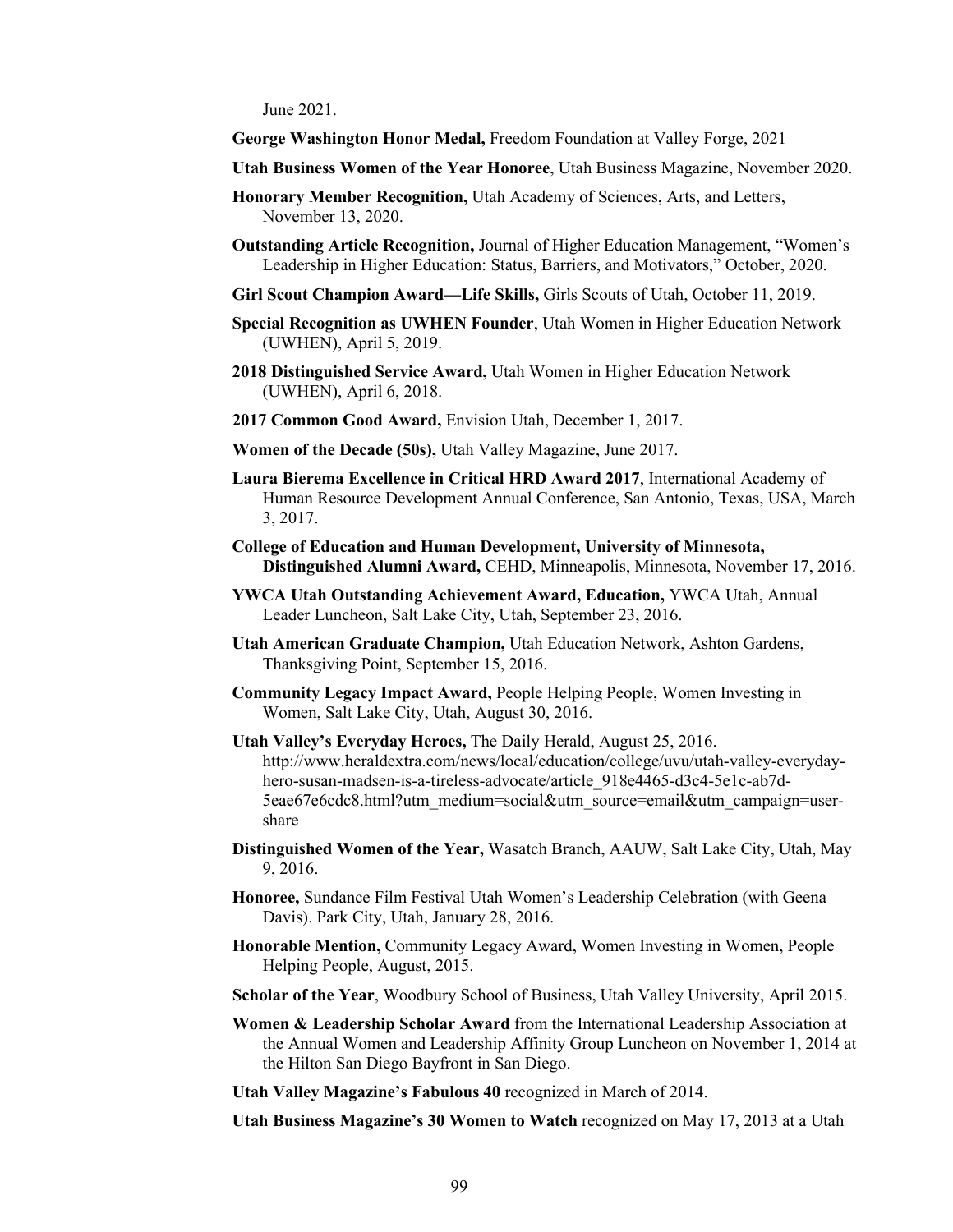Women's Business Day Luncheon at the Grand America Hotel.

- **Salt Lake Chamber Pathfinder Award** awarded on November 14, 2012 at Women and Business Luncheon, Little America, Salt Lake City.
- **The President's Excellence Award for Leadership and Inclusion** awarded on March 31, 2011 at Utah Valley University.
- **The Leadership Trust Foundation Fellowship** awarded and inducted on March 1, 2010 in Ross-on-Wye, United Kingdom.
- **Orin R. Woodbury Professorship of Leadership and Ethics**, awarded July 2009 from the Woodbury School of Business and the Woodbury Family Trust.
- **MED Division Best Symposium in Management Education and Development, 2009,**  part of the "Developing Women Leadership in the Middle East: Generating Local Knowledge" session. Academy of Management.
- **Editorial Board Member Appointment,** Journal of Education for Business, Heldref Publications (January 2009-Present).
- **Runner-Up for Best ADHR Issue 2005-2007,** Academy of Human Resource Development, Announced at the Annual Research Conference of the Americas, February 23, 2008, Panama City, Florida for the following: Morris, M. L., & **Madsen, S. R.** (Eds.) (2007). "Work-life integration in individuals, workplaces, and communities," *Advances in Developing Human Resources* (Sage Journal Issue), *9*(4).
- **Early Career Scholar Award 2006,** Academy of Human Resource Development, Presented at the Annual International Research Conference of the Academy, March 2, 2007, Indianapolis, Indiana.
- **Editorial Board Member Appointment,** *Advances in Developing Human Resources (ADHR)* and Sage Publications (2006-Present).
- **Editor's Award for Best Paper,** Journal of Behavioral and Applied Management for 2004-2005; presented at the 2005 (October 7, 2005) Annual Meeting of the Institute of Behavioral and Applied Management.
- **Executive Leadership Fellowship,** 2005-2006, Utah Valley State Executive Leadership Forum
- **Board of Trustees Award of Excellence,** Utah Valley State College, 2004-2005, \$2,500
- **Faculty Scholar of the Year Award,** School of Business, Utah Valley State College, 2004-2005, \$1,500
- **Service-Learning Engaged Scholar Award**, Teaching Award, 2004-2005, Utah Campus Compact, awarded April 5, 2005
- **Best Paper Award Nomination.** Western Academy of Management Conference, 2005, Las Vegas. Turnbull, O. & Madsen, S. R. Thinking beyond the Classroom in Management Education: Implementing Academic Service-Learning for a Comprehensive Learning Experience.
- **Academic Service-Learning Fellowship,** Fall 2004, Utah Valley State College
- **Outstanding Civic Engagement Award**, Faculty Honoree, Teaching Award, 2002-2003, Utah State Campus Compact, awarded April 6, 2003
- **Other Nominations**
	- Ascending Scholar, Western Academy of Management
	- College-wide Scholar of the Year, Utah Valley State College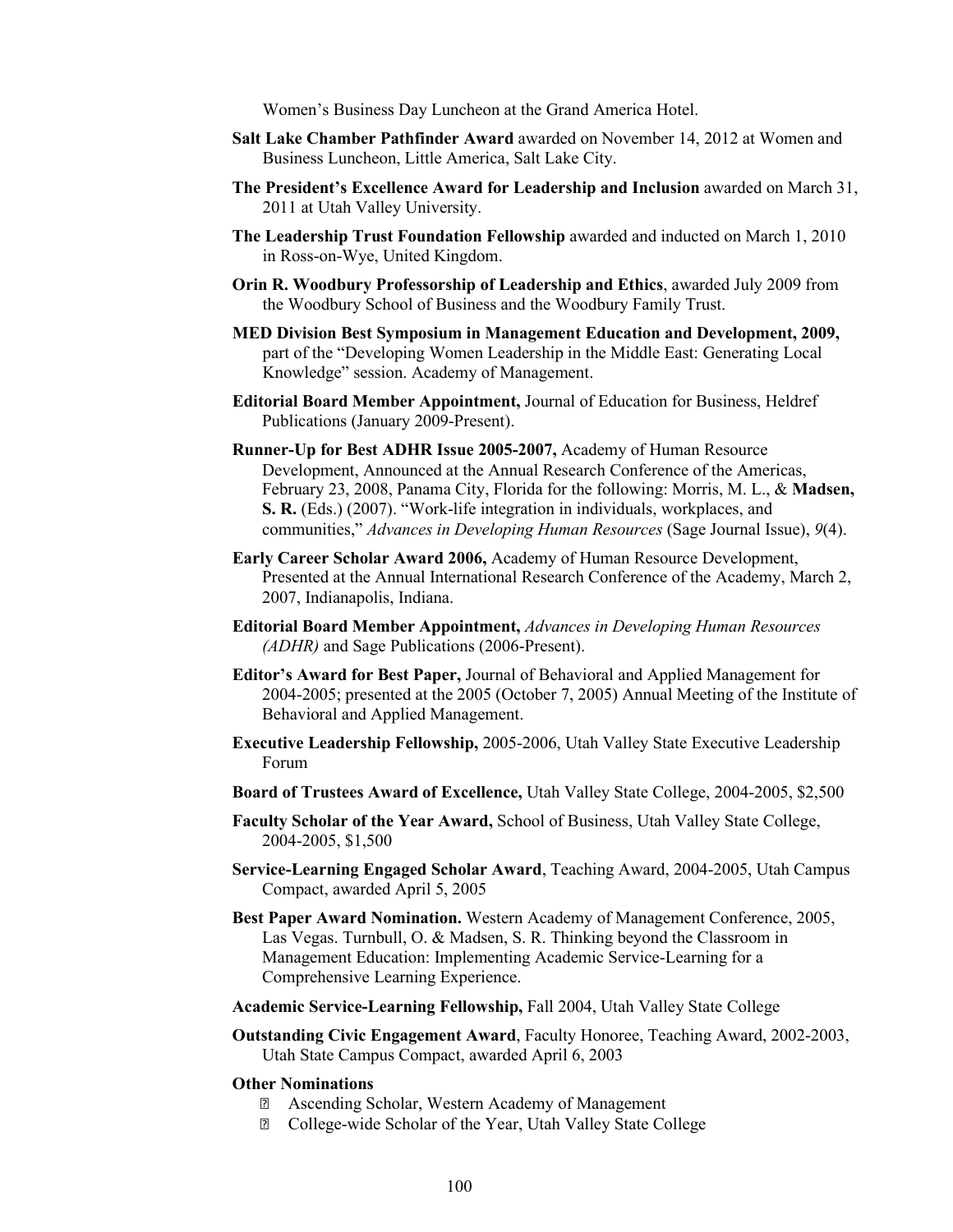| <b>GRANTS &amp;</b><br><b>OTHER</b><br><b>FUNDING</b> | Donation, Rich Crandall, 2022, \$5,000                                                            |
|-------------------------------------------------------|---------------------------------------------------------------------------------------------------|
|                                                       | Grant, Beesley Family Foundation, 2021, \$10,000                                                  |
|                                                       | One-time UWLP Funding from the Utah State Legislature, \$210,000                                  |
|                                                       | On-going Funding for UWLP from the Utah State Legislature, \$190,000                              |
|                                                       | Funding for Utah State University, 2020, \$108,000                                                |
|                                                       | Grant, Beesley Family Foundation, 2020, \$10,000                                                  |
|                                                       | Donations for UWLP Efforts, 2020-2021, \$15,000                                                   |
|                                                       | Donations for UWLP Events, 2019-2020, \$17,000                                                    |
|                                                       | Donations for Other UWLP Projects, 2019-2020, \$20,000                                            |
|                                                       | Summer Research Grant, \$8,000                                                                    |
|                                                       | Grant, Peterson Family Foundation, 2019, \$10,000                                                 |
|                                                       | Donations for Other UWLP Projects, 2018-2019, 10,000                                              |
|                                                       | Donation from the National Advisory Board, Woodbury School of Business, 2018, \$12,000            |
|                                                       | Donations for UWLP Events, 2018-2019, \$15,000                                                    |
|                                                       | Donations to UWLP for Speaking, 2017-2018, \$1500                                                 |
|                                                       | Summer Research Grant, 2018, \$8,000                                                              |
|                                                       | Grant, Beesley Family Foundation, 2018, \$10,000                                                  |
|                                                       | Grant, Peterson Family Foundation, 2018, \$10,000                                                 |
|                                                       | SCORE Grant 2017-2018, \$5,000                                                                    |
|                                                       | Donation, 1000 Dreams Foundation, 2017, \$2000                                                    |
|                                                       | Donation, 2018, HRCP, \$5000                                                                      |
|                                                       | Donation, 2017, Younique Foundation, \$2000                                                       |
|                                                       | Grants from UWHEN for Professional Development and Grants, 2017-2018, \$2000                      |
|                                                       | Grant, LDS Foundation, 2017, \$5,000                                                              |
|                                                       | Donations for UWLP Research 2017-2018, \$8,000                                                    |
|                                                       | Donations for UWLP Events, 2017-2018, \$12,000                                                    |
|                                                       | Donations for 2018 Colloquium (8 institutions), \$8,000 (returned as Colloquium did not<br>occur) |
|                                                       | Grant, Women in the Economy Commission/Department of Workforce Services, 2016-<br>2017, \$25,000  |
|                                                       | Grant, Peterson Family Foundation, 2016-2017, \$25,000                                            |
|                                                       | Donations for UWLP Events, 2016-2017, \$12,000                                                    |
|                                                       | Grant, LDS Foundation, 2016, \$5,000                                                              |
|                                                       | Grant, United Way of Salt Lake, 2016-2018, \$10,000                                               |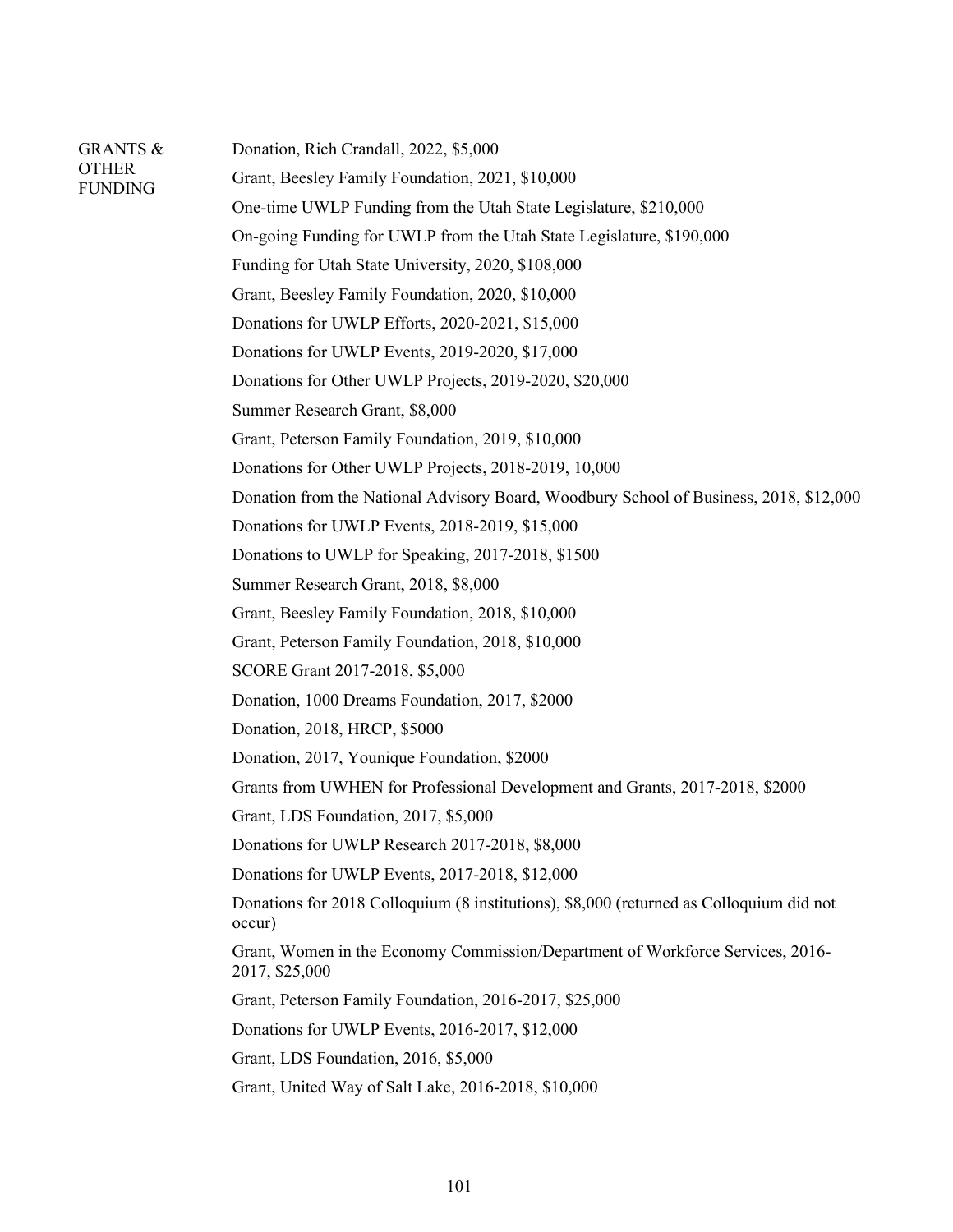Woodbury School of Business, Faculty Summer Research Grant, 2016, \$8,000

Grant, Beesley Family Foundation, 2016, \$20,000

Grant, United Way of Salt Lake, 2016, \$10,000

Donation, Wheeler Equipment Company, 2016, \$10,000

Donations for UWLP Events, 2015-2016, \$8,500

Woodbury School of Business, Faculty Summer Research Grant, 2015, \$8,000

Donations for UWLP Event Sponsorship, 2014-2015, \$3,800

Woodbury School of Business, Faculty Summer Research Grant, 2014, \$8,000

Donations for the ILA Women and Leadership Network Luncheon, 2014, Gustavus Adolphus College, Kansas State University, Woodbury School of Business, Kravis Leadership Institute, and others.

Donation for Research Assistant, Wheeler Equipment Co., 2013-2014, \$6250

Donations for the ILA Women and Leadership Network Luncheon, 2013, Gustavus Adolphus College, Kansas State University, Woodbury School of Business, Kravis Leadership Institute, and others.

Woodbury School of Business, Faculty Summer Research Grant, 2013, \$3,500

Part of team to secure funding in 2013 for the *Utah Women and Education Initiative* from the Utah Legislature, \$50,000

Donations for the ILA Women and Leadership Network Luncheon, 2012, Azusa Pacific University, Gustavus Adolphus College, Kansas State University, Woodbury School of Business, Marquette University, Kravis Leadership Institute, \$3000

Part of team to secure \$100,000 in 2012 to fund the *Utah Women and Education Initiative* from the Utah Legislature. The team also secured \$35,000 donations from a number of donors including Utah State University, Utah System of Higher Education, Utah State Office of Education, Wheeler Equipment Company, Prosperity 2020, Wells Fargo, and Love Communications, \$135,000

Woodbury School of Business, Faculty Summer Research Grant, 2012, \$7,500

Donations for the ILA Women and Leadership Network Luncheon, 2011, Azusa Pacific University, Gustavus Adolphus College, Kansas State University, Woodbury School of Business, Kravis Leadership Institute, \$2500

Woodbury School of Business, Faculty Summer Research Grant, 2011, \$7,500

Presidential Faculty Scholarship, 2010-2011 Utah Valley University, Utah Women and Education Project, \$2000.

Center for Engaged Learning Grant, 2010, Utah Valley University, Utah Women and Education Project, \$10,000

Donations for the ILA Women and Leadership Network Luncheon, 2010, Azusa Pacific University, Gustavus Adolphus College, Global Institute for Leadership and Civic Development, Kansas State University, Woodbury School of Business, \$2500

Woodbury School of Business, Faculty Summer Research Grant, 2010, \$7,500

Exceptional Merit Grant, Utah Valley University Foundation, 2009-2010, Utah Women and Education Project, \$2000.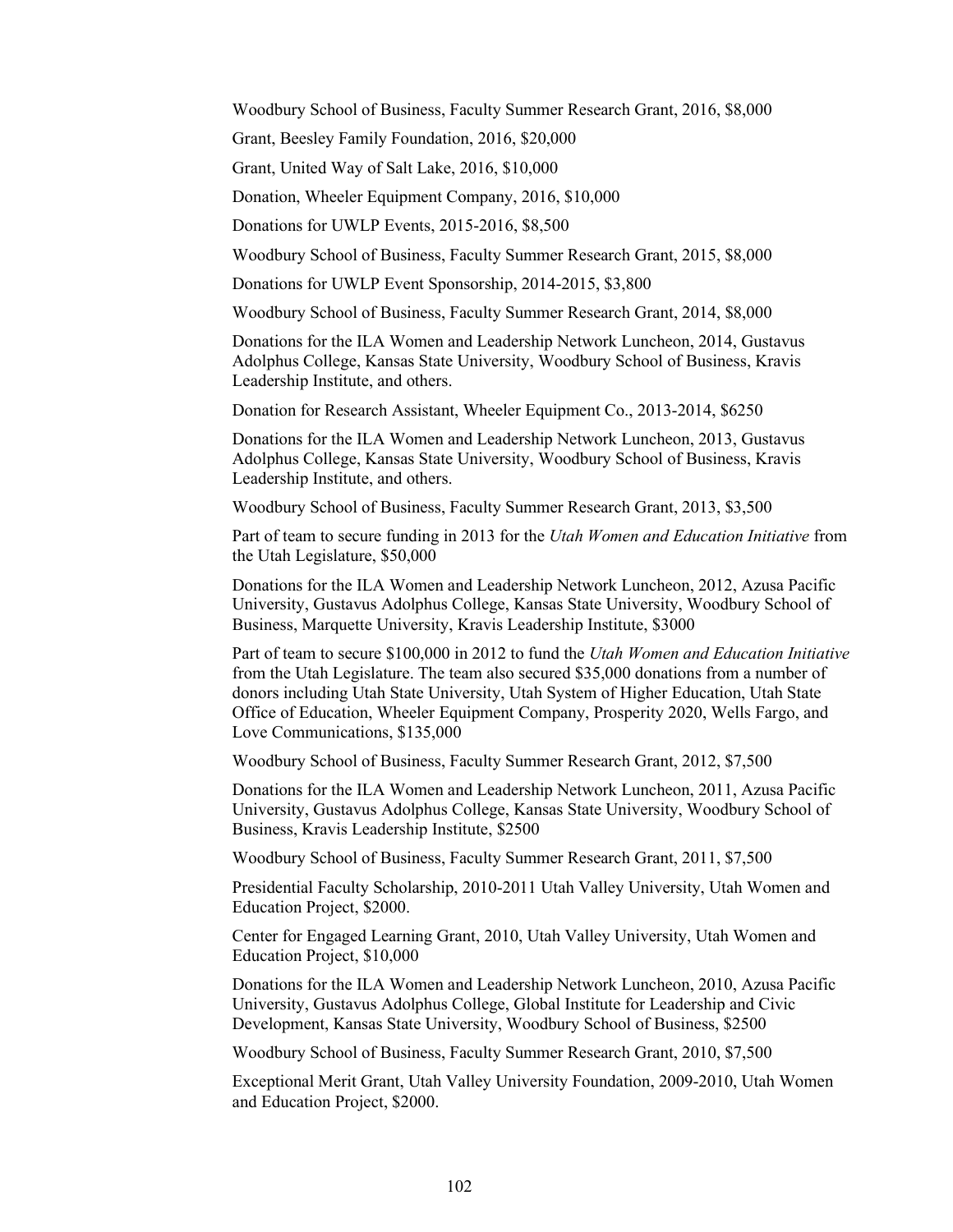Office of the President, Utah Valley University, 2009-2010, Women & Education Project, \$2500 Utah State Leadership 2009-2010 Grant, Perkin's Funds, Women and Education Project, \$65,500 Office of Academic Affairs, Utah Valley University, 2009-2010, Women & Education Project Funds, \$2,000 Wheeler Equipment Co., Donation for Research, 2009, \$1,000 Utah Commissioner's Office Grant, 2009, Women and Higher Education, \$5,000 Center for Engaged Learning Grant, 2009, Women and Higher Education, \$7,500 Perkins 2008-2009 Grant, Women and Higher Education, \$2000 Woodbury School of Business, Faculty Summer Research Grant, 2009, \$7,500 Dean's Research Grant, 2009, \$2,000 Woodbury School of Business, Faculty Summer Research Grant, 2008, \$7,500 Woodbury Trust Grant, 2008, \$2,800 Presidential Award for Faculty Scholarship, 2007, \$2,000 Center for Engaged Learning Grant, Utah Valley State College, 2007, \$5,000 Woodbury Trust Grant, 2007, \$2,500 School of Business, Faculty Summer Research Grant, 2007, \$7,000 Women in Student Affair (WISA) & NAPSA Region V Research Award, 2006, \$500 Woodbury Family Endowment Grant, 2006, Research Study Award, \$2,000 School of Business, Faculty Summer Research Grant, 2006, \$7,500 Private Donation for Leadership Research, 2005, \$1,000 Presidential Award for Faculty Scholarship, 2005, Utah Valley State College, \$2,000 School of Business, Faculty Summer Research Grant, 2005, \$9,000 Woodbury Family Endowment Grant, Research Study Award, 2005, \$1,500 NEA (National Education Association) Learning and Leadership Grant, \$2,000 C. Charles Jackson Foundation Research Grant, 2005, \$3,500 Woodbury Trust Grant, Research Study Award, 2004, \$2,000 School of Business, Faculty Summer Research Grant, 2004, \$9,000 Presidential Award for Faculty Scholarship, Utah Valley State College, 2003, \$2,000 School of Business, Faculty Summer Research Grant, 2003, \$9,000 School of Business, Faculty Development Research Grant, 2003, \$500 Presidential Award for Faculty Scholarship, Utah Valley State College, 2002, \$600 Emergency Preparedness and Responses for Bioterrorism and Other Health Threats (Focus Area G: Training and Education). *Utah Department of Health.* (Team member for grant writing), 2002, \$180,000.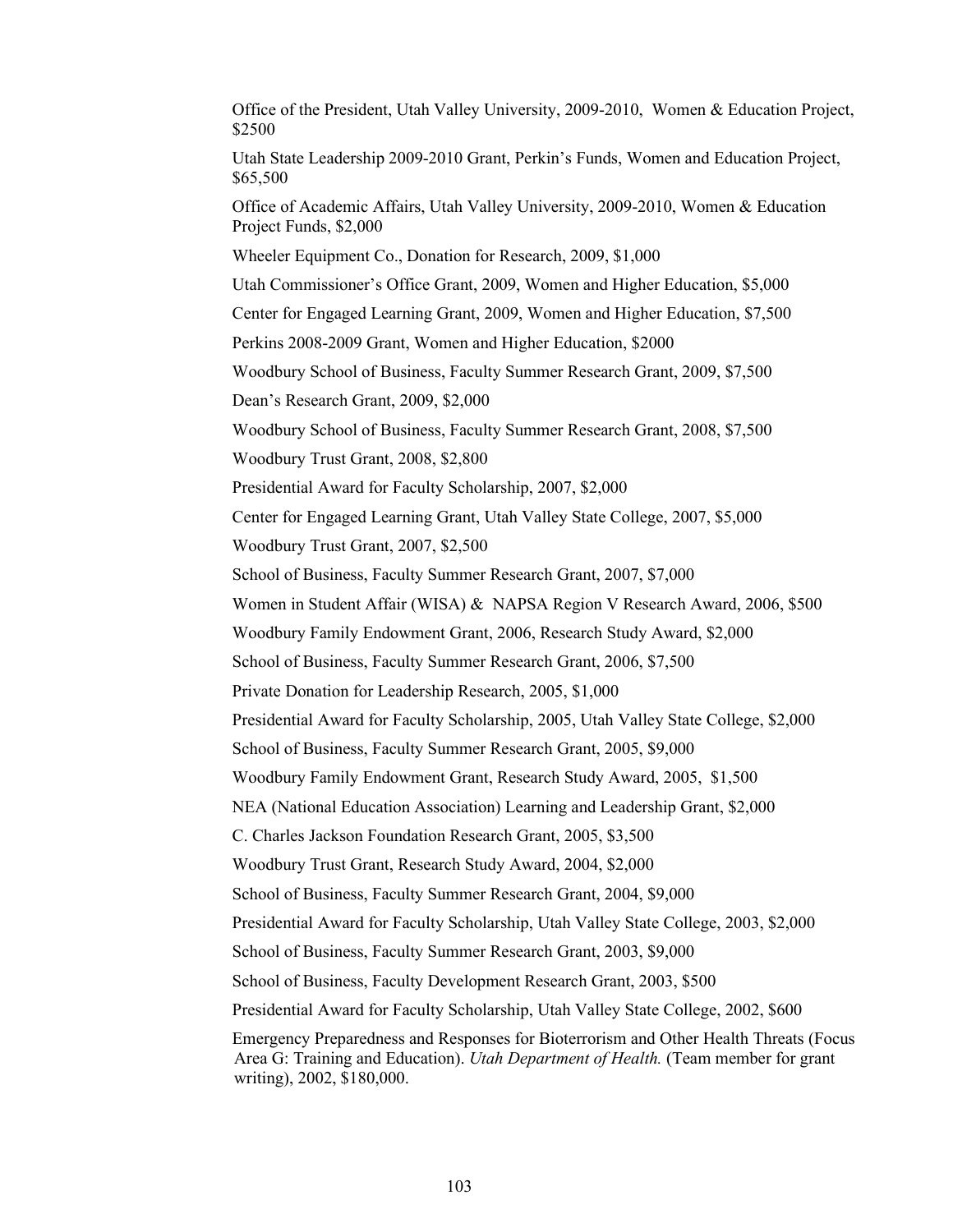| <b>RELATED</b><br><b>COURSES</b><br>TAUGHT | Business Ethics and Corporate Social Responsibility                                                                                                    |
|--------------------------------------------|--------------------------------------------------------------------------------------------------------------------------------------------------------|
|                                            | <b>Business Research</b>                                                                                                                               |
|                                            | <b>Compensation and Benefits</b>                                                                                                                       |
|                                            | Human Resource Development                                                                                                                             |
|                                            | Human Resource Management                                                                                                                              |
|                                            | Human Resource Seminar                                                                                                                                 |
|                                            | Leadership Theory and Application                                                                                                                      |
|                                            | <b>Meeting Management Skills</b>                                                                                                                       |
|                                            | Organization Development and Change                                                                                                                    |
|                                            | Organizational Behavior                                                                                                                                |
|                                            | Organizational Effectiveness                                                                                                                           |
|                                            | Planning and Decision-Making Skills                                                                                                                    |
|                                            | <b>Training and Development</b>                                                                                                                        |
|                                            | Women in Business                                                                                                                                      |
|                                            | Workforce Planning and Staffing                                                                                                                        |
| <b>RESEARCH</b>                            | Women and leadership                                                                                                                                   |
| <b>INTERESTS</b>                           | Leadership development                                                                                                                                 |
|                                            | Training and development                                                                                                                               |
|                                            | Organization development and change                                                                                                                    |
|                                            | Work and family issues                                                                                                                                 |
|                                            | Ethics in higher education                                                                                                                             |
|                                            | Quantitative and qualitative research                                                                                                                  |
| <b>ADDITIONAL</b>                          | [See "Community and State" Service Committees in previous section]                                                                                     |
| <b>COMMUNITY</b>                           | Adult Choir Director, Organist, Pianist, and Vocalist                                                                                                  |
| <b>VOLUNTEER</b>                           | United Way of Utah County Committees, 2003-2009                                                                                                        |
| <b>POSITIONS</b>                           | Boy Scout Merit Badge Counselor - 1995 - 2010                                                                                                          |
|                                            | Boy Scout Committee Chair, 2000-2001; 2004-2007                                                                                                        |
|                                            | Headquarters of the Church of Jesus Christ of Latter-day Saints, Welfare Missionary<br>Training Improvement with Missionary Training Center; 2002-2003 |
|                                            | BYU Presidential Leadership Council, Distance Learning Committee Member, October<br>$2001 - 2003$                                                      |
|                                            | Youth Leader, 2001 - 2004                                                                                                                              |
|                                            | Community and Church Lecturer/Instructor, 1985-Present                                                                                                 |
|                                            | Children's Choir Director and/or pianist, 1997-1999                                                                                                    |
|                                            | Youth Coach/Sports Director, 1985-2002                                                                                                                 |
|                                            | Elementary School Volunteer, 1995-2000                                                                                                                 |
|                                            | Genealogy Library Director, 1995-1997                                                                                                                  |
|                                            | President of Church Women's Organization, 1992-1995                                                                                                    |
|                                            | Cub Scout Pack Board Member, 1996-1998                                                                                                                 |
|                                            | Highland California City Youth Accountability Board Member, 1994-1996                                                                                  |